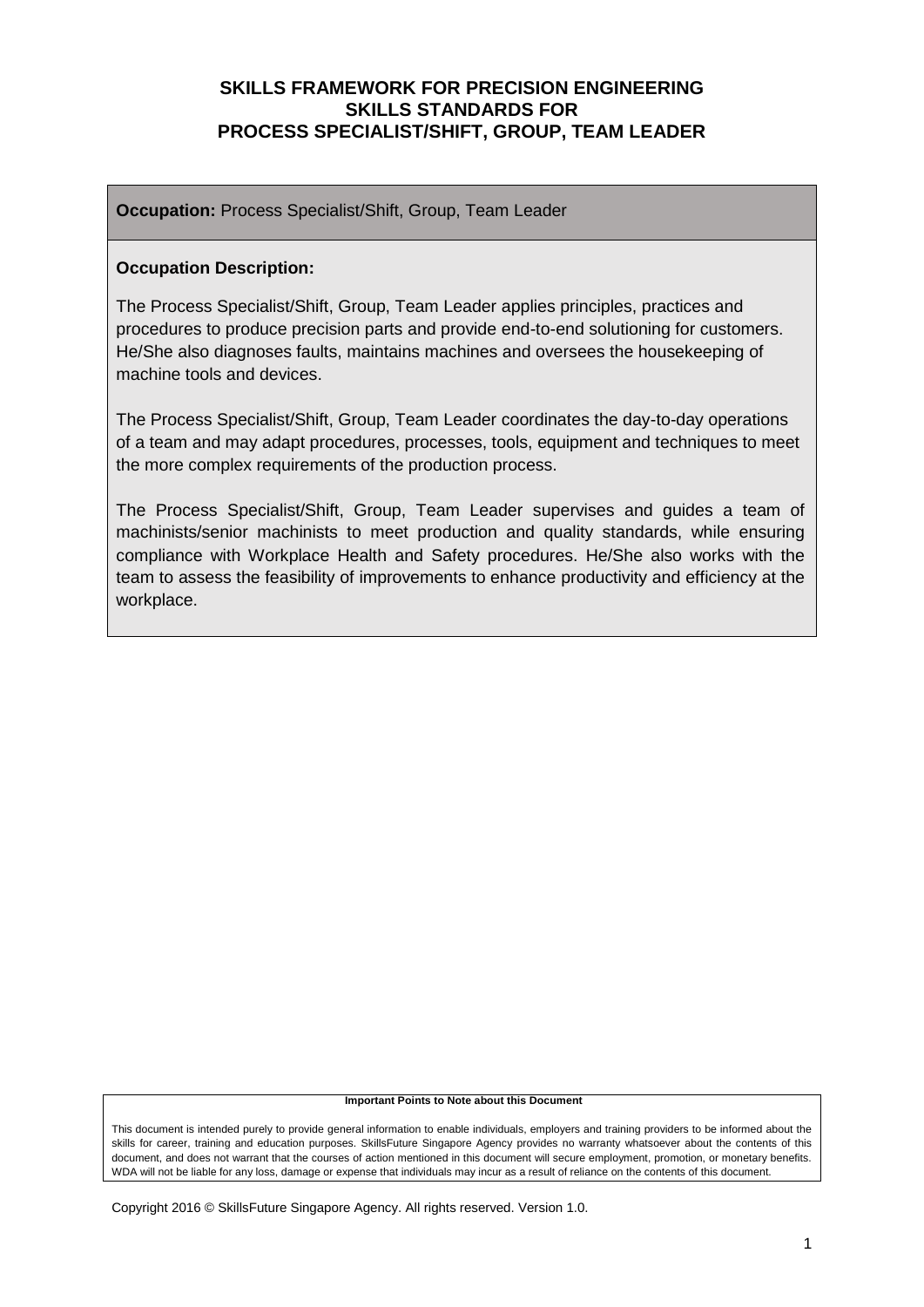The skills expected of the Process Specialist/Shift, Group, Team Leader are summarised as below:

| <b>Skill Category</b>                                        | <b>Skill Sub-</b><br><b>Category</b> |                       | <b>Skills</b>                                                            |
|--------------------------------------------------------------|--------------------------------------|-----------------------|--------------------------------------------------------------------------|
|                                                              | Conceptual<br>knowledge              | <b>PRE-TEF-3014-1</b> | <b>Apply Engineering Mathematical</b><br>Concepts                        |
| <b>Technical and</b><br><b>Engineering</b>                   |                                      | <b>PRE-TEF-3015-1</b> | Apply 3D Computer Modelling and<br>Programming                           |
| <b>Fundamentals</b>                                          | Computer<br>Technology               | <b>PRE-TEF-3016-1</b> | Apply CNC Programme Optimisation                                         |
|                                                              |                                      | <b>PRE-TEF-3017-1</b> | Apply Manufacturing Technology<br><b>Process</b>                         |
| <b>Technical and</b><br><b>Engineering</b><br><b>Design</b>  | Machinery and<br><b>Systems</b>      | <b>PRE-TED-3004-1</b> | Operate and Maintain Automation<br><b>Process Control Systems</b>        |
|                                                              |                                      | <b>PRE-PMP-3025-1</b> | Apply Mechanics for Engineering<br>Solutions                             |
| <b>Precision</b><br><b>Manufacturing</b><br><b>Processes</b> |                                      | <b>PRE-PMP-3026-1</b> | <b>Implement Good Documentation</b><br><b>Practices</b>                  |
|                                                              |                                      | <b>PRE-PMP-3027-1</b> | <b>Perform Cutting Processes</b>                                         |
|                                                              |                                      | <b>PRE-PMP-3024-1</b> | Perform In-process Inspection                                            |
| <b>Maintenance</b>                                           |                                      | <b>PRE-MAI-3005-1</b> | Apply Operational Maintenance of<br><b>Machines and Equipment</b>        |
|                                                              |                                      | <b>PRE-MAI-3006-1</b> | <b>Coordinate Maintenance</b>                                            |
|                                                              |                                      | <b>PRE-QUA-3009-1</b> | Apply Failure Mode and Effect Analysis<br><b>Techniques</b>              |
| <b>Quality</b>                                               |                                      | <b>PRE-QUA-3005-1</b> | Apply ISO 9001 Quality Management<br><b>System to Audit Requirements</b> |
|                                                              |                                      | <b>PRE-QUA-3006-1</b> | Apply Root Cause Analysis                                                |

Copyright 2016 © SkillsFuture Singapore Agency. All rights reserved. Version 1.0.

 $\mathbf{r}$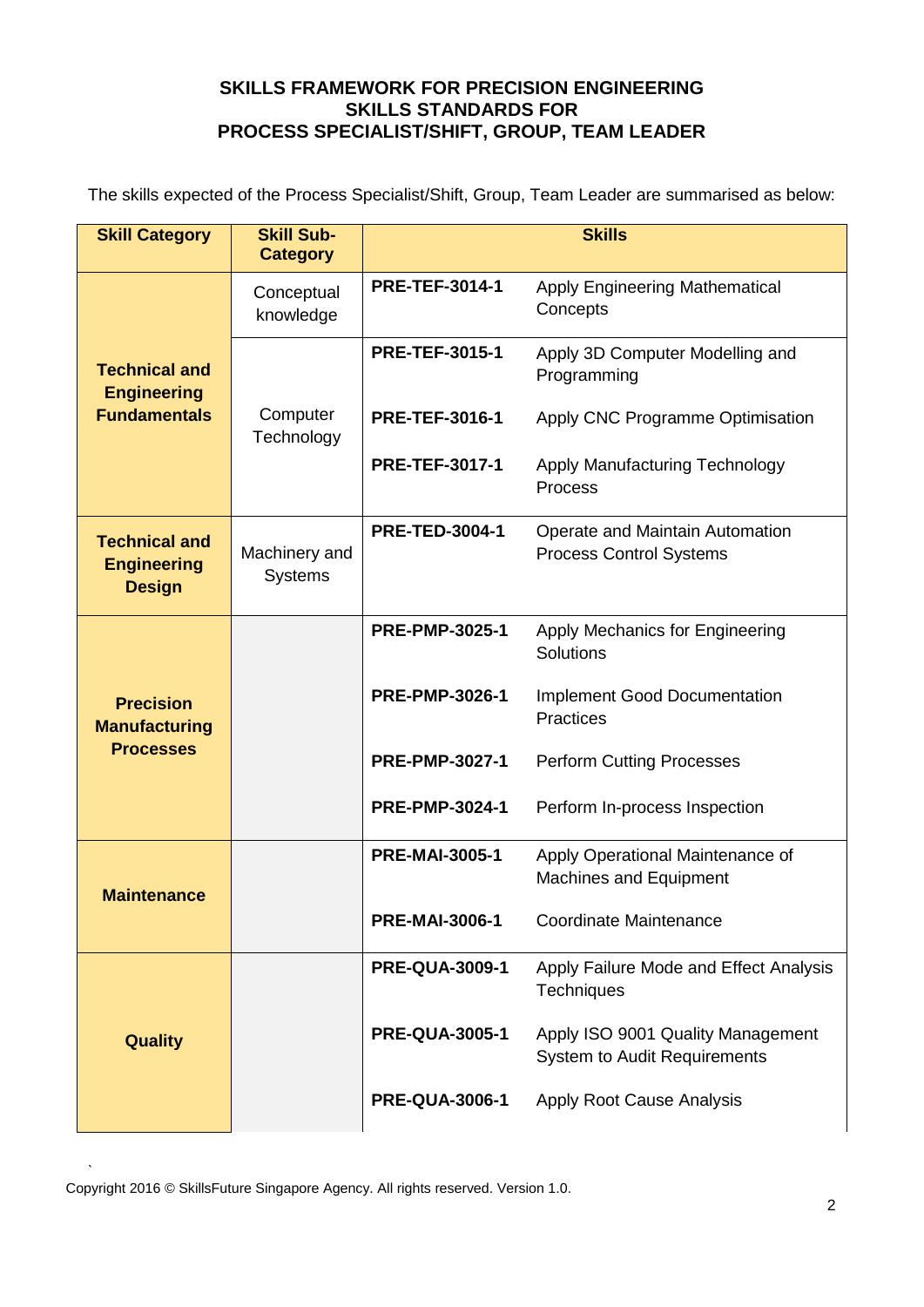| <b>Skill Category</b>                                  | <b>Skill Sub-</b><br><b>Category</b> | <b>Skills</b>         |                                                                           |
|--------------------------------------------------------|--------------------------------------|-----------------------|---------------------------------------------------------------------------|
|                                                        |                                      | <b>PRE-QUA-3007-1</b> | <b>Conduct Risk Assessment</b>                                            |
|                                                        |                                      | <b>PRE-QUA-3008-1</b> | <b>Implement Quality Systems</b>                                          |
|                                                        |                                      | <b>PRE-QUA-3010-1</b> | <b>Supervise Quality Procedures</b>                                       |
| <b>Workplace</b><br><b>Safety and</b><br><b>Health</b> |                                      | <b>PRE-WSH-4006-1</b> | Supervise Manufacturing Work for<br><b>Workplace Safety and Health</b>    |
|                                                        |                                      | <b>PRE-MPI-2004-1</b> | Apply Basic Lean Techniques in the<br>Workplace                           |
| <b>Manufacturing</b>                                   |                                      | <b>PRE-MPI-2005-1</b> | Apply Lean Thinking in the Workplace                                      |
| <b>Productivity and</b><br><b>Innovation</b>           |                                      | <b>PRE-MPI-3006-1</b> | <b>Implement Continuous Improvement</b><br>Processes                      |
|                                                        |                                      | <b>PRE-MPI-3007-1</b> | Supervise Work Improvement<br>Processes                                   |
|                                                        |                                      | <b>SVCF-CS-101C-1</b> | Provide Go-the-Extra-Mile Service                                         |
| <b>Service</b><br><b>Excellence</b>                    |                                      | <b>SVCF-CS-103C-1</b> | <b>Respond to Service Challenges</b>                                      |
|                                                        |                                      | <b>SVCF-CS-301C-1</b> | <b>Establish Relationships for Customer</b><br>Confidence                 |
|                                                        |                                      | <b>ES-PMD-303G-1</b>  | Apply Emotional Competence to<br>Manage Self and Team at the<br>Workplace |
| <b>Personal</b><br><b>Management</b><br>and            |                                      | <b>ES-PMD-301G-1</b>  | Develop Personal Effectiveness at<br><b>Supervisory Level</b>             |
| <b>Development</b>                                     |                                      | <b>ES-PMD-304G-1</b>  | <b>Foster Team Adaptability</b>                                           |
|                                                        |                                      | <b>ES-PMD-302G-1</b>  | Maintain Personal Image and<br><b>Employability at Supervisory Level</b>  |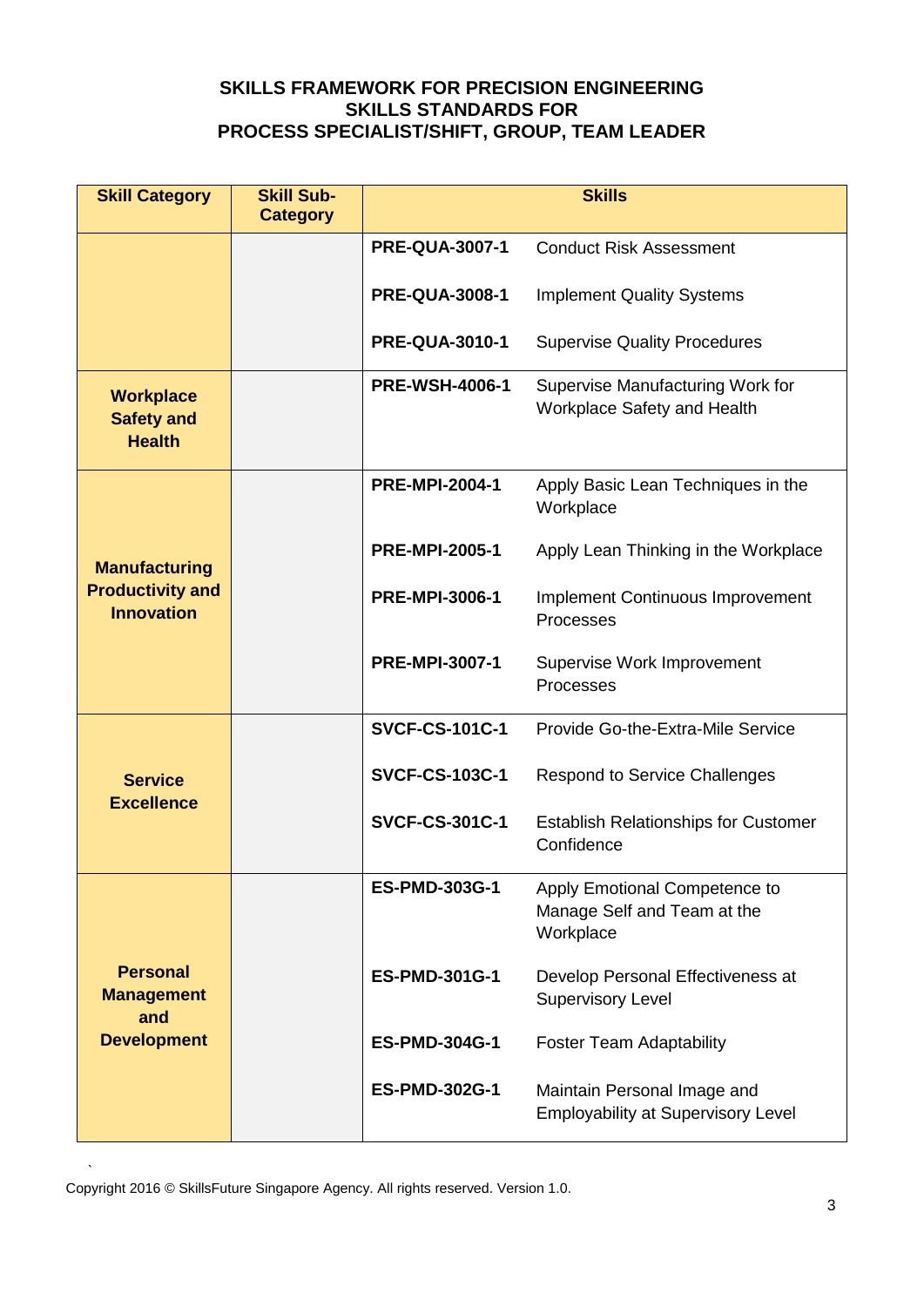| <b>Skill Category</b>                      | <b>Skill Sub-</b><br><b>Category</b> | <b>Skills</b>        |                                                                              |
|--------------------------------------------|--------------------------------------|----------------------|------------------------------------------------------------------------------|
| <b>Analytical,</b>                         |                                      | <b>ES-ACE-302G-1</b> | Solve Problems and Make Decisions at<br><b>Supervisory Level</b>             |
| <b>Conceptual and</b><br><b>Evaluative</b> |                                      | <b>ES-ACE-301G-1</b> | Foster Initiative and Enterprise in<br>Teams                                 |
| Interpersonal                              |                                      | <b>ES-IP-301G-1</b>  | <b>Facilitate Effective Communication and</b><br>Engagement at the Workplace |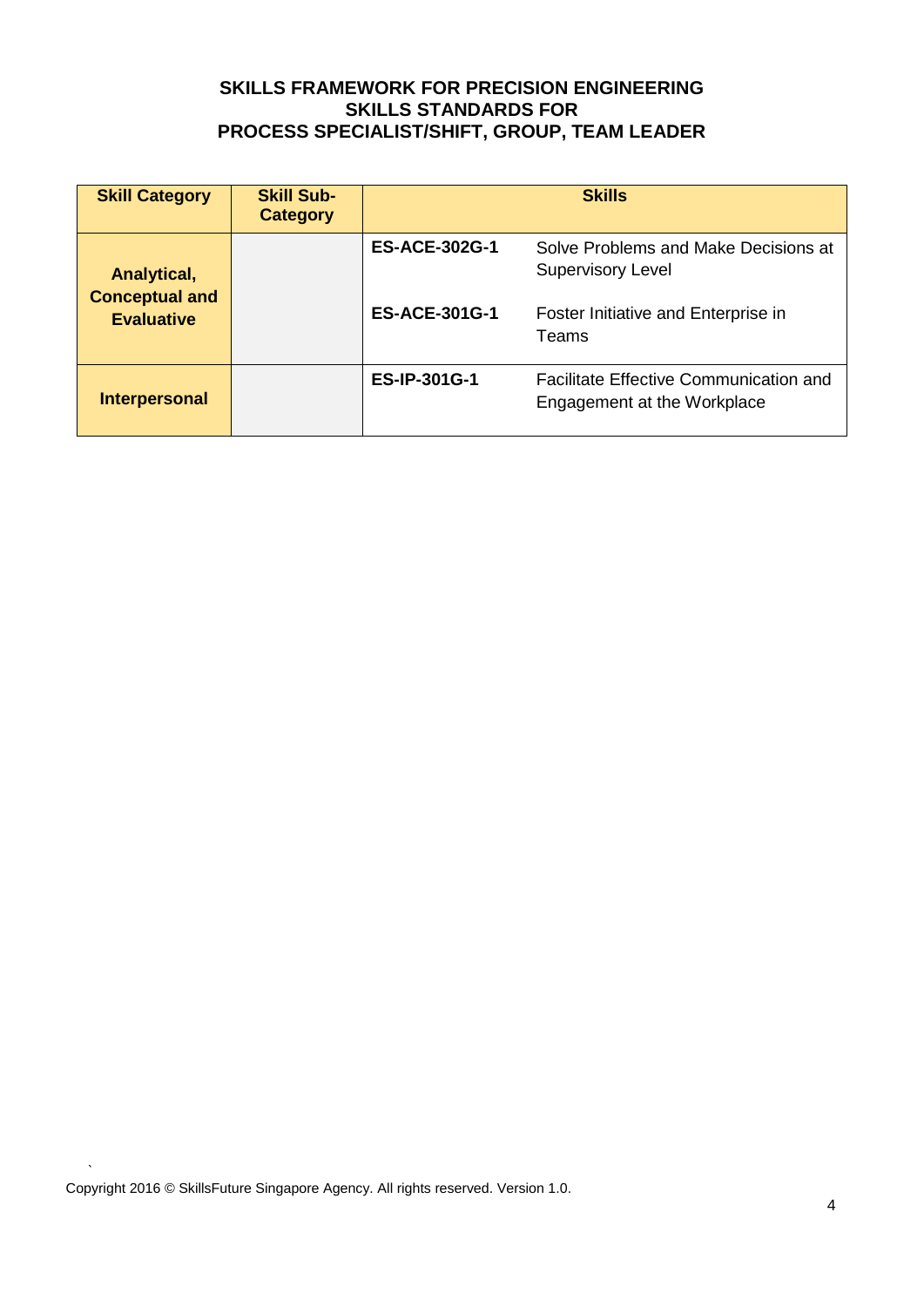| <b>Skill Code</b>                                                                                                                                                                                                          | PRE-TEF-3014-1                                                                                                                                                                                                                                                                                                                                                                                                                                                                                                                                                                                                                                                                                 | <b>Skill Category</b>                           | <b>Technical and Engineering</b><br>Fundamentals |
|----------------------------------------------------------------------------------------------------------------------------------------------------------------------------------------------------------------------------|------------------------------------------------------------------------------------------------------------------------------------------------------------------------------------------------------------------------------------------------------------------------------------------------------------------------------------------------------------------------------------------------------------------------------------------------------------------------------------------------------------------------------------------------------------------------------------------------------------------------------------------------------------------------------------------------|-------------------------------------------------|--------------------------------------------------|
|                                                                                                                                                                                                                            |                                                                                                                                                                                                                                                                                                                                                                                                                                                                                                                                                                                                                                                                                                | <b>Skill Sub-Category</b><br>(where applicable) | <b>Conceptual Knowledge</b>                      |
| <b>Skill</b>                                                                                                                                                                                                               | Apply Engineering Mathematical Concepts                                                                                                                                                                                                                                                                                                                                                                                                                                                                                                                                                                                                                                                        |                                                 |                                                  |
| <b>Skill Description</b>                                                                                                                                                                                                   | This skill describes the ability to solve engineering-based problems using<br>engineering mathematical concepts. It also includes the ability to understand<br>and apply fundamentals of exponents, algebraic expressions, quadratic<br>equations and trigonometry to solve real life engineering-based problems.                                                                                                                                                                                                                                                                                                                                                                              |                                                 |                                                  |
| Knowledge and<br><b>Analysis</b><br>It refers to gathering,<br>cognitive processing,<br>integration and<br>inspection of facts and<br>information required to<br>perform the work tasks<br>and activities.                 | The ability to understand:<br>Fundamentals of exponents<br>Algebraic expressions<br>$\bullet$<br>Quadratic equations<br>Trigonometric equations<br>$\bullet$                                                                                                                                                                                                                                                                                                                                                                                                                                                                                                                                   |                                                 |                                                  |
| <b>Application and</b><br><b>Adaptation</b><br>It refers to the ability to<br>perform the work tasks<br>and activities required<br>of the occupation, and<br>the ability to react to<br>and manage the<br>changes at work. | The ability to:<br>Interpret and extract relevant data and information suitable to perform<br>$\bullet$<br>the engineering calculation<br>Analyse data and information to formulate the engineering problem(s)<br>$\bullet$<br>Select appropriate technique(s) which is capable of solving the<br>$\bullet$<br>engineering problem(s)<br>Apply appropriate techniques to facilitate engineering problem(s)<br>calculation<br>Manipulate data and information using mathematical operations in the<br>correct order<br>Perform accurate calculation using appropriate features of scientific<br>calculator<br>Present working details and solutions which are complete, accurate and<br>correct |                                                 |                                                  |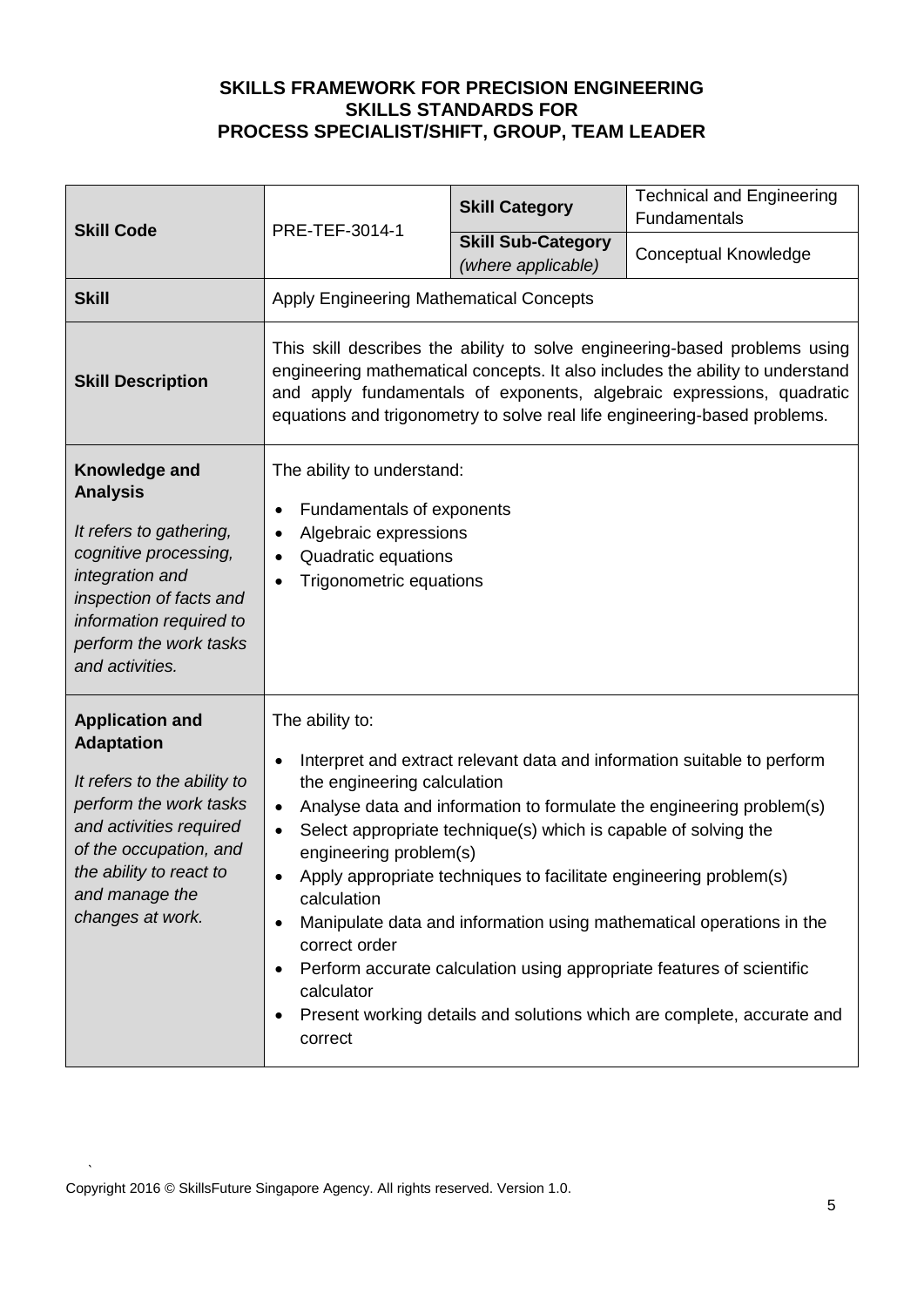| <b>Innovation and Value</b><br><b>Creation</b><br>It refers to the ability to<br>generate purposive<br>ideas to improve work<br>performance and/or<br>enhance business<br>values that are aligned<br>to organisational goals. | The ability to:<br>Select and apply appropriate techniques to formulate and solve complex<br>$\bullet$<br>real life engineering-based problem(s)                                                                                                                                                                                                                                                                        |
|-------------------------------------------------------------------------------------------------------------------------------------------------------------------------------------------------------------------------------|-------------------------------------------------------------------------------------------------------------------------------------------------------------------------------------------------------------------------------------------------------------------------------------------------------------------------------------------------------------------------------------------------------------------------|
| <b>Social Intelligence</b><br>and Ethics<br>It refers to the ability to<br>use affective factors in<br>leadership, relationship<br>and diversity<br>management guided by<br>professional codes of<br>ethics.                  | The ability to:<br>Clarify details of work activities to be carried out based on given work<br>$\bullet$<br>instructions<br>Participate in discussion with team members to clarify and verify<br>$\bullet$<br>computation results that are fit for intended purpose<br>Obtain advice when dealing with unknowns to achieve the desired<br>$\bullet$<br>outcome                                                          |
| <b>Learning to Learn</b><br>It refers to the ability to<br>develop and improve<br>one's self within and<br>outside of one's area of<br>work.                                                                                  | The ability to:<br>Participate in information sharing with colleagues to improve own<br>$\bullet$<br>drafting/design skills and knowledge<br>Keep up-to-date on changes in data and information<br>$\bullet$<br>Utilise appropriate opportunities to strive for betterment of own skills and<br>$\bullet$<br>knowledge<br>Reflect on selected technique(s) for appropriateness in solving the<br>engineering problem(s) |
| <b>Range of Application</b><br>(where applicable)<br>It refers to the critical<br>circumstances and<br>contexts that the skill<br>may be demonstrated.                                                                        | Exponents must include:<br>Rules of exponents to determine solution<br>Multiplication of positive and negative exponents<br>Algebraic equations must include:<br>Principle of "FOIL" method in algebraic multiplication<br>Long division of an algebraic expression                                                                                                                                                     |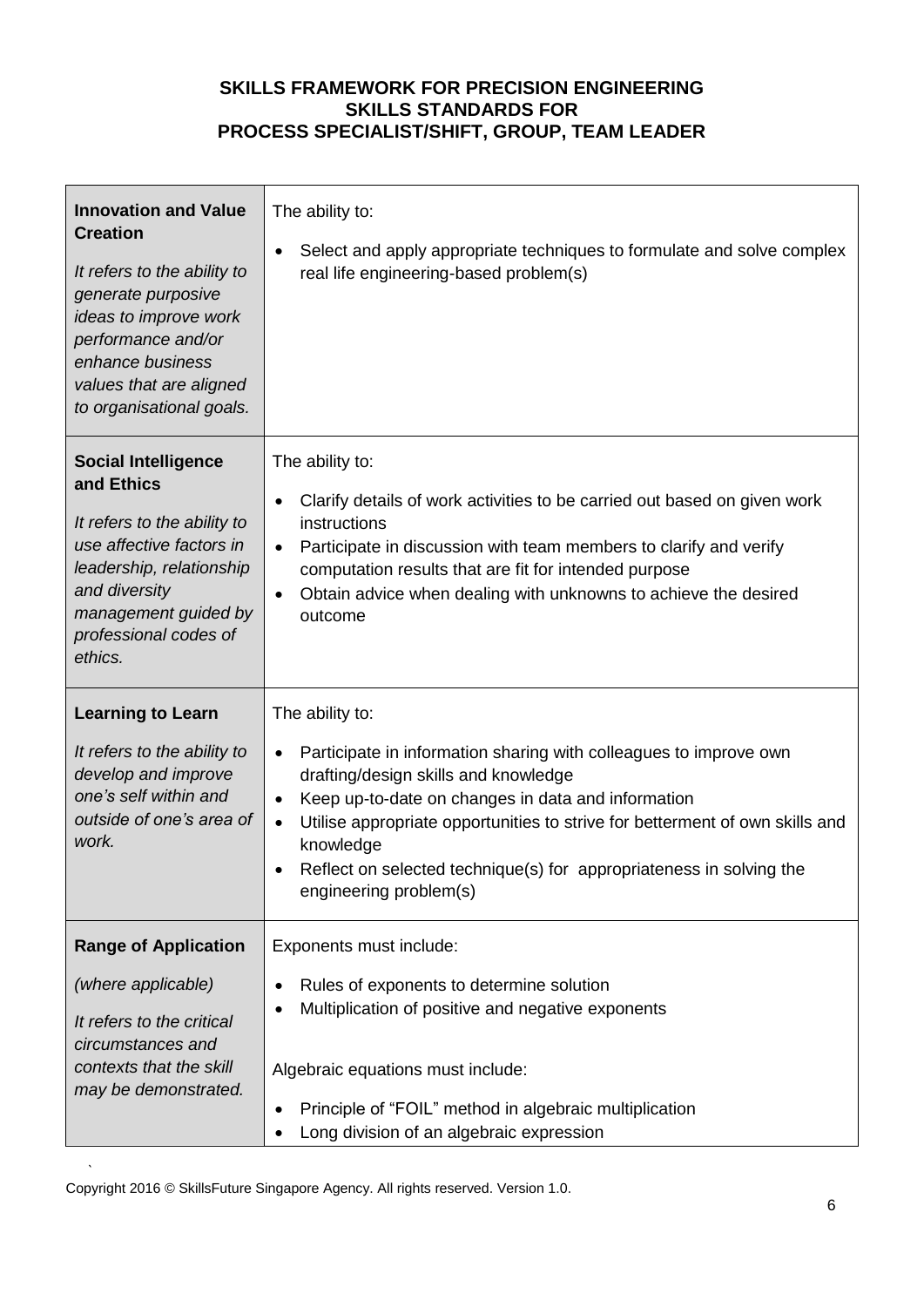| Quadratic equations must include:                                                                                                                        |
|----------------------------------------------------------------------------------------------------------------------------------------------------------|
| Factorisation<br>Completing the square to a quadratic equation<br>Principle of the quadratic formula                                                     |
| Trigonometry must include:<br>Simple determination of the dimensions of a right triangle<br>Techniques used to solve trigonometry equations<br>$\bullet$ |
| Use of trigonometric identities to solve trigonometry equations<br>٠                                                                                     |
| Procedures and supporting documents must include:                                                                                                        |
| Organisational procedures<br>Work instructions                                                                                                           |
| Rules and regulations must include:                                                                                                                      |
| Workplace Safety and Health Act<br>Industry codes and guidelines                                                                                         |
| Organisational code of practice                                                                                                                          |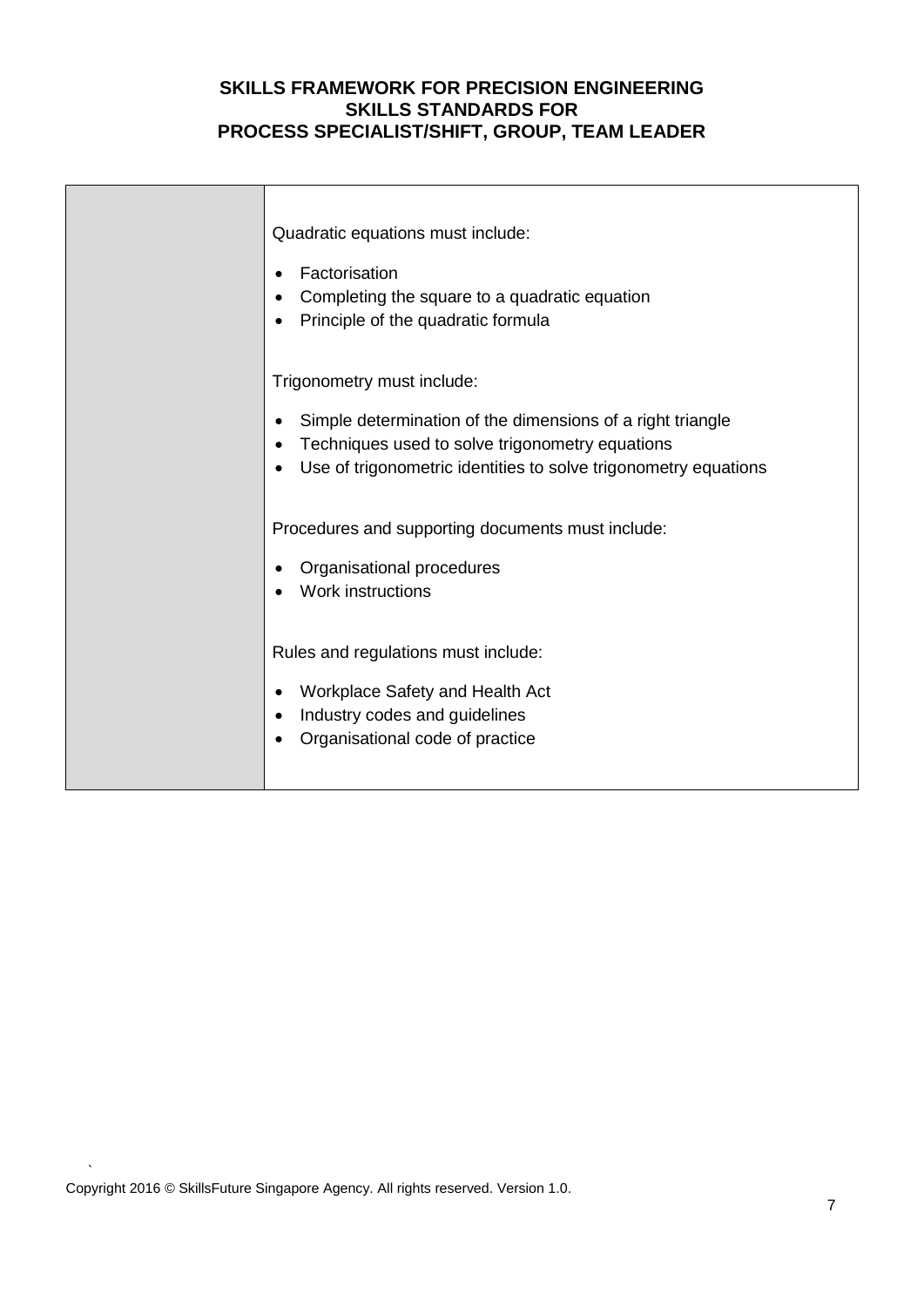| <b>Skill Code</b>                                                                                                                                                                                                          | PRE-TEF-3015-1                                                                                                                                                                                                                                                                                                                                                                                                                                                                                                                                                                                                      | <b>Skill Category</b>                           | <b>Technical and Engineering</b><br>Fundamentals |
|----------------------------------------------------------------------------------------------------------------------------------------------------------------------------------------------------------------------------|---------------------------------------------------------------------------------------------------------------------------------------------------------------------------------------------------------------------------------------------------------------------------------------------------------------------------------------------------------------------------------------------------------------------------------------------------------------------------------------------------------------------------------------------------------------------------------------------------------------------|-------------------------------------------------|--------------------------------------------------|
|                                                                                                                                                                                                                            |                                                                                                                                                                                                                                                                                                                                                                                                                                                                                                                                                                                                                     | <b>Skill Sub-Category</b><br>(where applicable) | <b>Computer Technology</b>                       |
| <b>Skill</b>                                                                                                                                                                                                               | Apply 3D Computer Modelling and Programming                                                                                                                                                                                                                                                                                                                                                                                                                                                                                                                                                                         |                                                 |                                                  |
| <b>Skill Description</b>                                                                                                                                                                                                   | This skill describes the ability to use a computer-aided modelling system to<br>create 3D solid models, assembly drawings and detailed drawings of<br>components for manufacturing.                                                                                                                                                                                                                                                                                                                                                                                                                                 |                                                 |                                                  |
| Knowledge and<br><b>Analysis</b><br>It refers to gathering,<br>cognitive processing,<br>integration and<br>inspection of facts and<br>information required to<br>perform the work tasks<br>and activities.                 | The ability to understand:<br>CAD system and configuration requirements<br>$\bullet$<br>Technical drawing conventions<br>$\bullet$<br>Components and functional limitations<br>$\bullet$<br>Materials strength and characteristics<br>$\bullet$<br>Techniques of solid modelling<br>$\bullet$<br>Development of sectioned models<br>$\bullet$<br>Use of cutting plane<br>$\bullet$<br>Use of cross hatching<br>$\bullet$<br>Use of pre-drawn library files and primitives to produce 3D models<br>Overview of software to produce 3D models<br>$\bullet$<br>Application of basic rendering techniques to a 3D model |                                                 |                                                  |
| <b>Application and</b><br><b>Adaptation</b><br>It refers to the ability to<br>perform the work tasks<br>and activities required<br>of the occupation, and<br>the ability to react to<br>and manage the<br>changes at work. | The ability to:<br>Access and interpret international drawing conventions and standards<br>$\bullet$<br>Select suitable computer processing requirement<br>$\bullet$<br>Identify computing equipment and software used in the organisation<br>$\bullet$<br>Create wire mesh model, surface and 3D solid model in isometric view<br>Create assembly drawing from the 3D model<br>$\bullet$<br>Create detail drawings for each part of the assembly<br>Apply basic rendering techniques to render solid model according to a<br>$\bullet$<br>specified set of criteria                                                |                                                 |                                                  |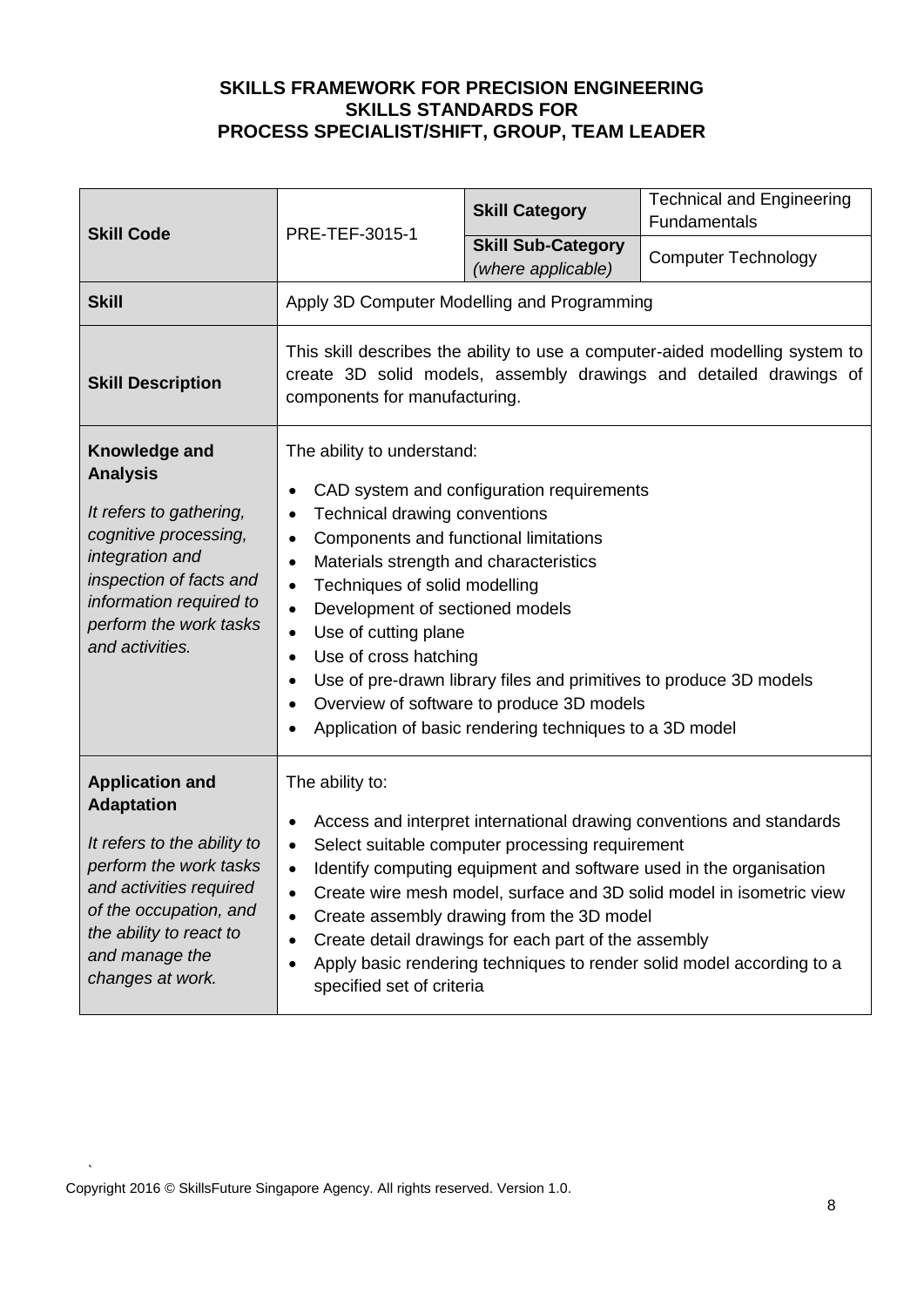| <b>Innovation and Value</b><br><b>Creation</b><br>It refers to the ability to<br>generate purposive<br>ideas to improve work<br>performance and/or<br>enhance business<br>values that are aligned<br>to organisational goals. | The ability to:<br>Introduce company 3D modelling standard and format<br>$\bullet$<br>Create library of components to enhance speed of work<br>Adapt or introduce best practices from learning/knowledge exchanges                                                                                                                                                                                                                                                                                         |
|-------------------------------------------------------------------------------------------------------------------------------------------------------------------------------------------------------------------------------|------------------------------------------------------------------------------------------------------------------------------------------------------------------------------------------------------------------------------------------------------------------------------------------------------------------------------------------------------------------------------------------------------------------------------------------------------------------------------------------------------------|
| <b>Social Intelligence</b><br>and Ethics<br>It refers to the ability to<br>use affective factors in<br>leadership, relationship<br>and diversity<br>management guided by<br>professional codes of<br>ethics.                  | The ability to:<br>Clarify details of work activities to be carried out based on given work<br>$\bullet$<br>instructions<br>Participate in discussion with team members to clarify and verify<br>$\bullet$<br>information and selection of process(es) that are fit for intended purpose<br>Obtain advice when dealing with unknowns to achieve the desired<br>$\bullet$<br>outcome                                                                                                                        |
| <b>Learning to Learn</b><br>It refers to the ability to<br>develop and improve<br>one's self within and<br>outside of one's area of<br>work.                                                                                  | The ability to:<br>Participate in information sharing with colleagues to improve own skills<br>$\bullet$<br>and knowledge<br>Reflect on 3D creation and development approach and consider<br>$\bullet$<br>possible ways to improve productivity by learning from others<br>Update on related new engineering and CAD software development<br>$\bullet$<br>Join 3D development round table/discussion blogs<br>Communicate with fellow practitioner to exchange data and approach for<br>issues encountered |
| <b>Range of Application</b><br>(where applicable)<br>It refers to the critical<br>circumstances and<br>contexts that the skill<br>may be demonstrated.                                                                        | Tool and equipment must include:<br>Computer system and compatible software<br>$\bullet$<br>Personal protective equipment<br>Work information<br>Computer system<br>Procedures and supporting documents                                                                                                                                                                                                                                                                                                    |

Copyright 2016 © SkillsFuture Singapore Agency. All rights reserved. Version 1.0.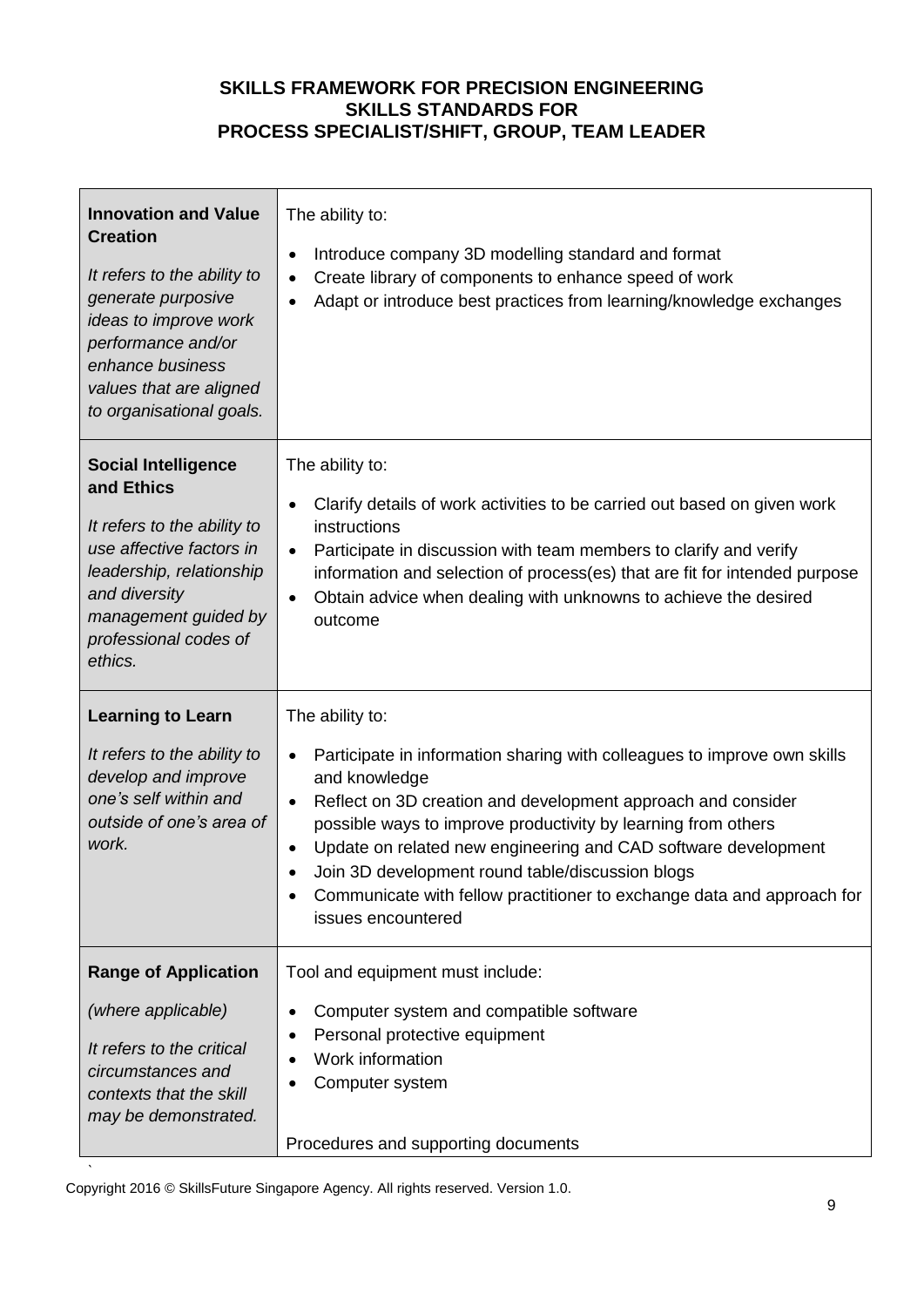| Rules and regulations must include:          |
|----------------------------------------------|
| Workplace Safety and Health Act<br>$\bullet$ |
|                                              |

`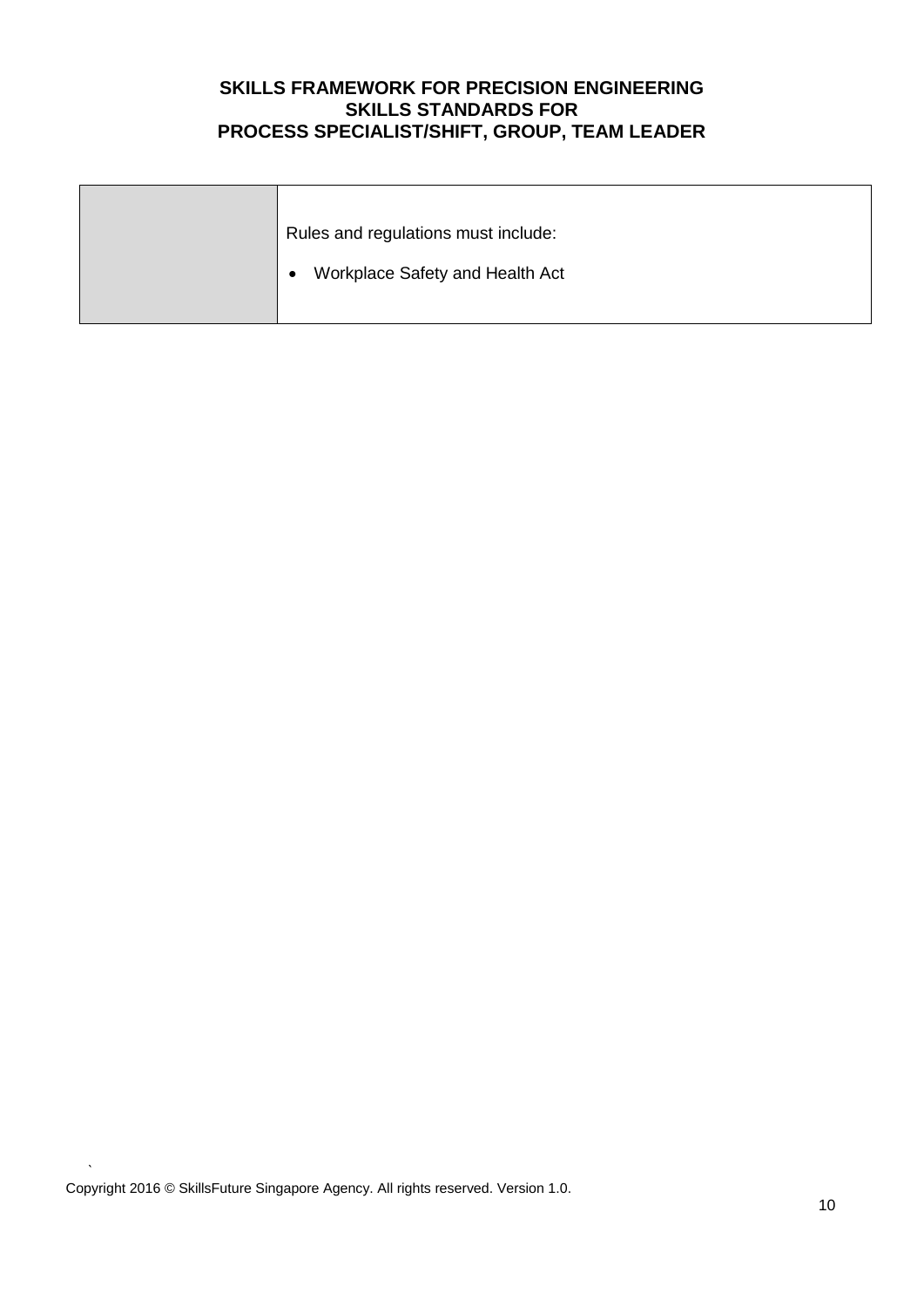| <b>Skill Code</b>                                                                                                                                                                                          | PRE-TEF-3016-1                                                                                                                                                                                                                                                                                                                                                                                                                                                                                                                                                                                                                                                                                                                                                          | <b>Skill Category</b>                           | <b>Technical and Engineering</b><br><b>Fundamentals</b>                                                                                       |
|------------------------------------------------------------------------------------------------------------------------------------------------------------------------------------------------------------|-------------------------------------------------------------------------------------------------------------------------------------------------------------------------------------------------------------------------------------------------------------------------------------------------------------------------------------------------------------------------------------------------------------------------------------------------------------------------------------------------------------------------------------------------------------------------------------------------------------------------------------------------------------------------------------------------------------------------------------------------------------------------|-------------------------------------------------|-----------------------------------------------------------------------------------------------------------------------------------------------|
|                                                                                                                                                                                                            |                                                                                                                                                                                                                                                                                                                                                                                                                                                                                                                                                                                                                                                                                                                                                                         | <b>Skill Sub-Category</b><br>(where applicable) | <b>Computer Technology</b>                                                                                                                    |
| <b>Skill</b>                                                                                                                                                                                               | Apply CNC Programme Optimisation                                                                                                                                                                                                                                                                                                                                                                                                                                                                                                                                                                                                                                                                                                                                        |                                                 |                                                                                                                                               |
| <b>Skill Description</b>                                                                                                                                                                                   | time based on speed and accuracy.                                                                                                                                                                                                                                                                                                                                                                                                                                                                                                                                                                                                                                                                                                                                       |                                                 | This skill describes the ability to optimise CNC programs and select<br>optimum machining parameters to achieve a competitive component cycle |
| Knowledge and<br><b>Analysis</b><br>It refers to gathering,<br>cognitive processing,<br>integration and<br>inspection of facts and<br>information required to<br>perform the work tasks<br>and activities. | The ability to understand:<br>Comprehension of technical drawing specification of the work piece<br>Relating to machine tool capability and limitations<br>Comprehension of alpha-numerical addresses and miscellaneous<br>$\bullet$<br>functional codes in CNC programmes<br>Identifying types of measuring tools and cutters required for the job<br>$\bullet$<br>Relating to Workplace Safety and Health procedures for general<br>machining<br>Knowledge of quick set-up concept and CNC machining parameters<br>$\bullet$<br>Machining time and influencing factors<br>$\bullet$<br>Relating to cutting tool profile and limitations<br>$\bullet$<br>Computer specifications and processing requirements<br>$\bullet$<br>Knowledge of CAD/CAM systems<br>$\bullet$ |                                                 |                                                                                                                                               |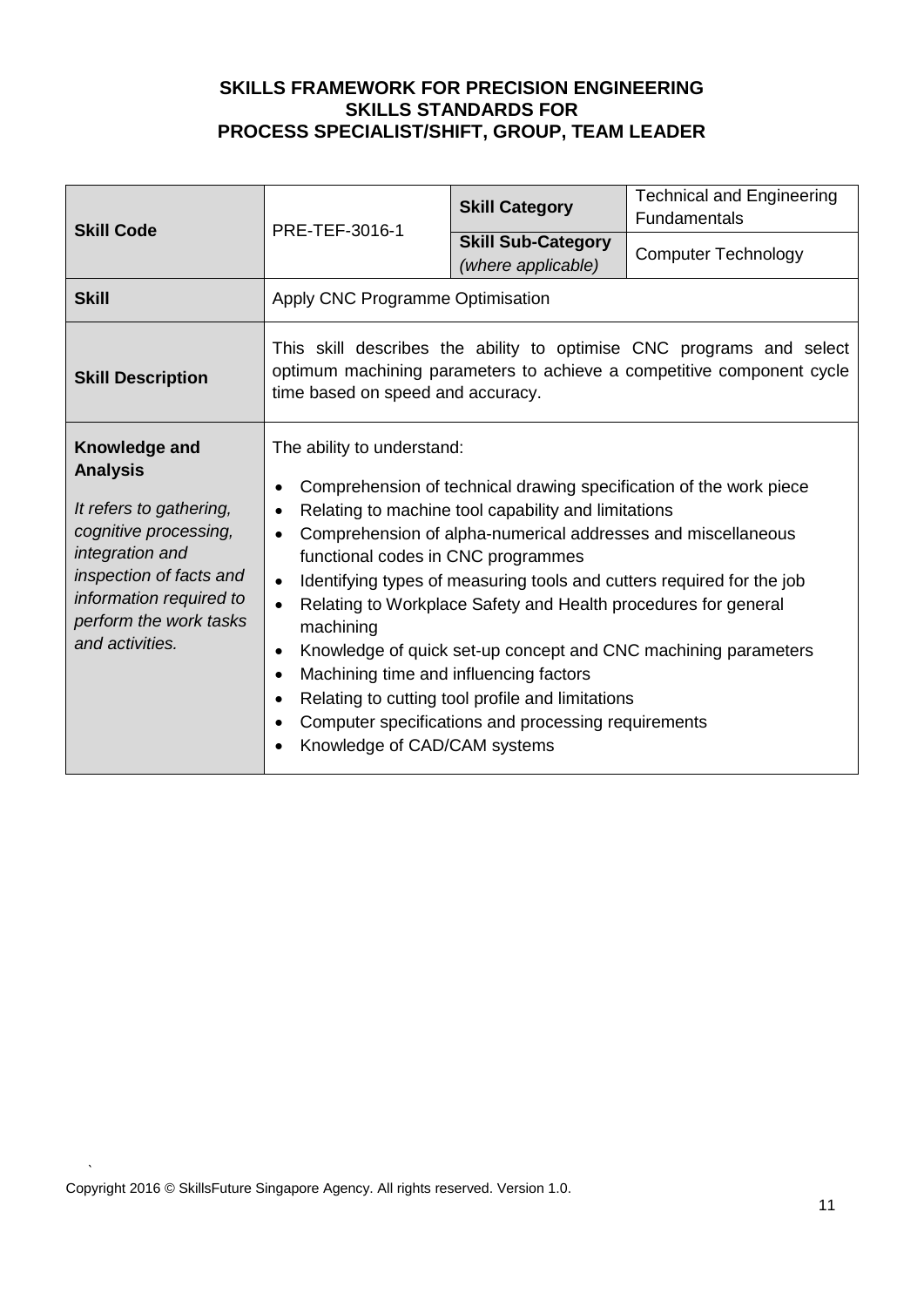| <b>Application and</b><br><b>Adaptation</b><br>It refers to the ability to<br>perform the work tasks<br>and activities required<br>of the occupation, and<br>the ability to react to<br>and manage the<br>changes at work.    | The ability to:<br>Access and interpret international drawing conventions and standards<br>$\bullet$<br>Create work piece geometry using a Computer-aided<br>$\bullet$<br>Drafting/Computer-aided Manufacturing (CAD/CAM) software<br>Convert CAD data to create a tool path geometry for machining<br>$\bullet$<br>Verify the tool paths for possible cutting or galling errors<br>$\bullet$<br>Generate CNC part program from the tool path<br>$\bullet$<br>Set up, position and secure the work piece accurately and quickly<br>$\bullet$<br>Select suitable cutting tools, mount them and carry out tool setting<br>$\bullet$<br>Optimise CNC program sequence to optimise the production time<br>$\bullet$<br>Select appropriate machining/fine-tuning to optimise machining<br>parameters<br>Operate the CNC turn/milling machine to perform dry run checks<br>$\bullet$<br>Machine work piece to meet specifications<br>$\bullet$<br>Fine-tune/adjust tool compensation<br>$\bullet$<br>Use suitable measuring instruments and/or gauges to check the<br>$\bullet$<br>component for conformance with specifications<br>Keep workplace tools and equipment orderly<br>$\bullet$<br>Store optimised programme and store the data for repeat orders |
|-------------------------------------------------------------------------------------------------------------------------------------------------------------------------------------------------------------------------------|---------------------------------------------------------------------------------------------------------------------------------------------------------------------------------------------------------------------------------------------------------------------------------------------------------------------------------------------------------------------------------------------------------------------------------------------------------------------------------------------------------------------------------------------------------------------------------------------------------------------------------------------------------------------------------------------------------------------------------------------------------------------------------------------------------------------------------------------------------------------------------------------------------------------------------------------------------------------------------------------------------------------------------------------------------------------------------------------------------------------------------------------------------------------------------------------------------------------------------------------------------|
| <b>Innovation and Value</b><br><b>Creation</b><br>It refers to the ability to<br>generate purposive<br>ideas to improve work<br>performance and/or<br>enhance business<br>values that are aligned<br>to organisational goals. | The ability to:<br>Test out/adjust machining parameter one at a time to observe for<br>$\bullet$<br>operational improvement<br>Record the different machining parameters to select those that provide<br>$\bullet$<br>optimum result in productivity and cutting tool life<br>Perform cutting with different cutting tool materials to compare and<br>$\bullet$<br>contrast results<br>Compare and contrast production outcomes against standard time or<br>previous output time to sustain productivity or seek means of possible<br>improvement<br>Consider every opportunity for cutting operating costs, in order to offset<br>the advantages of competitors elsewhere in the world<br>Create knowledge-based operation to control engineering know-how<br>and carry out production in cheaper labour countries<br>Consider enterprise resource planning and control                                                                                                                                                                                                                                                                                                                                                                                |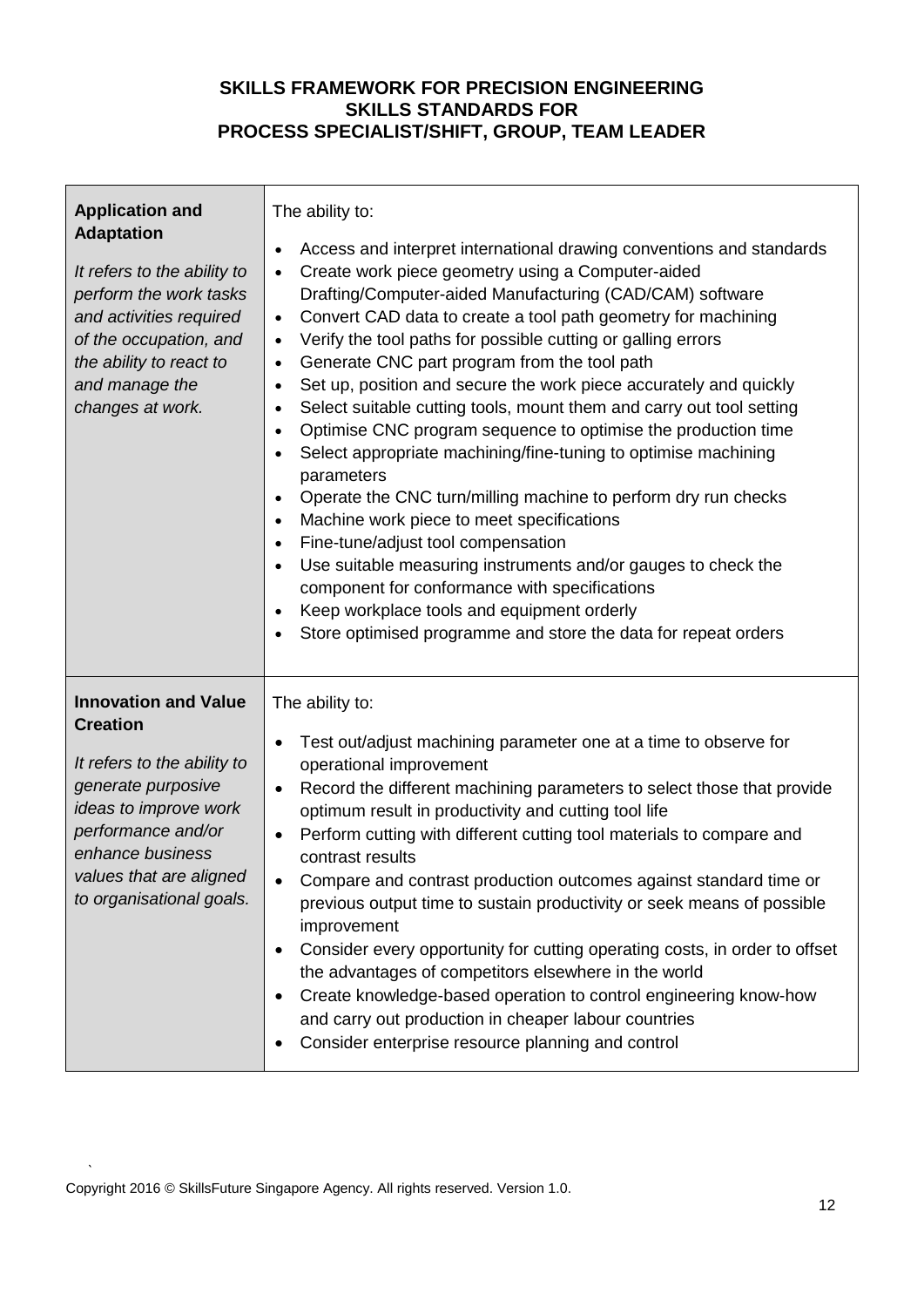| <b>Social Intelligence</b><br>and Ethics<br>It refers to the ability to<br>use affective factors in<br>leadership, relationship<br>and diversity<br>management guided by<br>professional codes of<br>ethics. | The ability to:<br>Clarify details of work activities to be carried out based on given work<br>$\bullet$<br>instructions<br>Participate in discussion with team members to clarify and verify<br>$\bullet$<br>information and selection of process(es) that are fit for intended purpose<br>Obtain advice when dealing with unknowns to achieve the desired<br>$\bullet$<br>outcome                                                                                                                                                                                              |
|--------------------------------------------------------------------------------------------------------------------------------------------------------------------------------------------------------------|----------------------------------------------------------------------------------------------------------------------------------------------------------------------------------------------------------------------------------------------------------------------------------------------------------------------------------------------------------------------------------------------------------------------------------------------------------------------------------------------------------------------------------------------------------------------------------|
| <b>Learning to Learn</b><br>It refers to the ability to<br>develop and improve<br>one's self within and<br>outside of one's area of<br>work.                                                                 | The ability to:<br>Reflect on machining approach and possible ways to improve<br>$\bullet$<br>productivity<br>Compare and contrast machining data of different types of cutting tool<br>$\bullet$<br>materials for productivity and cost evaluation against colleagues' data<br>Use relevant engineering tables and electronic searches for<br>$\bullet$<br>developments in machine tools or cutting materials<br>Communicate with fellow machinist to exchange data to resolve<br>$\bullet$<br>issues/challenges encountered<br>Develop controlled enterprise knowledge servers |
| <b>Range of Application</b><br>(where applicable)<br>It refers to the critical<br>circumstances and<br>contexts that the skill<br>may be demonstrated.                                                       | Tool and equipment must include:<br>Personal protective equipment<br>$\bullet$<br>Test equipment and tools to measure dimensional and geometric<br>measurements<br>Work information<br>Cutting tools and accessories<br>Programming and verification<br>Procedures and supporting documents<br>Rules and regulations must include:<br>Workplace Safety and Health Act                                                                                                                                                                                                            |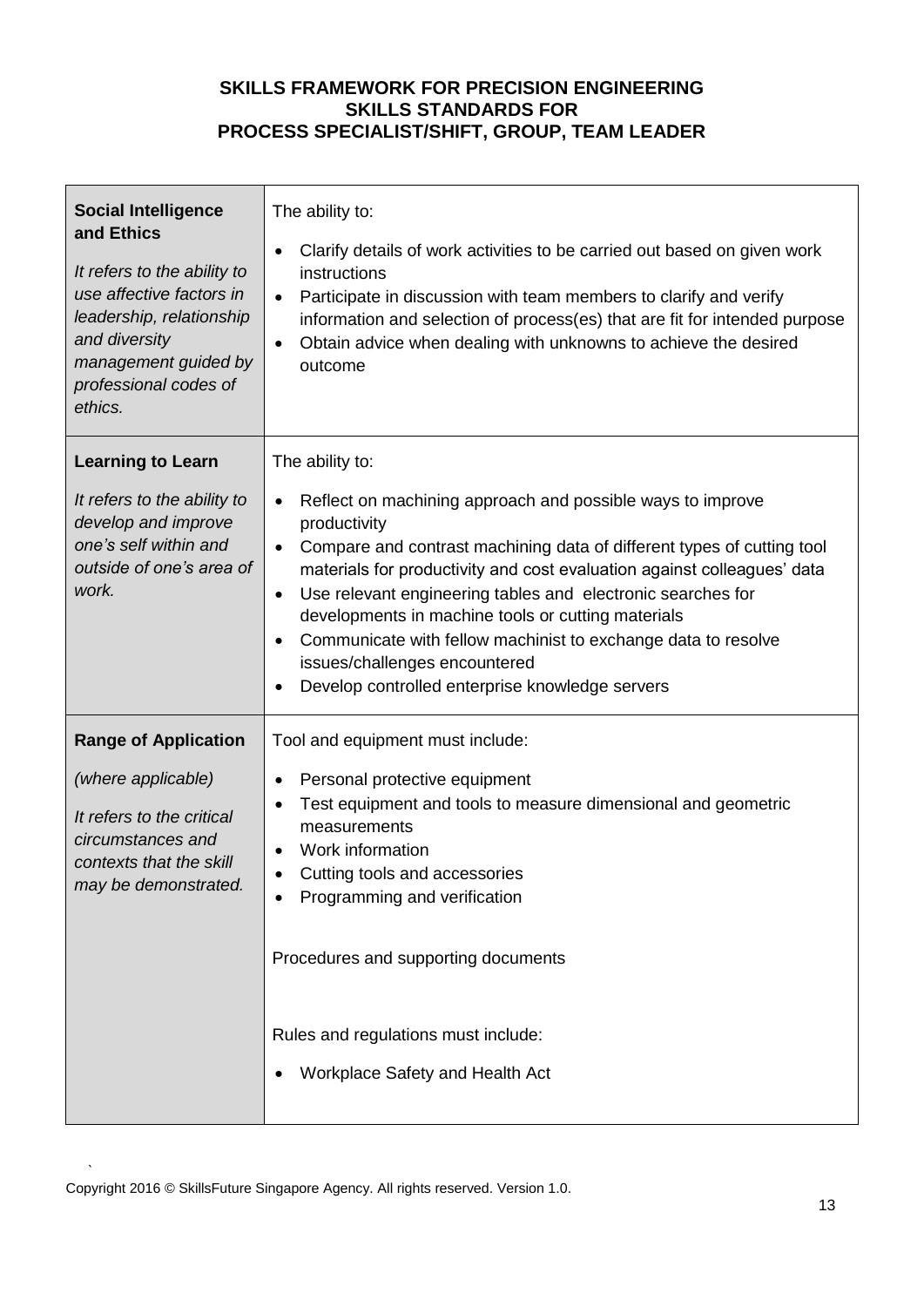| <b>Skill Code</b>                                                                                                                                                                                          | PRE-TEF-3016-1                                                                                                                                                                                                                                                                                                                                                                                                                                                                                                                                                                                                                                                                                                                                                                       | <b>Skill Category</b>                           | <b>Technical and Engineering</b><br><b>Fundamentals</b> |
|------------------------------------------------------------------------------------------------------------------------------------------------------------------------------------------------------------|--------------------------------------------------------------------------------------------------------------------------------------------------------------------------------------------------------------------------------------------------------------------------------------------------------------------------------------------------------------------------------------------------------------------------------------------------------------------------------------------------------------------------------------------------------------------------------------------------------------------------------------------------------------------------------------------------------------------------------------------------------------------------------------|-------------------------------------------------|---------------------------------------------------------|
|                                                                                                                                                                                                            |                                                                                                                                                                                                                                                                                                                                                                                                                                                                                                                                                                                                                                                                                                                                                                                      | <b>Skill Sub-Category</b><br>(where applicable) | <b>Computer Technology</b>                              |
| <b>Skill</b>                                                                                                                                                                                               | Apply CNC Programme Optimisation                                                                                                                                                                                                                                                                                                                                                                                                                                                                                                                                                                                                                                                                                                                                                     |                                                 |                                                         |
| <b>Skill Description</b>                                                                                                                                                                                   | This skill describes the ability to optimise CNC programs and select<br>optimum machining parameters to achieve a competitive component cycle<br>time based on speed and accuracy.                                                                                                                                                                                                                                                                                                                                                                                                                                                                                                                                                                                                   |                                                 |                                                         |
| Knowledge and<br><b>Analysis</b><br>It refers to gathering,<br>cognitive processing,<br>integration and<br>inspection of facts and<br>information required to<br>perform the work tasks<br>and activities. | The ability to understand:<br>Comprehension of technical drawing specification of the work piece<br>Relating to machine tool capability and limitations<br>Comprehension of alpha-numerical addresses and miscellaneous<br>$\bullet$<br>functional codes in CNC programmes<br>Identifying types of measuring tools and cutters required for the job<br>$\bullet$<br>Relating to Workplace Safety and Health procedures for general<br>$\bullet$<br>machining<br>Knowledge of quick set-up concept and CNC machining parameters<br>$\bullet$<br>Machining time and influencing factors<br>$\bullet$<br>Relating to cutting tool profile and limitations<br>$\bullet$<br>Computer specifications and processing requirements<br>$\bullet$<br>Knowledge of CAD/CAM systems<br>$\bullet$ |                                                 |                                                         |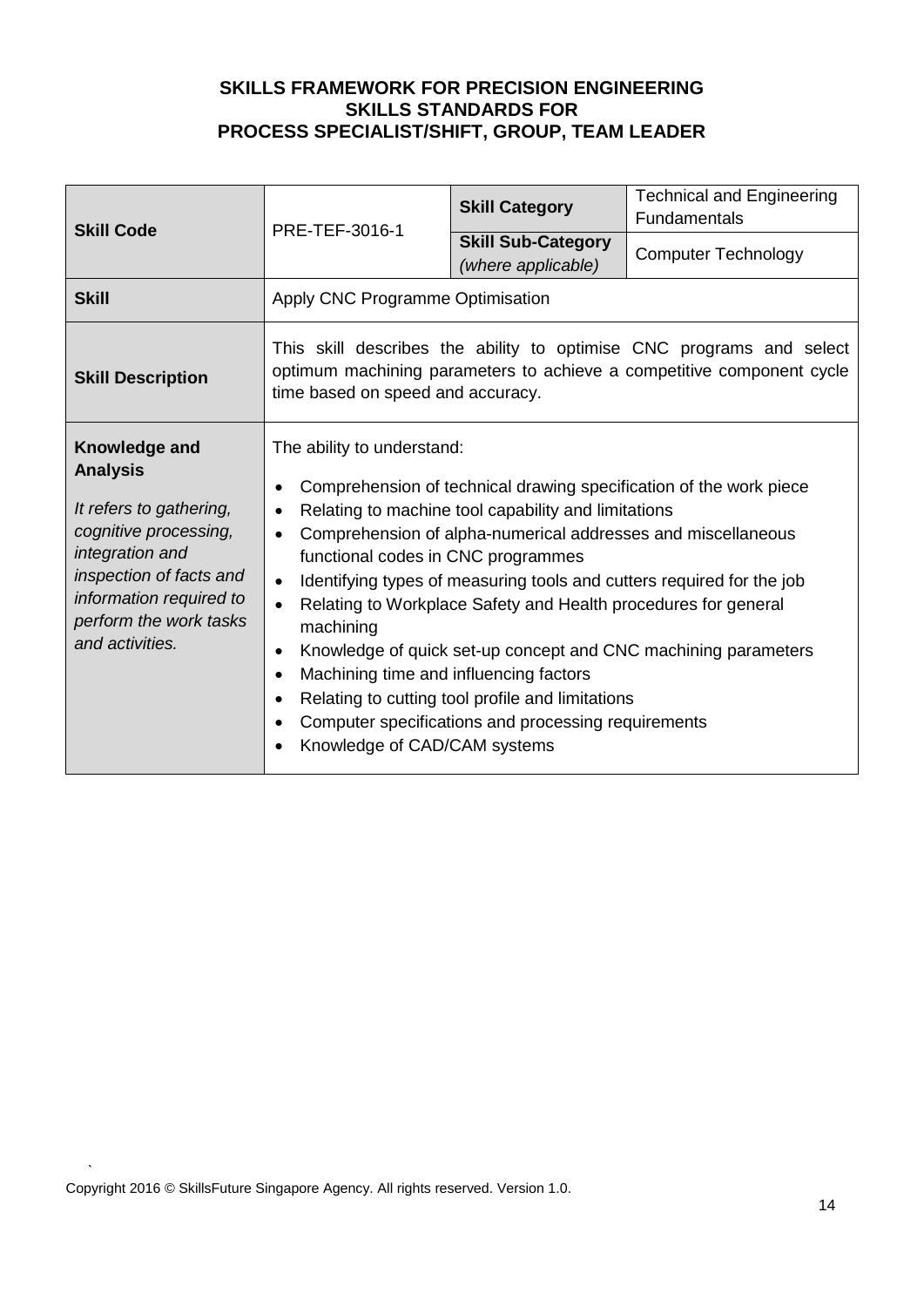| <b>Application and</b><br><b>Adaptation</b><br>It refers to the ability to<br>perform the work tasks<br>and activities required<br>of the occupation, and<br>the ability to react to<br>and manage the<br>changes at work.    | The ability to:<br>Access and interpret international drawing conventions and standards<br>$\bullet$<br>Create work piece geometry using a Computer-aided<br>Drafting/Computer-aided Manufacturing (CAD/CAM) software<br>Convert CAD data to create a tool path geometry for machining<br>$\bullet$<br>Verify the tool paths for possible cutting or galling errors<br>$\bullet$<br>Generate CNC part program from the tool path<br>$\bullet$<br>Set up, position and secure the work piece accurately and quickly<br>$\bullet$<br>Select suitable cutting tools, mount them and carry out tool setting<br>$\bullet$<br>Optimise CNC program sequence to optimise the production time<br>Select appropriate machining/fine-tuning to optimise machining<br>٠<br>parameters<br>Operate the CNC turn/milling machine to perform dry run checks<br>Machine work piece to meet specifications<br>$\bullet$<br>Fine-tune/adjust tool compensation<br>$\bullet$<br>Use suitable measuring instruments and/or gauges to check the<br>$\bullet$<br>component for conformance with specifications<br>Keep workplace tools and equipment orderly<br>$\bullet$<br>Store optimised programme and store the data for repeat orders |
|-------------------------------------------------------------------------------------------------------------------------------------------------------------------------------------------------------------------------------|-----------------------------------------------------------------------------------------------------------------------------------------------------------------------------------------------------------------------------------------------------------------------------------------------------------------------------------------------------------------------------------------------------------------------------------------------------------------------------------------------------------------------------------------------------------------------------------------------------------------------------------------------------------------------------------------------------------------------------------------------------------------------------------------------------------------------------------------------------------------------------------------------------------------------------------------------------------------------------------------------------------------------------------------------------------------------------------------------------------------------------------------------------------------------------------------------------------------------|
| <b>Innovation and Value</b><br><b>Creation</b><br>It refers to the ability to<br>generate purposive<br>ideas to improve work<br>performance and/or<br>enhance business<br>values that are aligned<br>to organisational goals. | The ability to:<br>Test out/adjust machining parameter one at a time to observe for<br>$\bullet$<br>operational improvement<br>Record the different machining parameters to select those that provide<br>$\bullet$<br>optimum result in productivity and cutting tool life<br>Perform cutting with different cutting tool materials to compare and<br>$\bullet$<br>contrast results<br>Compare and contrast production outcomes against standard time or<br>$\bullet$<br>previous output time to sustain productivity or seek means of possible<br>improvement<br>Consider every opportunity for cutting operating costs, in order to offset<br>the advantages of competitors elsewhere in the world<br>Create knowledge-based operation to control engineering know-how<br>and carry out production in cheaper labour countries<br>Consider enterprise resource planning and control                                                                                                                                                                                                                                                                                                                                 |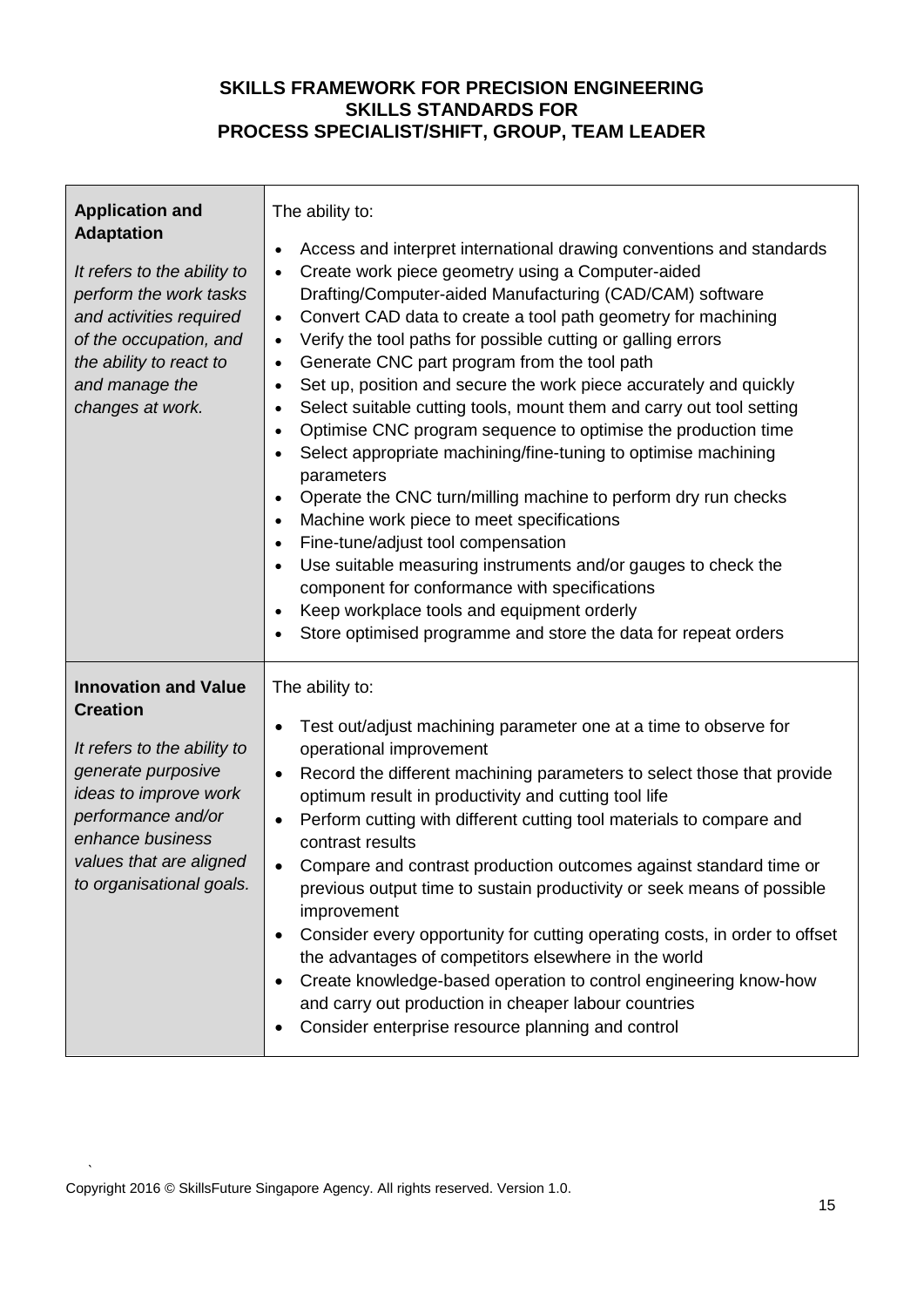| <b>Social Intelligence</b><br>and Ethics<br>It refers to the ability to<br>use affective factors in<br>leadership, relationship<br>and diversity<br>management guided by<br>professional codes of<br>ethics. | The ability to:<br>Clarify details of work activities to be carried out based on given work<br>$\bullet$<br>instructions<br>Participate in discussion with team members to clarify and verify<br>$\bullet$<br>information and selection of process(es) that are fit for intended purpose<br>Obtain advice when dealing with unknowns to achieve the desired<br>$\bullet$<br>outcome                                                                                                                                                                                              |
|--------------------------------------------------------------------------------------------------------------------------------------------------------------------------------------------------------------|----------------------------------------------------------------------------------------------------------------------------------------------------------------------------------------------------------------------------------------------------------------------------------------------------------------------------------------------------------------------------------------------------------------------------------------------------------------------------------------------------------------------------------------------------------------------------------|
| <b>Learning to Learn</b><br>It refers to the ability to<br>develop and improve<br>one's self within and<br>outside of one's area of<br>work.                                                                 | The ability to:<br>Reflect on machining approach and possible ways to improve<br>$\bullet$<br>productivity<br>Compare and contrast machining data of different types of cutting tool<br>$\bullet$<br>materials for productivity and cost evaluation against colleagues' data<br>Use relevant engineering tables and electronic searches for<br>$\bullet$<br>developments in machine tools or cutting materials<br>Communicate with fellow machinist to exchange data to resolve<br>$\bullet$<br>issues/challenges encountered<br>Develop controlled enterprise knowledge servers |
| <b>Range of Application</b><br>(where applicable)<br>It refers to the critical<br>circumstances and<br>contexts that the skill<br>may be demonstrated.                                                       | Tool and equipment must include:<br>Personal protective equipment<br>$\bullet$<br>Test equipment and tools to measure dimensional and geometric<br>measurements<br>Work information<br>Cutting tools and accessories<br>Programming and verification<br>Procedures and supporting documents<br>Rules and regulations must include:<br>Workplace Safety and Health Act                                                                                                                                                                                                            |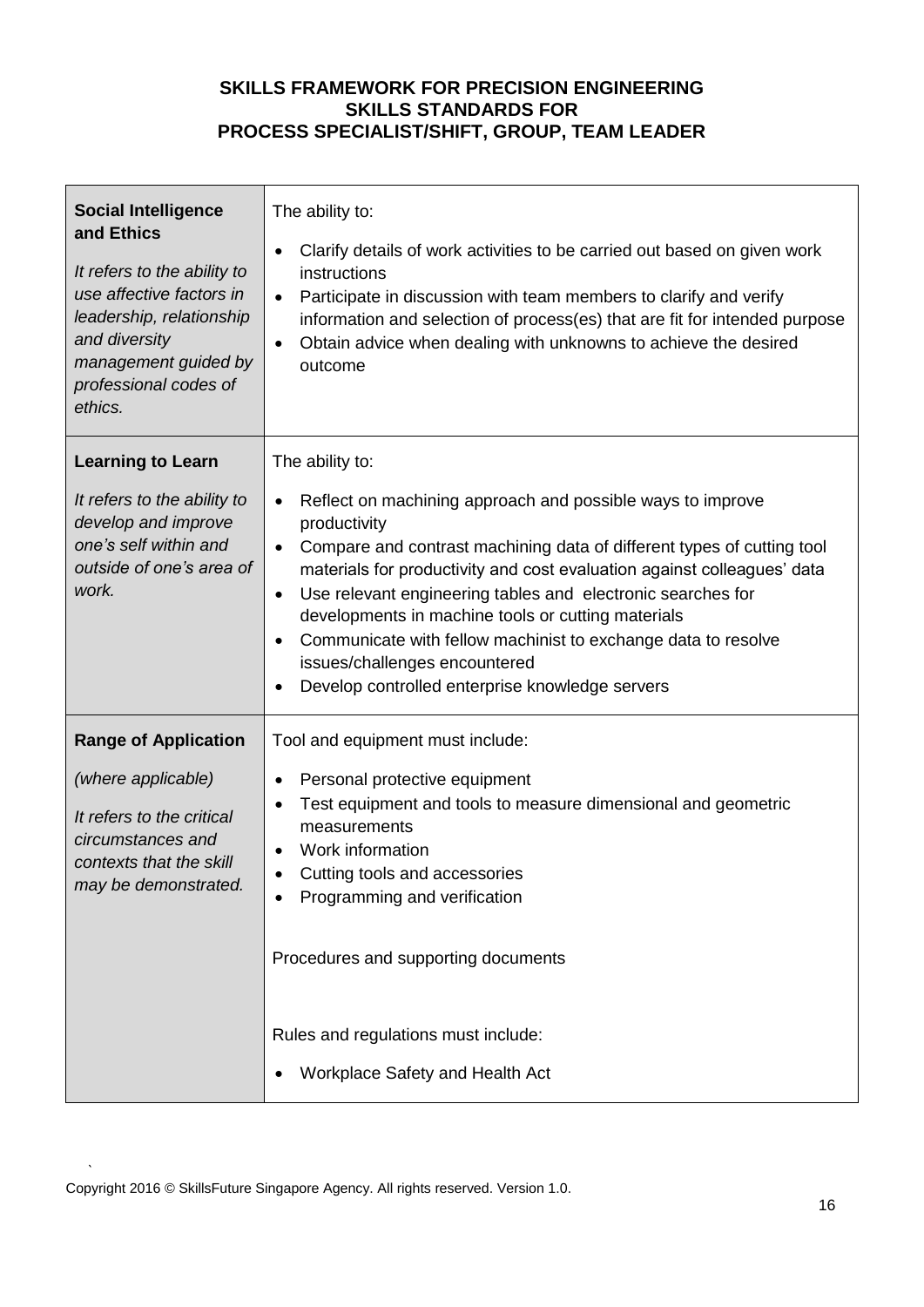| <b>Skill Code</b>                                                                                                                                                                                                          | PRE-TED-3004-1                                                                                                                                                                                                                                                                                                                                                                                                                                                                                                                                                                                                                                                                                                                                                      | <b>Skill Category</b>                           | <b>Technical and Engineering</b><br>Design |
|----------------------------------------------------------------------------------------------------------------------------------------------------------------------------------------------------------------------------|---------------------------------------------------------------------------------------------------------------------------------------------------------------------------------------------------------------------------------------------------------------------------------------------------------------------------------------------------------------------------------------------------------------------------------------------------------------------------------------------------------------------------------------------------------------------------------------------------------------------------------------------------------------------------------------------------------------------------------------------------------------------|-------------------------------------------------|--------------------------------------------|
|                                                                                                                                                                                                                            |                                                                                                                                                                                                                                                                                                                                                                                                                                                                                                                                                                                                                                                                                                                                                                     | <b>Skill Sub-Category</b><br>(where applicable) | <b>Machinery and Systems</b>               |
| <b>Skill</b>                                                                                                                                                                                                               | Operate and Maintain Automation Process Control Systems                                                                                                                                                                                                                                                                                                                                                                                                                                                                                                                                                                                                                                                                                                             |                                                 |                                            |
| <b>Skill Description</b>                                                                                                                                                                                                   | This skill describes the ability to operate and maintain automation process<br>control systems within a manufacturing environment. It also includes the<br>ability to monitor and adjust process parameters, perform controller tuning,<br>replace process elements, maintain and improve the production system.                                                                                                                                                                                                                                                                                                                                                                                                                                                    |                                                 |                                            |
| Knowledge and<br><b>Analysis</b><br>It refers to gathering,<br>cognitive processing,<br>integration and<br>inspection of facts and<br>information required to<br>perform the work tasks<br>and activities.                 | The ability to understand:<br>Importance of process control<br>Basic control theory<br>$\bullet$<br>Types and applications of control loop components<br>Types of process control loops<br>$\bullet$<br>Types and applications of controllers<br>Purpose of controller tuning<br>$\bullet$<br>Applications of piping and instrumentation diagrams<br>$\bullet$                                                                                                                                                                                                                                                                                                                                                                                                      |                                                 |                                            |
| <b>Application and</b><br><b>Adaptation</b><br>It refers to the ability to<br>perform the work tasks<br>and activities required<br>of the occupation, and<br>the ability to react to<br>and manage the<br>changes at work. | The ability to:<br>Select and use appropriate personal protective equipment according to<br>job requirements<br>Interpret and extract relevant process parameters from given<br>$\bullet$<br>specifications<br>Monitor and adjust process parameters to maintain optimum operational<br>$\bullet$<br>condition<br>Apply corrective actions for automatic and manual shut-down during<br>critical and emergency situations<br>Carry out regular maintenance of automation process control system to<br>meet operational requirements<br>Replace process elements using appropriate techniques according to<br>safe working practices and organisational procedures<br>Update log and report(s) according to approved format and is legible,<br>accurate and complete |                                                 |                                            |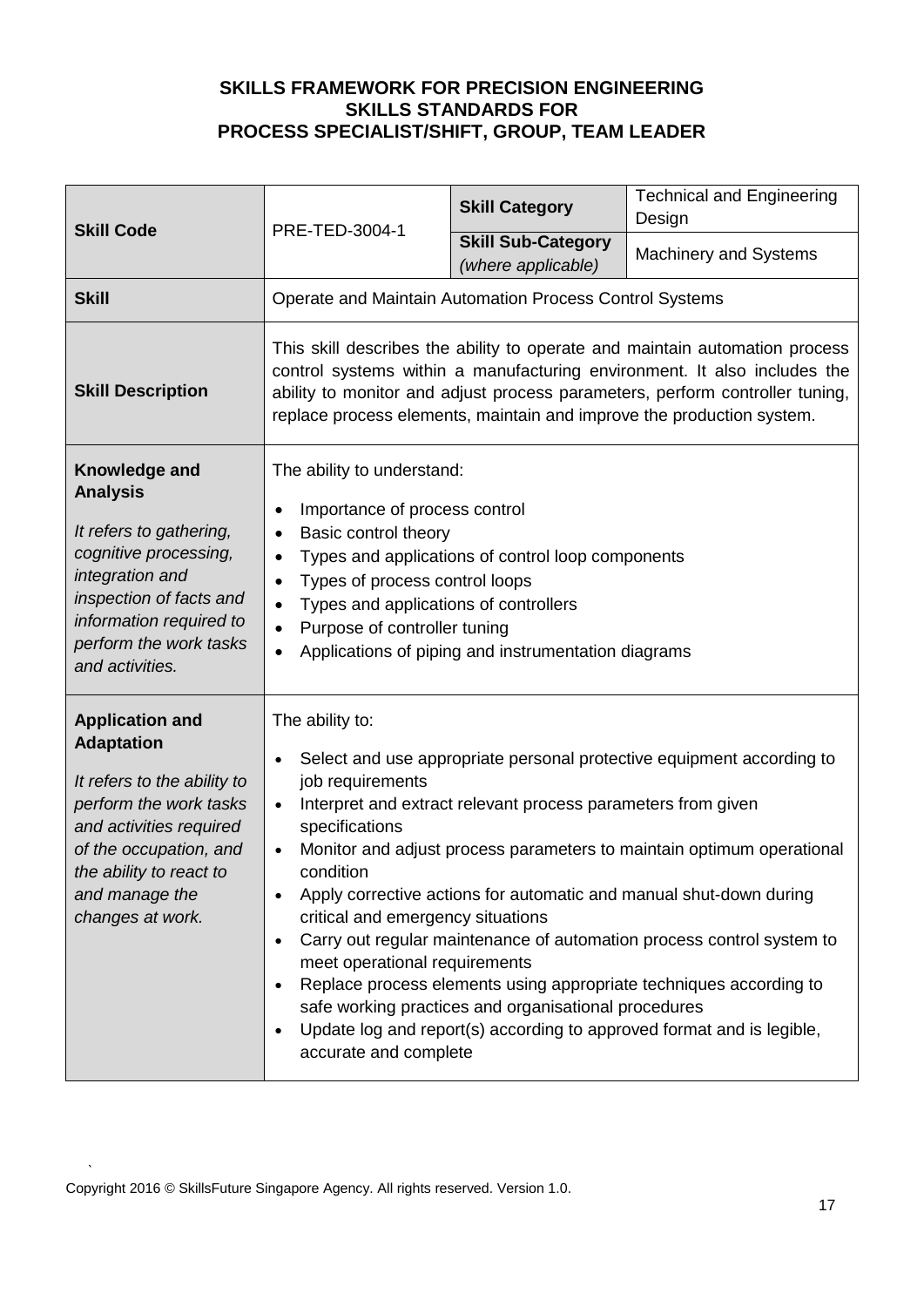| <b>Innovation and Value</b><br><b>Creation</b><br>It refers to the ability to<br>generate purposive<br>ideas to improve work<br>performance and/or<br>enhance business<br>values that are aligned<br>to organisational goals. | The ability to:<br>Verify limitation(s) of the selected process parameters and seek suitable<br>alternative(s)                                                                                                                                                                                                                                                             |
|-------------------------------------------------------------------------------------------------------------------------------------------------------------------------------------------------------------------------------|----------------------------------------------------------------------------------------------------------------------------------------------------------------------------------------------------------------------------------------------------------------------------------------------------------------------------------------------------------------------------|
| <b>Social Intelligence</b><br>and Ethics<br>It refers to the ability to<br>use affective factors in<br>leadership, relationship<br>and diversity<br>management guided by<br>professional codes of<br>ethics.                  | The ability to:<br>Clarify details of work activities to be carried out based on given work<br>$\bullet$<br>instructions<br>Participate in discussion with team members to clarify and verify<br>$\bullet$<br>selection of process parameters that are fit for intended purpose<br>Obtain advice when dealing with unknowns to achieve the desired<br>$\bullet$<br>outcome |
| <b>Learning to Learn</b><br>It refers to the ability to<br>develop and improve<br>one's self within and<br>outside of one's area of<br>work.                                                                                  | The ability to:<br>Participate in information sharing with colleagues to improve own skills<br>and knowledge<br>Reflect on selected process parameters for appropriateness of intended<br>purpose                                                                                                                                                                          |
| <b>Range of Application</b><br>(where applicable)<br>It refers to the critical<br>circumstances and<br>contexts that the skill<br>may be demonstrated.                                                                        | <b>Tools and Equipment</b><br><b>Procedures and Supporting Documents</b><br><b>Rules and Regulations:</b><br>Workplace Safety and Health Act                                                                                                                                                                                                                               |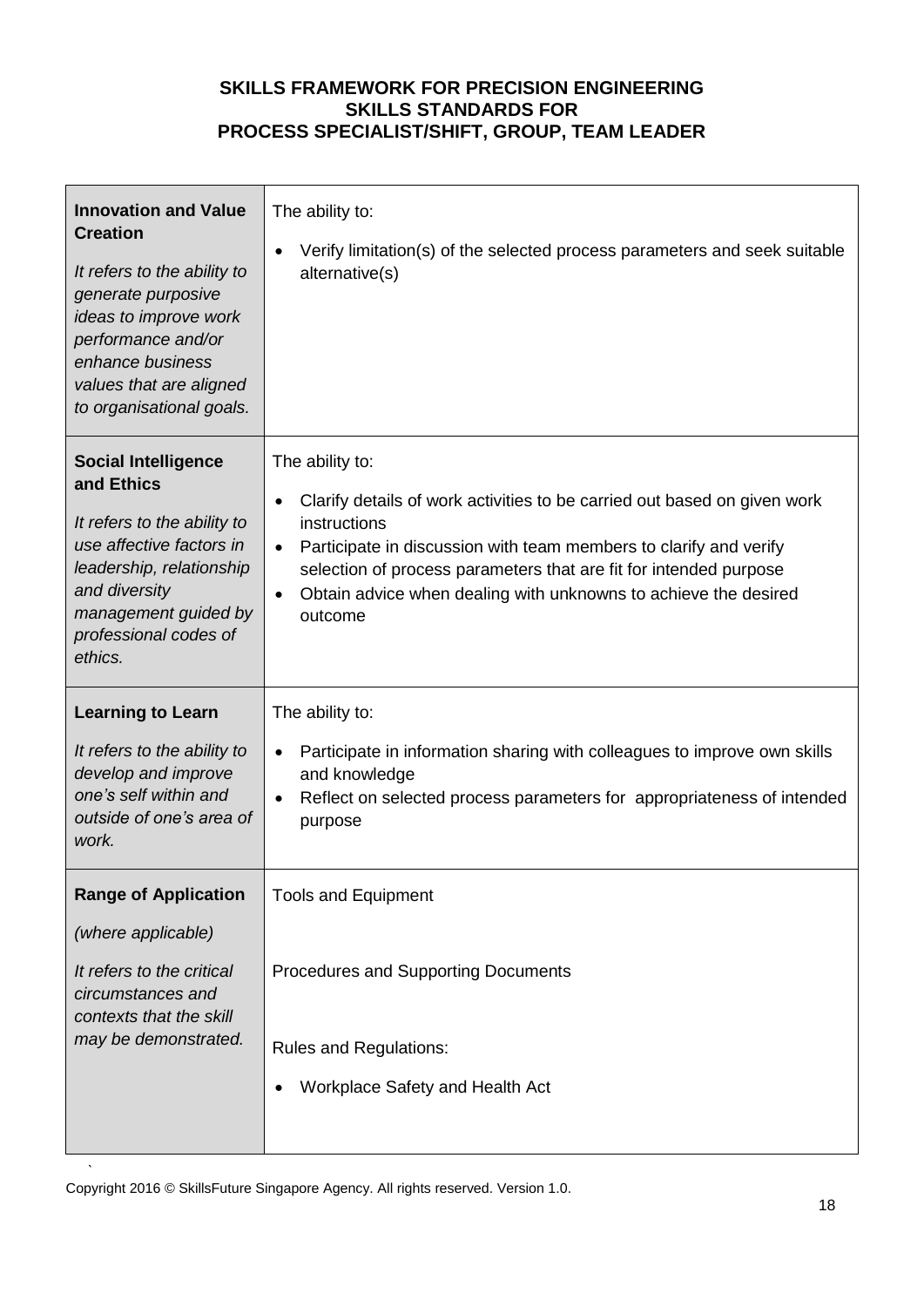Copyright 2016 © SkillsFuture Singapore Agency. All rights reserved. Version 1.0.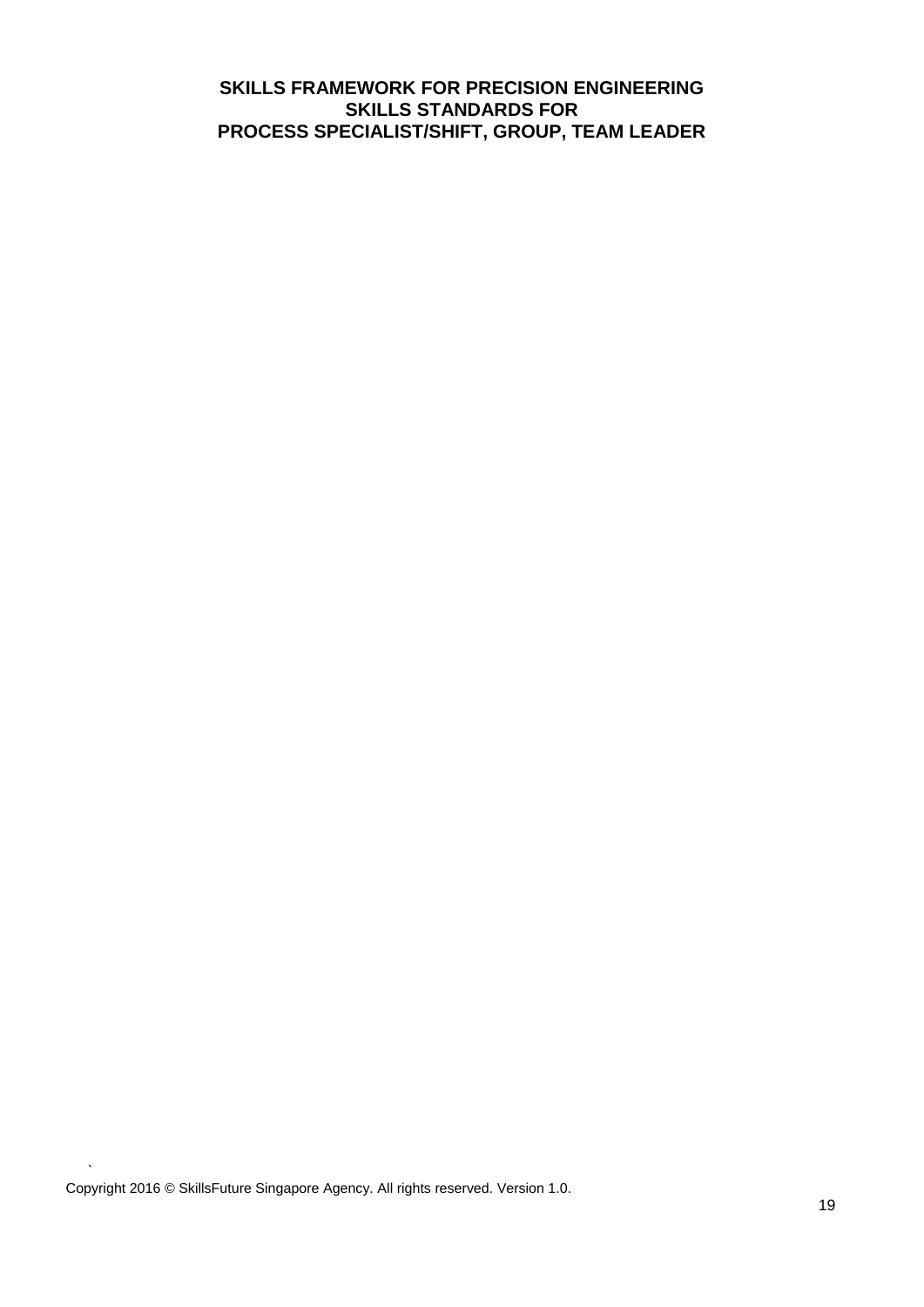| <b>Skill Code</b>                                                                                                                                                                                                          | PRE-PMP-3025-1                                                                                                                                                                                                                                                                                                                                                                                                                                                                                                                                                                                                                                                                     | <b>Skill Category</b>                           | <b>Precision Manufacturing</b><br>Process |
|----------------------------------------------------------------------------------------------------------------------------------------------------------------------------------------------------------------------------|------------------------------------------------------------------------------------------------------------------------------------------------------------------------------------------------------------------------------------------------------------------------------------------------------------------------------------------------------------------------------------------------------------------------------------------------------------------------------------------------------------------------------------------------------------------------------------------------------------------------------------------------------------------------------------|-------------------------------------------------|-------------------------------------------|
|                                                                                                                                                                                                                            |                                                                                                                                                                                                                                                                                                                                                                                                                                                                                                                                                                                                                                                                                    | <b>Skill Sub-Category</b><br>(where applicable) | N/A                                       |
| <b>Skill</b>                                                                                                                                                                                                               | Apply Mechanics for Engineering Solutions                                                                                                                                                                                                                                                                                                                                                                                                                                                                                                                                                                                                                                          |                                                 |                                           |
| <b>Skill Description</b>                                                                                                                                                                                                   | This skill describes the ability to solve engineering-based problems using<br>engineering mechanics concepts. This includes the ability to understand and<br>apply fundamentals of mechanics, static of rigid bodies, moment of inertia,<br>friction, stress and strain to solve real life engineering-based problems<br>related to behaviour of solid bodies when subjected to external forces.                                                                                                                                                                                                                                                                                   |                                                 |                                           |
| Knowledge and<br><b>Analysis</b><br>It refers to gathering,<br>cognitive processing,<br>integration and<br>inspection of facts and<br>information required to<br>perform the work tasks<br>and activities.                 | The ability to understand:<br>Fundamental principles of mechanics<br>$\bullet$<br>Concurrent force system<br>$\bullet$<br>Non-concurrent force system<br>$\bullet$<br>Moment of inertia<br>$\bullet$<br>Laws of friction and its applications<br>$\bullet$<br>Stress and strain                                                                                                                                                                                                                                                                                                                                                                                                    |                                                 |                                           |
| <b>Application and</b><br><b>Adaptation</b><br>It refers to the ability to<br>perform the work tasks<br>and activities required<br>of the occupation, and<br>the ability to react to<br>and manage the<br>changes at work. | The ability to:<br>Interpret and extract relevant data and information suitable to perform<br>$\bullet$<br>the engineering calculation<br>Analyse data and information to formulate the engineering problem(s)<br>$\bullet$<br>Select appropriate technique(s) which are capable of solving the<br>engineering problem(s)<br>Apply appropriate techniques to facilitate engineering problem(s)<br>calculation<br>Manipulate data and information using mathematical operations in the<br>correct order<br>Perform accurate calculation using appropriate features of scientific<br>calculator<br>Present working details and solutions which are complete, accurate and<br>correct |                                                 |                                           |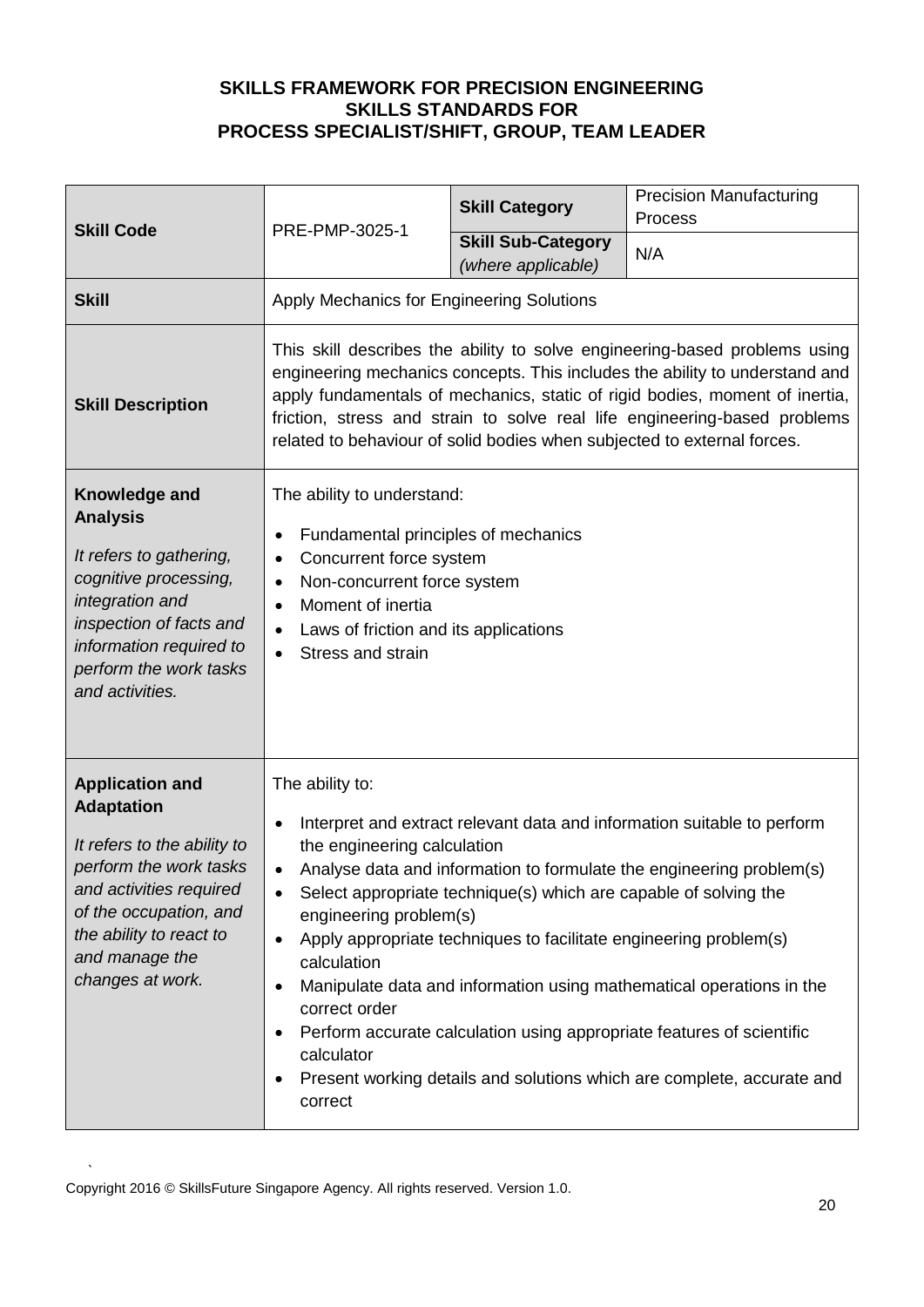| <b>Innovation and Value</b><br><b>Creation</b><br>It refers to the ability to<br>generate purposive<br>ideas to improve work<br>performance and/or<br>enhance business<br>values that are aligned<br>to organisational goals. | The ability to:<br>Select and apply appropriate techniques to formulate and solve complex<br>$\bullet$<br>real life engineering-based problem(s)                                                                                                             |
|-------------------------------------------------------------------------------------------------------------------------------------------------------------------------------------------------------------------------------|--------------------------------------------------------------------------------------------------------------------------------------------------------------------------------------------------------------------------------------------------------------|
| <b>Social Intelligence</b><br>and Ethics<br>It refers to the ability to<br>use affective factors in<br>leadership, relationship<br>and diversity<br>management guided by<br>professional codes of<br>ethics.                  | The ability to:<br>Participate in discussion with team members to clarify and verify<br>$\bullet$<br>computation results that are fit for intended purpose<br>Obtain expert advice when dealing with unknowns to achieve the<br>$\bullet$<br>desired outcome |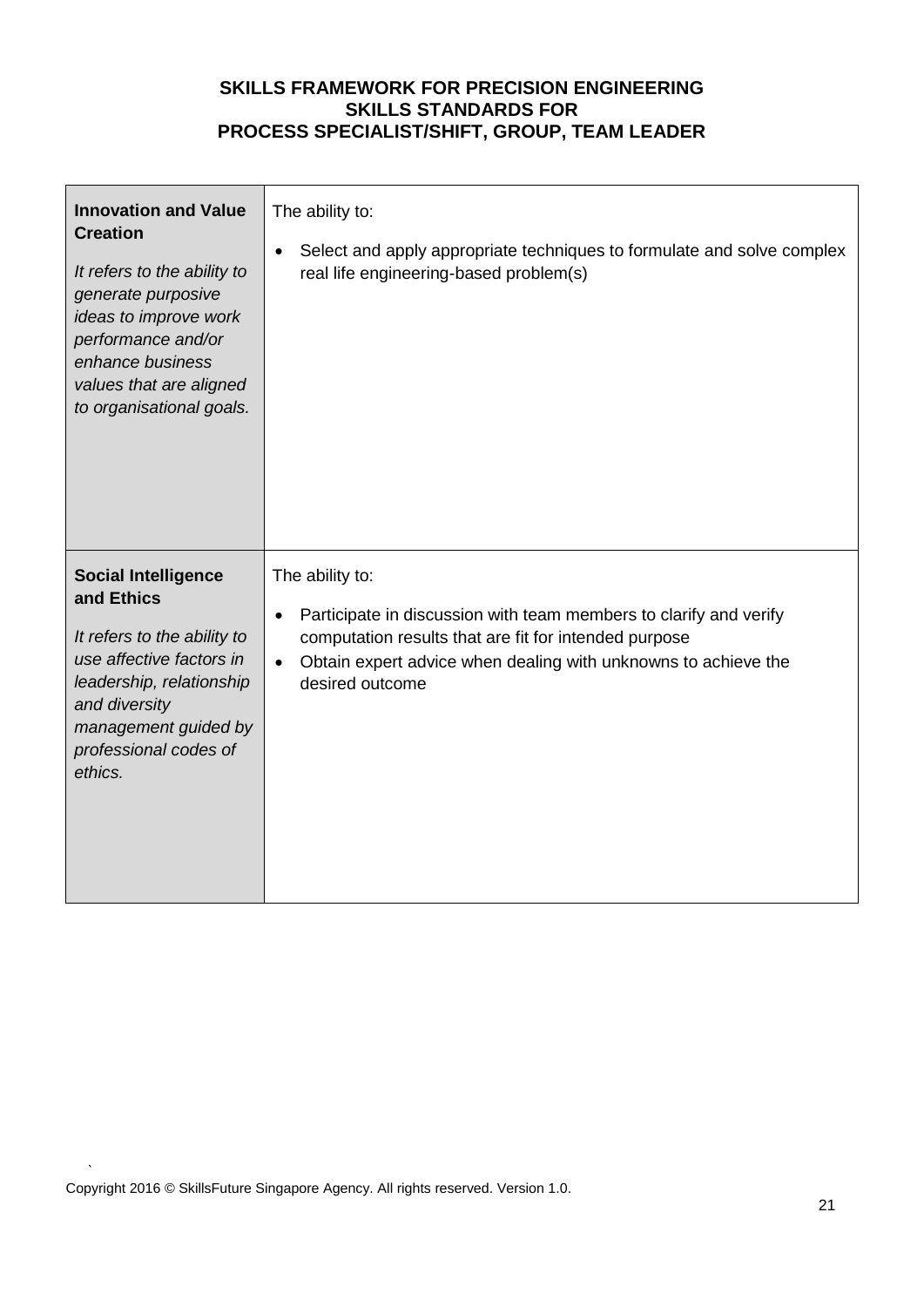| <b>Learning to Learn</b>                                                                                         | The ability to:                                                                           |  |  |
|------------------------------------------------------------------------------------------------------------------|-------------------------------------------------------------------------------------------|--|--|
| It refers to the ability to<br>develop and improve<br>one's self within and<br>outside of one's area of<br>work. | Utilise appropriate opportunities to strive for betterment of own skills and<br>knowledge |  |  |
| <b>Range of Application</b>                                                                                      | Fundamentals of engineering mechanics must include:                                       |  |  |
| (where applicable)                                                                                               | Rules of physical quantities to determine solution<br>$\bullet$                           |  |  |
| It refers to the critical<br>circumstances and<br>contexts that the skill                                        | Addition and subtraction of vectors and forces<br>Free body diagram                       |  |  |
| may be demonstrated.                                                                                             | Concurrent forces system must include:                                                    |  |  |
|                                                                                                                  | Resultant forces in a system                                                              |  |  |
|                                                                                                                  | <b>Equilibrant forces</b>                                                                 |  |  |
|                                                                                                                  | Non-concurrent force system must include:                                                 |  |  |
|                                                                                                                  | Moment and couple                                                                         |  |  |
|                                                                                                                  | Types of beams and their supports<br>Reactions occurring at each type of supports         |  |  |
|                                                                                                                  |                                                                                           |  |  |
|                                                                                                                  | Moment of inertia must include:                                                           |  |  |
|                                                                                                                  | First moment of area                                                                      |  |  |
|                                                                                                                  | Centroid for various cross-sections                                                       |  |  |
|                                                                                                                  | Friction must include:                                                                    |  |  |
|                                                                                                                  | Frictional force between two surfaces on horizontal plane                                 |  |  |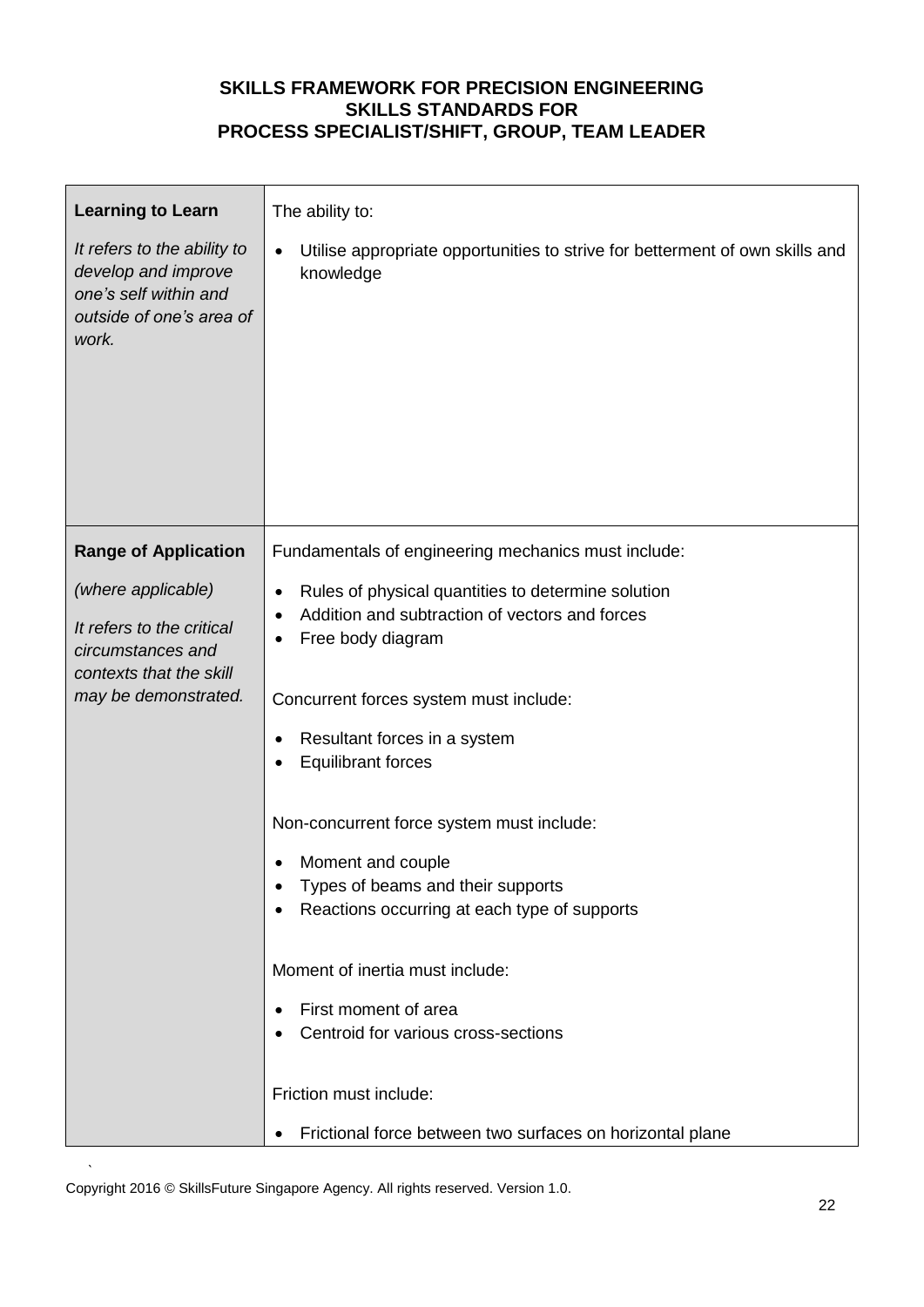| Friction as a problem<br>$\bullet$      |
|-----------------------------------------|
| Stress and Strain must include:         |
| Applications of stress and strain curve |
| Tools and equipment                     |
| Procedures and supporting documents     |
| Rules and regulations must include:     |
| Workplace Safety and Health procedures  |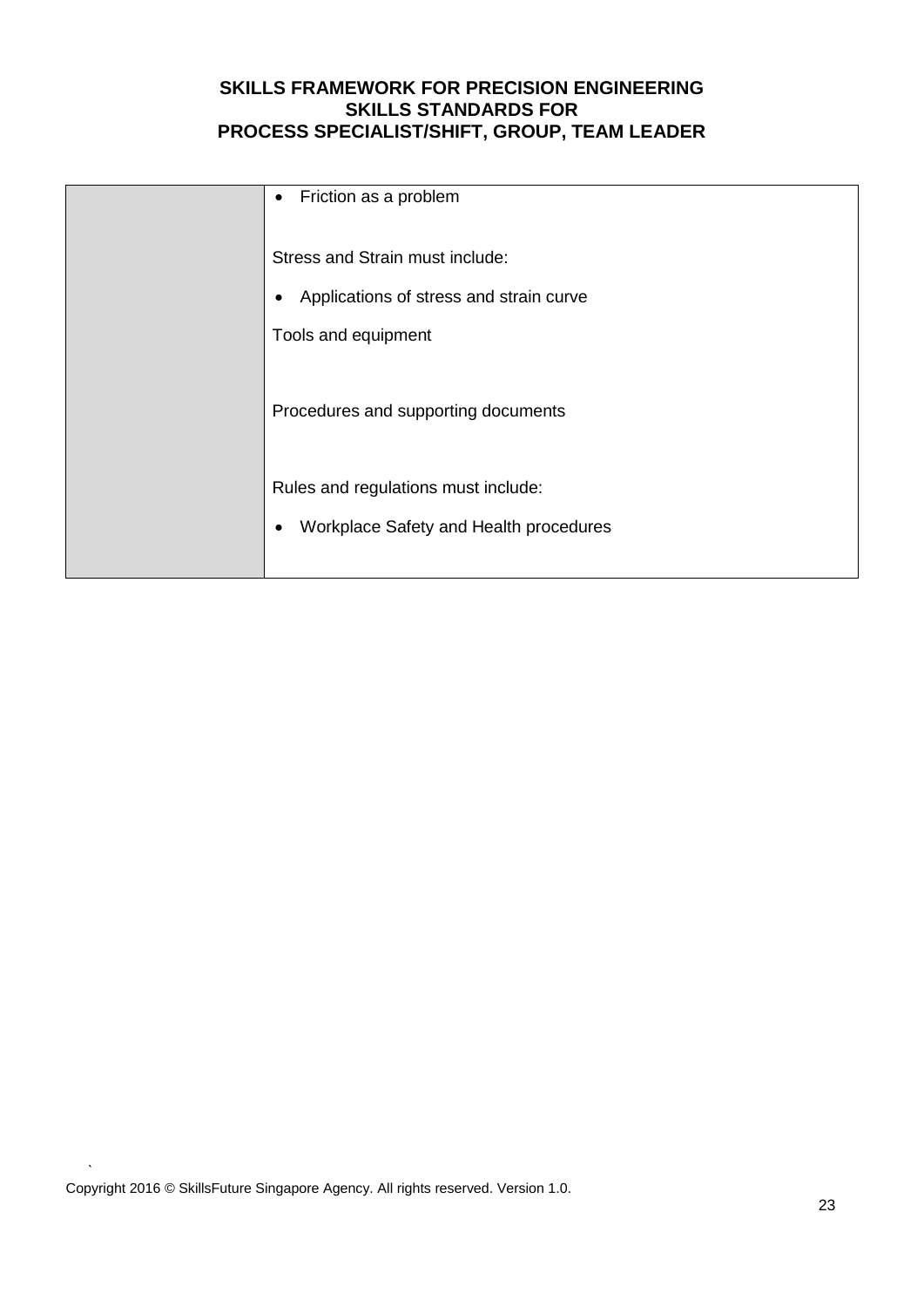| <b>Skill Code</b>                                                                                                                                                                                                          | PRE-PMP-3026-1                                                                                                                                                                                                                                                                                                                                                                                                                                                                                                                                                                                                                                                               | <b>Skill Category</b>                           | <b>Precision Manufacturing</b><br>Processes |
|----------------------------------------------------------------------------------------------------------------------------------------------------------------------------------------------------------------------------|------------------------------------------------------------------------------------------------------------------------------------------------------------------------------------------------------------------------------------------------------------------------------------------------------------------------------------------------------------------------------------------------------------------------------------------------------------------------------------------------------------------------------------------------------------------------------------------------------------------------------------------------------------------------------|-------------------------------------------------|---------------------------------------------|
|                                                                                                                                                                                                                            |                                                                                                                                                                                                                                                                                                                                                                                                                                                                                                                                                                                                                                                                              | <b>Skill Sub-Category</b><br>(where applicable) | N/A                                         |
| <b>Skill</b>                                                                                                                                                                                                               | <b>Implement Good Documentation Practices</b>                                                                                                                                                                                                                                                                                                                                                                                                                                                                                                                                                                                                                                |                                                 |                                             |
| <b>Skill Description</b>                                                                                                                                                                                                   | This skill describes the ability to ensure compliance with<br>Good<br>(GMP) requirements<br>Manufacturing<br>Practices<br>by<br>following<br>good<br>documentation practices and applying them to the workplace. It also<br>includes<br>detecting<br>reporting<br>and<br>non-compliances<br>according<br>to<br>organisational procedures.                                                                                                                                                                                                                                                                                                                                    |                                                 |                                             |
| Knowledge and<br><b>Analysis</b><br>It refers to gathering,<br>cognitive processing,<br>integration and<br>inspection of facts and<br>information required to<br>perform the work tasks<br>and activities.                 | The ability to understand:<br>Organisational quality systems, procedures and policies<br>$\bullet$<br>Good Manufacturing Practices (GMP)<br>$\bullet$<br>Importance of GMP<br>$\bullet$<br>Purpose of Standard Operating Procedures (SOPs)<br>$\bullet$<br>Purpose of documentation<br>$\bullet$<br>Good Documentation Practices (GDP) requirements<br>$\bullet$<br>Consequences of failure to follow GDP<br>$\bullet$<br>Types of documents/data/records<br>$\bullet$<br>Procedures for detecting, reporting and resolving non-compliances<br>$\bullet$<br>Procedures for maintaining documentation practices<br>$\bullet$<br>"Dos" and "Don'ts" of documentation practices |                                                 |                                             |
| <b>Application and</b><br><b>Adaptation</b><br>It refers to the ability to<br>perform the work tasks<br>and activities required<br>of the occupation, and<br>the ability to react to<br>and manage the<br>changes at work. | The ability to:<br>Plan to implement good documentation practices in accordance with<br>organisation procedures<br>Carry out daily work to meet good documentation requirements in<br>$\bullet$<br>accordance with organisation procedures<br>Detect and report non-compliances according to organisational<br>$\bullet$<br>procedures<br>Maintain and recommend improvements on good documentation<br>practices in accordance with organisation procedures                                                                                                                                                                                                                  |                                                 |                                             |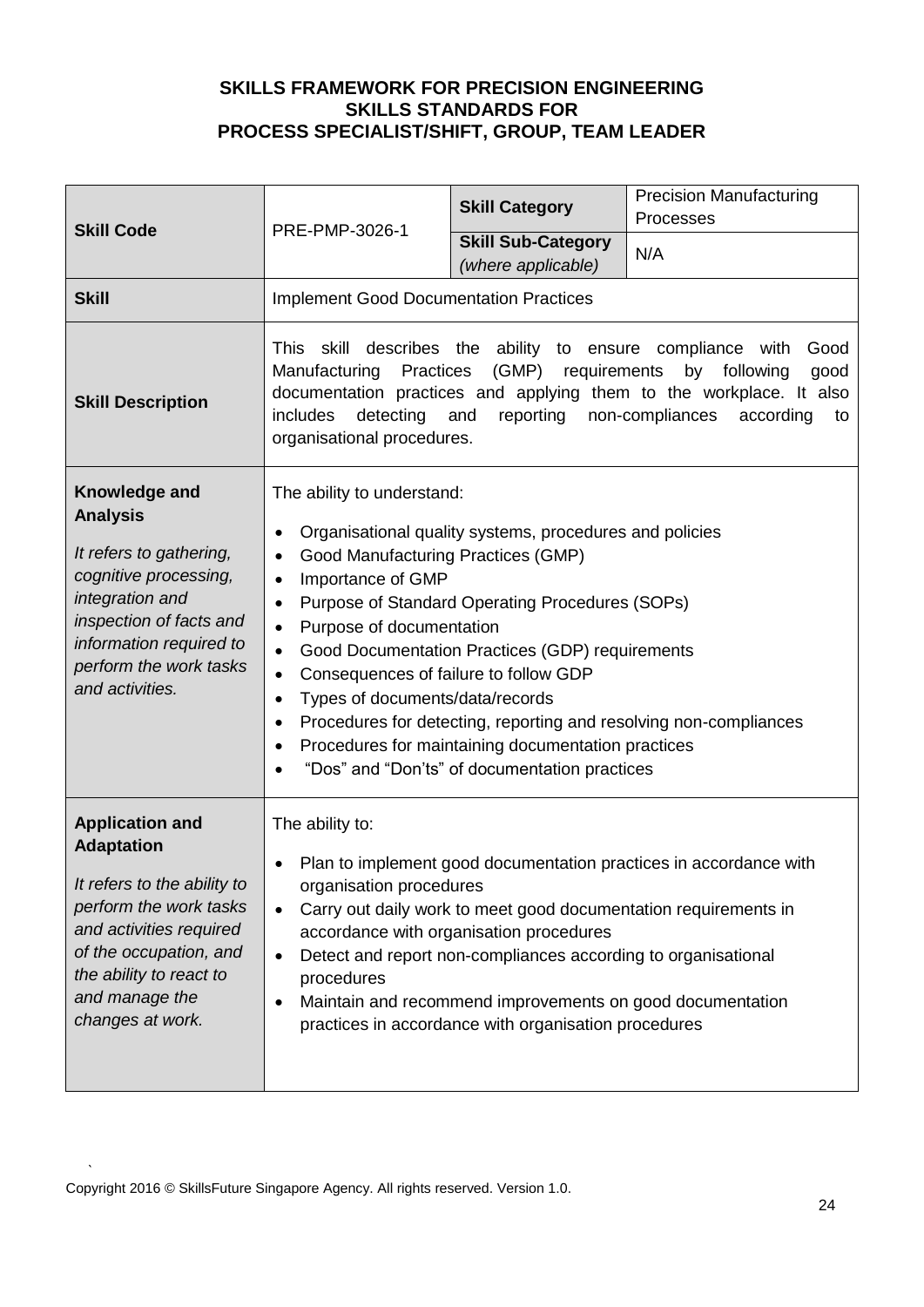| <b>Innovation and Value</b><br><b>Creation</b><br>It refers to the ability to<br>generate purposive<br>ideas to improve work<br>performance and/or<br>enhance business<br>values that are aligned<br>to organisational goals. | The ability to:<br>Provide feedback to improve on good documentation practices<br>according to organisational procedures                                                                                                                                                                                                                                                      |
|-------------------------------------------------------------------------------------------------------------------------------------------------------------------------------------------------------------------------------|-------------------------------------------------------------------------------------------------------------------------------------------------------------------------------------------------------------------------------------------------------------------------------------------------------------------------------------------------------------------------------|
| <b>Social Intelligence</b><br>and Ethics<br>It refers to the ability to<br>use affective factors in<br>leadership, relationship<br>and diversity<br>management guided by<br>professional codes of<br>ethics.                  | The ability to:<br>Participate in discussion with team members to clarify and verify<br>$\bullet$<br>computation results that are fit for intended purpose<br>Obtain expert advice when dealing with unknowns to achieve the<br>$\bullet$<br>desired outcome<br>Detect and report non-compliances according to organisational<br>$\bullet$<br>procedures and remain objective |
| <b>Learning to Learn</b><br>It refers to the ability to<br>develop and improve<br>one's self within and<br>outside of one's area of<br>work.                                                                                  | The ability to:<br>Utilise appropriate opportunities to strive for betterment of own skills and<br>knowledge<br>Identify own duties and responsibilities according to organisational<br>procedures                                                                                                                                                                            |
| <b>Range of Application</b><br>(where applicable)<br>It refers to the critical<br>circumstances and<br>contexts that the skill                                                                                                | Tools and equipment<br>Procedures and supporting documents                                                                                                                                                                                                                                                                                                                    |
| may be demonstrated.                                                                                                                                                                                                          | Rules and regulations must include:<br>Workplace Safety and Health Act<br>Regulatory, legislative or industry framework                                                                                                                                                                                                                                                       |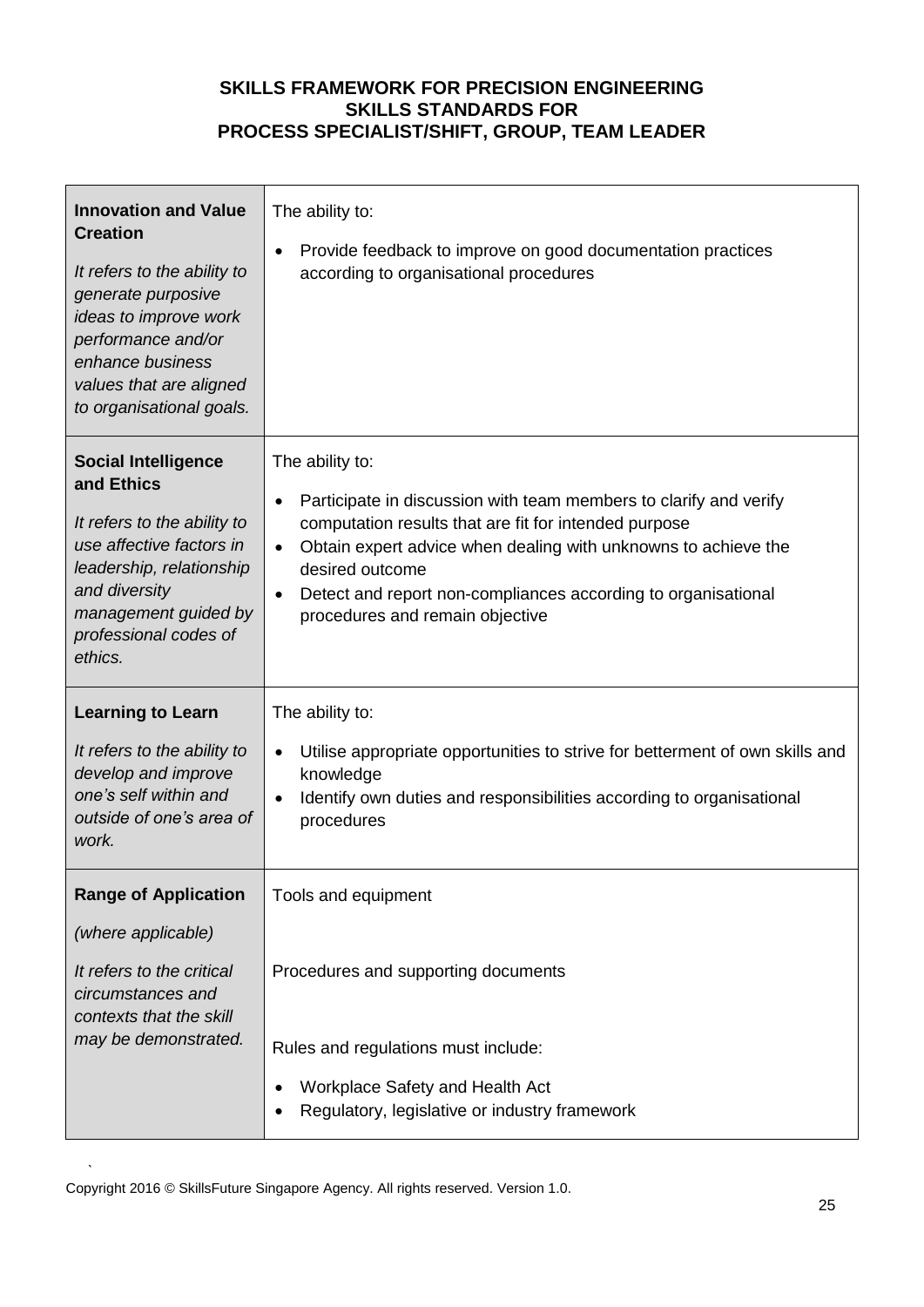| <b>Skill Code</b>                                                                                                                                                                                                          | PRE-PMP-3027-1                                                                                                                                                                                                                                                                                                                                                                                                                                                                                                                                                                                                                                                                                                       | <b>Skill Category</b>                           | <b>Precision Manufacturing</b><br>Process |
|----------------------------------------------------------------------------------------------------------------------------------------------------------------------------------------------------------------------------|----------------------------------------------------------------------------------------------------------------------------------------------------------------------------------------------------------------------------------------------------------------------------------------------------------------------------------------------------------------------------------------------------------------------------------------------------------------------------------------------------------------------------------------------------------------------------------------------------------------------------------------------------------------------------------------------------------------------|-------------------------------------------------|-------------------------------------------|
|                                                                                                                                                                                                                            |                                                                                                                                                                                                                                                                                                                                                                                                                                                                                                                                                                                                                                                                                                                      | <b>Skill Sub-Category</b><br>(where applicable) | N/A                                       |
| <b>Skill</b>                                                                                                                                                                                                               | <b>Perform Cutting Processes</b>                                                                                                                                                                                                                                                                                                                                                                                                                                                                                                                                                                                                                                                                                     |                                                 |                                           |
| <b>Skill Description</b>                                                                                                                                                                                                   | This skill describes the ability to use cutting tools to carry out high speed<br>machining processes for mass material removal to achieve high quality and<br>high efficiency.                                                                                                                                                                                                                                                                                                                                                                                                                                                                                                                                       |                                                 |                                           |
| Knowledge and<br><b>Analysis</b><br>It refers to gathering,<br>cognitive processing,<br>integration and<br>inspection of facts and<br>information required to<br>perform the work tasks<br>and activities.                 | The ability to understand:<br>Definitions of high speed machining characteristics<br>$\bullet$<br>Knowledge of various types of work materials, cutting tool materials,<br>cutting tool design and cutting tool failure<br>Basic principles and knowledge of high speed machining strategy<br>$\bullet$<br>Influence of different machining techniques on material removal<br>$\bullet$<br>Basic knowledge of PCD and carbide tool manufacturing techniques<br>$\bullet$<br>Knowledge on machining quality evaluation methods<br>$\bullet$<br>Definitions of various measures of surface roughness<br>$\bullet$<br>Machining parameters such as cutting speed and feed rate for high<br>$\bullet$<br>speed machining |                                                 |                                           |
| <b>Application and</b><br><b>Adaptation</b><br>It refers to the ability to<br>perform the work tasks<br>and activities required<br>of the occupation, and<br>the ability to react to<br>and manage the<br>changes at work. | The ability to:<br>Assess appropriate high speed machining techniques for a specific<br>$\bullet$<br>complex component design<br>Identify potential of using high speed machining techniques for 3D<br>$\bullet$<br>complex component fabrication<br>Determine suitable cutting tools for conducting high speed machining<br>Assess appropriate high speed machining conditions based on machine<br>tool dynamics<br>Assess appropriate high speed machining strategy for a specific<br>complex component<br>Determine appropriate diagnostic methods for machining quality<br>evaluation<br>Assess appropriate surface integrity of high speed machined component                                                   |                                                 |                                           |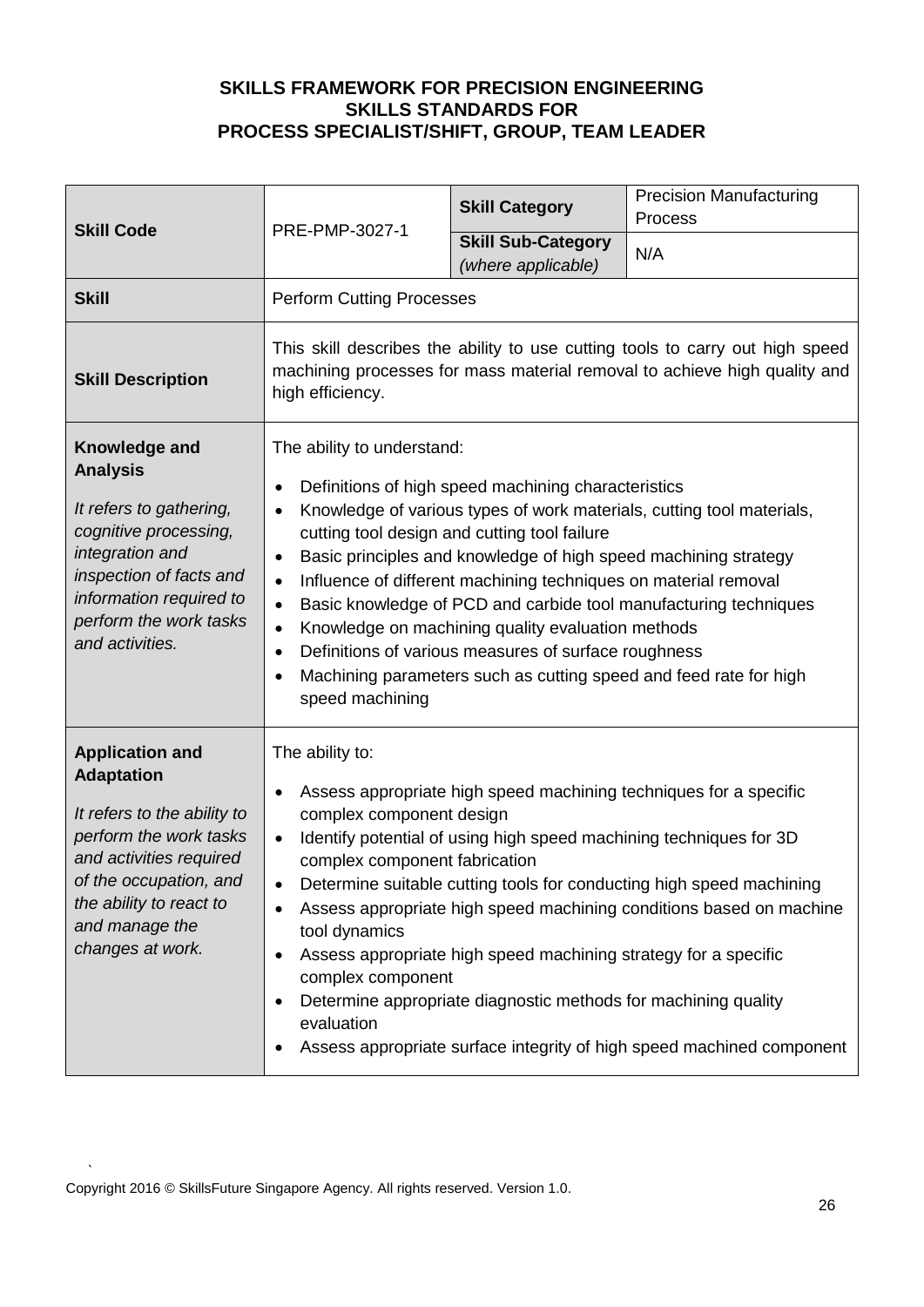| <b>Innovation and Value</b><br><b>Creation</b><br>It refers to the ability to<br>generate purposive<br>ideas to improve work<br>performance and/or<br>enhance business<br>values that are aligned<br>to organisational goals. | The ability to:<br>Use proper fixtures to reduce set up-time and maintain positioning<br>$\bullet$<br>accuracy<br>Test out machining parameters with different cutting tool materials to<br>$\bullet$<br>optimise outcome<br>Compare and contrast production outcomes against projected standard<br>$\bullet$<br>time<br>Organise and stow optimised programme for repeat orders in<br>$\bullet$<br>categorised file                                                                                                                                      |
|-------------------------------------------------------------------------------------------------------------------------------------------------------------------------------------------------------------------------------|-----------------------------------------------------------------------------------------------------------------------------------------------------------------------------------------------------------------------------------------------------------------------------------------------------------------------------------------------------------------------------------------------------------------------------------------------------------------------------------------------------------------------------------------------------------|
| <b>Social Intelligence</b><br>and Ethics<br>It refers to the ability to<br>use affective factors in<br>leadership, relationship<br>and diversity<br>management guided by<br>professional codes of<br>ethics.                  | The ability to:<br>Clarify details of work activities to be carried out based on given work<br>instructions<br>Participate in discussion with team members to clarify and verify<br>$\bullet$<br>computation results that are fit for intended purpose<br>Obtain advice when dealing with unknowns to achieve the desired<br>$\bullet$<br>outcome                                                                                                                                                                                                         |
| <b>Learning to Learn</b><br>It refers to the ability to<br>develop and improve<br>one's self within and<br>outside of one's area of<br>work.                                                                                  | The ability to:<br>Reflect on machining approach and possible ways to improve<br>$\bullet$<br>productivity<br>Compare and contrast machining data of different types of cutting tool<br>$\bullet$<br>materials for productivity and cost evaluation<br>Use relevant engineering tables and catalogues with electronic searches<br>and databases<br>Ensure problems and solutions are well documented for reference<br>Share and exchange best practices with colleagues with similar job<br>scope<br>Practise "one minute set-up" to enhance productivity |
| <b>Range of Application</b><br>(where applicable)<br>It refers to the critical<br>circumstances and                                                                                                                           | Tool and equipment must include:<br>Personal protective equipment<br>Test equipment and tools to measure dimensional and geometric<br>measurement<br>HSM cutting tools and accessories                                                                                                                                                                                                                                                                                                                                                                    |

` Copyright 2016 © SkillsFuture Singapore Agency. All rights reserved. Version 1.0.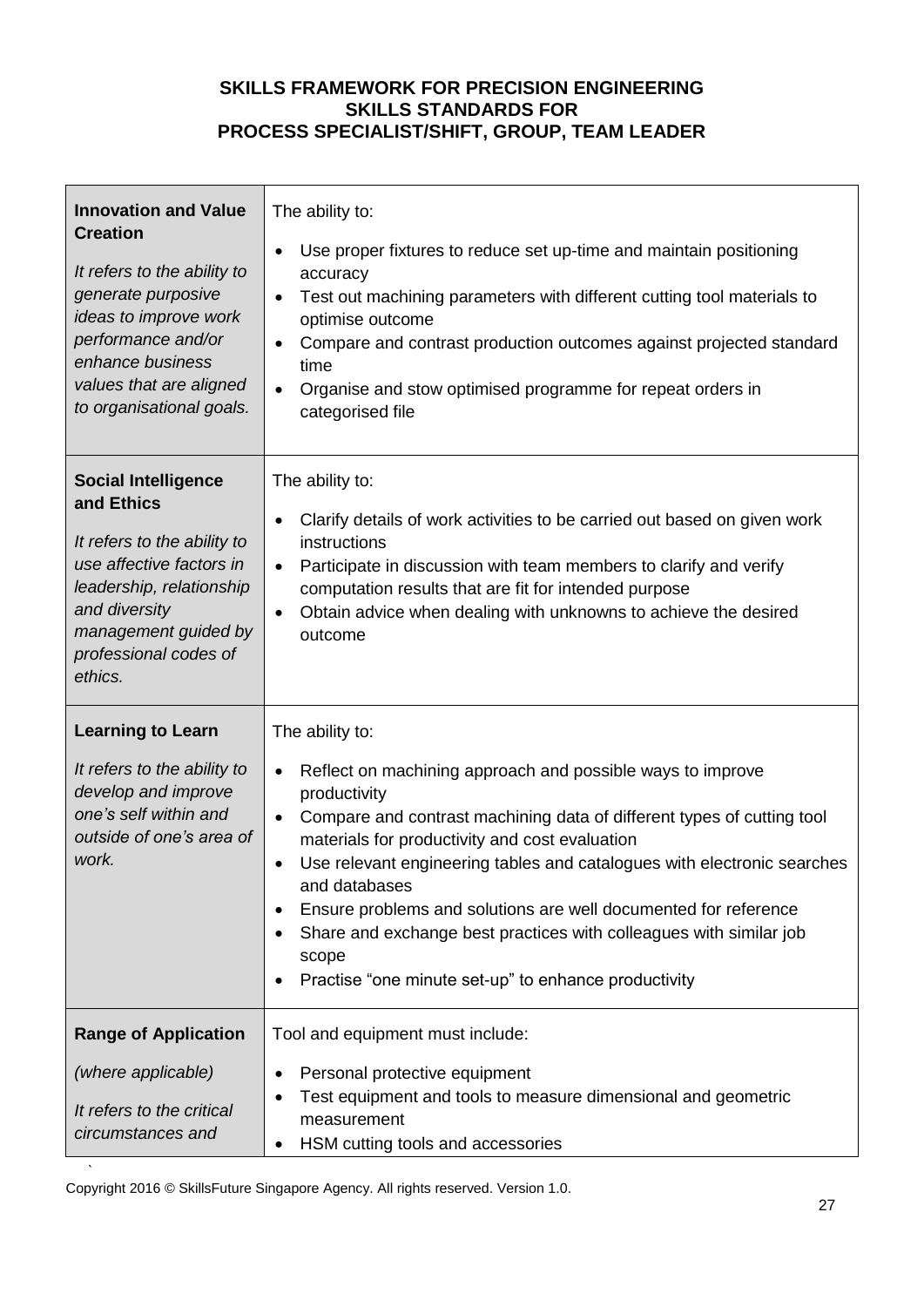| contexts that the skill<br>may be demonstrated. | Procedures and supporting documents must include:<br>Organisational procedures<br>Work information<br>Programming and verification         |
|-------------------------------------------------|--------------------------------------------------------------------------------------------------------------------------------------------|
|                                                 | Rules and regulations must include:<br>Workplace Safety and Health Act<br>Industry codes and guidelines<br>Organisational code of practice |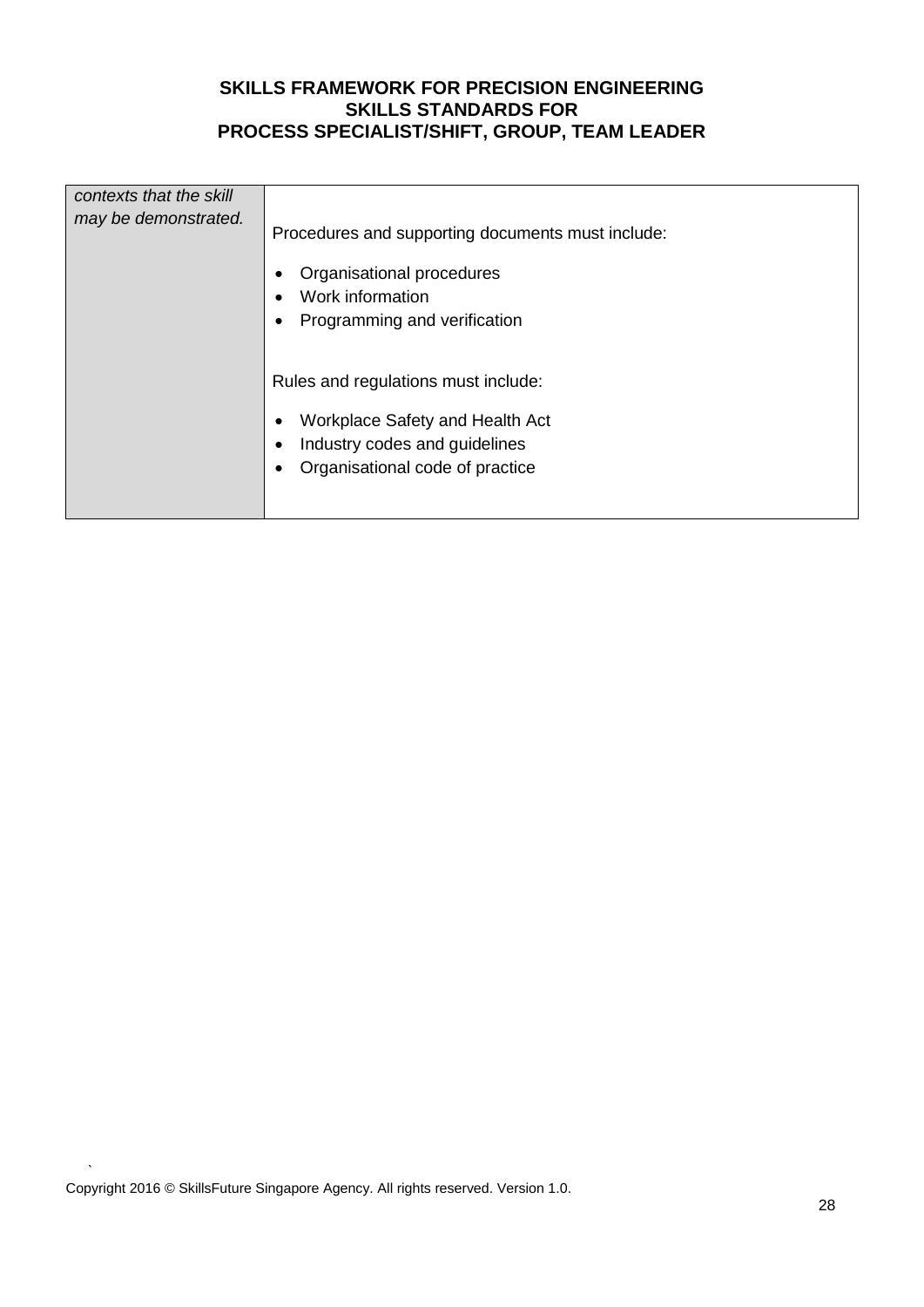| <b>Skill Code</b>                                                                                                                                                                                                          | PRE-PMP-3024-1                                                                                                                                                                                                                                                                                                                                                                                                                                                                                                                                                                                                                                                                                                                          | <b>Skill Category</b>                                                                                                                                                                                                                                         | <b>Precision Manufacturing</b><br>Processes                                                                                                |
|----------------------------------------------------------------------------------------------------------------------------------------------------------------------------------------------------------------------------|-----------------------------------------------------------------------------------------------------------------------------------------------------------------------------------------------------------------------------------------------------------------------------------------------------------------------------------------------------------------------------------------------------------------------------------------------------------------------------------------------------------------------------------------------------------------------------------------------------------------------------------------------------------------------------------------------------------------------------------------|---------------------------------------------------------------------------------------------------------------------------------------------------------------------------------------------------------------------------------------------------------------|--------------------------------------------------------------------------------------------------------------------------------------------|
|                                                                                                                                                                                                                            |                                                                                                                                                                                                                                                                                                                                                                                                                                                                                                                                                                                                                                                                                                                                         | <b>Skill Sub-Category</b><br>(where applicable)                                                                                                                                                                                                               | N/A                                                                                                                                        |
| <b>Skill</b>                                                                                                                                                                                                               | Perform In-process Inspection                                                                                                                                                                                                                                                                                                                                                                                                                                                                                                                                                                                                                                                                                                           |                                                                                                                                                                                                                                                               |                                                                                                                                            |
| <b>Skill Description</b>                                                                                                                                                                                                   | This skill describes the ability to perform in-process inspection. It also<br>includes the ability to observe safety precautions, identify in-process<br>inspection requirements and use measuring instruments.                                                                                                                                                                                                                                                                                                                                                                                                                                                                                                                         |                                                                                                                                                                                                                                                               |                                                                                                                                            |
| Knowledge and<br><b>Analysis</b><br>It refers to gathering,<br>cognitive processing,<br>integration and<br>inspection of facts and<br>information required to<br>perform the work tasks<br>and activities.                 | The ability to understand:<br>Safety and health procedures<br>$\bullet$<br>Organisational procedures<br>$\bullet$<br>Types of measuring instruments and their functions and applications<br>$\bullet$<br>Common errors in measurement and its remedies<br>$\bullet$<br>Principle of metrology related to dimensional and geometrical<br>$\bullet$<br>measurements and surface roughness<br>Procedures to carry out in-process inspection<br>$\bullet$<br>Recording in-process inspection results<br>$\bullet$<br>Analysis of in-process inspection data<br>$\bullet$<br>Documentation maintenance of in-process inspection data and results<br>$\bullet$<br>Principles of ISO limits and fits<br>$\bullet$<br>Housekeeping<br>$\bullet$ |                                                                                                                                                                                                                                                               |                                                                                                                                            |
| <b>Application and</b><br><b>Adaptation</b><br>It refers to the ability to<br>perform the work tasks<br>and activities required<br>of the occupation, and<br>the ability to react to<br>and manage the<br>changes at work. | The ability to:<br>$\bullet$<br>and organisational procedures<br>٠<br>requirements<br>$\bullet$<br>procedures<br>$\bullet$<br>specifications<br>$\bullet$<br>organisational procedures<br>organisational procedures                                                                                                                                                                                                                                                                                                                                                                                                                                                                                                                     | Select appropriate measuring instruments in accordance with job<br>Perform in-process inspection in accordance with organisational<br>Record and analyse measurement results for conformance to<br>Perform housekeeping in accordance with safety, health and | Maintain safety and health practices in accordance with safety, health<br>Upkeep measurement data and records correctly in accordance with |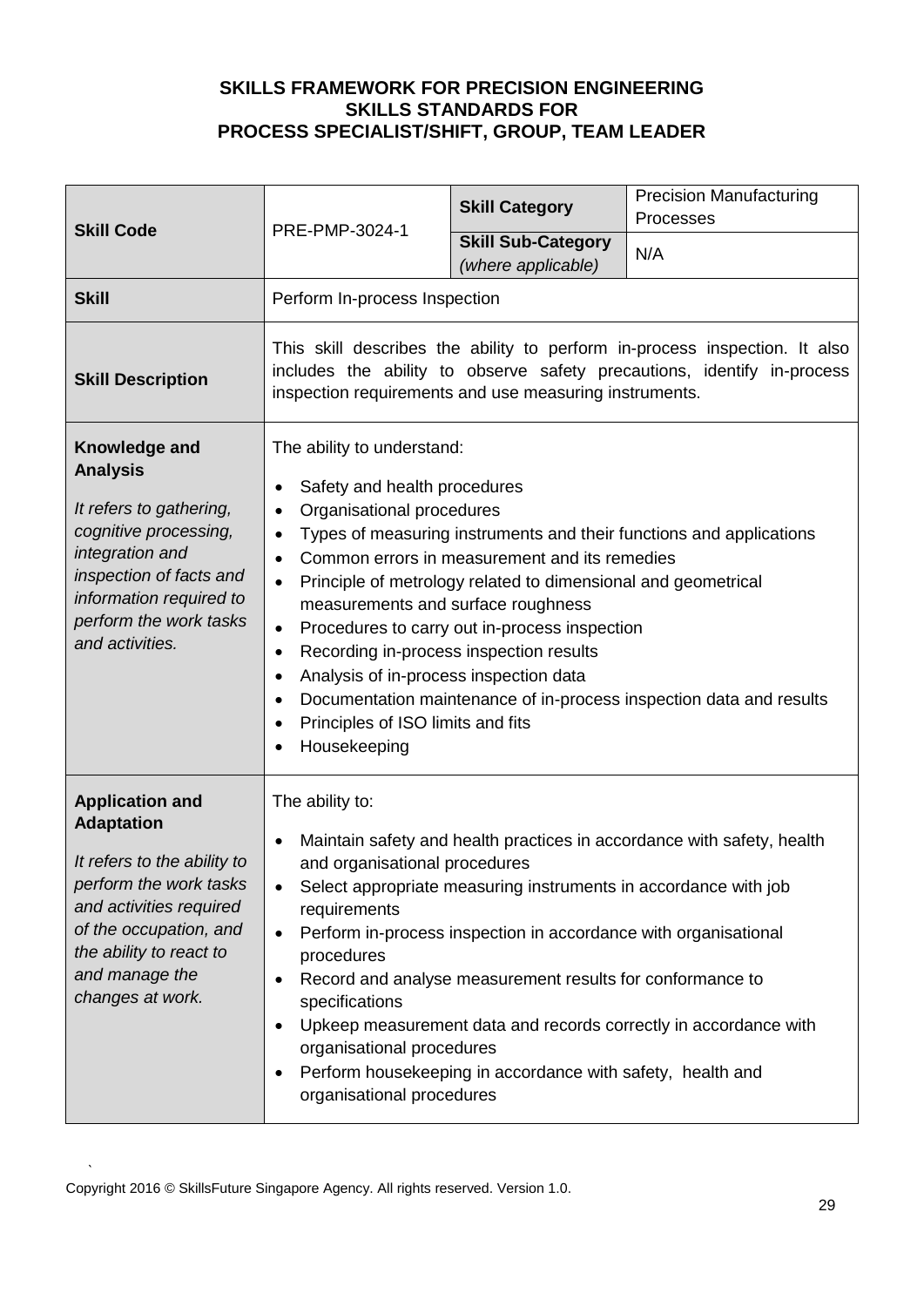| <b>Innovation and Value</b><br><b>Creation</b><br>It refers to the ability to<br>generate purposive<br>ideas to improve work<br>performance and/or<br>enhance business<br>values that are aligned<br>to organisational goals. | The ability to:<br>Review and improve/simplify measuring methods to enhance<br>productivity                                                                                                                                                                                                     |  |
|-------------------------------------------------------------------------------------------------------------------------------------------------------------------------------------------------------------------------------|-------------------------------------------------------------------------------------------------------------------------------------------------------------------------------------------------------------------------------------------------------------------------------------------------|--|
| <b>Social Intelligence</b><br>and Ethics<br>It refers to the ability to<br>use affective factors in<br>leadership, relationship<br>and diversity<br>management guided by<br>professional codes of<br>ethics.                  | The ability to:<br>Participate in discussion with team members to clarify and verify<br>$\bullet$<br>selection of identified in-process inspection requirements<br>Obtain advice when in doubt of recording and analysing measurement<br>$\bullet$<br>results for conformance to specifications |  |
| <b>Learning to Learn</b><br>It refers to the ability to<br>develop and improve<br>one's self within and<br>outside of one's area of<br>work.                                                                                  | The ability to:<br>Keep up-to-date on changes in measuring standards<br>Report incidences of measuring instruments abnormalities to be rectified<br>$\bullet$<br>Identify in-process inspection requirements                                                                                    |  |
| <b>Range of Application</b><br>(where applicable)<br>It refers to the critical<br>circumstances and<br>contexts that the skill<br>may be demonstrated.                                                                        | Tools and equipment<br>Procedures and supporting documents<br><b>Rules and Regulations:</b><br>Workplace Safety and Health Act<br>Codes of practices on measurement standards<br>٠<br>Internationally recognised procedures and standards for measurement<br>$\bullet$                          |  |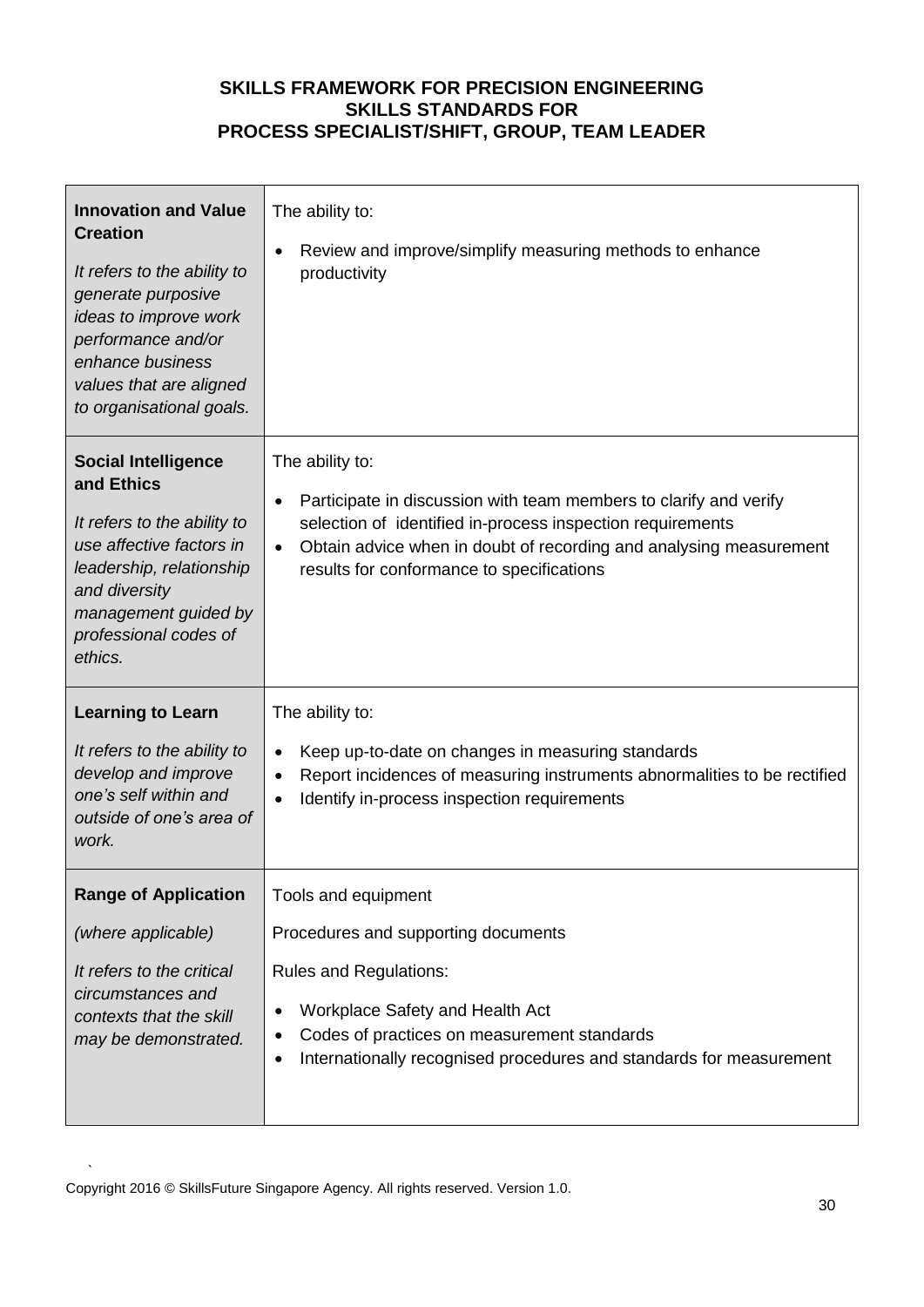| <b>Skill Code</b>                                                                                                                                                                                                          |                                                                                                                                                                                                                                                                                                                                                                                                                                                                                                                                                                                                                         | <b>Skill Category</b>                                                                                                                                                                                                      | Maintenance                                                                                                                                                                                                                                                                                                                                                                                                                                      |
|----------------------------------------------------------------------------------------------------------------------------------------------------------------------------------------------------------------------------|-------------------------------------------------------------------------------------------------------------------------------------------------------------------------------------------------------------------------------------------------------------------------------------------------------------------------------------------------------------------------------------------------------------------------------------------------------------------------------------------------------------------------------------------------------------------------------------------------------------------------|----------------------------------------------------------------------------------------------------------------------------------------------------------------------------------------------------------------------------|--------------------------------------------------------------------------------------------------------------------------------------------------------------------------------------------------------------------------------------------------------------------------------------------------------------------------------------------------------------------------------------------------------------------------------------------------|
|                                                                                                                                                                                                                            | PRE-MAI-3005-1                                                                                                                                                                                                                                                                                                                                                                                                                                                                                                                                                                                                          | <b>Skill Sub-Category</b><br>(where applicable)                                                                                                                                                                            | N/A                                                                                                                                                                                                                                                                                                                                                                                                                                              |
| <b>Skill Title</b>                                                                                                                                                                                                         | Apply Operational Maintenance of Machines and Equipment                                                                                                                                                                                                                                                                                                                                                                                                                                                                                                                                                                 |                                                                                                                                                                                                                            |                                                                                                                                                                                                                                                                                                                                                                                                                                                  |
| <b>Skill Description</b>                                                                                                                                                                                                   | This skill describes the ability to apply operational maintenance of machines<br>and equipment and be able to apply them to the workplace. It also includes<br>safe operating and maintenance practices of machines and equipment.                                                                                                                                                                                                                                                                                                                                                                                      |                                                                                                                                                                                                                            |                                                                                                                                                                                                                                                                                                                                                                                                                                                  |
| Knowledge and<br><b>Analysis</b><br>It refers to gathering,<br>cognitive processing,<br>integration and<br>inspection of facts and<br>information required to<br>perform the work tasks<br>and activities.                 | The ability to understand:<br>Usage of appropriate Workplace Safety and Health (WSH) and<br>workplace procedures<br>Standard Operating Procedures (SOPs) and Safe Working Instructions<br>$\bullet$<br>(SWIs)<br>Use of Original Equipment Manufacturers (OEM) manuals<br>$\bullet$<br>Interpretation of mechanical drawings<br>$\bullet$<br>Operational maintenance's fundamentals and principles<br>$\bullet$<br>Operational maintenance's types and applications<br>$\bullet$<br>Machines and equipment components' functions and operations<br>$\bullet$<br>Operational maintenance specifications and requirements |                                                                                                                                                                                                                            |                                                                                                                                                                                                                                                                                                                                                                                                                                                  |
| <b>Application and</b><br><b>Adaptation</b><br>It refers to the ability to<br>perform the work tasks<br>and activities required<br>of the occupation, and<br>the ability to react to<br>and manage the<br>changes at work. | The ability to:<br>$\bullet$<br>$\bullet$<br>relevant personnel<br>workplace procedures                                                                                                                                                                                                                                                                                                                                                                                                                                                                                                                                 | Determine operational maintenance and equipment requirements<br>Perform examination of components for failure, defect, wear, etc<br>Perform minor repairs and maintenance tasks<br>in accordance with workplace procedures | Plan and schedule operational maintenance of machines and equipment<br>Obtain and confirm go-ahead for operational maintenance and task with<br>Carry out operational maintenance in accordance with set objectives,<br>specifications, relevant maintenance standards and in accordance with<br>Ensure that operational maintenance has been completed in accordance<br>with set objectives, specifications, relevant maintenance standards and |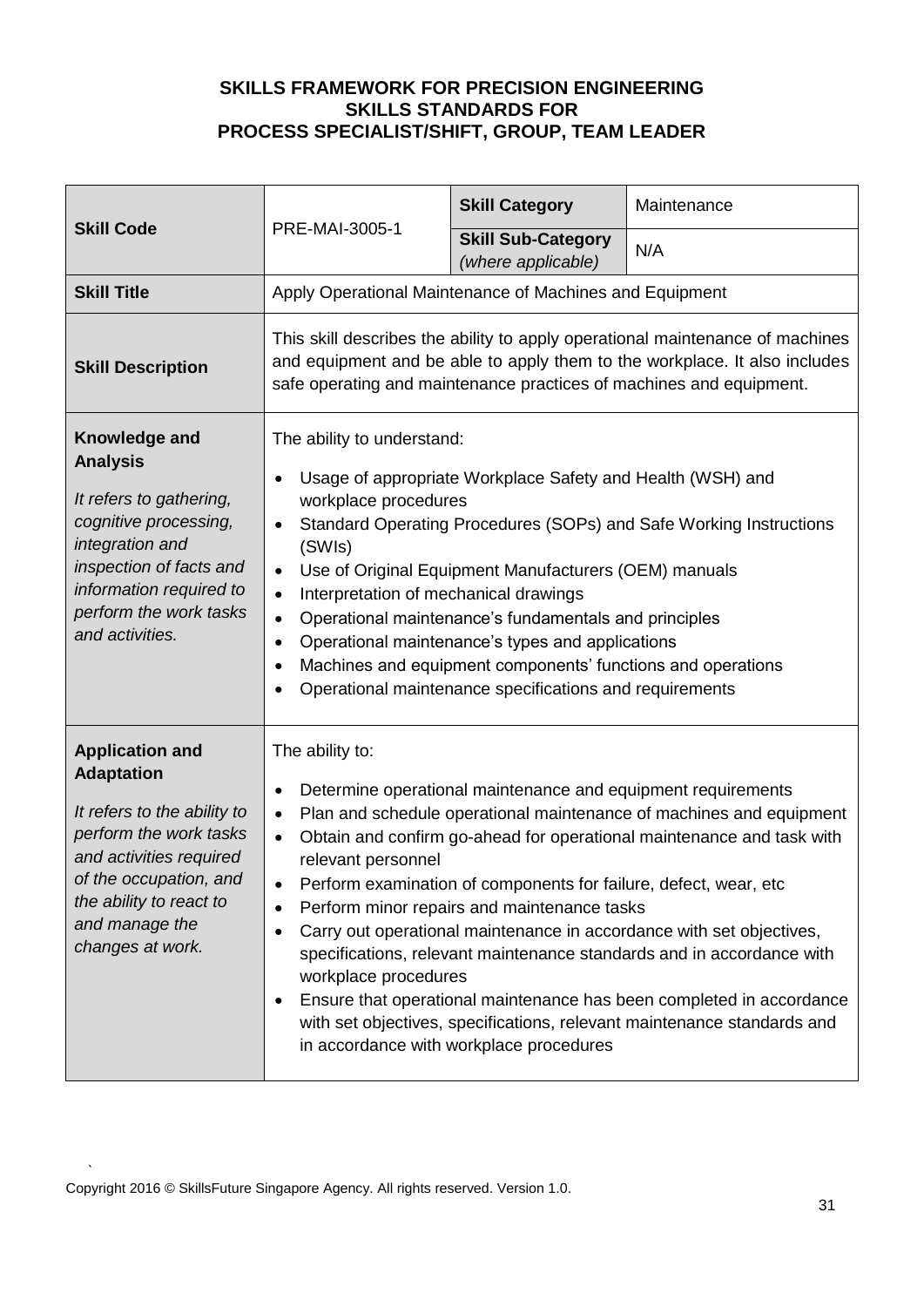| <b>Innovation and Value</b><br><b>Creation</b><br>It refers to the ability to<br>generate purposive<br>ideas to improve work<br>performance and/or<br>enhance business<br>values that are aligned<br>to organisational goals. | The ability to:<br>Identify, interpret and gather functional specifications, standards, quality,<br>$\bullet$<br>materials, manufacturing processes, costs and technical information<br>related to operational maintenance and its requirements<br>Prompt feedback are provided to all relevant personnel on all aspects of<br>the operational maintenance process                                                                                                                                                                                                                                                                                                             |
|-------------------------------------------------------------------------------------------------------------------------------------------------------------------------------------------------------------------------------|--------------------------------------------------------------------------------------------------------------------------------------------------------------------------------------------------------------------------------------------------------------------------------------------------------------------------------------------------------------------------------------------------------------------------------------------------------------------------------------------------------------------------------------------------------------------------------------------------------------------------------------------------------------------------------|
| <b>Social Intelligence</b><br>and Ethics<br>It refers to the ability to<br>use affective factors in<br>leadership, relationship<br>and diversity<br>management guided by<br>professional codes of<br>ethics.                  | The ability to:<br>Attain clearances for any necessary costs for the maintenance<br>$\bullet$<br>Examine production schedules and staff rosters to recognise time(s)<br>$\bullet$<br>when the maintenance process may be scheduled including optimum<br>timing for (any) shut-down<br>Acquire authorisation from management staff for timing of maintenance<br>$\bullet$<br>to optimise the maintenance process and production<br>Access and communicate with relevant personnel involved in the work<br>$\bullet$<br>and safety procedures<br>Seek confirmation of operational maintenance specifications and<br>requirements<br>Communicate and report faults to supervisors |
| <b>Learning to Learn</b><br>It refers to the ability to<br>develop and improve<br>one's self within and<br>outside of one's area of<br>work.                                                                                  | The ability to:<br>Recognise maintenance providers (internal/external)<br>$\bullet$<br>Make proper modification to the work schedule plan based on<br>٠<br>experience and completed documentation<br>Perform research and obtain technical information on operational<br>$\bullet$<br>maintenance of machines and equipment                                                                                                                                                                                                                                                                                                                                                    |

 $\mathbf{r}$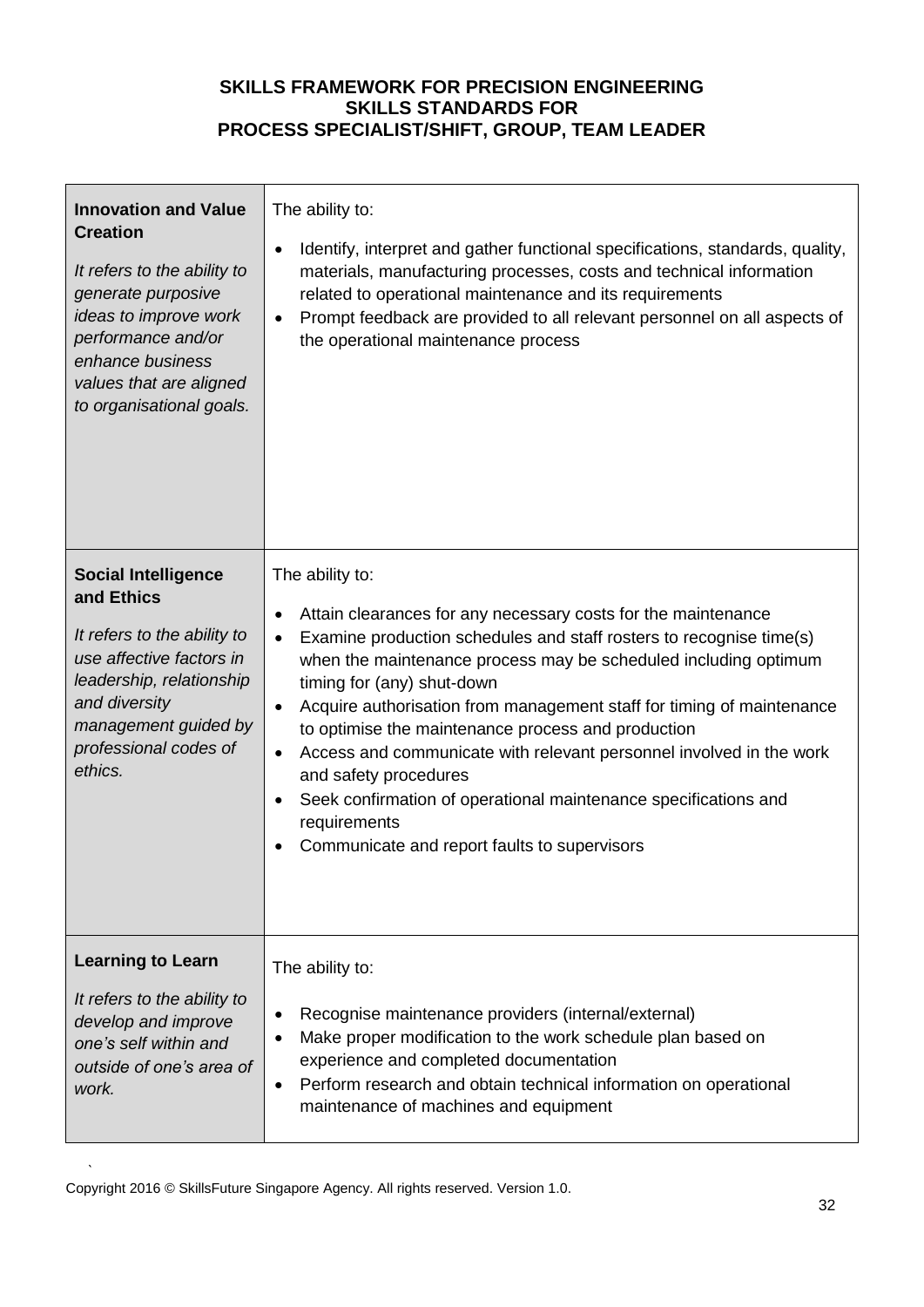| <b>Range of Application</b>                                                          | Tools and equipment                                                                                                                                           |
|--------------------------------------------------------------------------------------|---------------------------------------------------------------------------------------------------------------------------------------------------------------|
| (where applicable)                                                                   |                                                                                                                                                               |
| It refers to the critical<br>circumstances that the<br>skill may be<br>demonstrated. | Procedures and supporting documents must include:<br>Appropriate work documents<br>Work instructions<br>Original Equipment Manufacturers (OEM) specifications |
|                                                                                      | Rules and regulations must include:<br>Workplace Safety and Health Act<br>Industry codes<br>Workplace code of practice                                        |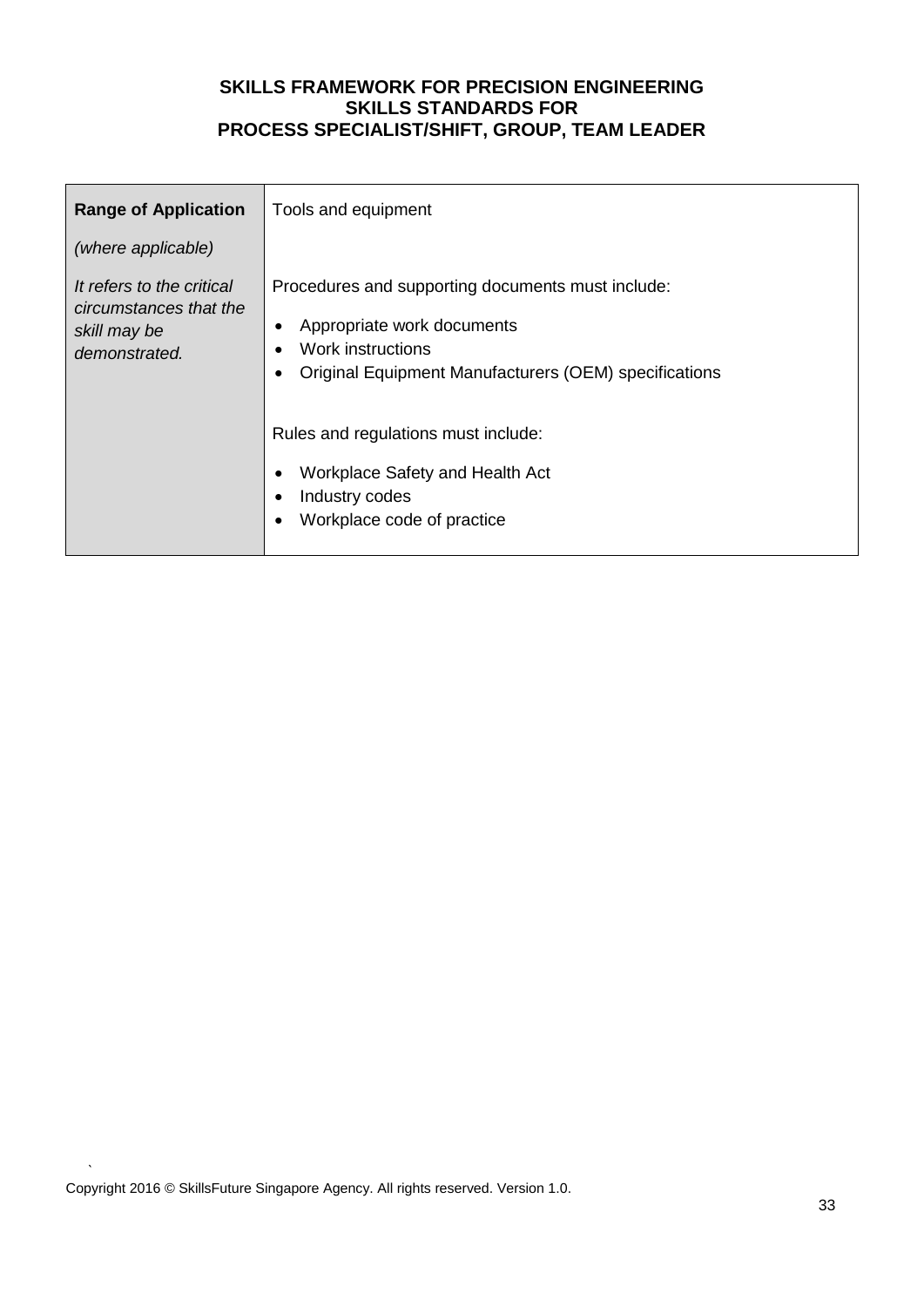| <b>Skill Code</b>                                                                                                                                                                                                          | PRE-MAI-3006-1                                                                                                                                                                                                                                                                         | <b>Skill Category</b>                                                                                                                                                                                                                | Maintenance                                                                                                                                                                                                  |
|----------------------------------------------------------------------------------------------------------------------------------------------------------------------------------------------------------------------------|----------------------------------------------------------------------------------------------------------------------------------------------------------------------------------------------------------------------------------------------------------------------------------------|--------------------------------------------------------------------------------------------------------------------------------------------------------------------------------------------------------------------------------------|--------------------------------------------------------------------------------------------------------------------------------------------------------------------------------------------------------------|
|                                                                                                                                                                                                                            |                                                                                                                                                                                                                                                                                        | <b>Skill Sub-Category</b><br>(where applicable)                                                                                                                                                                                      | N/A                                                                                                                                                                                                          |
| <b>Skill</b>                                                                                                                                                                                                               | <b>Coordinate Maintenance</b>                                                                                                                                                                                                                                                          |                                                                                                                                                                                                                                      |                                                                                                                                                                                                              |
| <b>Skill Description</b>                                                                                                                                                                                                   | This skill describes the ability to coordinate the conduct of maintenance<br>working either independently or as part of a team. It also includes setting up<br>maintenance work requirements and creating a work-plan for the<br>maintenance activities.                               |                                                                                                                                                                                                                                      |                                                                                                                                                                                                              |
| Knowledge and<br><b>Analysis</b><br>It refers to gathering,<br>cognitive processing,<br>integration and<br>inspection of facts and<br>information required to<br>perform the work tasks<br>and activities.                 | The ability to understand:<br>Planning and maintenance practices<br>٠<br>The process and normal operating parameters<br>٠<br>Enterprise's procedures and relevant regulatory requirements<br>$\bullet$<br>Related WSH standards and regulations applying to the workplace<br>$\bullet$ |                                                                                                                                                                                                                                      |                                                                                                                                                                                                              |
| <b>Application and</b><br><b>Adaptation</b><br>It refers to the ability to<br>perform the work tasks<br>and activities required<br>of the occupation, and<br>the ability to react to<br>and manage the<br>changes at work. | The ability to:<br>$\bullet$<br>$\bullet$<br>processes<br>$\bullet$<br>Manage maintenance activity<br>Gather maintenance requirements<br>Complete maintenance procedures<br>٠                                                                                                          | Set up maintenance activity requirements<br>Develop work plan for the maintenance and work schedule<br>Finalise maintenance work schedule following the work plan<br>compare to equipment, product and other relevant specifications | Examine equipment/machine specifications, service requirements and<br>workplace procedures for advice regarding maintenance intervals and<br>Construct appropriate readings, measurements and recordings and |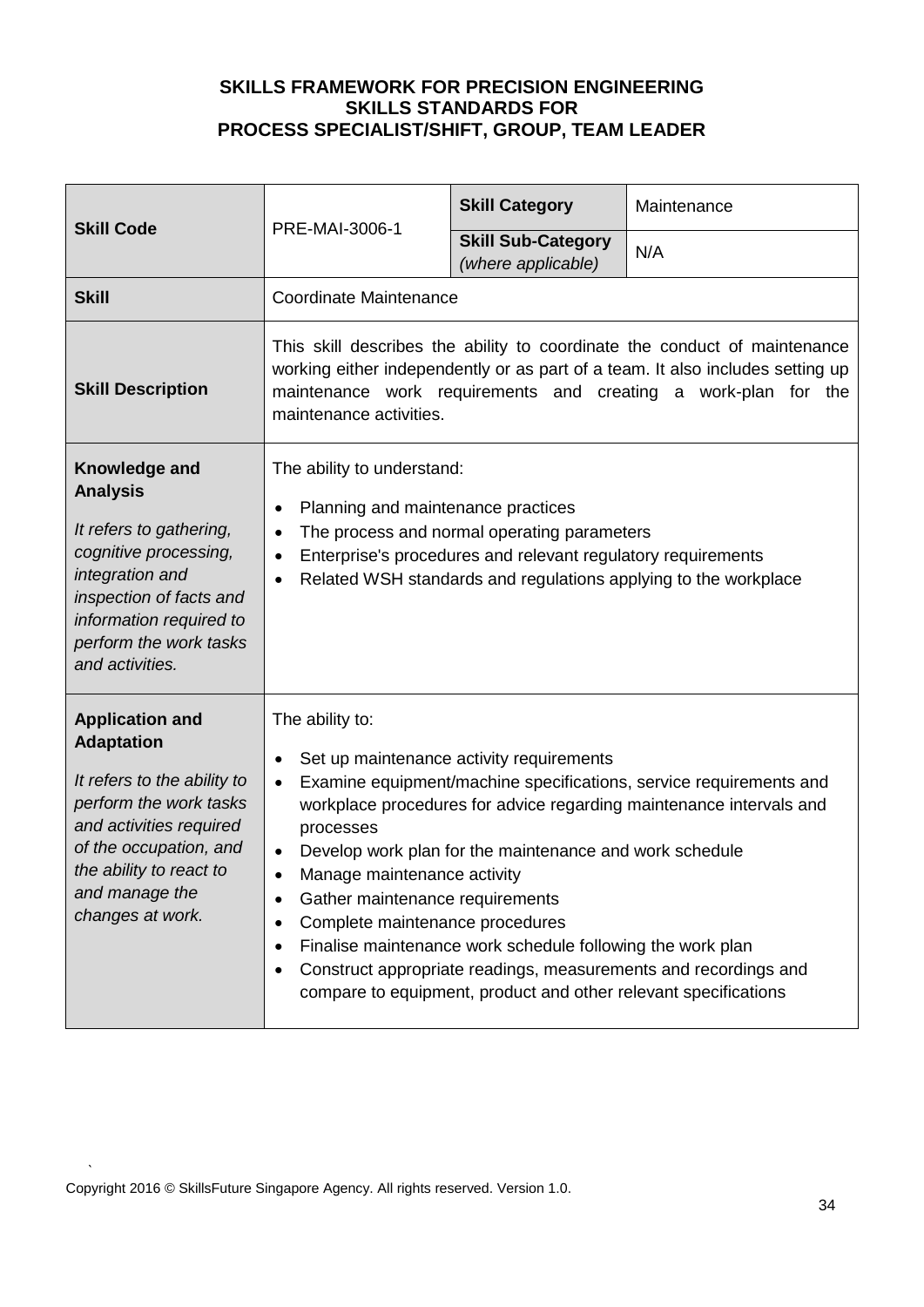| <b>Innovation and Value</b><br><b>Creation</b><br>It refers to the ability to<br>generate purposive<br>ideas to improve work<br>performance and/or<br>enhance business<br>values that are aligned<br>to organisational goals. | The ability to:<br>Contribute ideas to evaluate potential risks at the workplace<br>$\bullet$<br>Recognise and compare historical data, future equipment use,<br>$\bullet$<br>production requirements and standard operating procedures so as to be<br>job ready<br>Recognise workers with the required competencies and where<br>$\bullet$<br>necessary help them with appropriate training and assessment<br>Improve work plan to ensure the maintenance program will retain<br>$\bullet$<br>workplace output in terms of workplace policy    |
|-------------------------------------------------------------------------------------------------------------------------------------------------------------------------------------------------------------------------------|-------------------------------------------------------------------------------------------------------------------------------------------------------------------------------------------------------------------------------------------------------------------------------------------------------------------------------------------------------------------------------------------------------------------------------------------------------------------------------------------------------------------------------------------------|
| <b>Social Intelligence</b><br>and Ethics<br>It refers to the ability to<br>use affective factors in<br>leadership, relationship<br>and diversity<br>management guided by<br>professional codes of<br>ethics.                  | The ability to:<br>Identify the unsafe acts or conditions present and recommend corrective<br>$\bullet$<br>actions to management<br>Attain clearances for any necessary costs for the maintenance<br>$\bullet$<br>Examine production schedules and staff rosters to recognise time(s)<br>$\bullet$<br>when the maintenance process may be scheduled including optimum<br>timing for (any) shut-down<br>Acquire authorisation from management staff for timing of maintenance<br>$\bullet$<br>to optimise the maintenance process and production |
| <b>Learning to Learn</b><br>It refers to the ability to<br>develop and improve<br>one's self within and<br>outside of one's area of<br>work.                                                                                  | The ability to:<br>Recognise maintenance providers (internal/external)<br>٠<br>Make proper modification to the work schedule plan based on<br>$\bullet$<br>experience and completed documentation                                                                                                                                                                                                                                                                                                                                               |
| <b>Range of Application</b><br>(where applicable)<br>It refers to the critical<br>circumstances and<br>contexts that the skill<br>may be demonstrated.                                                                        | Tools and equipment<br>Procedures and supporting documents must include:<br>Appropriate work documents<br>٠<br>Work instructions<br>Organisation work procedures and specifications<br>$\bullet$                                                                                                                                                                                                                                                                                                                                                |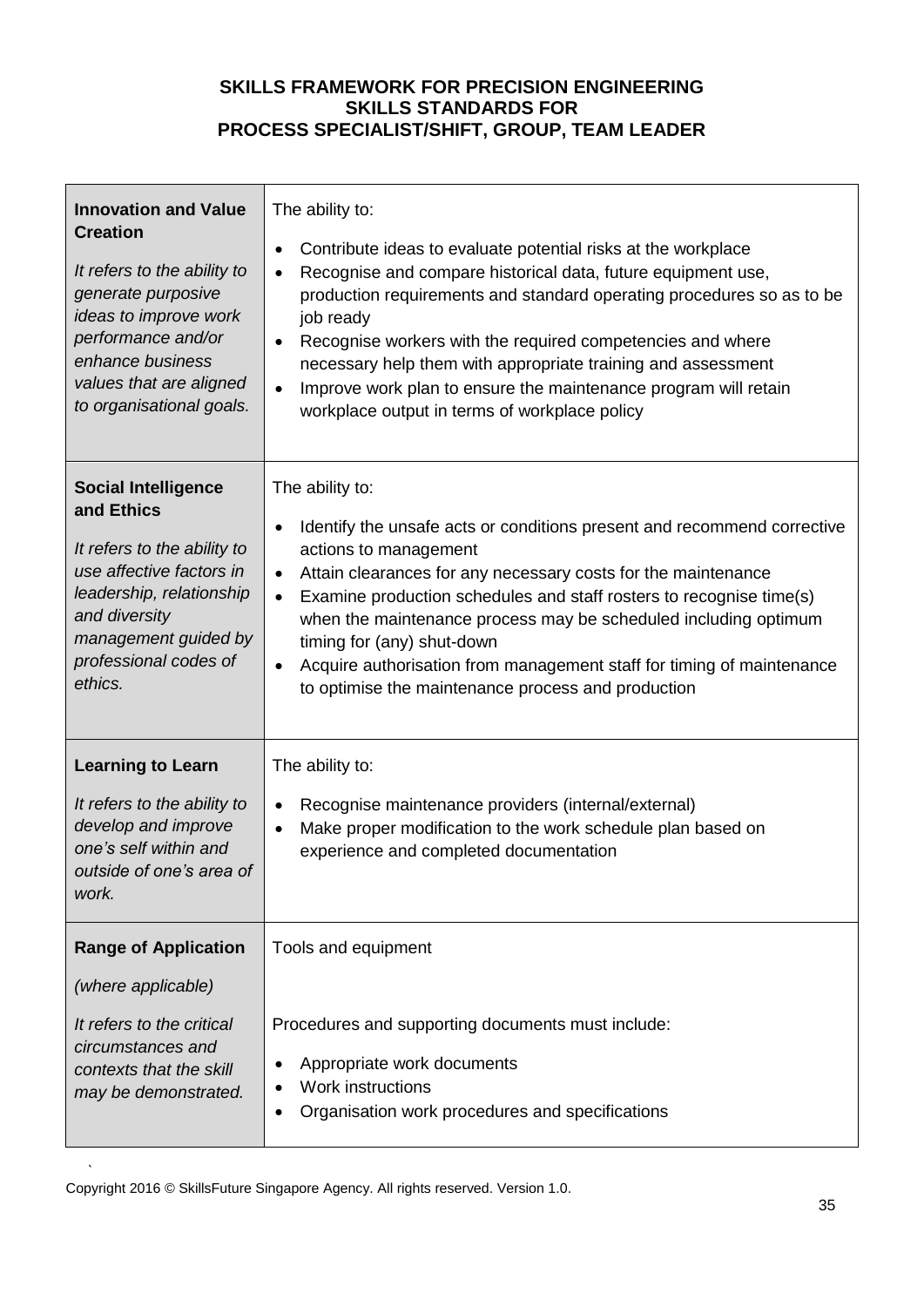| Rules and regulations must include:                                                                                  |
|----------------------------------------------------------------------------------------------------------------------|
| Workplace Safety and Health Act<br>$\bullet$<br>• State or country legislative requirements and relevant regulations |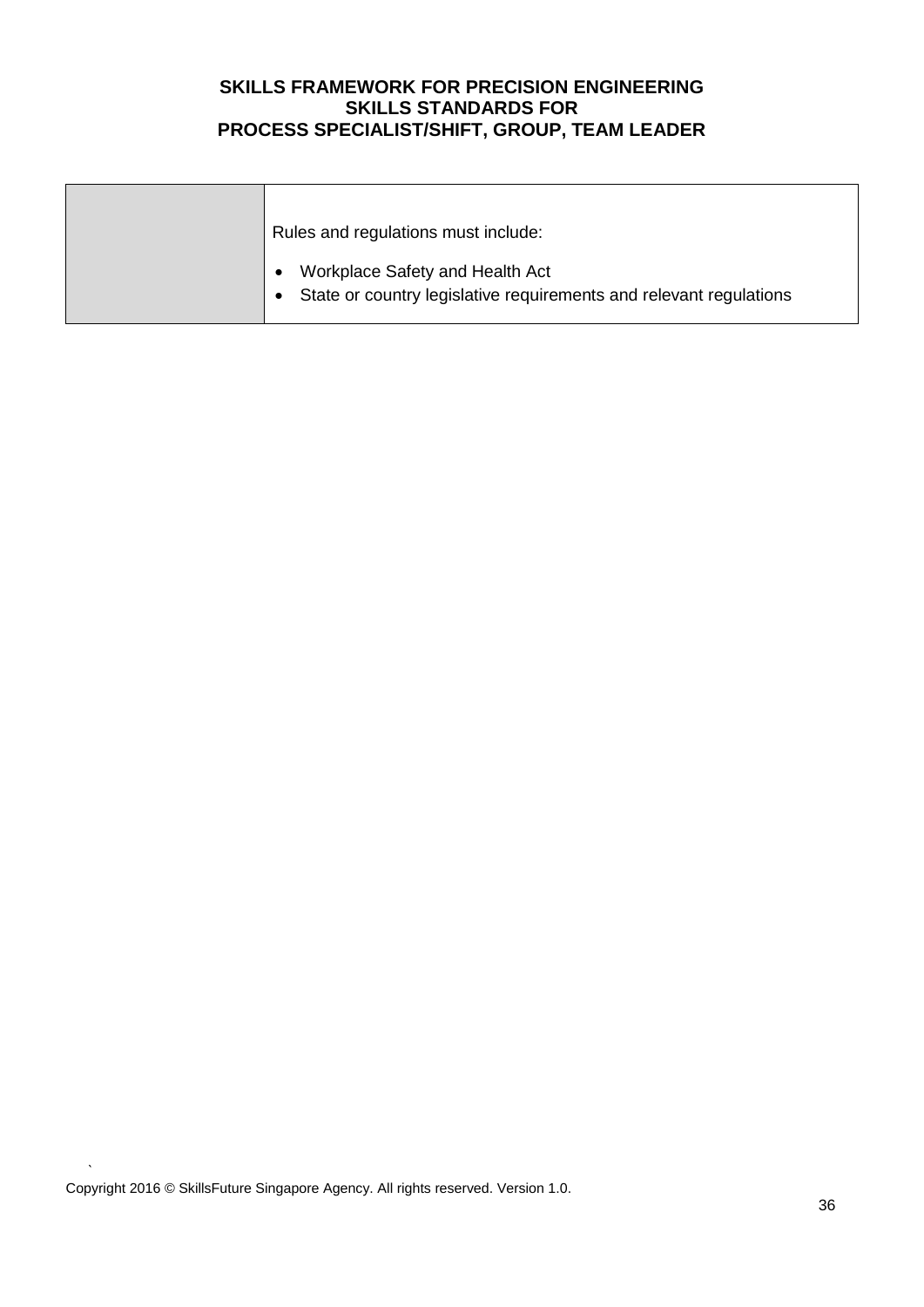| <b>Skill Code</b>                                                                                                                                                                                          |                                                                                                                                                                                                                                                                                                                                                                                                                                                                                                                                                                                                                                                                                                                                                                                                                                                                                                                                                                                                                                                                                                                                                                                                                                                                                               | <b>Skill Category</b>                           | Quality |
|------------------------------------------------------------------------------------------------------------------------------------------------------------------------------------------------------------|-----------------------------------------------------------------------------------------------------------------------------------------------------------------------------------------------------------------------------------------------------------------------------------------------------------------------------------------------------------------------------------------------------------------------------------------------------------------------------------------------------------------------------------------------------------------------------------------------------------------------------------------------------------------------------------------------------------------------------------------------------------------------------------------------------------------------------------------------------------------------------------------------------------------------------------------------------------------------------------------------------------------------------------------------------------------------------------------------------------------------------------------------------------------------------------------------------------------------------------------------------------------------------------------------|-------------------------------------------------|---------|
|                                                                                                                                                                                                            | PRE-QUA-3009-1                                                                                                                                                                                                                                                                                                                                                                                                                                                                                                                                                                                                                                                                                                                                                                                                                                                                                                                                                                                                                                                                                                                                                                                                                                                                                | <b>Skill Sub-Category</b><br>(where applicable) | N/A     |
| <b>Skill</b>                                                                                                                                                                                               | Apply Failure Mode and Effect Analysis Techniques                                                                                                                                                                                                                                                                                                                                                                                                                                                                                                                                                                                                                                                                                                                                                                                                                                                                                                                                                                                                                                                                                                                                                                                                                                             |                                                 |         |
| <b>Skill Description</b>                                                                                                                                                                                   | This skill describes the ability to apply the methods and tools used for<br>identifying and assessing the actual and potential failures in product and<br>process designs. It also includes developing a Design FMEA, gathering<br>FMEA failure information and deciding the corrective actions for each<br>identified failure.                                                                                                                                                                                                                                                                                                                                                                                                                                                                                                                                                                                                                                                                                                                                                                                                                                                                                                                                                               |                                                 |         |
| Knowledge and<br><b>Analysis</b><br>It refers to gathering,<br>cognitive processing,<br>integration and<br>inspection of facts and<br>information required to<br>perform the work tasks<br>and activities. | The ability to understand:<br>FMEA implementation: (a) cross functional cooperation, (b) proactive<br>$\bullet$<br>efforts<br>Failure mode, failure effect, cause and current control and prevention<br>$\bullet$<br>relating to the organisation product/design and process flow<br>Risk Priority Number (RPN) and Severity, Occurrence and Detection<br>$\bullet$<br>(SOD) numbers relating to the industries standard<br>Use of RPN and/or SOD and identifying major failure modes in<br>$\bullet$<br>accordance to organisation FMEA procedure rating<br>Difference between Design FMEA and Process FMEA and their<br>$\bullet$<br>respective roles<br>Steps to developing a Design FMEA:<br>$\bullet$<br>Role of Design FMEA<br>$\circ$<br>The 14 steps process towards Design FMEA implementation<br>O<br>Setting up a team<br>$\circ$<br>Analysing the system and define the scope<br>$\circ$<br>Identifying the customers<br>$\cap$<br>FMEA purpose and goals:<br>Situations where FMEA can be applied<br>$\circ$<br>Common types of FMEA<br>O<br>Identifying and analysing failure modes<br>$\circ$<br>Assessing and prioritising the risks<br>$\circ$<br>Application of Software FMEA within the context of a Design FMEA<br>Assumptions in Process FMEA in relation to Design FMEA |                                                 |         |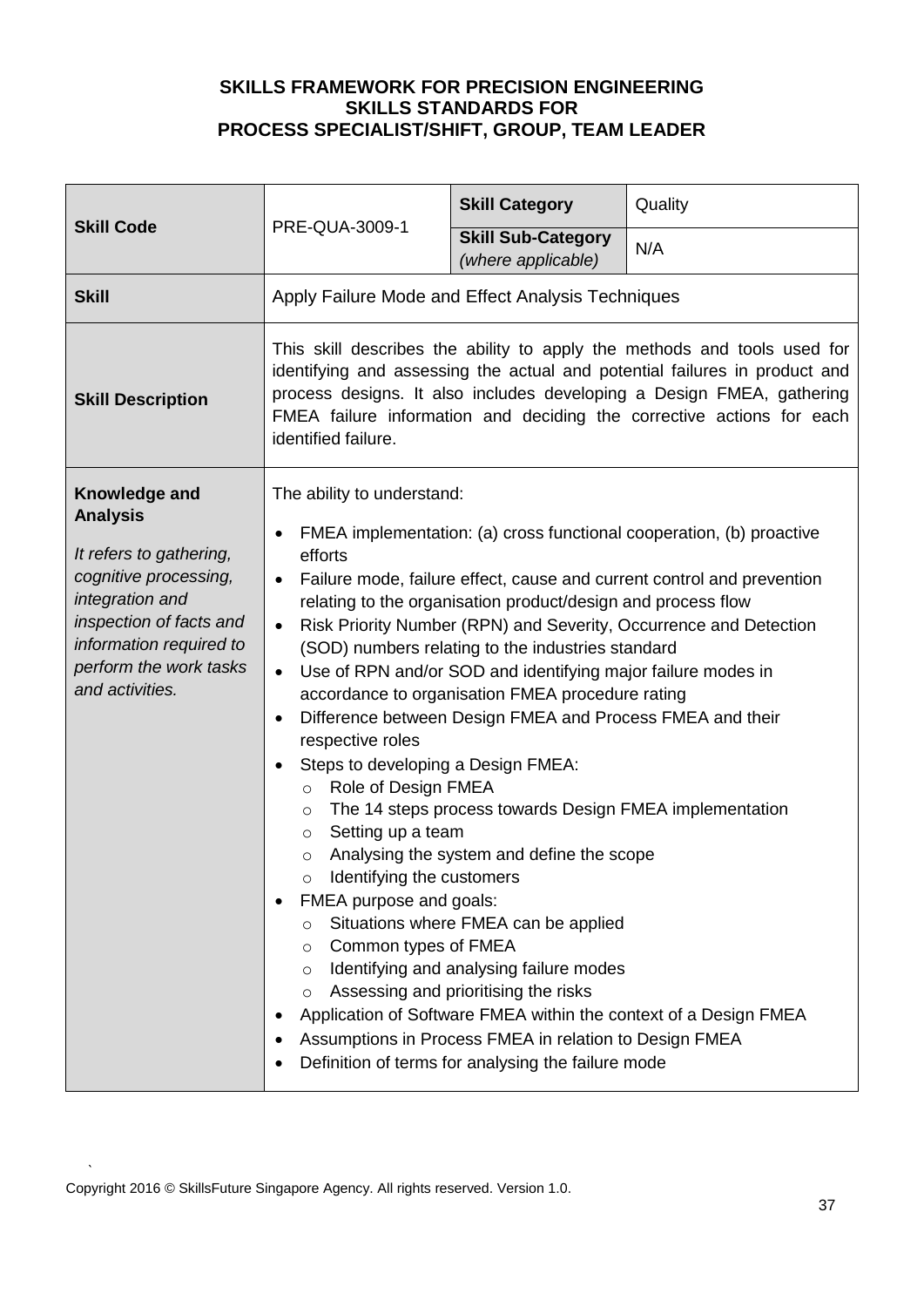| <b>Application and</b><br><b>Adaptation</b><br>It refers to the ability to<br>perform the work tasks<br>and activities required<br>of the occupation, and<br>the ability to react to<br>and manage the<br>changes at work.    | The ability to:<br>Prepare to apply the design and process of FMEA relating to the<br>$\bullet$<br>organisation FMEA procedure and related industries standard<br>Apply the relevant steps of implementing the Design and Process FMEA<br>$\bullet$<br>techniques related to the industries standard<br>Create relevant diagrams relating to the organisational product and<br>$\bullet$<br>process flow<br>Develop the FMEA failure risk measurement for the organisation<br>$\bullet$<br>product/design and process flow activities in accordance with related<br>industries standards<br>Decide the corrective actions for each identified major failure mode and<br>develop the execution plans based on group discussion and decision<br>Perform follow-up and continual maintenance of FMEA document as<br>$\bullet$<br>determined in the organisation FMEA procedure<br>Develop a control plan to manage the product and process risks as<br>indicated in the industries standard |
|-------------------------------------------------------------------------------------------------------------------------------------------------------------------------------------------------------------------------------|------------------------------------------------------------------------------------------------------------------------------------------------------------------------------------------------------------------------------------------------------------------------------------------------------------------------------------------------------------------------------------------------------------------------------------------------------------------------------------------------------------------------------------------------------------------------------------------------------------------------------------------------------------------------------------------------------------------------------------------------------------------------------------------------------------------------------------------------------------------------------------------------------------------------------------------------------------------------------------------|
| <b>Innovation and Value</b><br><b>Creation</b><br>It refers to the ability to<br>generate purposive<br>ideas to improve work<br>performance and/or<br>enhance business<br>values that are aligned<br>to organisational goals. | The ability to:<br>Select and apply appropriate Design and Process FMEA techniques<br>related to the industries standard                                                                                                                                                                                                                                                                                                                                                                                                                                                                                                                                                                                                                                                                                                                                                                                                                                                                 |
| <b>Social Intelligence</b><br>and Ethics<br>It refers to the ability to<br>use affective factors in<br>leadership, relationship<br>and diversity<br>management guided by<br>professional codes of<br>ethics.                  | The ability to:<br>Participate in discussion with team members to clarify and verify<br>computation results that are fit for intended purpose<br>Obtain advice when dealing with unknowns to achieve the desired<br>$\bullet$<br>outcome<br>Record and report reviews according to organisational procedure                                                                                                                                                                                                                                                                                                                                                                                                                                                                                                                                                                                                                                                                              |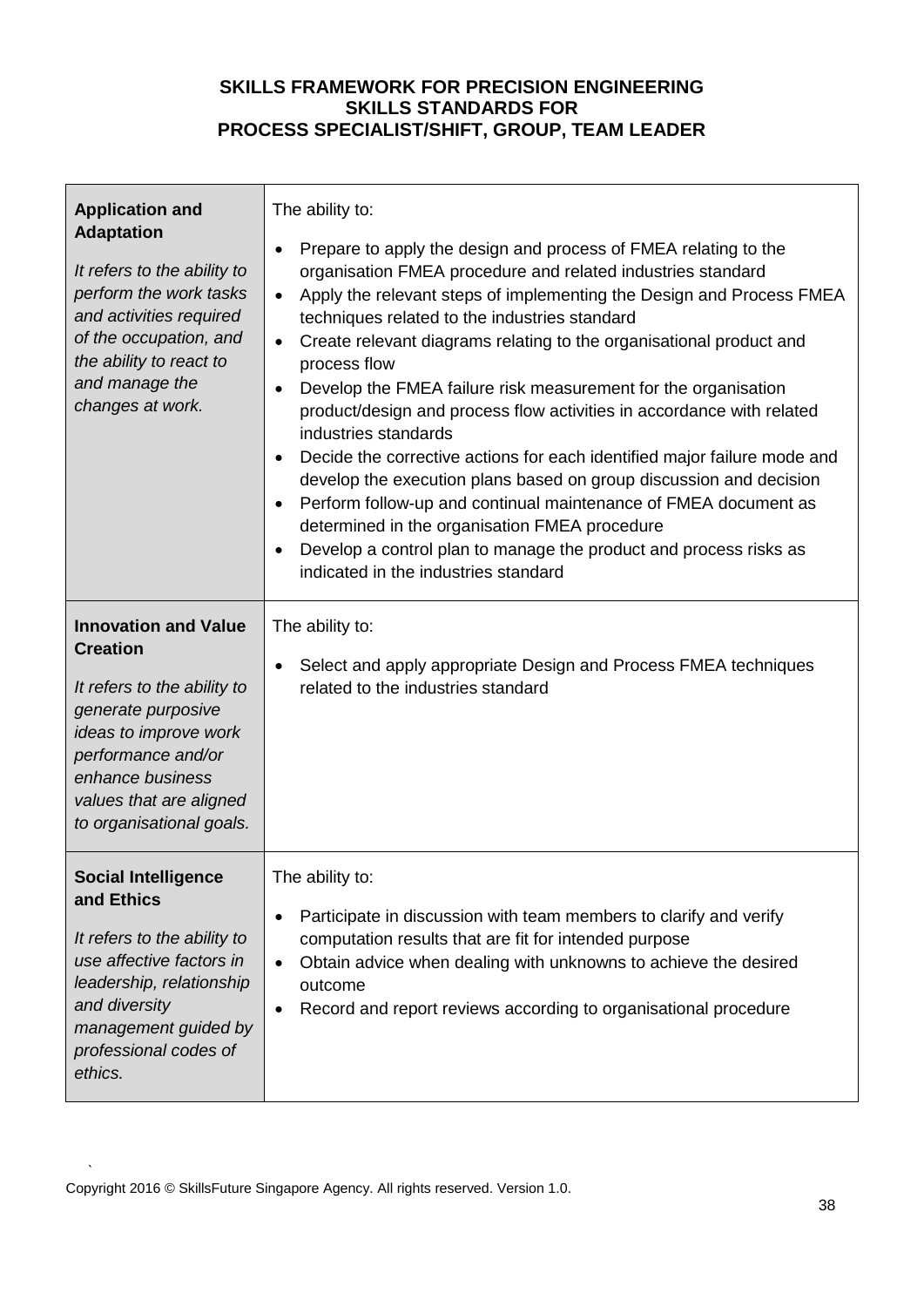| <b>Learning to Learn</b><br>It refers to the ability to<br>develop and improve<br>one's self within and<br>outside of one's area of<br>work.           | The ability to:<br>Utilise appropriate opportunities to strive for betterment of own skills and<br>$\bullet$<br>knowledge                                                                                                                                         |
|--------------------------------------------------------------------------------------------------------------------------------------------------------|-------------------------------------------------------------------------------------------------------------------------------------------------------------------------------------------------------------------------------------------------------------------|
| <b>Range of Application</b><br>(where applicable)<br>It refers to the critical<br>circumstances and<br>contexts that the skill<br>may be demonstrated. | Organisational management systems must include:<br>Design FMEA for software<br>Tools and equipment<br>Procedures and supporting documents must include:<br><b>FMEA</b> worksheet<br>Rules and regulations must include:<br>Workplace Safety and Health procedures |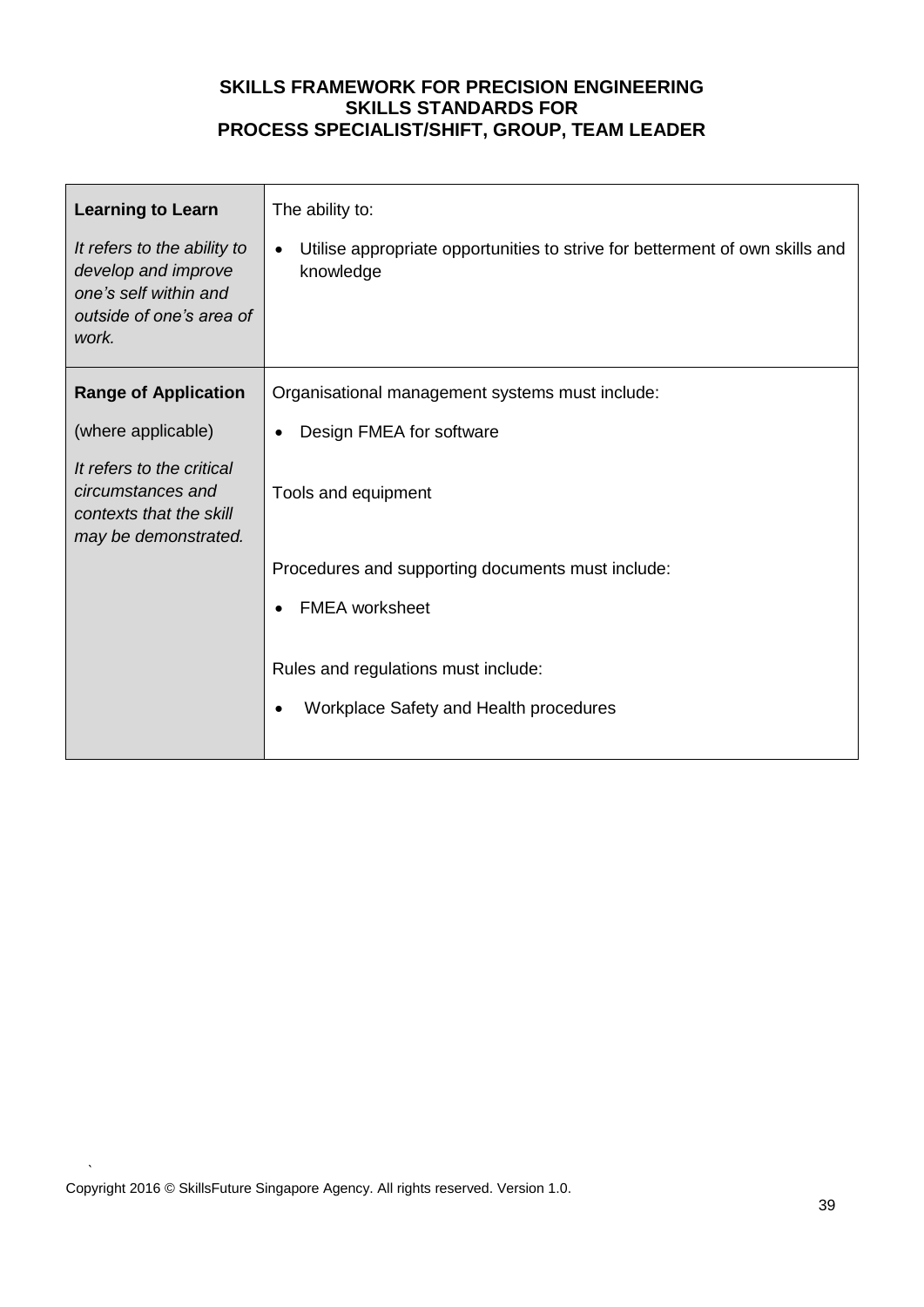| <b>Skill Code</b>                                                                                                                                                                                                          | PRE-QUA-3005-1                                                                                                                                                                                                                                                                                                                                                                                                                                                                                                                                                                                                                                                      | <b>Skill Category</b>                           | Quality |
|----------------------------------------------------------------------------------------------------------------------------------------------------------------------------------------------------------------------------|---------------------------------------------------------------------------------------------------------------------------------------------------------------------------------------------------------------------------------------------------------------------------------------------------------------------------------------------------------------------------------------------------------------------------------------------------------------------------------------------------------------------------------------------------------------------------------------------------------------------------------------------------------------------|-------------------------------------------------|---------|
|                                                                                                                                                                                                                            |                                                                                                                                                                                                                                                                                                                                                                                                                                                                                                                                                                                                                                                                     | <b>Skill Sub-Category</b><br>(where applicable) | N/A     |
| <b>Skill</b>                                                                                                                                                                                                               | Apply ISO 9001 Quality Management System to Audit Requirements                                                                                                                                                                                                                                                                                                                                                                                                                                                                                                                                                                                                      |                                                 |         |
| <b>Skill Description</b>                                                                                                                                                                                                   | This skill describes the ability to apply the knowledge and skills to determine<br>auditing requirements of ISO 9001 Quality Management System (QMS). It<br>9001QMS<br><b>ISO</b><br>standards<br>includes<br>interpreting<br>requirement,<br>also<br>establishing connections and audit trails between clauses and respective<br>operating department/functional areas in the organisation.                                                                                                                                                                                                                                                                        |                                                 |         |
| Knowledge and<br><b>Analysis</b><br>It refers to gathering,<br>cognitive processing,<br>integration and<br>inspection of facts and<br>information required to<br>perform the work tasks<br>and activities.                 | The ability to understand:<br>Quality and product/service terms<br>Concepts, intent and the application of the "process approach"<br>$\bullet$<br>Product/service realisation cycle<br>$\bullet$<br>Quality policy, objectives and target of the organisation<br>$\bullet$<br><b>Eight Quality Management principles</b><br>$\bullet$<br>Modern Quality Management System and the development of ISO 9001<br><b>QMS</b><br><b>Quality Management System requirements</b>                                                                                                                                                                                            |                                                 |         |
| <b>Application and</b><br><b>Adaptation</b><br>It refers to the ability to<br>perform the work tasks<br>and activities required<br>of the occupation, and<br>the ability to react to<br>and manage the<br>changes at work. | The ability to:<br>Identify customers and other interested parties as well as their<br>$\bullet$<br>requirements, needs and expectations<br>Establish the organisation's policies and objectives for the desired<br>$\bullet$<br>outcome<br>Identify all the processes needed to produce the intended outputs<br>Develop an audit scope in accordance to the organisation business<br>activities<br>Identify evidence of relevant exclusion clauses in accordance to<br>organisation processes<br>Develop an interaction chart between the ISO 9001 QMS requirements<br>and the organisation processes<br>Develop and document work documents for the audit process |                                                 |         |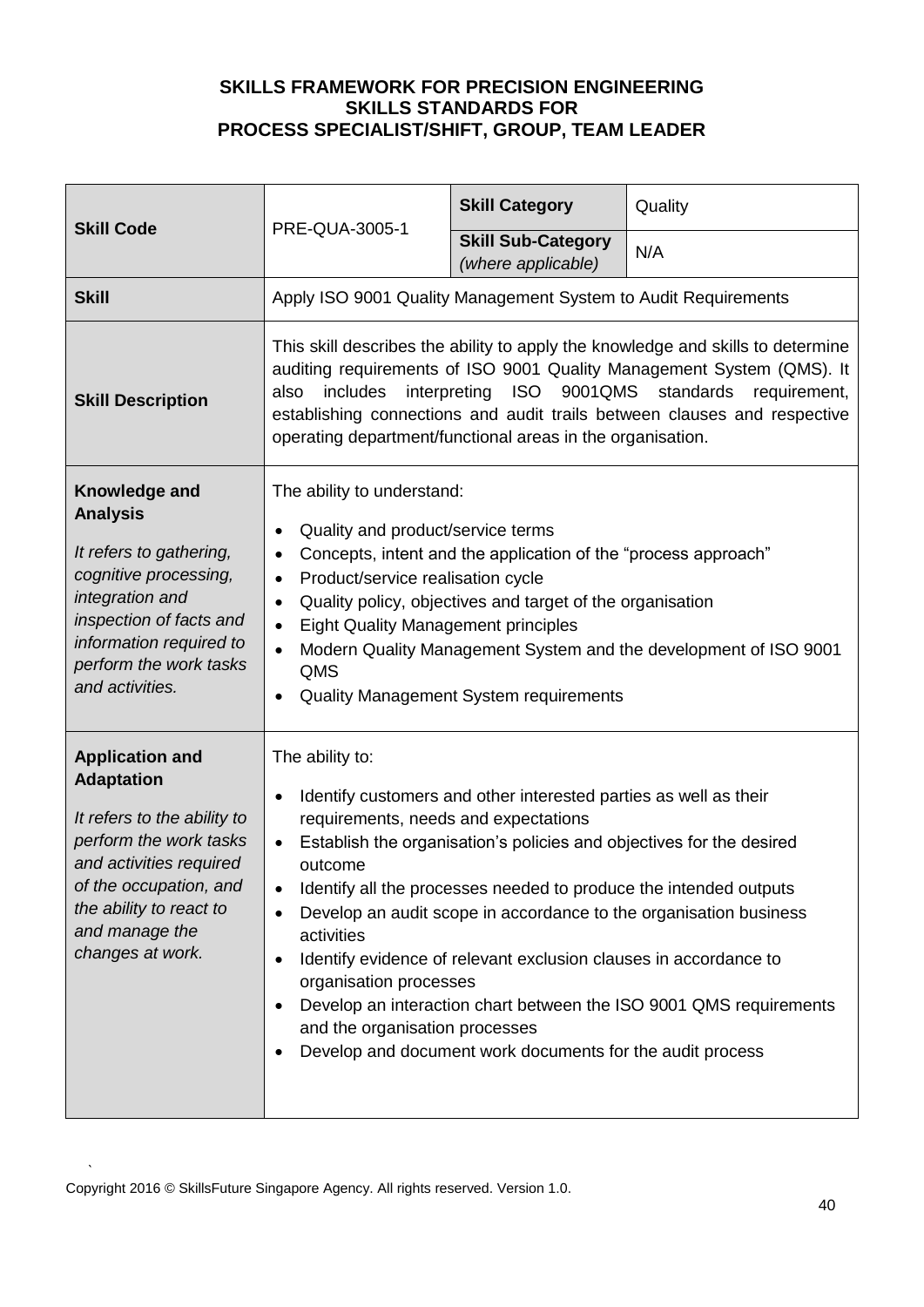| <b>Innovation and Value</b><br><b>Creation</b><br>It refers to the ability to<br>generate purposive<br>ideas to improve work<br>performance and/or<br>enhance business<br>values that are aligned<br>to organisational goals. | The ability to:<br>Provide constructive suggestions to improve on quality system and work<br>$\bullet$<br>processes according to organisational procedures<br>Review report on abnormalities and problems encountered and offer<br>$\bullet$<br>improvements at appropriate platforms<br>Contribute ideas to improve desired outcomes of products and services<br>$\bullet$<br>in accordance to organisational goals                              |
|-------------------------------------------------------------------------------------------------------------------------------------------------------------------------------------------------------------------------------|---------------------------------------------------------------------------------------------------------------------------------------------------------------------------------------------------------------------------------------------------------------------------------------------------------------------------------------------------------------------------------------------------------------------------------------------------|
| <b>Social Intelligence</b><br>and Ethics<br>It refers to the ability to<br>use affective factors in<br>leadership, relationship<br>and diversity<br>management guided by<br>professional codes of<br>ethics.                  | The ability to:<br>Establish networks and working relationships with others to enhance<br>$\bullet$<br>team effectiveness<br>Seek appropriate advice for own work improvement from relevant<br>$\bullet$<br>personnel<br>Carry out improvement of own work and quality performance according<br>$\bullet$<br>to feedback received<br>Discuss performance measures with designated personnel to determine<br>time, output and quality achievements |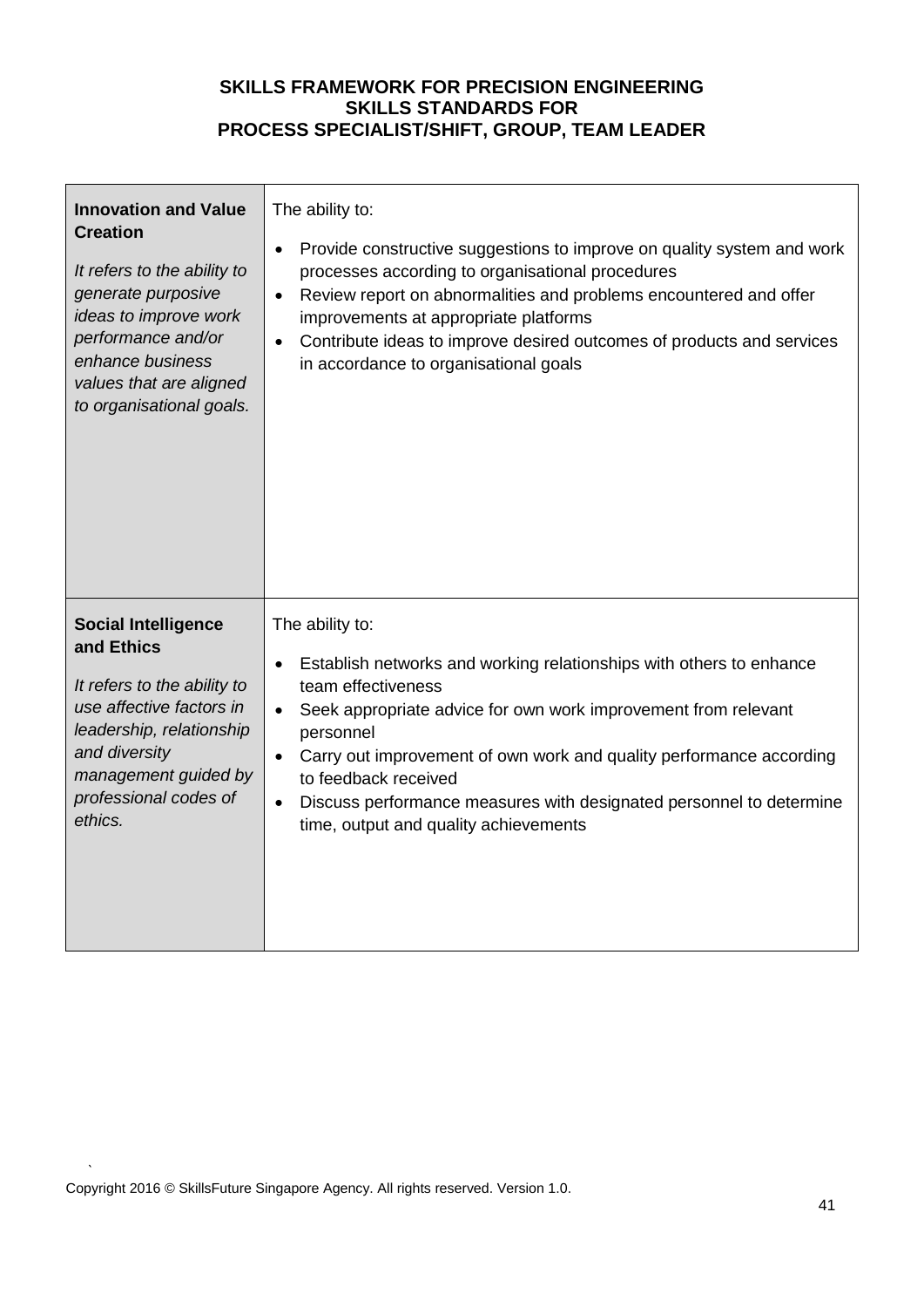| <b>Learning to Learn</b><br>It refers to the ability to<br>develop and improve<br>one's self within and<br>outside of one's area of<br>work.           | The ability to:<br>Participate in reviewing work improvement activities<br>Participate in enhancing key performance indicators<br>$\bullet$                                                                                                                                                                                                                                                                                                                                                                                                                               |
|--------------------------------------------------------------------------------------------------------------------------------------------------------|---------------------------------------------------------------------------------------------------------------------------------------------------------------------------------------------------------------------------------------------------------------------------------------------------------------------------------------------------------------------------------------------------------------------------------------------------------------------------------------------------------------------------------------------------------------------------|
| <b>Range of Application</b><br>(where applicable)<br>It refers to the critical<br>circumstances and<br>contexts that the skill<br>may be demonstrated. | Procedures and supporting documents must include:<br><b>Quality manuals</b><br>$\bullet$<br>Quality procedures<br>Work instructions<br>$\bullet$<br>Evidence documentation<br>$\bullet$<br>Audit plan<br>$\bullet$<br>Audit checklist guide<br>$\bullet$<br>Audit forms<br>$\bullet$<br>Audit summary<br>Audit findings<br>Meeting records<br>Rules and regulations must include:<br>Workplace Safety and Health procedures<br>Quality Management System (QMS) requirements<br>Legal/industrial requirements<br><b>Customer requirements</b><br>Organisation requirements |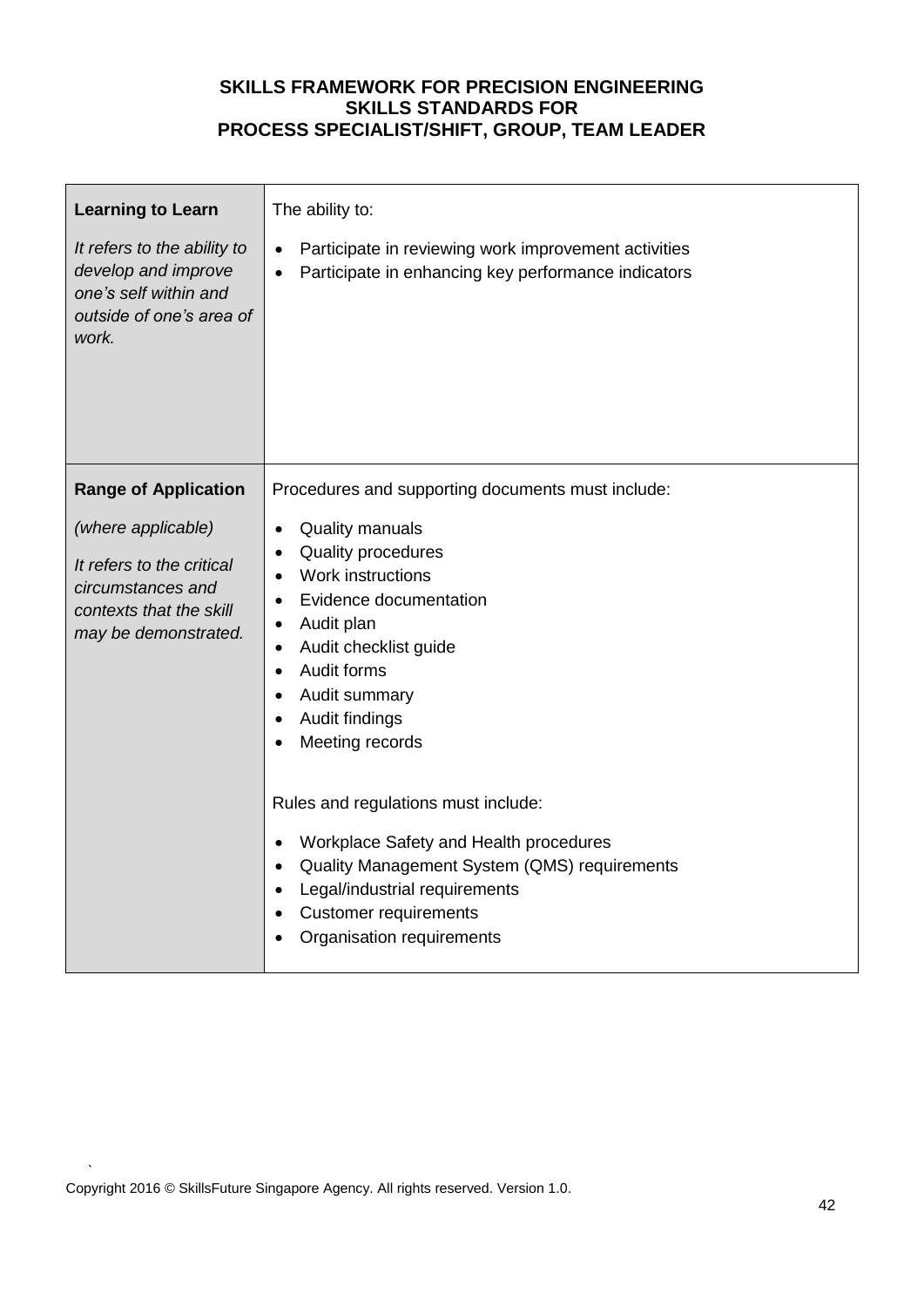| <b>Skill Code</b>                                                                                                                                                                                          |                                                                                                                                                                                                                                                                                                                                                                                                                                                                                                                                                                                                                                                                                                                                                                                                                                                                                                                                                                                                                                                                                                                                                                                                                                                                                                                            | <b>Skill Category</b>                           | Quality |
|------------------------------------------------------------------------------------------------------------------------------------------------------------------------------------------------------------|----------------------------------------------------------------------------------------------------------------------------------------------------------------------------------------------------------------------------------------------------------------------------------------------------------------------------------------------------------------------------------------------------------------------------------------------------------------------------------------------------------------------------------------------------------------------------------------------------------------------------------------------------------------------------------------------------------------------------------------------------------------------------------------------------------------------------------------------------------------------------------------------------------------------------------------------------------------------------------------------------------------------------------------------------------------------------------------------------------------------------------------------------------------------------------------------------------------------------------------------------------------------------------------------------------------------------|-------------------------------------------------|---------|
|                                                                                                                                                                                                            | PRE-QUA-3006-1                                                                                                                                                                                                                                                                                                                                                                                                                                                                                                                                                                                                                                                                                                                                                                                                                                                                                                                                                                                                                                                                                                                                                                                                                                                                                                             | <b>Skill Sub-Category</b><br>(where applicable) | N/A     |
| <b>Skill</b>                                                                                                                                                                                               | <b>Apply Root Cause Analysis</b>                                                                                                                                                                                                                                                                                                                                                                                                                                                                                                                                                                                                                                                                                                                                                                                                                                                                                                                                                                                                                                                                                                                                                                                                                                                                                           |                                                 |         |
| <b>Skill Description</b>                                                                                                                                                                                   | This skill describes the ability to systematically identify problems, collect<br>pertinent information to clarify the problems, analyse the root cause(s)<br>and recommend action(s) to resolve the problems. It also includes<br>checking the effectiveness of the action(s) taken and its integration to<br>organisation's overall management system in preventing recurrence of<br>the problems.                                                                                                                                                                                                                                                                                                                                                                                                                                                                                                                                                                                                                                                                                                                                                                                                                                                                                                                        |                                                 |         |
| Knowledge and<br><b>Analysis</b><br>It refers to gathering,<br>cognitive processing,<br>integration and<br>inspection of facts and<br>information required to<br>perform the work tasks<br>and activities. | The ability to understand:<br>Events or symptoms that indicate there is a problem in the workplace<br>٠<br>Difference between addressing the symptoms of a problem and<br>$\bullet$<br>tackling its root causes<br>Root cause analysis method<br>$\bullet$<br>Definitions of terms used: event, impact, direct causes, contributing<br>$\bullet$<br>causes, root causes, corrective action and preventive action<br>The principles underlying effective Root Cause Analysis<br>$\bullet$<br>implementation<br>Method for recognising and clarifying problems in the workplace<br>$\bullet$<br>Method for analysing causal factors and determining root causes<br>$\bullet$<br>Difference between Cause and Effect Diagram and Causal Chain<br>$\bullet$<br>Chart<br>Method for generating corrective actions and preventive actions<br>Difference between corrective action and preventive action<br>٠<br>Criteria for evaluating corrective and preventive actions<br>٠<br>Method for evaluating and deciding corrective and preventive actions<br>٠<br>Method for reporting root causes and recommending actions to be<br>taken<br>Method for monitoring the effectiveness of actions taken<br>٠<br>Method for sustaining the actions taken<br>٠<br>Procedure for implementing root cause analysis in the workplace<br>٠ |                                                 |         |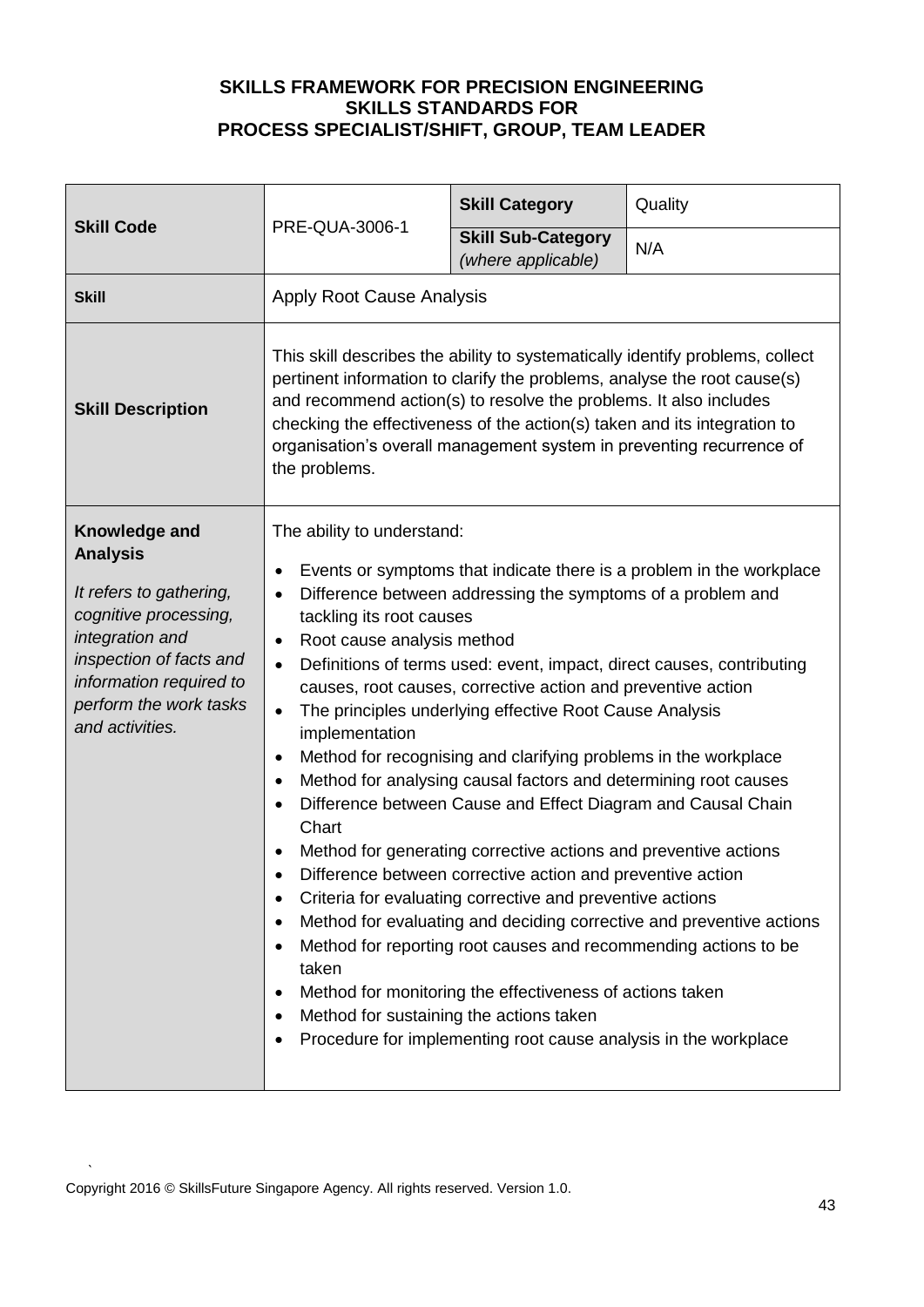| <b>Application and</b><br><b>Adaptation</b><br>It refers to the ability to<br>perform the work tasks<br>and activities required<br>of the occupation, and<br>the ability to react to<br>and manage the<br>changes at work.    | The ability to:<br>Determine the root cause(s) at the workplace in accordance with root<br>$\bullet$<br>cause analysis method<br>Carry out root cause analysis and generate corrective and preventive<br>$\bullet$<br>actions using the appropriate tools<br>Evaluate and decide the corrective and/or preventive action(s) in<br>$\bullet$<br>accordance with root cause analysis method<br>Report root causes and recommend the corrective and/or preventive<br>$\bullet$<br>action(s) in accordance with organisational procedures<br>Monitor the effectiveness of actions taken in accordance with<br>$\bullet$<br>organisational procedures<br>Sustain the corrective and/or preventive action(s) implemented in<br>$\bullet$<br>accordance with organisational procedures<br>Implement root cause analysis in the workplace in accordance with<br>$\bullet$<br>root cause analysis method |
|-------------------------------------------------------------------------------------------------------------------------------------------------------------------------------------------------------------------------------|-------------------------------------------------------------------------------------------------------------------------------------------------------------------------------------------------------------------------------------------------------------------------------------------------------------------------------------------------------------------------------------------------------------------------------------------------------------------------------------------------------------------------------------------------------------------------------------------------------------------------------------------------------------------------------------------------------------------------------------------------------------------------------------------------------------------------------------------------------------------------------------------------|
| <b>Innovation and Value</b><br><b>Creation</b><br>It refers to the ability to<br>generate purposive<br>ideas to improve work<br>performance and/or<br>enhance business<br>values that are aligned<br>to organisational goals. | The ability to:<br>Recommend the corrective and/or preventive action(s) based on<br>$\bullet$<br>findings of factors leading to problems and its root causes in<br>accordance with organisational procedures                                                                                                                                                                                                                                                                                                                                                                                                                                                                                                                                                                                                                                                                                    |
| <b>Social Intelligence</b><br>and Ethics<br>It refers to the ability to<br>use affective factors in<br>leadership, relationship<br>and diversity<br>management guided by<br>professional codes of<br>ethics.                  | The ability to:<br>Participate in discussion with team members to clarify and verify<br>$\bullet$<br>analyses of causal factors and determining root causes<br>Obtain advice when dealing with unknowns to achieve the desired<br>$\bullet$<br>outcome<br>Record and report reviews according to organisational procedures<br>$\bullet$                                                                                                                                                                                                                                                                                                                                                                                                                                                                                                                                                         |

 $\mathbf{r}$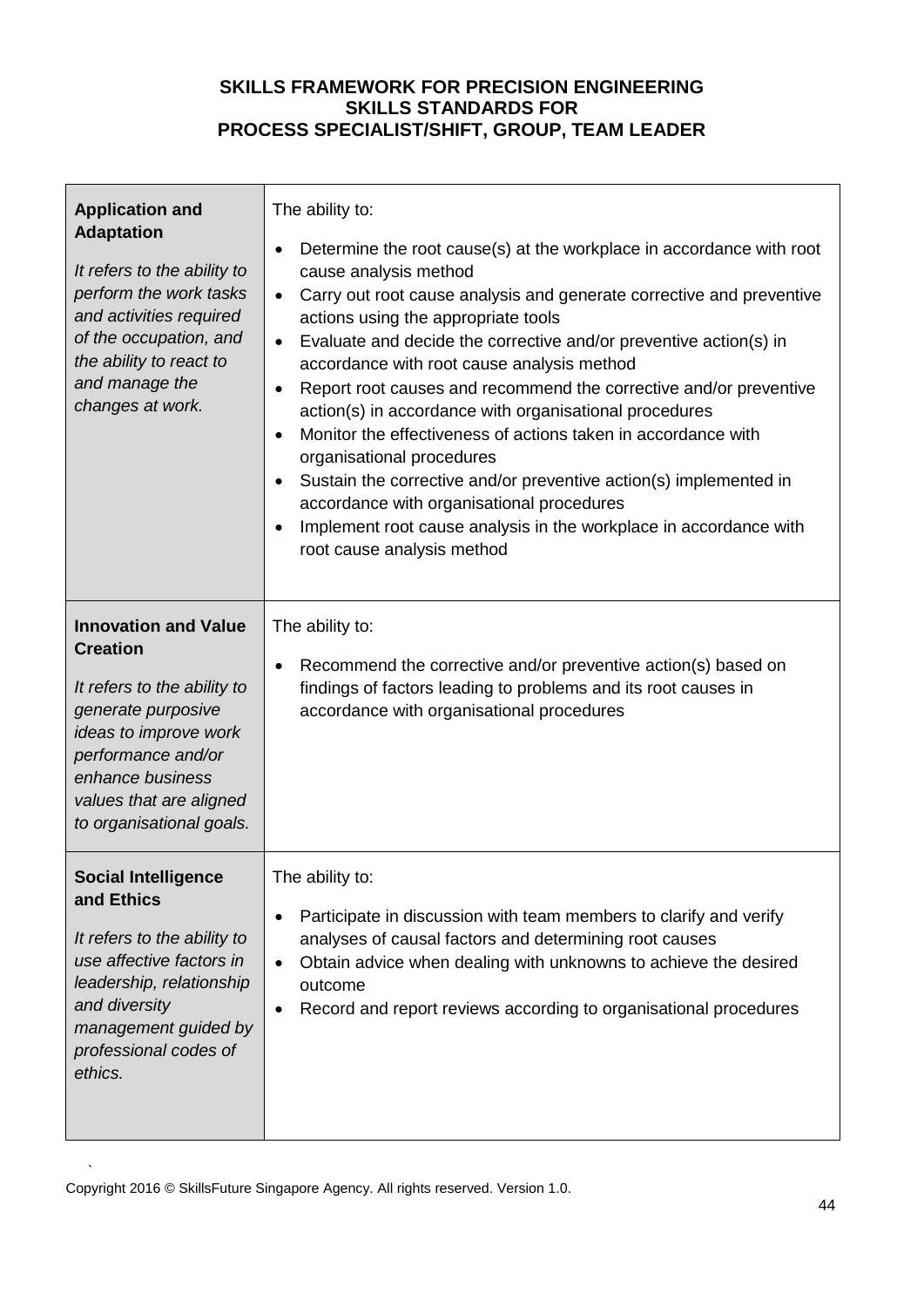| <b>Learning to Learn</b><br>It refers to the ability to                           | The ability to:<br>Recognise problems at the workplace in accordance with root cause<br>$\bullet$                   |  |  |
|-----------------------------------------------------------------------------------|---------------------------------------------------------------------------------------------------------------------|--|--|
| develop and improve<br>one's self within and<br>outside of one's area of<br>work. | analysis method<br>Collect pertinent information to clarify the problem using the<br>$\bullet$<br>appropriate tools |  |  |
| <b>Range of Application</b>                                                       | <b>Organisational Management Systems</b>                                                                            |  |  |
| (where applicable)                                                                |                                                                                                                     |  |  |
| It refers to the critical<br>circumstances and<br>contexts that the skill         | Organisational problem-solving and quality improvement procedure                                                    |  |  |
| may be demonstrated.                                                              | Tools and equipment                                                                                                 |  |  |
|                                                                                   | Procedures and supporting documents must include:                                                                   |  |  |
|                                                                                   | Report and records review (e.g. Internal audit reports, non-conformity<br>$\bullet$<br>report, safety report, etc)  |  |  |
|                                                                                   | Compilation of operational data (e.g. Product measurement data,<br>process data, etc)                               |  |  |
|                                                                                   | Questionnaire (e.g. Customer satisfaction survey, face to face<br>$\bullet$<br>interview, etc)                      |  |  |
|                                                                                   | Operations review meetings                                                                                          |  |  |
|                                                                                   | Rules and regulations must include:                                                                                 |  |  |
|                                                                                   | Workplace Safety and Health procedures                                                                              |  |  |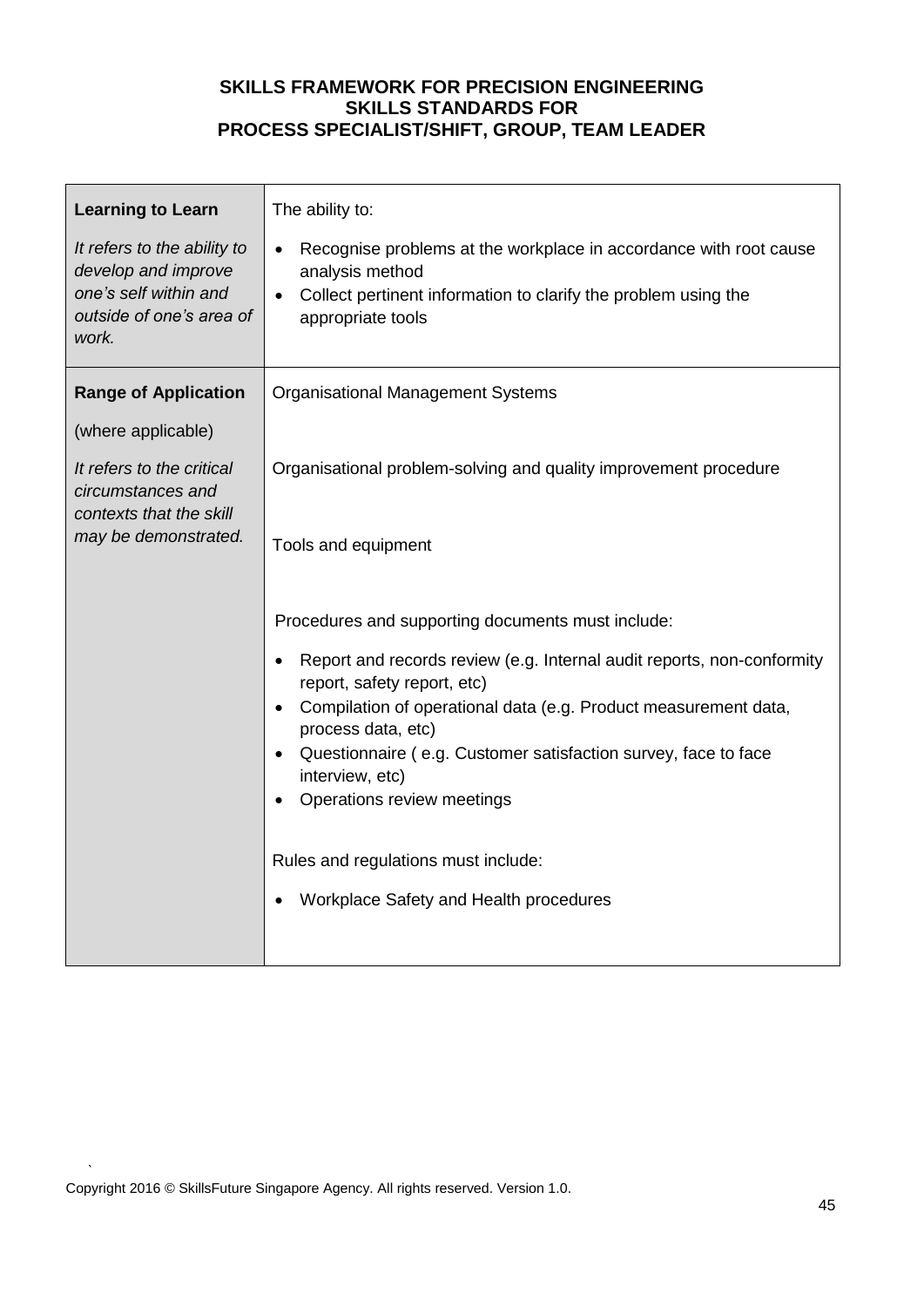| <b>Skill Code</b>                                                                                                                                                                                                          | PRE-QUA-3007-1                                                                                                                                                                                                                                                                                                                                                                                                                                                                                                                                                                                                                      | <b>Skill Category</b>                           | Quality |
|----------------------------------------------------------------------------------------------------------------------------------------------------------------------------------------------------------------------------|-------------------------------------------------------------------------------------------------------------------------------------------------------------------------------------------------------------------------------------------------------------------------------------------------------------------------------------------------------------------------------------------------------------------------------------------------------------------------------------------------------------------------------------------------------------------------------------------------------------------------------------|-------------------------------------------------|---------|
|                                                                                                                                                                                                                            |                                                                                                                                                                                                                                                                                                                                                                                                                                                                                                                                                                                                                                     | <b>Skill Sub-Category</b><br>(where applicable) | N/A     |
| <b>Skill</b>                                                                                                                                                                                                               | <b>Conduct Risk Assessment</b>                                                                                                                                                                                                                                                                                                                                                                                                                                                                                                                                                                                                      |                                                 |         |
| <b>Skill Description</b>                                                                                                                                                                                                   | This skill describes the ability to conduct risk assessment. It also includes<br>the ability to identify hazards, evaluate and control risks.                                                                                                                                                                                                                                                                                                                                                                                                                                                                                       |                                                 |         |
| Knowledge and<br><b>Analysis</b><br>It refers to gathering,<br>cognitive processing,<br>integration and<br>inspection of facts and<br>information required to<br>perform the work tasks<br>and activities.                 | The ability to understand:<br>Workplace Safety and Health Act<br>Organisational procedures<br>$\bullet$<br>Types of safety and health hazards related to process, human and<br>cultural factors and workplace or work-related factors<br>Types of risks and risk evaluation methods and matrices<br>$\bullet$<br>Types of risk control<br>$\bullet$<br>Hierarchy of control and its application<br>$\bullet$<br>Procedures to carry out risk assessment<br>$\bullet$<br>Record of risk assessment results<br>$\bullet$<br>Analysis of risk assessement results<br>$\bullet$<br>Documentation maintenance of risk assessment results |                                                 |         |
| <b>Application and</b><br><b>Adaptation</b><br>It refers to the ability to<br>perform the work tasks<br>and activities required<br>of the occupation, and<br>the ability to react to<br>and manage the<br>changes at work. | The ability to:<br>Maintain safety and health practices in accordance with Workplace<br>$\bullet$<br>Safety and Health Act<br>Perform hazards identification in accordance with organisational<br>procedures<br>Perform risk evaluation in accordance with organisational procedures<br>Determine risk control measure in accordance with organisational<br>procedures<br>Record risk assessment results in accordance with organisational<br>procedures<br>Upkeep risk assessment results in accordance with organisational<br>procedures                                                                                          |                                                 |         |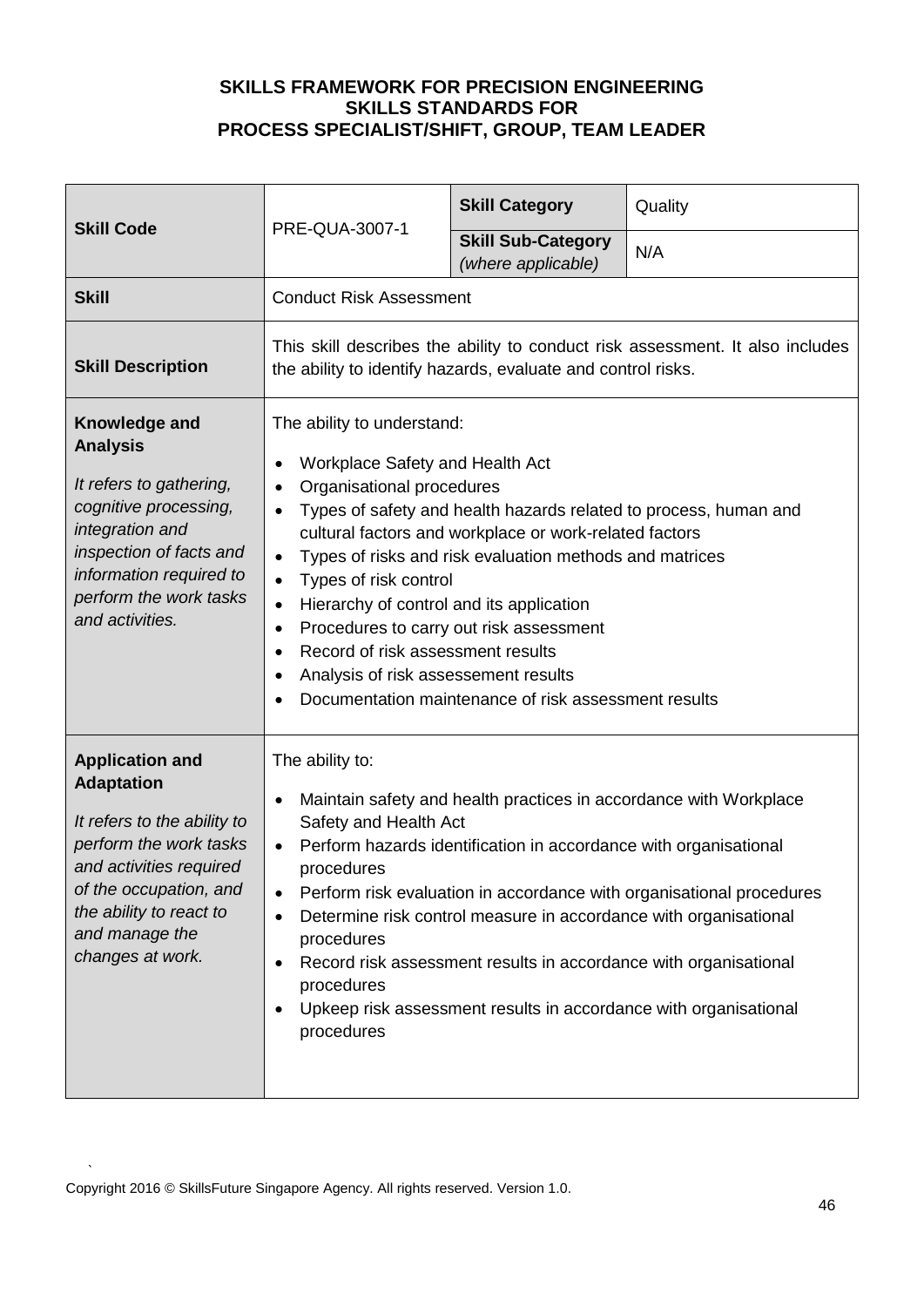| <b>Innovation and Value</b><br><b>Creation</b><br>It refers to the ability to<br>generate purposive<br>ideas to improve work<br>performance and/or<br>enhance business<br>values that are aligned<br>to organisational goals. | The ability to:<br>Provide constructive suggestions to improve in conducting risk<br>$\bullet$<br>assessment<br>Review report on abnormalities and problems encountered and offer<br>$\bullet$<br>improvements at appropriate platforms<br>Contribute ideas to improve desired outcomes of process, human and<br>$\bullet$<br>cultural factors and workplace or work-related factors in accordance to<br>organisational goals |
|-------------------------------------------------------------------------------------------------------------------------------------------------------------------------------------------------------------------------------|-------------------------------------------------------------------------------------------------------------------------------------------------------------------------------------------------------------------------------------------------------------------------------------------------------------------------------------------------------------------------------------------------------------------------------|
| <b>Social Intelligence</b><br>and Ethics<br>It refers to the ability to<br>use affective factors in<br>leadership, relationship<br>and diversity<br>management guided by<br>professional codes of<br>ethics.                  | The ability to:<br>Establish networks and working relationships with others to enhance<br>$\bullet$<br>team effectiveness<br>Seek appropriate advice for process, human and cultural factors and<br>$\bullet$<br>workplace or work-related factors from relevant personnel<br>Carry out improvement of own work and quality performance according<br>$\bullet$<br>to feedback received                                        |
| <b>Learning to Learn</b><br>It refers to the ability to<br>develop and improve<br>one's self within and<br>outside of one's area of<br>work.                                                                                  | The ability to:<br>Keep up-to-date on changes in the Workplace Safety and Health Act<br>$\bullet$                                                                                                                                                                                                                                                                                                                             |
| <b>Range of Application</b><br>(where applicable)<br>It refers to the critical<br>circumstances and<br>contexts that the skill<br>may be demonstrated.                                                                        | Tools and equipment<br>Procedures and supporting documents<br>Rules and regulations must include:                                                                                                                                                                                                                                                                                                                             |
|                                                                                                                                                                                                                               | Workplace Safety and Health procedures<br>$\bullet$<br>Codes of practices on WSH<br>Internationally recognised procedures and standards for WSH                                                                                                                                                                                                                                                                               |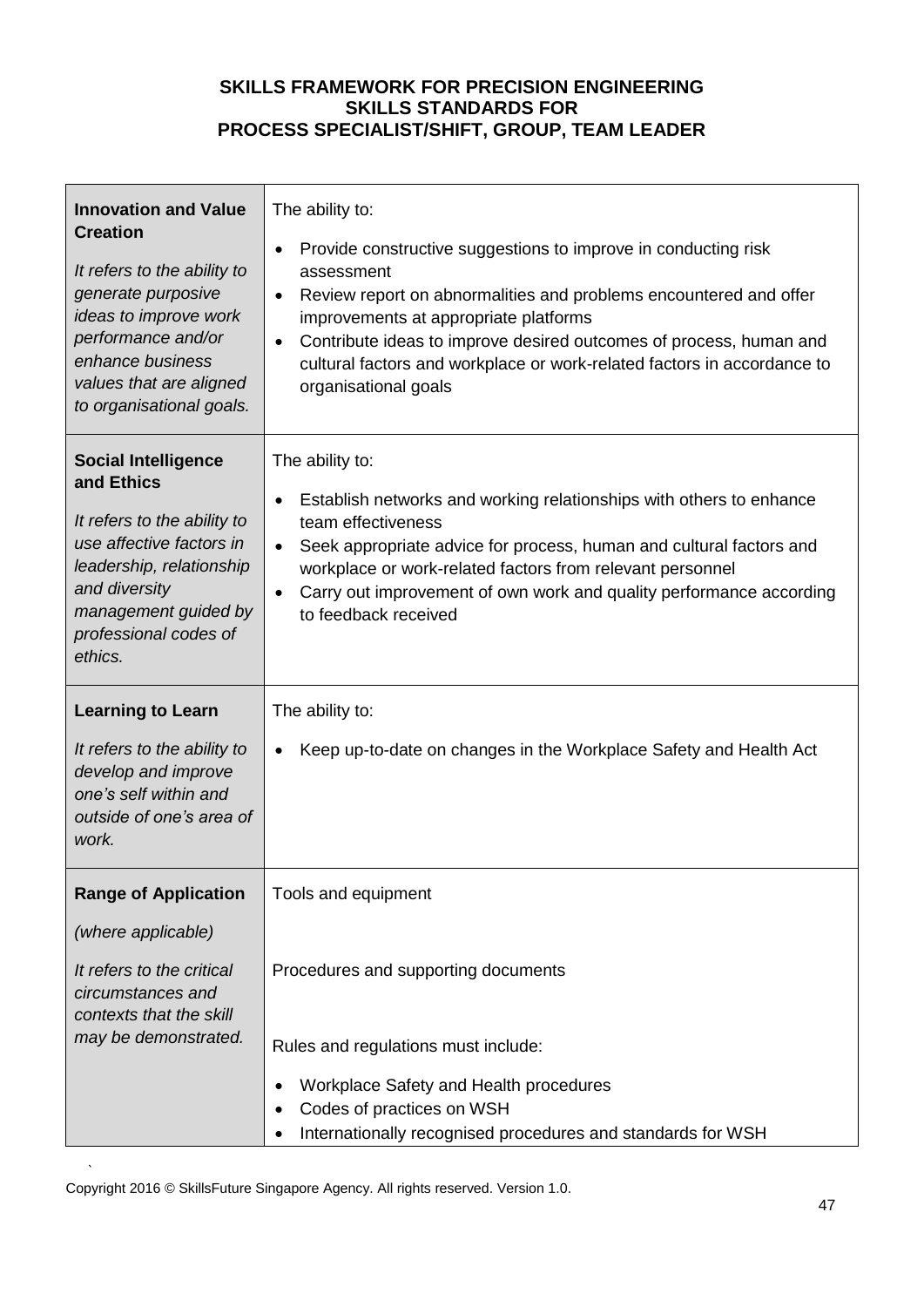| <b>Skill Code</b>                                                                                                                                                                                                          |                                                                                                                                                                                                                                                                                                                                                                                                                                                                                                                                                                                                                                                                                                             | <b>Skill Category</b>                           | Quality |
|----------------------------------------------------------------------------------------------------------------------------------------------------------------------------------------------------------------------------|-------------------------------------------------------------------------------------------------------------------------------------------------------------------------------------------------------------------------------------------------------------------------------------------------------------------------------------------------------------------------------------------------------------------------------------------------------------------------------------------------------------------------------------------------------------------------------------------------------------------------------------------------------------------------------------------------------------|-------------------------------------------------|---------|
|                                                                                                                                                                                                                            | PRE-QUA-3008-1                                                                                                                                                                                                                                                                                                                                                                                                                                                                                                                                                                                                                                                                                              | <b>Skill Sub-Category</b><br>(where applicable) | N/A     |
| <b>Skill</b>                                                                                                                                                                                                               | <b>Implement Quality Systems</b>                                                                                                                                                                                                                                                                                                                                                                                                                                                                                                                                                                                                                                                                            |                                                 |         |
| <b>Skill Description</b>                                                                                                                                                                                                   | This skill describes the ability to implement quality improvement in the<br>workplace. It also includes planning and carrying out daily work to meet<br>organisational quality system requirements as well as maintaining and<br>improving work quality and reviewing them.                                                                                                                                                                                                                                                                                                                                                                                                                                 |                                                 |         |
| Knowledge and<br><b>Analysis</b><br>It refers to gathering,<br>cognitive processing,<br>integration and<br>inspection of facts and<br>information required to<br>perform the work tasks<br>and activities.                 | The ability to understand:<br>Organisational quality systems, procedures and policies<br>Interpretation of work instructions<br>$\bullet$<br>Applicable product, process and quality specifications<br>$\bullet$<br>Types and usage of quality system tools and equipment<br>$\bullet$<br>Types and interpretation of quality records<br>$\bullet$<br>Legislative and industrial framework for quality<br>$\bullet$<br>Organisational procedures for detecting and reporting non-conformities<br>$\bullet$<br>Organisational procedures for detecting, reporting and resolving non-<br>$\bullet$<br>compliances<br>Organisational procedures for providing feedback for quality<br>$\bullet$<br>improvement |                                                 |         |
| <b>Application and</b><br><b>Adaptation</b><br>It refers to the ability to<br>perform the work tasks<br>and activities required<br>of the occupation, and<br>the ability to react to<br>and manage the<br>changes at work. | The ability to:<br>Plan work activities to meet quality systems requirements<br>Carry out work activities according to work instructions and<br>organisational quality procedures<br>Monitor quality outcomes against established job and quality objectives<br>$\bullet$<br>to achieve consistency and quality<br>Take appropriate corrective action(s) to rectify non-conformities promptly<br>$\bullet$<br>Monitor resolution of non-compliances via quality records<br>Assess effectiveness of the corrective action(s) to rectify non-<br>conformities<br>Report any abnormality and problems encountered in planning, carrying<br>out, maintaining and improving work quality                         |                                                 |         |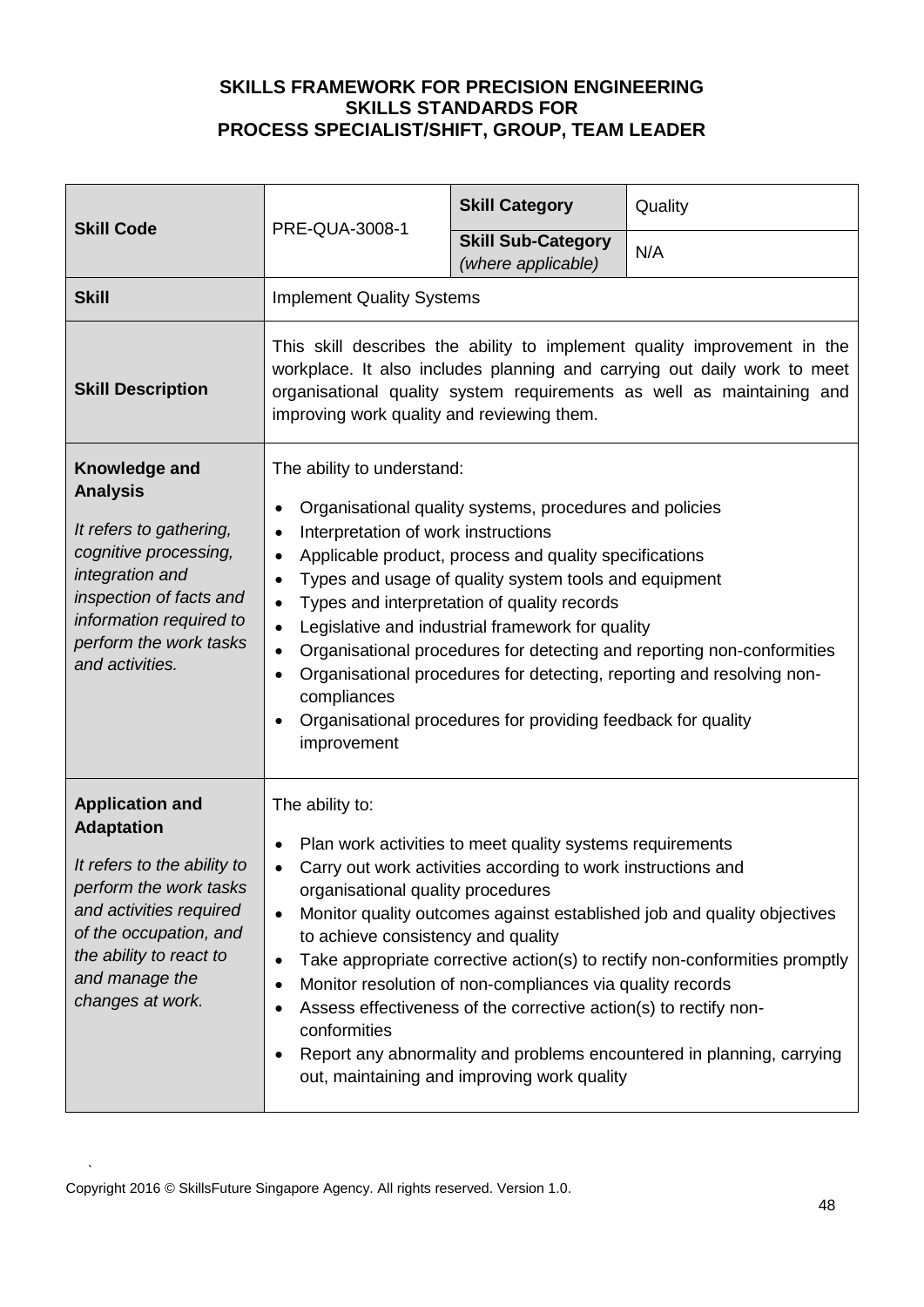| <b>Innovation and Value</b><br><b>Creation</b><br>It refers to the ability to<br>generate purposive<br>ideas to improve work<br>performance and/or<br>enhance business<br>values that are aligned<br>to organisational goals. | The ability to:<br>Provide constructive suggestions to improve on quality system and work<br>$\bullet$<br>processes according to organisational procedures<br>Review report on abnormalities and problems encountered and offer<br>$\bullet$<br>improvements at appropriate platforms                                                                                                                                                                  |
|-------------------------------------------------------------------------------------------------------------------------------------------------------------------------------------------------------------------------------|--------------------------------------------------------------------------------------------------------------------------------------------------------------------------------------------------------------------------------------------------------------------------------------------------------------------------------------------------------------------------------------------------------------------------------------------------------|
| <b>Social Intelligence</b><br>and Ethics<br>It refers to the ability to<br>use affective factors in<br>leadership, relationship<br>and diversity<br>management guided by<br>professional codes of<br>ethics.                  | The ability to:<br>Establish networks and working relationships with others to enhance<br>٠<br>team effectiveness<br>Seek appropriate advice for own work improvement from relevant<br>$\bullet$<br>personnel<br>Carry out improvement of own work and quality performance according<br>$\bullet$<br>to feedback received<br>Discuss performance measures with designated personnel to determine<br>$\bullet$<br>time, output and quality achievements |
| <b>Learning to Learn</b><br>It refers to the ability to<br>develop and improve<br>one's self within and<br>outside of one's area of<br>work.                                                                                  | The ability to:<br>Undertake appropriate opportunities to learn and develop required work<br>$\bullet$<br>competencies and quality skills for continuous improvement                                                                                                                                                                                                                                                                                   |
| <b>Range of Application</b><br>(where applicable)<br>It refers to the critical<br>circumstances and<br>contexts that the skill<br>may be demonstrated.                                                                        | Organisational quality systems, procedures and policies must include:<br><b>Quality Management System (QMS)</b><br>Quality objectives<br><b>Quality policies</b><br>Quality procedures<br>Tools and equipment must include:<br>Measuring equipment                                                                                                                                                                                                     |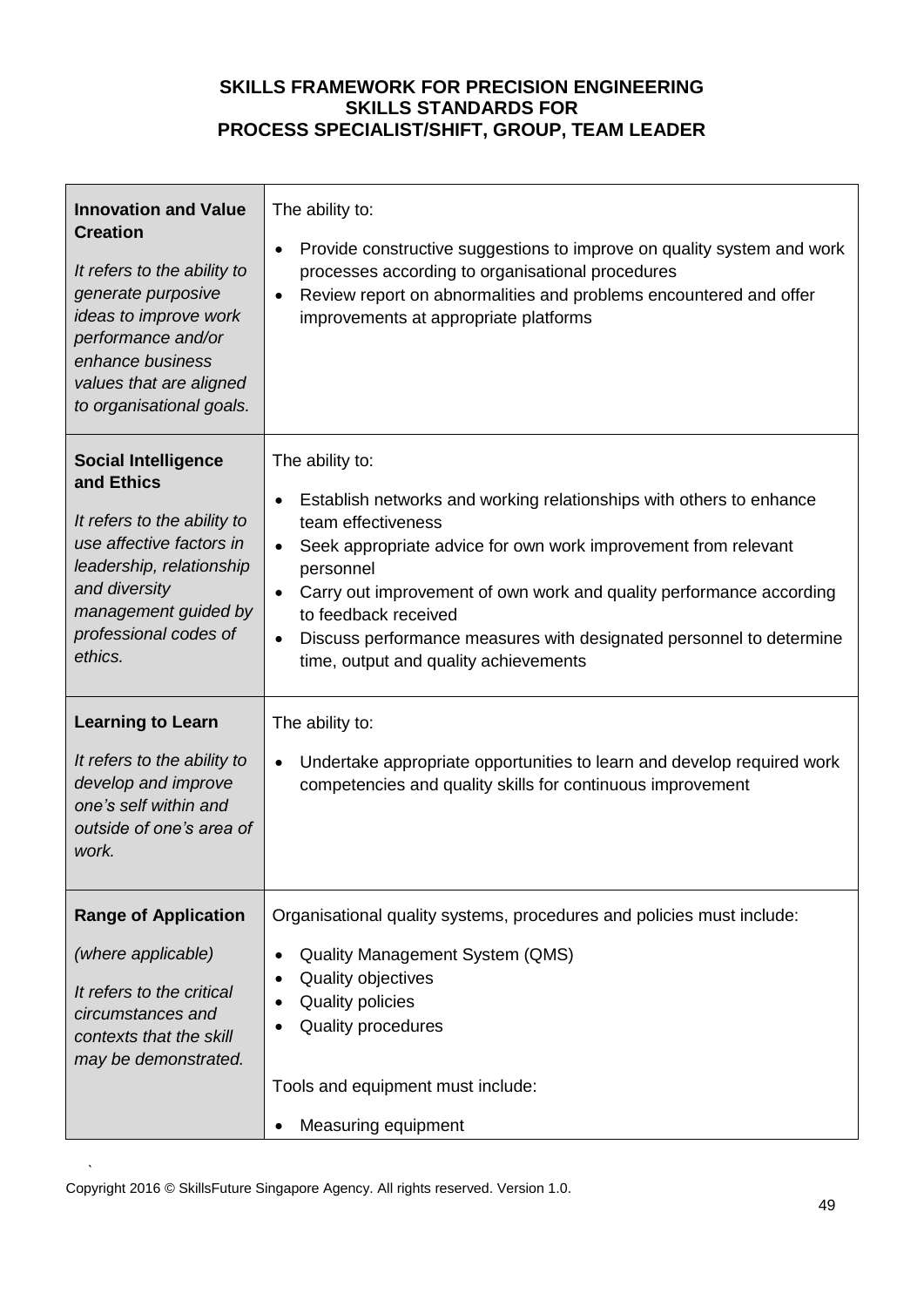| Comparative equipment<br>٠<br>Quality control tools<br>Charts<br>$\circ$<br>Tables<br>$\circ$<br>Spreadsheets<br>$\circ$<br>o QC 7 Tools<br>Acceptance Sampling Plan<br>$\circ$<br>Statistical analysis equipment and processes |
|---------------------------------------------------------------------------------------------------------------------------------------------------------------------------------------------------------------------------------|
| Quality records must include:<br>Quality control records<br>Non-conformity records<br>Non-compliance records<br><b>Customer satisfaction records</b>                                                                            |
| Rules and regulations must include:<br>Relevant industry codes of practice<br>International/National Quality Standards/Framework<br><b>ISO 9001</b><br>$\circ$<br>Singapore Quality Class (SQC)<br>$\circ$                      |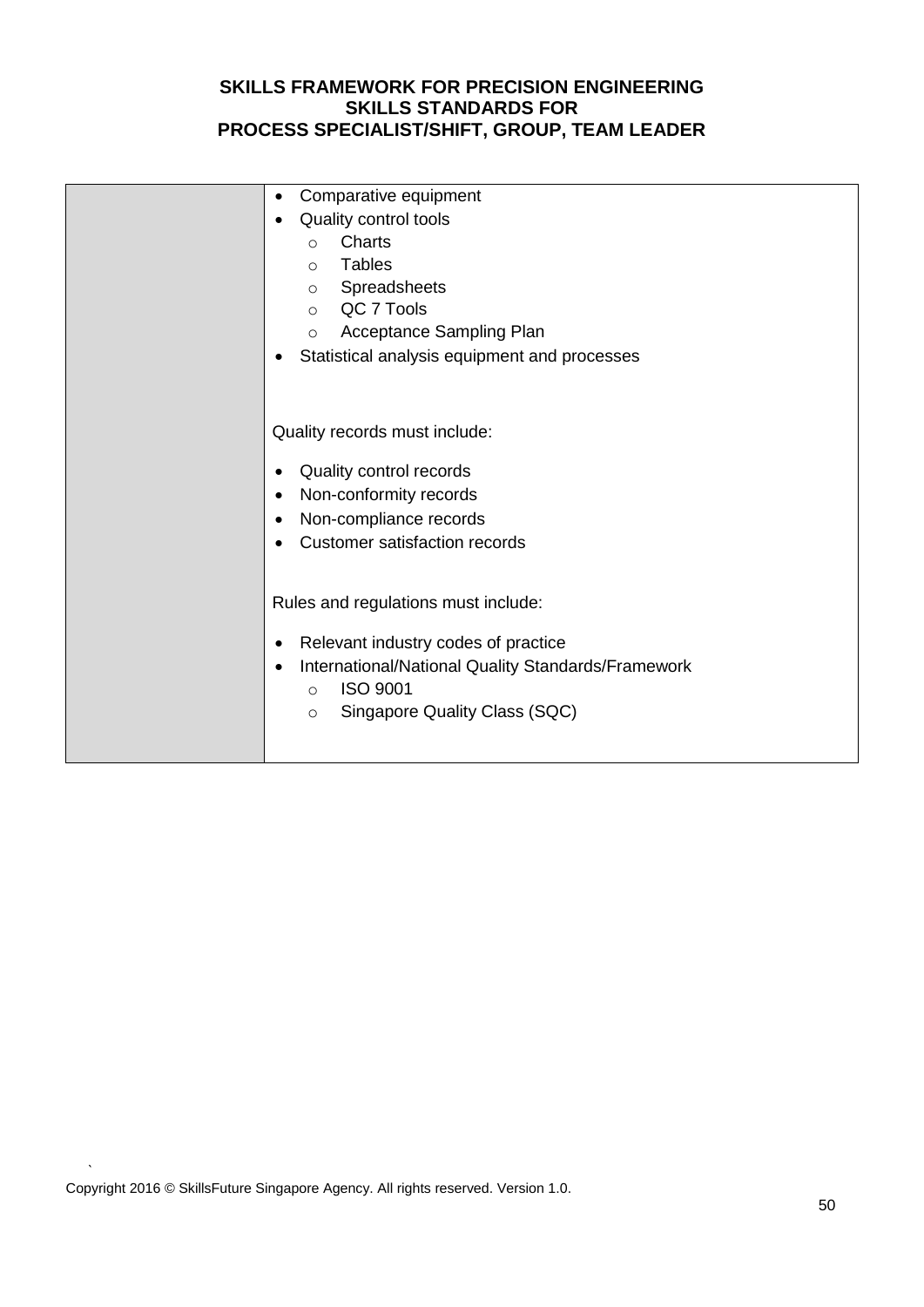| <b>Skill Code</b>                                                                                                                                                                                          | PRE-QUA-3010-1                                                                                                                                                                                                                                                                                                                                                                                                                                                                                                                                                                                                                                                                                                                                                                                                                                                                                                                                                                                                                      | <b>Skill Category</b>                           | Quality |
|------------------------------------------------------------------------------------------------------------------------------------------------------------------------------------------------------------|-------------------------------------------------------------------------------------------------------------------------------------------------------------------------------------------------------------------------------------------------------------------------------------------------------------------------------------------------------------------------------------------------------------------------------------------------------------------------------------------------------------------------------------------------------------------------------------------------------------------------------------------------------------------------------------------------------------------------------------------------------------------------------------------------------------------------------------------------------------------------------------------------------------------------------------------------------------------------------------------------------------------------------------|-------------------------------------------------|---------|
|                                                                                                                                                                                                            |                                                                                                                                                                                                                                                                                                                                                                                                                                                                                                                                                                                                                                                                                                                                                                                                                                                                                                                                                                                                                                     | <b>Skill Sub-Category</b><br>(where applicable) | N/A     |
| <b>Skill</b>                                                                                                                                                                                               | <b>Supervise Quality Procedures</b>                                                                                                                                                                                                                                                                                                                                                                                                                                                                                                                                                                                                                                                                                                                                                                                                                                                                                                                                                                                                 |                                                 |         |
| <b>Skill Description</b>                                                                                                                                                                                   | This skill describes the ability to apply, maintain and supervise internal<br>quality systems, external suppliers and quality control record systems and<br>apply them to the workplace. It also includes reviewing procedures to<br>provide solutions to quality improvement, identifying and selecting quality<br>suppliers and developing and maintaining quality control record systems.                                                                                                                                                                                                                                                                                                                                                                                                                                                                                                                                                                                                                                        |                                                 |         |
| Knowledge and<br><b>Analysis</b><br>It refers to gathering,<br>cognitive processing,<br>integration and<br>inspection of facts and<br>information required to<br>perform the work tasks<br>and activities. | The ability to understand:<br>Relevant quality standards, regulations and customer requirements<br>Assessing sources of quality assurance information and advice<br>Application of quality concepts to problem-solving and quality data<br>collection and analysis<br>Organisation's products and processes to improvement of the quality<br>$\bullet$<br>system<br>Practical quality procedures or processes<br>System in the workplace in applying quality outcomes<br>$\bullet$<br>Processes required for quality and continuous improvement<br>Quality requirements of the precision engineering field<br>$\bullet$<br>Recording and reporting quality non-conformities and issues<br>$\bullet$<br>Interpreting customer specifications for quality conditions and indications<br>Need and means for selection of suppliers<br>$\bullet$<br>Advice on quality goals and specifications to suppliers<br>Documentation requirements of quality systems including the<br>requirements for effective quality record-keeping systems |                                                 |         |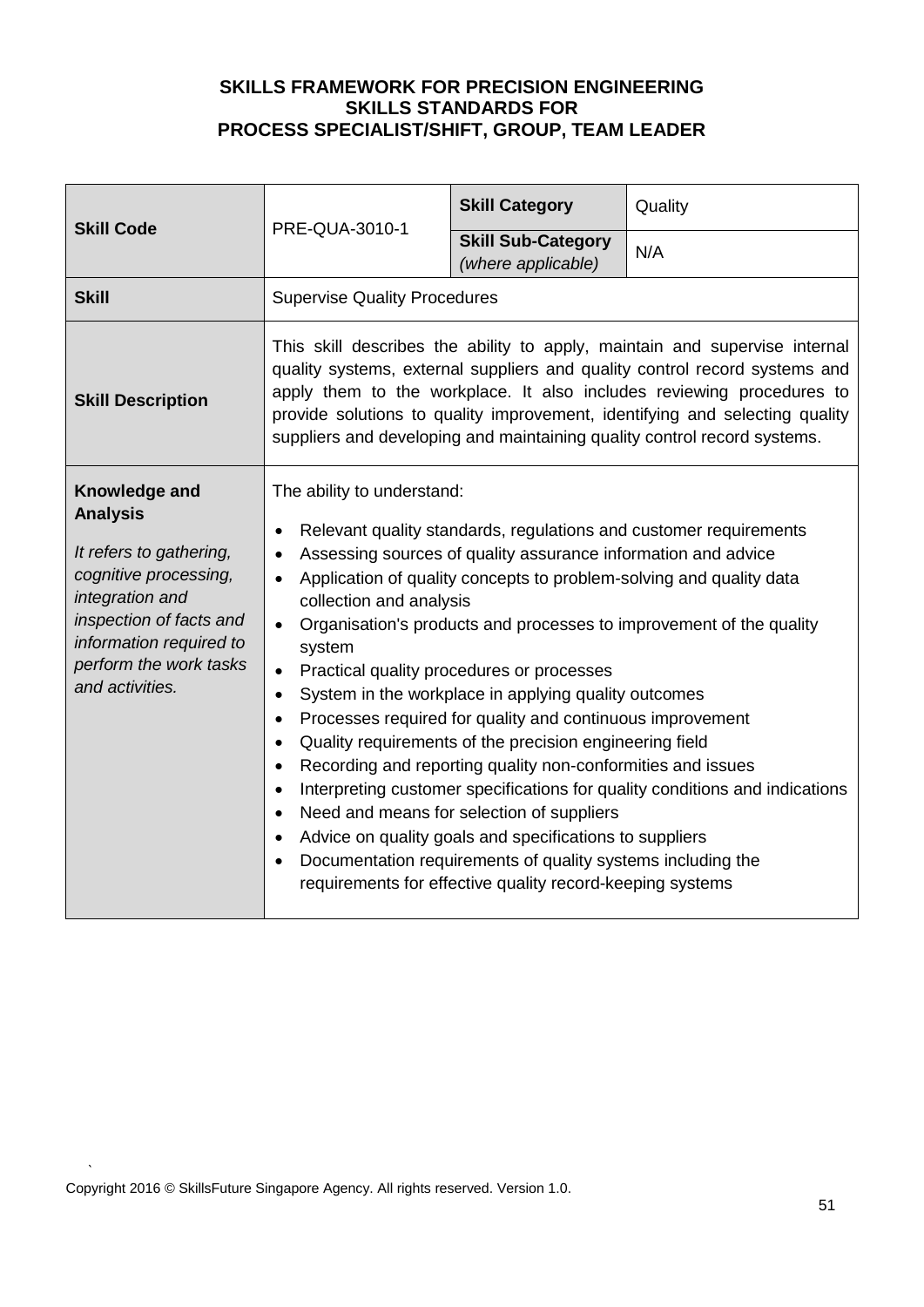| <b>Application and</b><br><b>Adaptation</b><br>It refers to the ability to<br>perform the work tasks<br>and activities required<br>of the occupation, and<br>the ability to react to<br>and manage the<br>changes at work.    | The ability to:<br>Monitor quality of materials and equipment received from suppliers<br>$\bullet$<br>closely to ensure organisational quality standards are met<br>Apply quality standards so as to ensure conformance to specifications<br>$\bullet$<br>and customer expectations<br>Monitor product quality to ensure conformance to specifications and<br>$\bullet$<br>customer expectations<br>Evaluate materials of identified suppliers according to specifications<br>$\bullet$<br>Evaluate and select quality systems of identified suppliers<br>٠<br>Identify, classify and store records required for reference and quality<br>$\bullet$<br>audits according to organisational guidelines<br>Collect and add relevant documents systematically to records, including<br>$\bullet$<br>product specifications, supplier traceability documentation, production<br>run and defects statistics<br>Maintain records for the required period and archive according to<br>organisational procedures and legislative requirements<br>Audit records against predetermined criteria in accordance with<br>organisational procedures and quality program |
|-------------------------------------------------------------------------------------------------------------------------------------------------------------------------------------------------------------------------------|----------------------------------------------------------------------------------------------------------------------------------------------------------------------------------------------------------------------------------------------------------------------------------------------------------------------------------------------------------------------------------------------------------------------------------------------------------------------------------------------------------------------------------------------------------------------------------------------------------------------------------------------------------------------------------------------------------------------------------------------------------------------------------------------------------------------------------------------------------------------------------------------------------------------------------------------------------------------------------------------------------------------------------------------------------------------------------------------------------------------------------------------------------|
| <b>Innovation and Value</b><br><b>Creation</b><br>It refers to the ability to<br>generate purposive<br>ideas to improve work<br>performance and/or<br>enhance business<br>values that are aligned<br>to organisational goals. | The ability to:<br>Record and analyse statistical data on production runs (if applicable)<br>$\bullet$<br>Record and analyse statistical data on defects<br>$\bullet$<br>Recognise and compare historical data, future equipment use,<br>$\bullet$<br>production requirements and standard operating procedures so as to be<br>job ready                                                                                                                                                                                                                                                                                                                                                                                                                                                                                                                                                                                                                                                                                                                                                                                                                 |
| <b>Social Intelligence</b><br>and Ethics<br>It refers to the ability to<br>use affective factors in<br>leadership, relationship<br>and diversity<br>management guided by<br>professional codes of                             | The ability to:<br>Document and communicate quality of materials to selected suppliers<br>$\bullet$<br>Discuss and document complaints procedures<br>Note any discrepancies found and report in accordance with<br>organisational procedures                                                                                                                                                                                                                                                                                                                                                                                                                                                                                                                                                                                                                                                                                                                                                                                                                                                                                                             |

 $\mathbf{r}$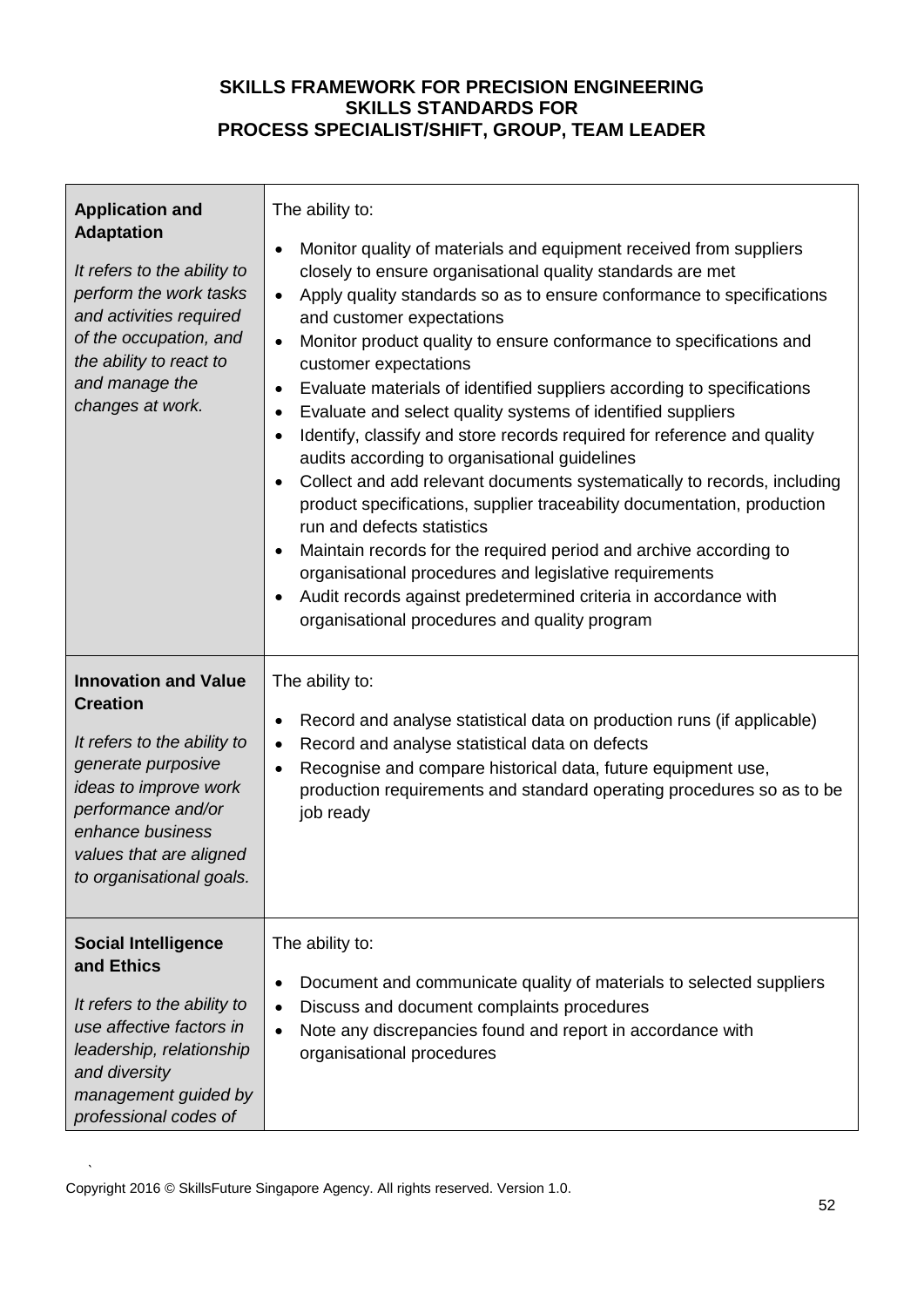| ethics.                                                                                                                                                |                                                                                                                                                                                                                                                                                                                                                                                                                                                                                                                                                                                                                                                        |
|--------------------------------------------------------------------------------------------------------------------------------------------------------|--------------------------------------------------------------------------------------------------------------------------------------------------------------------------------------------------------------------------------------------------------------------------------------------------------------------------------------------------------------------------------------------------------------------------------------------------------------------------------------------------------------------------------------------------------------------------------------------------------------------------------------------------------|
| <b>Learning to Learn</b><br>It refers to the ability to<br>develop and improve<br>one's self within and<br>outside of one's area of<br>work.           | The ability to:<br>Review quality procedures systematically, to identify opportunity for<br>improvement                                                                                                                                                                                                                                                                                                                                                                                                                                                                                                                                                |
| <b>Range of Application</b><br>(where applicable)<br>It refers to the critical<br>circumstances and<br>contexts that the skill<br>may be demonstrated. | Tools and equipment must include:<br>Measuring equipment<br>$\bullet$<br>Comparative equipment<br>Quality control tools<br>Statistical analysis equipment and processes<br>Procedures and supporting documents must include:<br>Charts, tables, spreadsheets and statistical process controls<br>Workplace-based quality documentation<br>Organisational policy<br>$\bullet$<br>Job description<br>Standard operation procedures<br>Appropriate codes of conduct<br><b>Quality work Instructions</b><br>Rules and regulations must include:<br>Workplace Safety and Health Act<br>Industry codes of practice<br><b>International Quality Standards</b> |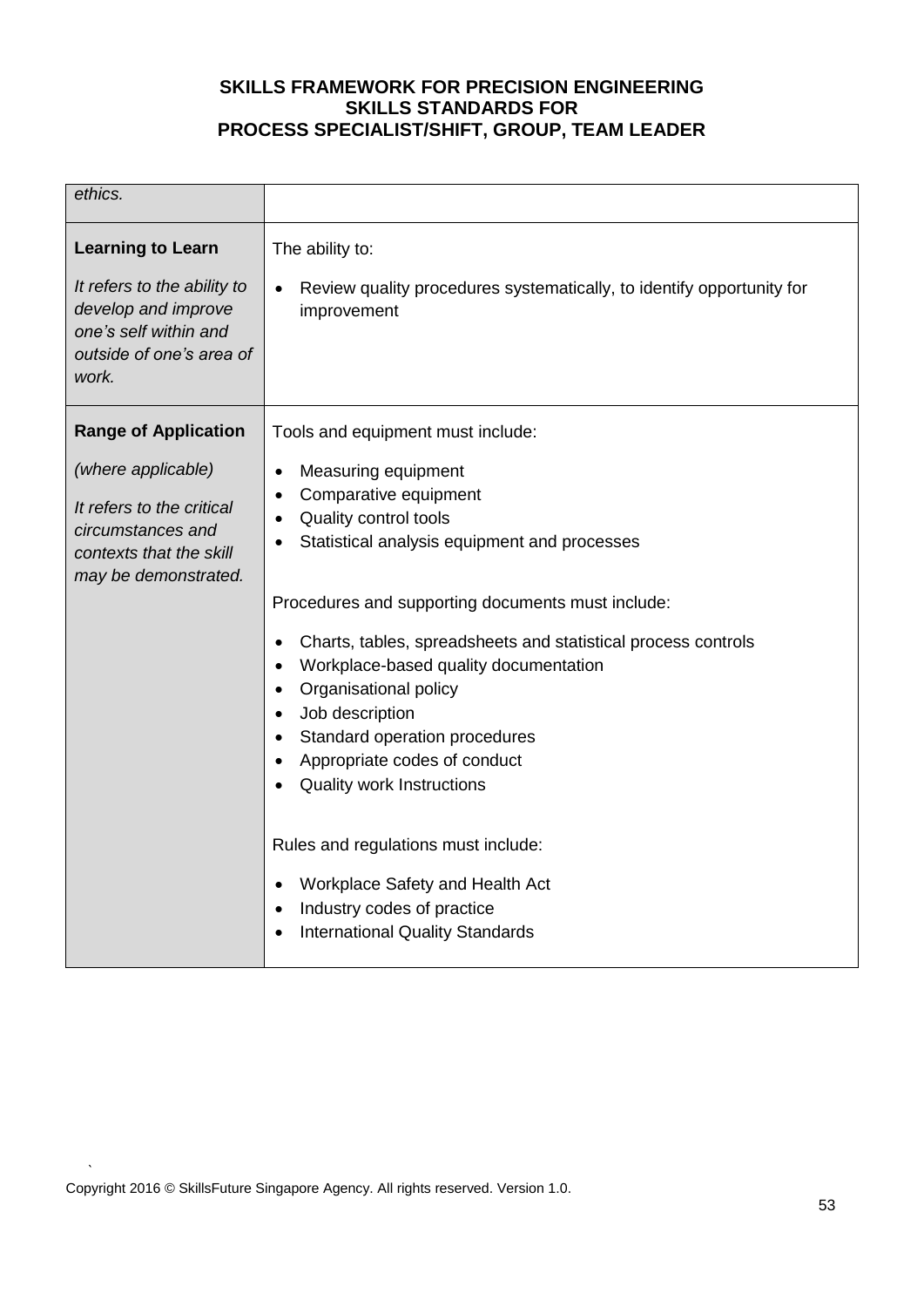| <b>Skill Code</b>                                                                                                                                                                                          |                                                                                                                                                                                                                                                                                                                                                                                                                                                                                                                                                                                                                                                                                                                                         | <b>Skill Category</b>                           | Workplace Safety and Health |
|------------------------------------------------------------------------------------------------------------------------------------------------------------------------------------------------------------|-----------------------------------------------------------------------------------------------------------------------------------------------------------------------------------------------------------------------------------------------------------------------------------------------------------------------------------------------------------------------------------------------------------------------------------------------------------------------------------------------------------------------------------------------------------------------------------------------------------------------------------------------------------------------------------------------------------------------------------------|-------------------------------------------------|-----------------------------|
|                                                                                                                                                                                                            | PRE-WSH-4006-1                                                                                                                                                                                                                                                                                                                                                                                                                                                                                                                                                                                                                                                                                                                          | <b>Skill Sub-Category</b><br>(where applicable) | N/A                         |
| <b>Skill Title</b>                                                                                                                                                                                         | Supervise Manufacturing Work for Workplace Safety and Health                                                                                                                                                                                                                                                                                                                                                                                                                                                                                                                                                                                                                                                                            |                                                 |                             |
| <b>Skill Description</b>                                                                                                                                                                                   | This skill describes the ability to identify common safety and health hazards<br>and take appropriate control measures while working in the metal working or<br>other manufacturing industry. It also includes the ability to identify WSH<br>hazards, evaluate and control risks, carry out WSH inspections, implement<br>WSH training and promotional programmes, conduct accident investigations<br>and prepare reports.                                                                                                                                                                                                                                                                                                             |                                                 |                             |
| Knowledge and<br><b>Analysis</b><br>It refers to gathering,<br>cognitive processing,<br>integration and<br>inspection of facts and<br>information required to<br>perform the work tasks<br>and activities. | The ability to understand:<br>Importance of Workplace Safety and Health (WSH)<br>$\bullet$<br>Consequences of unsafe work practices and workplace conditions<br>Salient WSH legal and other requirements relevant to manufacturing<br>industry<br>Overview of WSH management system<br>WSH duties and responsibilities of supervisor in the manufacturing<br>industry<br>Risk management process<br>$\bullet$<br>Typical hazards in manufacturing industry<br>Methods for hazard identification<br>$\bullet$<br>WSH control measures<br>$\bullet$<br>5S housekeeping<br>Types of organisational WSH inspections<br>$\bullet$<br>WSH training and promotional programmes<br>Incident investigation and reporting<br>Permit-To-Work (PTW) |                                                 |                             |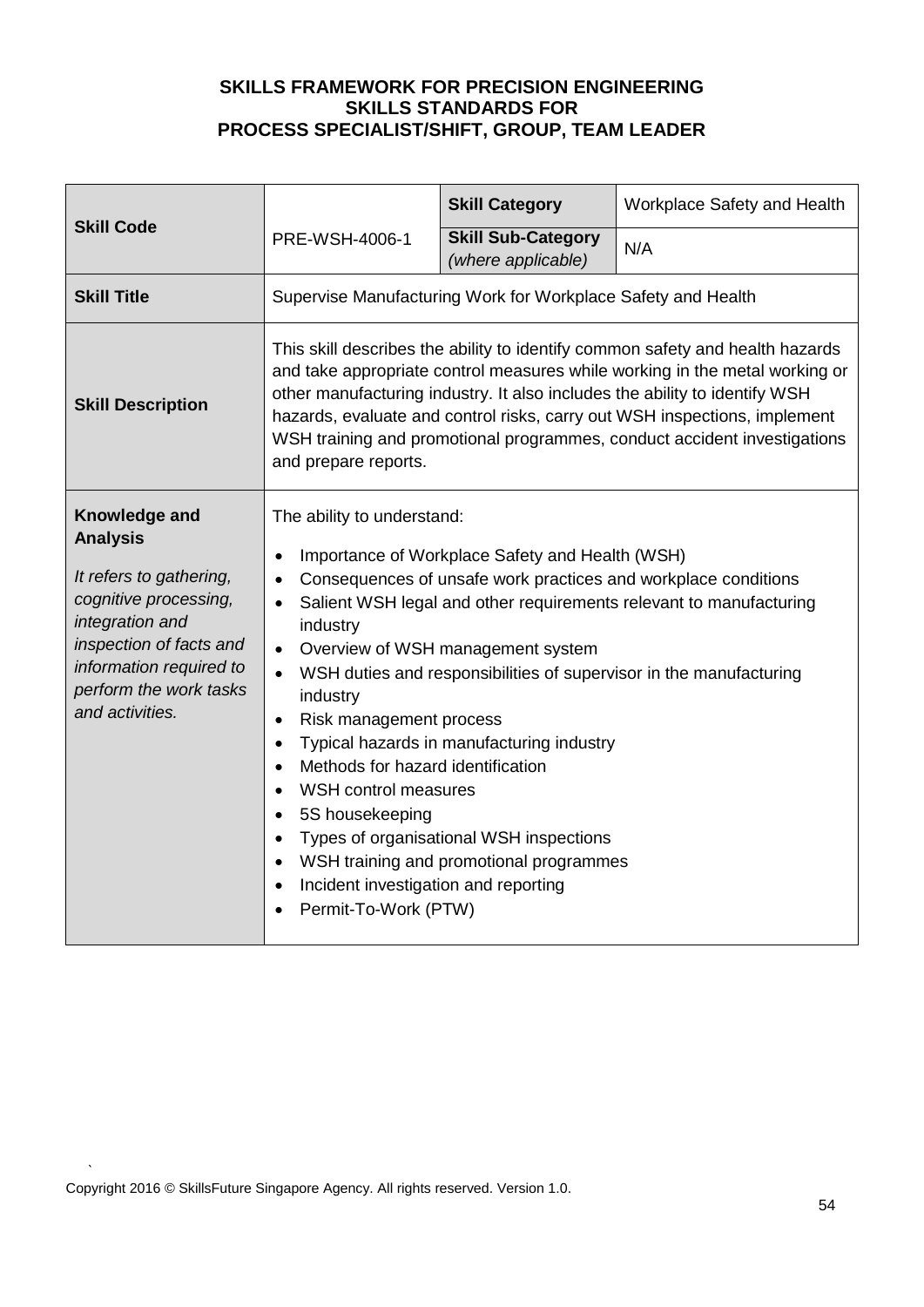| <b>Application and</b><br><b>Adaptation</b><br>It refers to the ability to<br>perform the work tasks<br>and activities required<br>of the occupation, and<br>the ability to react to<br>and manage the<br>changes at work.    | The ability to:<br>Identify WSH hazards, evaluate and control risks in manufacturing<br>٠<br>industry in accordance with risk management process<br>Carry out WSH inspections in accordance with organisational inspection<br>$\bullet$<br>procedures<br>Implement WSH training and promotional programmes in accordance<br>$\bullet$<br>with legal and other organisational requirements<br>Conduct incident investigation and prepare report in accordance with<br>$\bullet$<br>legal and other organisational requirements |
|-------------------------------------------------------------------------------------------------------------------------------------------------------------------------------------------------------------------------------|-------------------------------------------------------------------------------------------------------------------------------------------------------------------------------------------------------------------------------------------------------------------------------------------------------------------------------------------------------------------------------------------------------------------------------------------------------------------------------------------------------------------------------|
| <b>Innovation and Value</b><br><b>Creation</b><br>It refers to the ability to<br>generate purposive<br>ideas to improve work<br>performance and/or<br>enhance business<br>values that are aligned<br>to organisational goals. | The ability to:<br>Provide constructive suggestions to evaluate WSH hazards at the<br>$\bullet$<br>workplace<br>Contribute ideas to improve desired outcomes of process, human and<br>$\bullet$<br>cultural factors and workplace or work-related factors in accordance to<br>legal and organisational requirements                                                                                                                                                                                                           |
| <b>Social Intelligence</b><br>and Ethics<br>It refers to the ability to<br>use affective factors in<br>leadership, relationship<br>and diversity<br>management guided by<br>professional codes of<br>ethics.                  | The ability to:<br>Identify the unsafe acts or conditions present and recommend corrective<br>$\bullet$<br>actions to management                                                                                                                                                                                                                                                                                                                                                                                              |
| <b>Learning to Learn</b><br>It refers to the ability to<br>develop and improve<br>one's self within and<br>outside of one's area of<br>work.                                                                                  | The ability to:<br>Reflect on possible errors in evaluating risks<br>٠<br>Keep up-to-date on changes in the Workplace Safety and Health Act                                                                                                                                                                                                                                                                                                                                                                                   |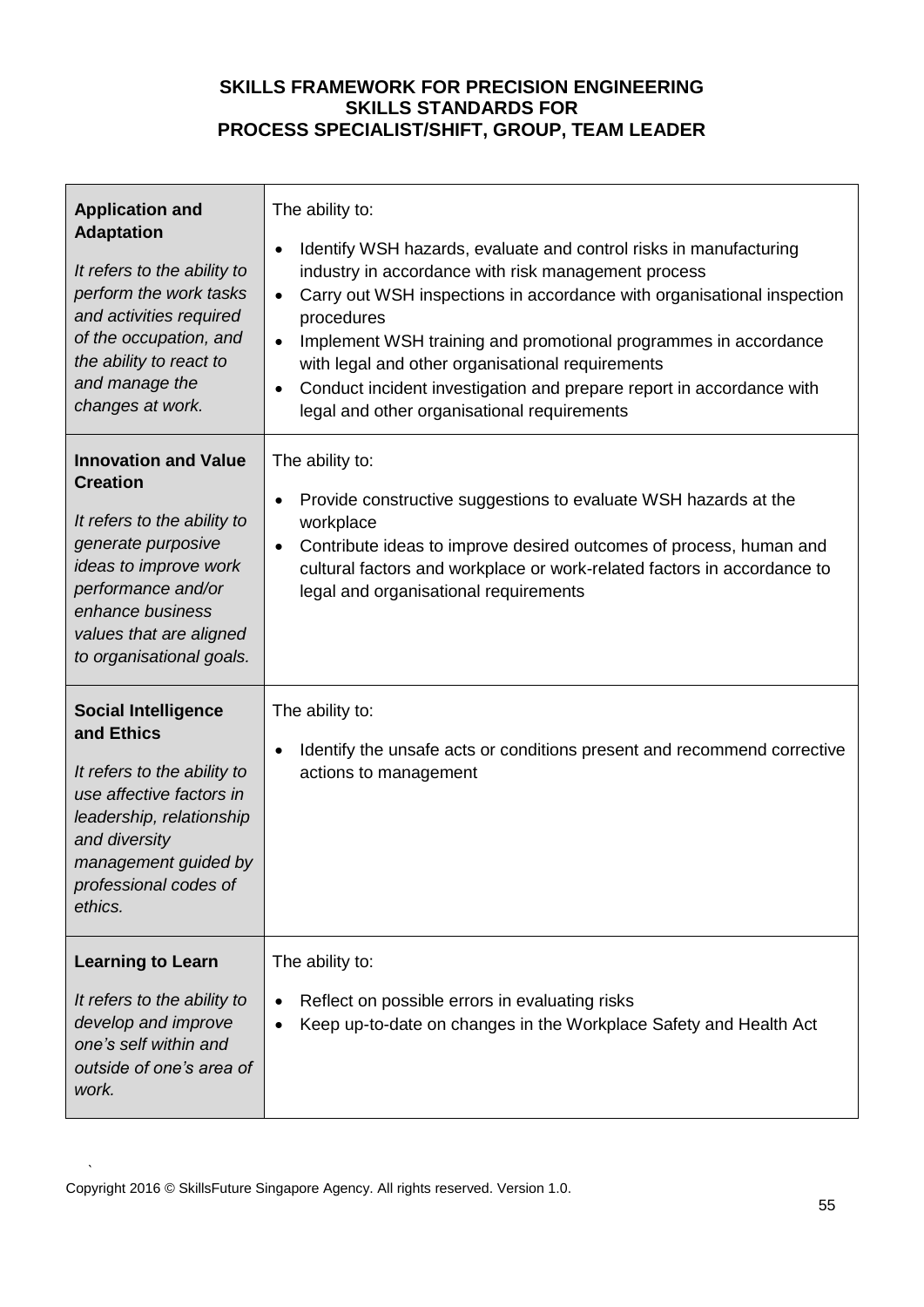| <b>Range of Application</b>                                                                                | Tools and equipment must include:                                                                                                                                                                                                                                                                                                       |  |  |  |
|------------------------------------------------------------------------------------------------------------|-----------------------------------------------------------------------------------------------------------------------------------------------------------------------------------------------------------------------------------------------------------------------------------------------------------------------------------------|--|--|--|
| (where applicable)<br>It refers to the critical<br>circumstances that the<br>skill may be<br>demonstrated. | Workplace Safety and Health signage<br>Personal protective equipment<br>Procedures and supporting documents must include:<br>Appropriate work documents<br>Work instructions<br>Organisation work procedures and specifications<br>Rules and regulations must include:<br>Workplace Safety and Health Act<br>Approved codes of practice |  |  |  |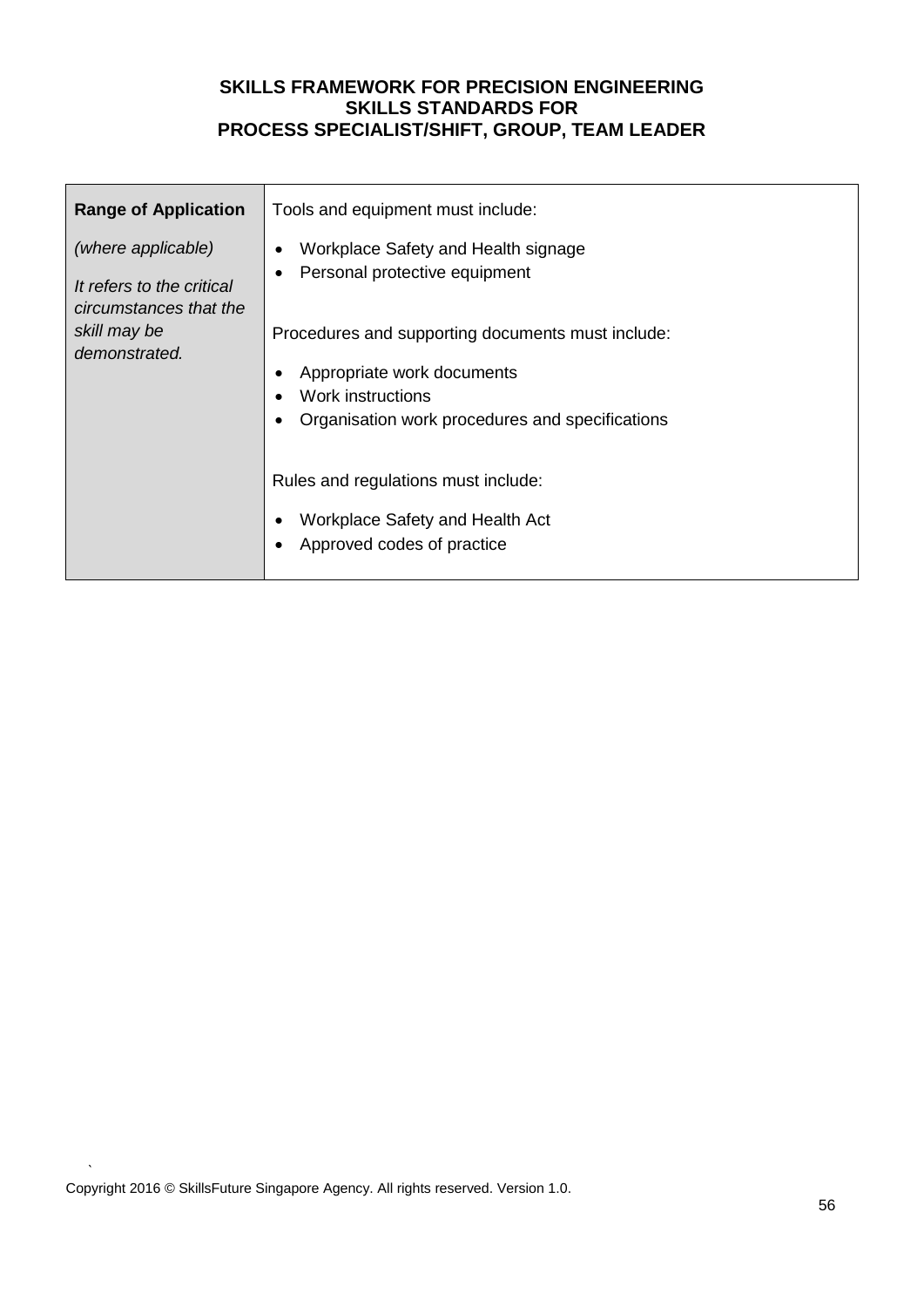| <b>Skill Code</b>                                                                                                                                                                                                          | PRE-MPI-2004-1                                                                                                                                                                                                                                                                                                                                                                                                                          | <b>Skill Category</b>                           | <b>Manufacturing Productivity</b><br>and Innovation |
|----------------------------------------------------------------------------------------------------------------------------------------------------------------------------------------------------------------------------|-----------------------------------------------------------------------------------------------------------------------------------------------------------------------------------------------------------------------------------------------------------------------------------------------------------------------------------------------------------------------------------------------------------------------------------------|-------------------------------------------------|-----------------------------------------------------|
|                                                                                                                                                                                                                            |                                                                                                                                                                                                                                                                                                                                                                                                                                         | <b>Skill Sub-Category</b><br>(where applicable) | N/A                                                 |
| <b>Skill</b>                                                                                                                                                                                                               | Apply Basic Lean Techniques in the Workplace                                                                                                                                                                                                                                                                                                                                                                                            |                                                 |                                                     |
| <b>Skill Description</b>                                                                                                                                                                                                   | This skill describes the ability to apply the methods and tools used for<br>identifying and assessing the actual and potential failures in product and<br>process designs in the workplace.                                                                                                                                                                                                                                             |                                                 |                                                     |
| Knowledge and<br><b>Analysis</b><br>It refers to gathering,<br>cognitive processing,<br>integration and<br>inspection of facts and<br>information required to<br>perform the work tasks<br>and activities.                 | The ability to understand:<br>Cycle-time in the workplace<br>Importance and types of layout design in the workplace<br>$\bullet$<br>Concept of Poka-Yoke in the workplace<br>$\bullet$<br>Steps of creating value stream mapping in the workplace<br>Benefits of Process Mapping in the workplace<br>Strategy to implement the Business Improvement Project<br>$\bullet$                                                                |                                                 |                                                     |
| <b>Application and</b><br><b>Adaptation</b><br>It refers to the ability to<br>perform the work tasks<br>and activities required<br>of the occupation, and<br>the ability to react to<br>and manage the<br>changes at work. | The ability to:<br>Apply cycle time measurement techniques according to simulation guide<br>Simulate types of Layout Design for activities improvement<br>Apply Poka-Yoke technique in the workplace according to simulation<br>guide<br>Apply Value Stream Mapping in the workplace according to simulation<br>guide<br>Apply Process Mapping for understanding activities flow<br>Identify and implement Business Improvement Project |                                                 |                                                     |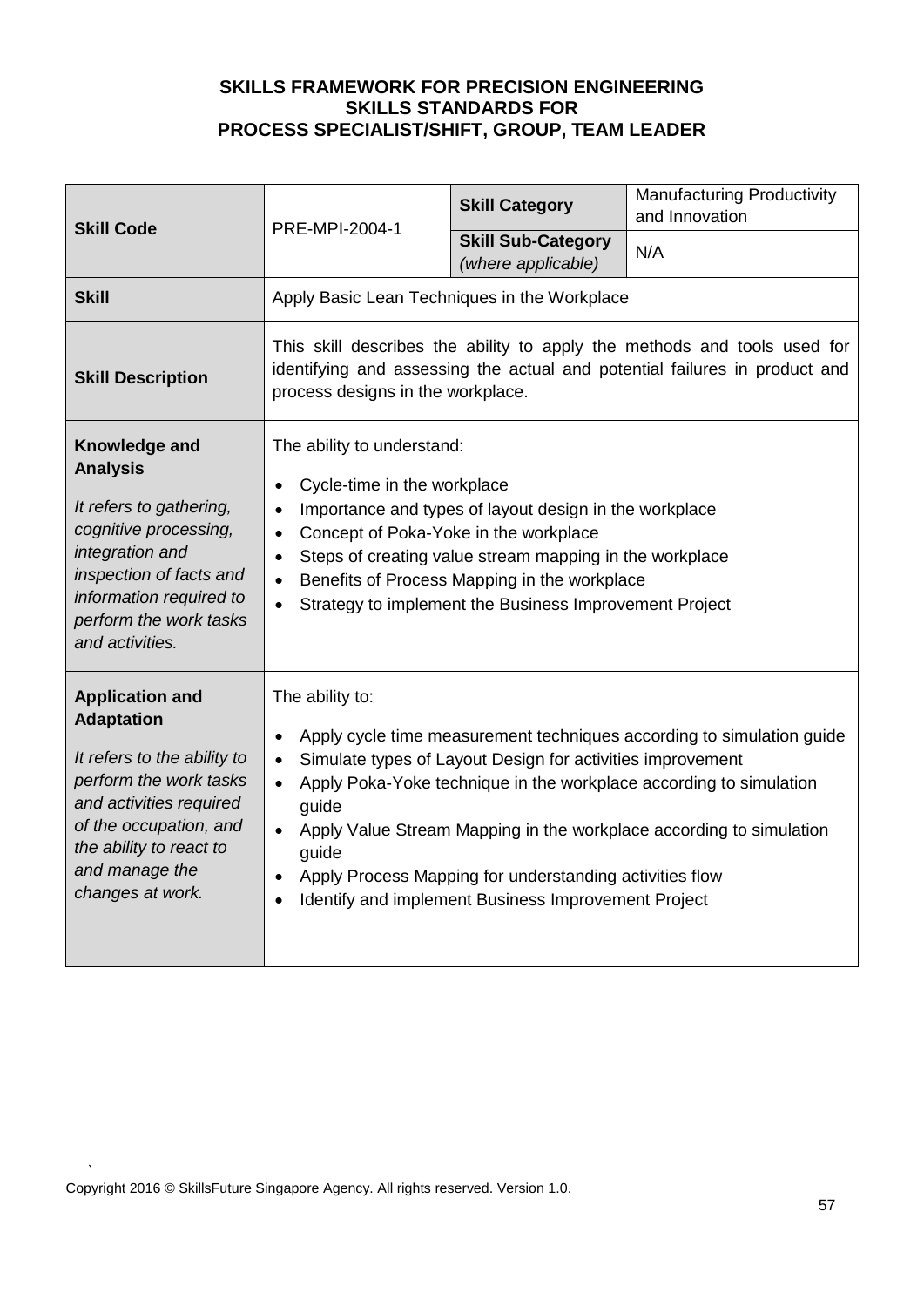| <b>Innovation and Value</b><br><b>Creation</b><br>It refers to the ability to<br>generate purposive<br>ideas to improve work<br>performance and/or<br>enhance business<br>values that are aligned<br>to organisational goals. | The ability to:<br>Contribute ideas for business improvement project                                                                                                                                                                                                                                                        |
|-------------------------------------------------------------------------------------------------------------------------------------------------------------------------------------------------------------------------------|-----------------------------------------------------------------------------------------------------------------------------------------------------------------------------------------------------------------------------------------------------------------------------------------------------------------------------|
| <b>Social Intelligence</b><br>and Ethics<br>It refers to the ability to<br>use affective factors in<br>leadership, relationship<br>and diversity<br>management guided by<br>professional codes of<br>ethics.                  | The ability to:<br>Report any abnormalities encountered in cycle time measurement<br>$\bullet$<br>Report any problems encountered during simulation of layout design<br>$\bullet$<br>Report any difficulties encountered in process mapping<br>$\bullet$<br>Check with designated personnel on business improvement project |
| <b>Learning to Learn</b><br>It refers to the ability to<br>develop and improve<br>one's self within and<br>outside of one's area of<br>work.                                                                                  | The ability to:<br>Able to recommend continuous improvement in the workplace<br>$\bullet$<br>Reflect on problems encountered during simulation of layout design and<br>seek ways to improve<br>Reflect on difficulties encountered in process mapping and seek ways to<br>improve                                           |
| <b>Range of Application</b><br>(where applicable)<br>It refers to the critical<br>circumstances and<br>contexts that the skill<br>may be demonstrated.                                                                        | Cycle time measurement must include:<br>Cycle time<br>Capacity calculation<br>Layout design must include:<br>Types of layout<br>Batch versus continuous flow                                                                                                                                                                |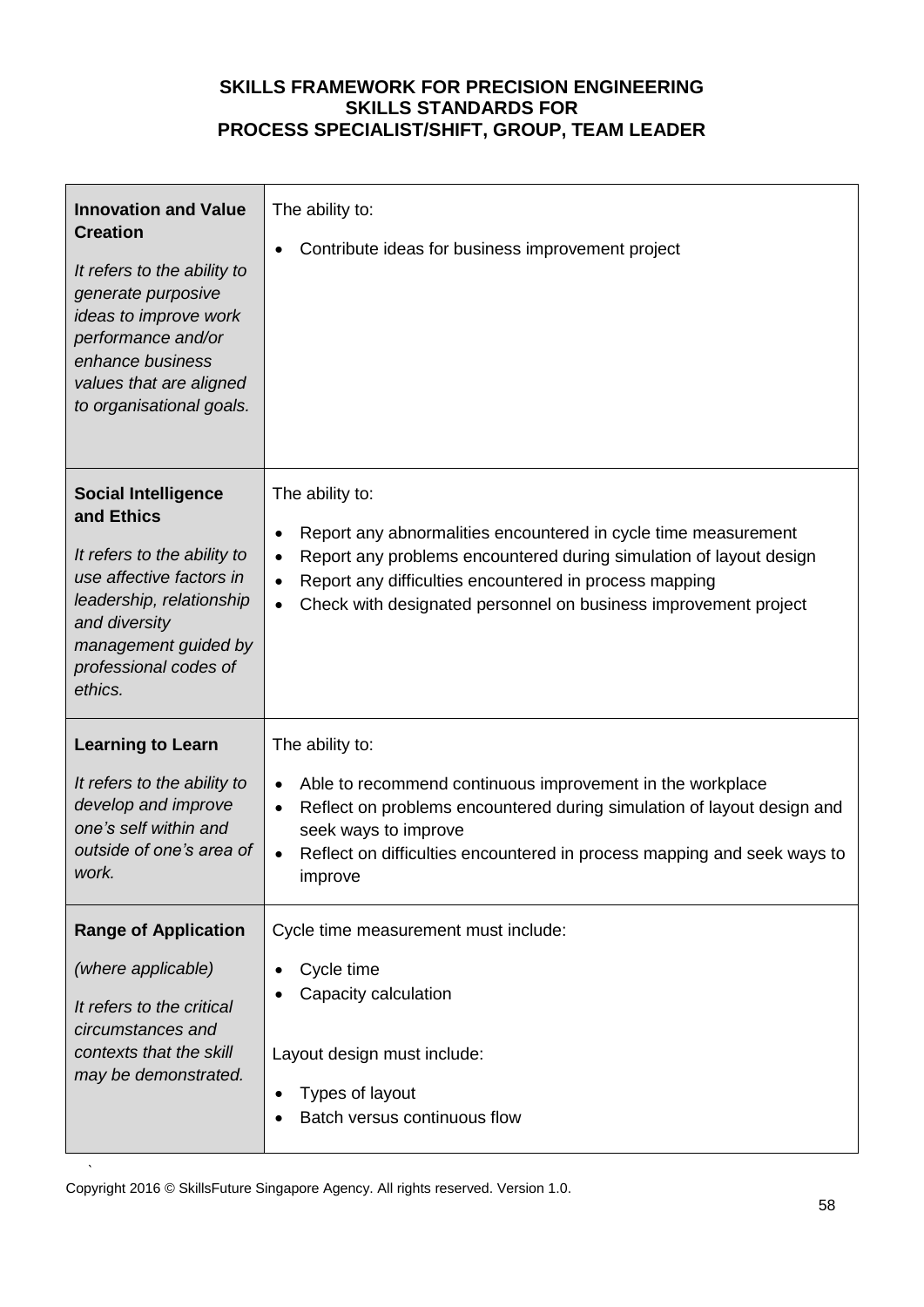| Business improvement project must include:<br>Project charter<br>$\bullet$<br>Project tracking<br>Performance measurement<br>Project presentation                                                                                                                                            |
|----------------------------------------------------------------------------------------------------------------------------------------------------------------------------------------------------------------------------------------------------------------------------------------------|
| Tool and equipment must include:<br>Lego<br>Jigsaw<br>Video<br>Flip chart<br>Digital camera                                                                                                                                                                                                  |
| Procedures and supporting documents must include:<br>Organisational procedures<br>Specifications<br>$\bullet$<br>Work instructions<br><b>Technical manual</b><br>Simulation guide for cycle time<br>Simulation guide for Poka-Yoke<br>$\bullet$<br>Simulation guide for Value Stream Mapping |
| Rules and regulations must include:<br>Workplace Safety and Health Act                                                                                                                                                                                                                       |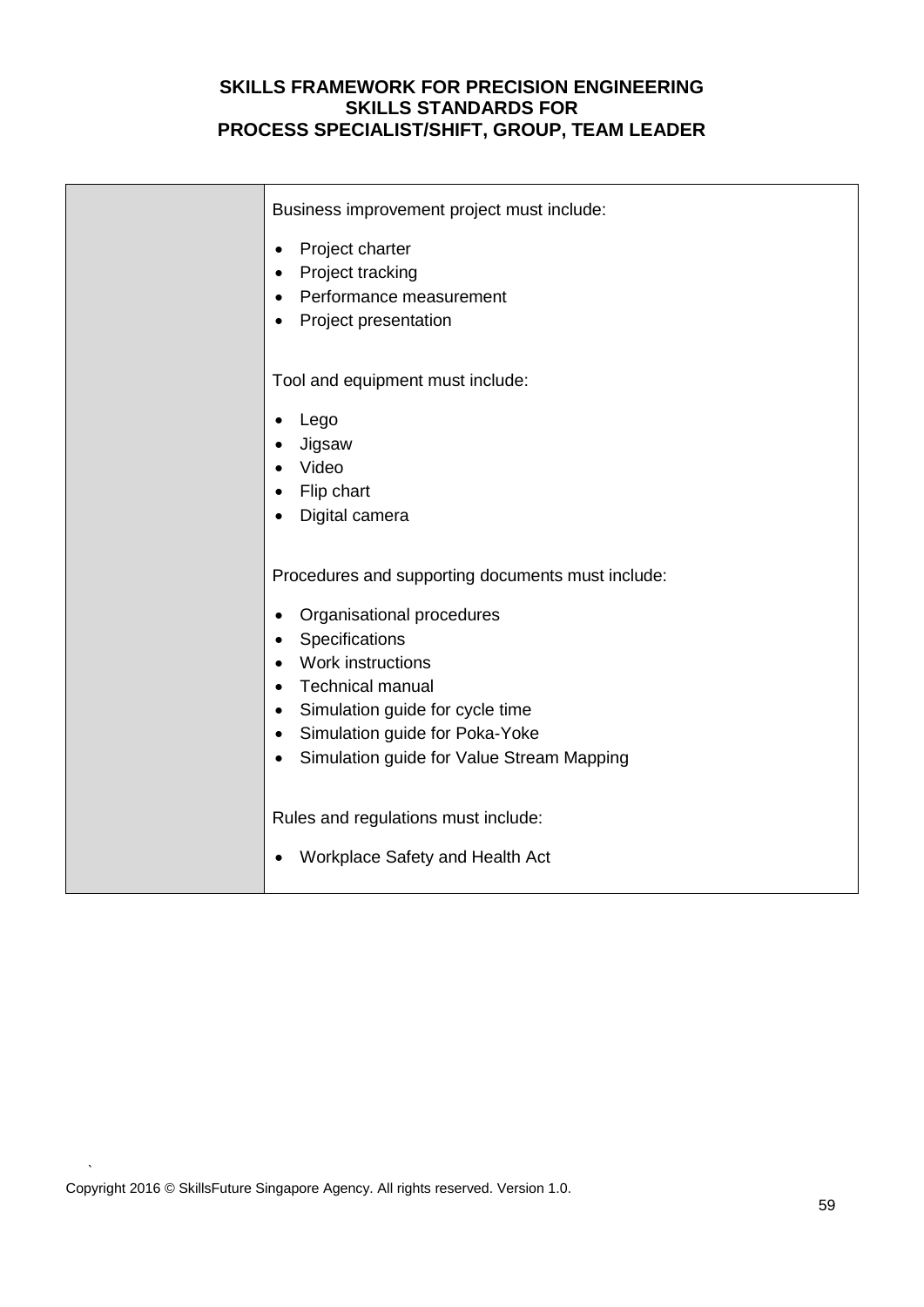| <b>Skill Code</b>                                                                                                                                                                                                          | PRE-MPI-2005-1                                                                                                                                                                                                                                                                                                                                                                                                                                                                                              | <b>Skill Category</b>                           | <b>Manufacturing Productivity</b><br>and Innovation |
|----------------------------------------------------------------------------------------------------------------------------------------------------------------------------------------------------------------------------|-------------------------------------------------------------------------------------------------------------------------------------------------------------------------------------------------------------------------------------------------------------------------------------------------------------------------------------------------------------------------------------------------------------------------------------------------------------------------------------------------------------|-------------------------------------------------|-----------------------------------------------------|
|                                                                                                                                                                                                                            |                                                                                                                                                                                                                                                                                                                                                                                                                                                                                                             | <b>Skill Sub-Category</b><br>(where applicable) | N/A                                                 |
| <b>Skill</b>                                                                                                                                                                                                               | Apply Lean Thinking in the Workplace                                                                                                                                                                                                                                                                                                                                                                                                                                                                        |                                                 |                                                     |
| <b>Skill Description</b>                                                                                                                                                                                                   | This skill describes the ability to apply LEAN thinking in the workplace. It<br>also includes the ability to interpret LEAN thinking, apply the principles of<br>LEAN, identify types of wastes in the workplace, carry out Standardised<br>Work in the workplace and apply thinking and problem-solving skills.                                                                                                                                                                                            |                                                 |                                                     |
| Knowledge and<br><b>Analysis</b><br>It refers to gathering,<br>cognitive processing,<br>integration and<br>inspection of facts and<br>information required to<br>perform the work tasks<br>and activities.                 | The ability to understand:<br>LEAN history from Toyota Production System (TPS)<br>Importance of practicing 3M's in the workplace<br>$\bullet$<br>Link between LEAN Thinking with Productivity<br>LEAN Metric to measure performance<br>$\bullet$<br>Culture of continuous improvement in the organisation<br>Role and responsibility of member in a LEAN project<br>$\bullet$                                                                                                                               |                                                 |                                                     |
| <b>Application and</b><br><b>Adaptation</b><br>It refers to the ability to<br>perform the work tasks<br>and activities required<br>of the occupation, and<br>the ability to react to<br>and manage the<br>changes at work. | The ability to:<br>Interpret LEAN thinking to eliminate wastes and increase value-added<br>activities according to simulation guide<br>Apply the 5 principles of LEAN as a framework for improvement<br>$\bullet$<br>activities<br>Identify 8 Types of Wastes in the workplace according to simulation<br>guide<br>Carry out Standardised Work in the workplace according to simulation<br>guide<br>Carry out waste elimination activities in the workplace<br>Apply A3 Thinking for problem-solving skills |                                                 |                                                     |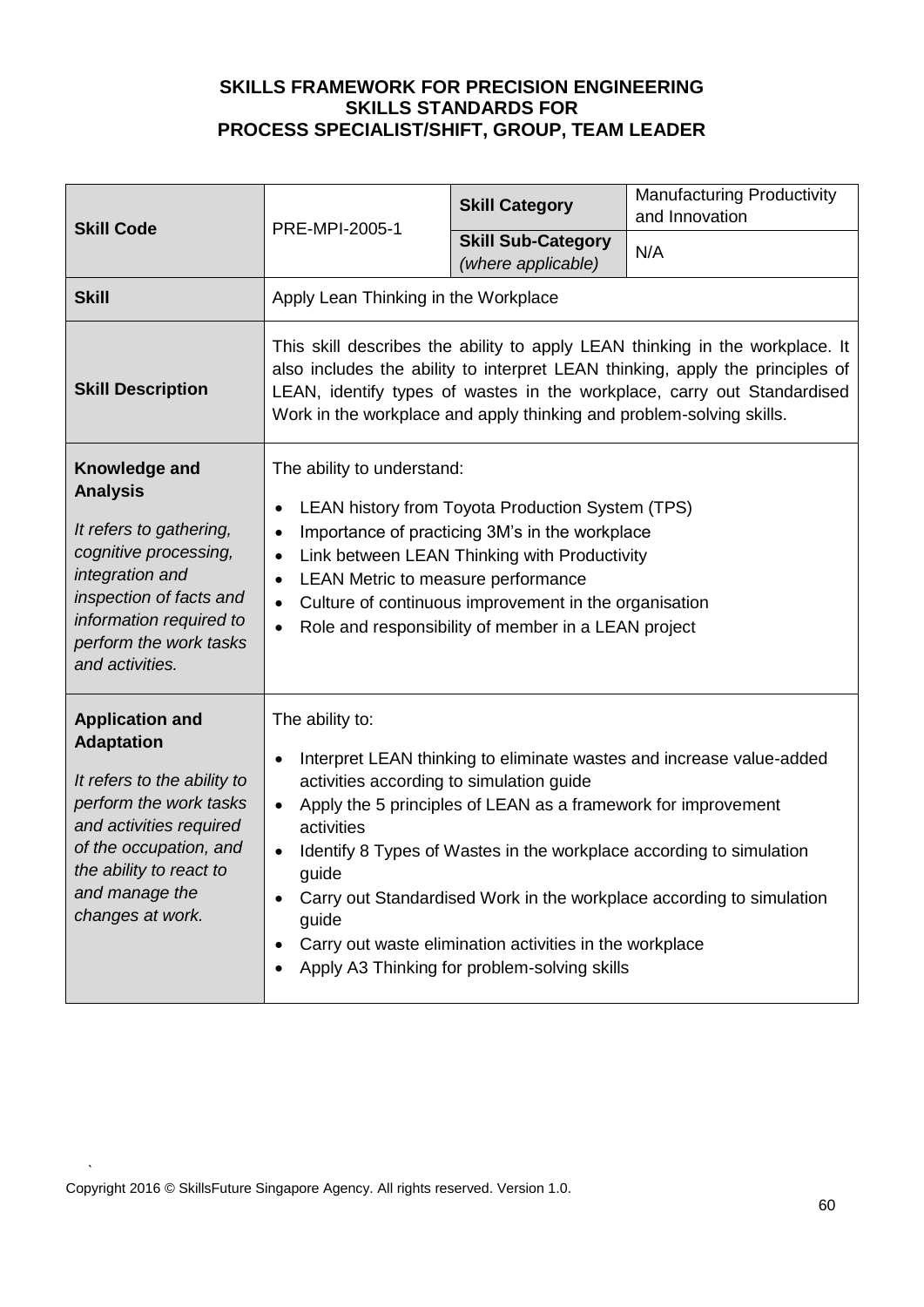| <b>Innovation and Value</b><br><b>Creation</b><br>It refers to the ability to<br>generate purposive<br>ideas to improve work<br>performance and/or<br>enhance business<br>values that are aligned<br>to organisational goals. | The ability to:<br>Carry out improvement activities based on the 5 Principles of LEAN<br>$\bullet$<br>Apply LEAN quality tools in the workplace                                                                                                                                                                                                                                                                                 |
|-------------------------------------------------------------------------------------------------------------------------------------------------------------------------------------------------------------------------------|---------------------------------------------------------------------------------------------------------------------------------------------------------------------------------------------------------------------------------------------------------------------------------------------------------------------------------------------------------------------------------------------------------------------------------|
| <b>Social Intelligence</b><br>and Ethics<br>It refers to the ability to<br>use affective factors in<br>leadership, relationship<br>and diversity<br>management guided by<br>professional codes of<br>ethics.                  | The ability to:<br>Contribute ideas for work improvement activities<br>$\bullet$<br>Check with designated personnel on work improvement activities<br>$\bullet$<br>Report any problems encountered during waste elimination activities<br>$\bullet$<br>Report any difficulties encountered applying the 5 principles of LEAN in<br>$\bullet$<br>the workplace                                                                   |
| <b>Learning to Learn</b><br>It refers to the ability to<br>develop and improve<br>one's self within and<br>outside of one's area of<br>work.                                                                                  | The ability to:<br>Reflect on problems encountered during waste elimination activities<br>$\bullet$<br>Reflect on difficulties encountered applying the 5 principles of LEAN in<br>$\bullet$<br>the workplace                                                                                                                                                                                                                   |
| <b>Range of Application</b><br>(where applicable)<br>It refers to the critical<br>circumstances and<br>contexts that the skill<br>may be demonstrated.                                                                        | LEAN thinking overview must include:<br><b>LEAN</b> definition<br>$\bullet$<br>Benefits & results of LEAN<br>$\bullet$<br>LEAN history - from Toyota Production System (TPS)<br>٠<br>Developing a LEAN House/System<br>٠<br><b>LEAN</b> metric<br>٠<br>Introduction to LEAN tools and techniques<br>$\bullet$<br>LEAN 5 key principles & tools<br>$\bullet$<br>LEAN versus productivity versus innovation<br>Importance of 3M's |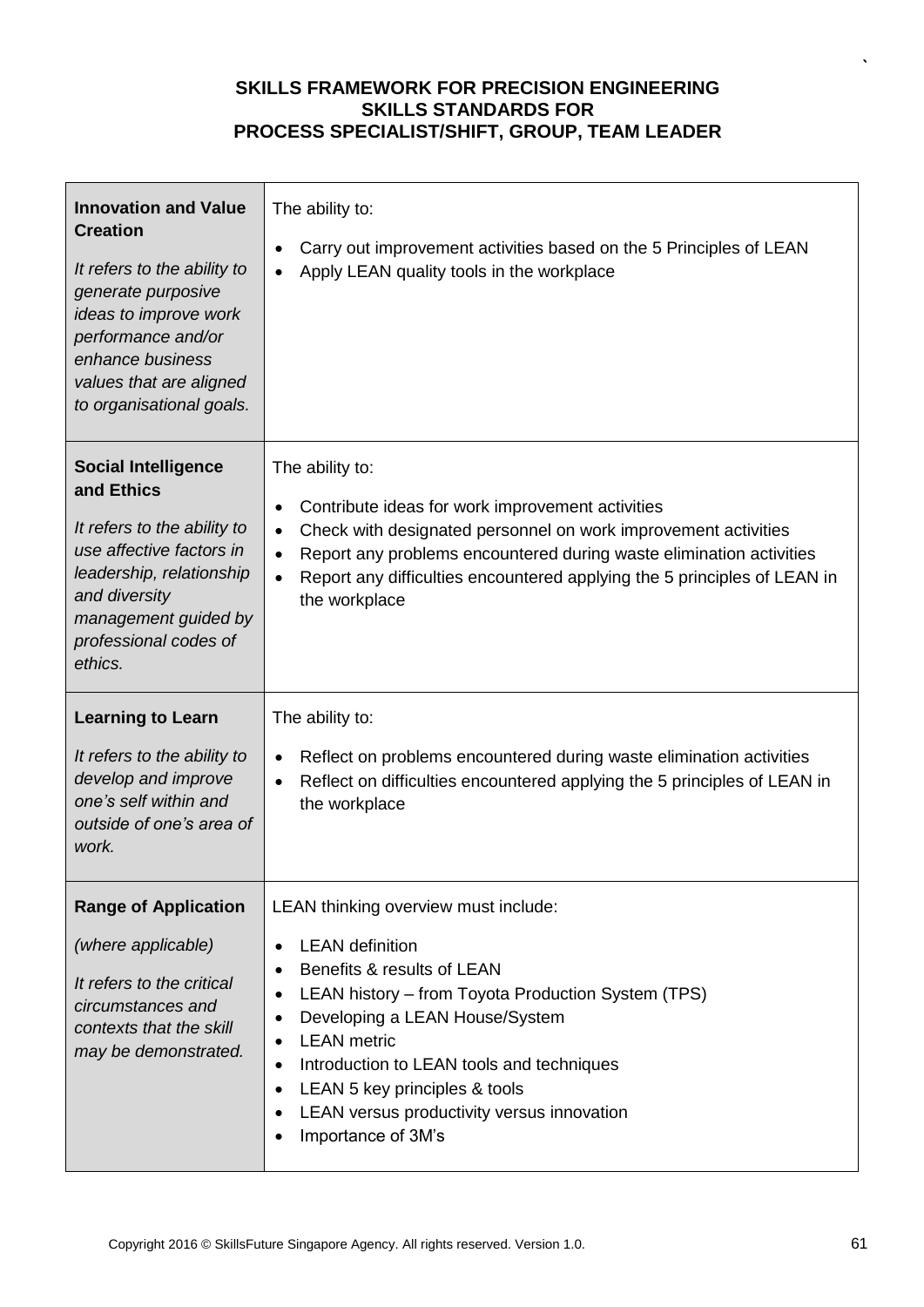| LEAN culture in the organisation must include:                                                                                                                                                                                 |
|--------------------------------------------------------------------------------------------------------------------------------------------------------------------------------------------------------------------------------|
| The need for a cultural of continuous improvement in the organisation<br>٠<br>Business improvement is a journey<br>٠<br>Mindset change<br><b>Build LEAN culture</b><br>The role and responsibility of member in a LEAN project |
| 8 Types of Waste must include:                                                                                                                                                                                                 |
| Work cycle with Type 1 & 2 wastes<br>Zero waste<br>Definition of each waste & examples<br>"Learning to see waste" group exercise<br>Understand Standardisation in the workplace                                                |
| A3 thinking must include:                                                                                                                                                                                                      |
| Definition of A3<br>Definition of problem<br>٠<br>Step-by-step of using A3<br>7 quality tools<br>5 why method<br>A3 worksheet<br>Standard work                                                                                 |
| Tool and equipment must include:                                                                                                                                                                                               |
| Lego<br>Jigsaw<br>Video<br>Flip chart<br>Digital camera                                                                                                                                                                        |
| Procedures and supporting documents must include:                                                                                                                                                                              |
| Organisational procedures<br>$\bullet$<br>Specifications<br>Work instructions<br><b>Technical manual</b><br>Simulation guide for 8-Wastes                                                                                      |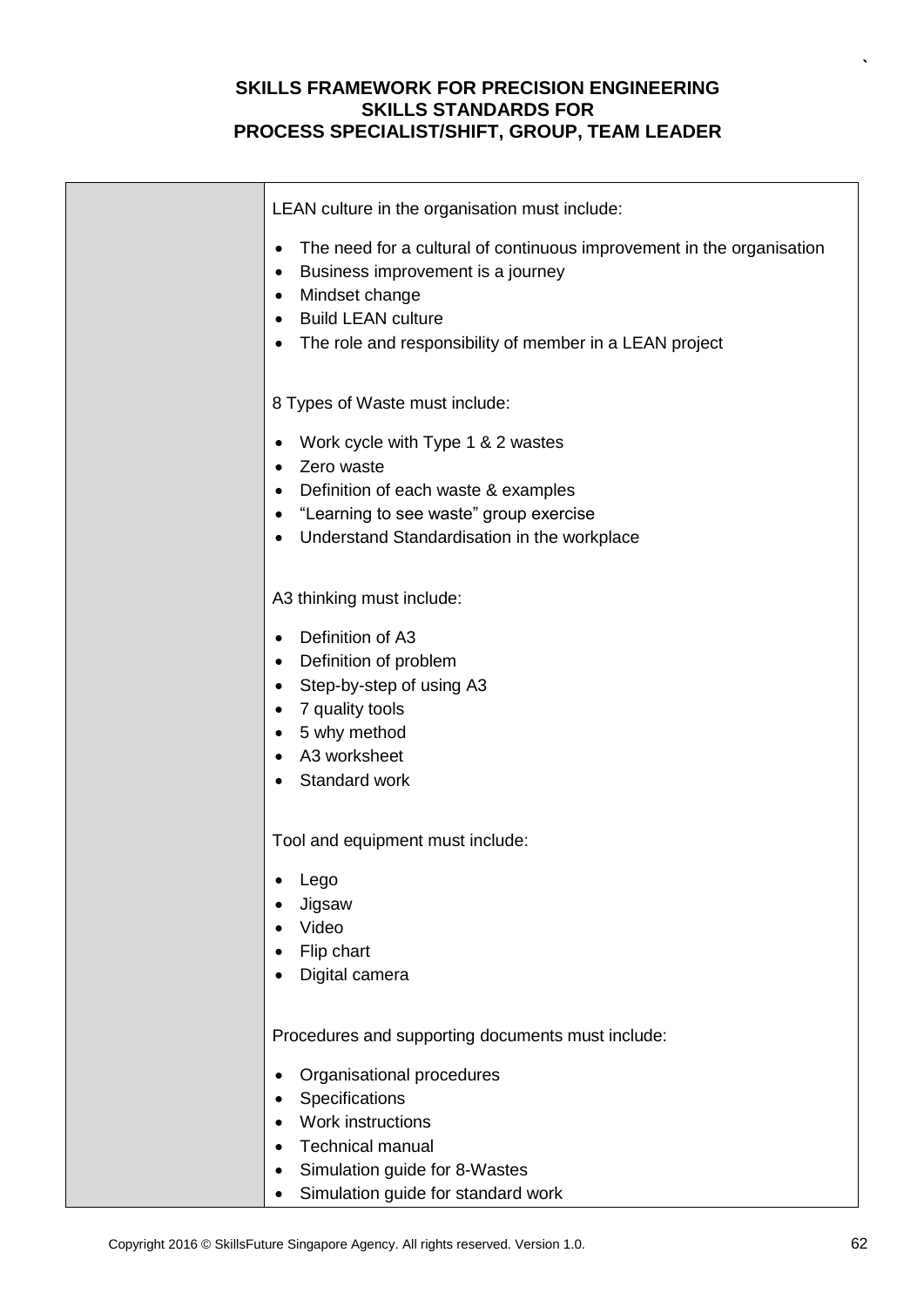| A3 worksheet                                                                        |
|-------------------------------------------------------------------------------------|
| Rules and regulations must include:<br>Workplace Safety and Health Act<br>$\bullet$ |
|                                                                                     |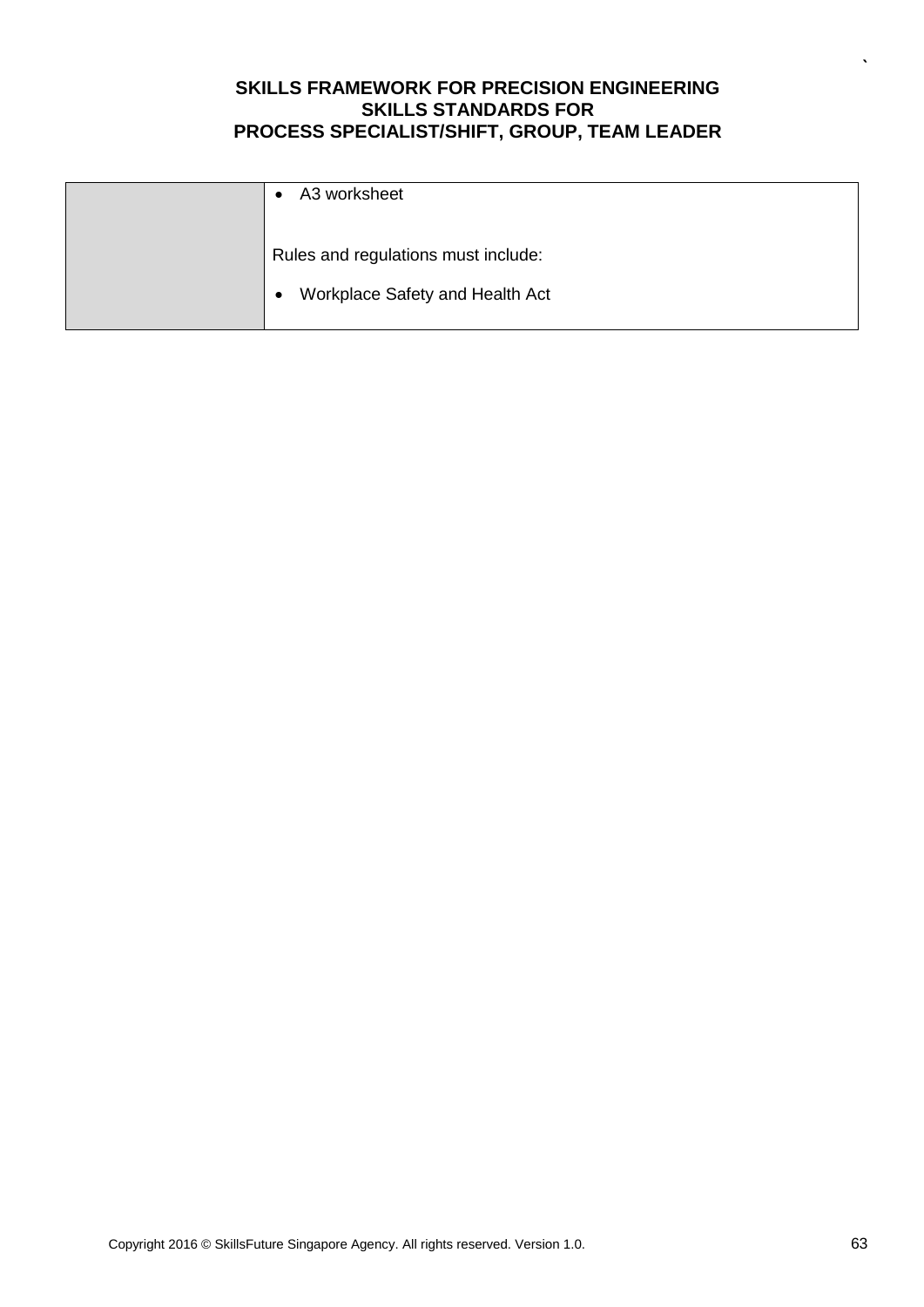| <b>Skill Code</b>                                                                                                                                                                                          | PRE-MPI-3006-1                                                                                                                                                                                                                                                                                                                                                                                                                                                                                                                                                                                                                                                                                                                                                                                                                          | <b>Skill Category</b>                           | <b>Manufacturing Productivity</b><br>and Innovation |
|------------------------------------------------------------------------------------------------------------------------------------------------------------------------------------------------------------|-----------------------------------------------------------------------------------------------------------------------------------------------------------------------------------------------------------------------------------------------------------------------------------------------------------------------------------------------------------------------------------------------------------------------------------------------------------------------------------------------------------------------------------------------------------------------------------------------------------------------------------------------------------------------------------------------------------------------------------------------------------------------------------------------------------------------------------------|-------------------------------------------------|-----------------------------------------------------|
|                                                                                                                                                                                                            |                                                                                                                                                                                                                                                                                                                                                                                                                                                                                                                                                                                                                                                                                                                                                                                                                                         | <b>Skill Sub-Category</b><br>(where applicable) | N/A                                                 |
| <b>Skill</b>                                                                                                                                                                                               | <b>Implement Continuous Improvement Processes</b>                                                                                                                                                                                                                                                                                                                                                                                                                                                                                                                                                                                                                                                                                                                                                                                       |                                                 |                                                     |
| <b>Skill Description</b>                                                                                                                                                                                   | This skill describes the ability to implement and facilitate an organisation's<br>systems and processes relating to continuous improvement and apply them<br>to the workplace. It also includes implementing continuous improvement,<br>promoting team support and coaching team members toward continuous<br>improvement, gathering, accessing and recording production information,<br>analysing and interpreting information, applying improvement tools and<br>strategies, monitoring and evaluating improvement processes.                                                                                                                                                                                                                                                                                                         |                                                 |                                                     |
| Knowledge and<br><b>Analysis</b><br>It refers to gathering,<br>cognitive processing,<br>integration and<br>inspection of facts and<br>information required to<br>perform the work tasks<br>and activities. | The ability to understand:<br>Organisational continuous improvement goals<br>$\bullet$<br>Organisational goals and targets<br>$\bullet$<br>Organisation's continuous improvement systems, tools, techniques,<br>$\bullet$<br>systems and processes<br>Operator feedback and suggestions for improvement opportunities<br>$\bullet$<br>Relevant legislation and regulations, especially those relating to<br>Workplace Safety and Health<br>Organisational structure, functions, resources, policies, procedures and<br>$\bullet$<br>culture<br>Internal and external benchmarking and best practice principles and<br>practices<br>Quality assurance/control approaches<br>CI target<br>$\bullet$<br>CI goals for the target<br>Documenting the changes required to incorporate the CI<br>Communication of the CI processes up and down |                                                 |                                                     |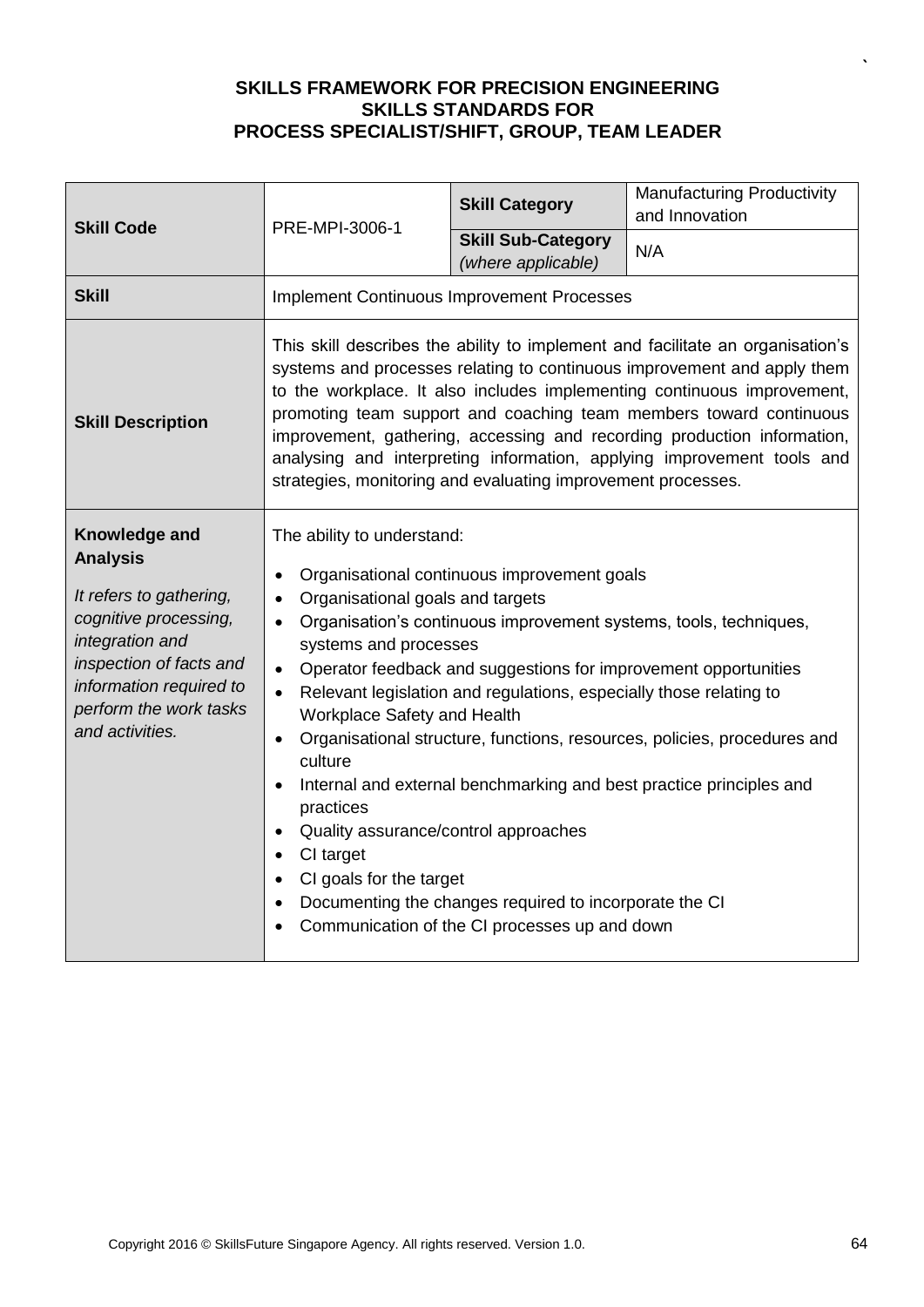| <b>Application and</b><br><b>Adaptation</b><br>It refers to the ability to<br>perform the work tasks<br>and activities required<br>of the occupation, and<br>the ability to react to<br>and manage the<br>changes at work.    | The ability to:<br>Execute plan for improvement in consultation with senior management<br>$\bullet$<br>and supervisors of the target areas<br>Coach teams/individuals to effectively participate in improvement<br>$\bullet$<br>processes<br>Form teams and facilitate toward a greater understanding of the<br>$\bullet$<br>continuous improvement goals for the organisation<br>Develop recommendations and plans for improvements and seek<br>$\bullet$<br>approval for deployment with relevant personnel and improvement<br>teams<br>Implement savings, productivity and service improvements<br>$\bullet$<br>implement continuous improvement strategy as planned and monitor the<br>$\bullet$<br>result<br>Deploy the change in processes or procedures as a result of the<br>$\bullet$<br>continuous improvement<br>Monitor continuous improvement strategy against the identified bench<br>$\bullet$<br>mark and measures<br>Use organisation's systems for monitoring continuous improvement<br>$\bullet$<br>processes and activities<br>Review the performance improvement before and after the<br>$\bullet$<br>implementation to identify further improvement opportunities<br>Compare productivity to the previous bench mark for improvement gains<br>and comparisons |
|-------------------------------------------------------------------------------------------------------------------------------------------------------------------------------------------------------------------------------|-------------------------------------------------------------------------------------------------------------------------------------------------------------------------------------------------------------------------------------------------------------------------------------------------------------------------------------------------------------------------------------------------------------------------------------------------------------------------------------------------------------------------------------------------------------------------------------------------------------------------------------------------------------------------------------------------------------------------------------------------------------------------------------------------------------------------------------------------------------------------------------------------------------------------------------------------------------------------------------------------------------------------------------------------------------------------------------------------------------------------------------------------------------------------------------------------------------------------------------------------------------------------------------|
| <b>Innovation and Value</b><br><b>Creation</b><br>It refers to the ability to<br>generate purposive<br>ideas to improve work<br>performance and/or<br>enhance business<br>values that are aligned<br>to organisational goals. | The ability to:<br>Use technology tools to monitor and disseminate continuous<br>improvement goals and review organisation's planning and operations<br>against those goals<br>Identify and prioritise opportunities for improvements in order to select<br>$\bullet$<br>the best possible targets for application of improvement effort, in<br>accordance with organisational procedures                                                                                                                                                                                                                                                                                                                                                                                                                                                                                                                                                                                                                                                                                                                                                                                                                                                                                           |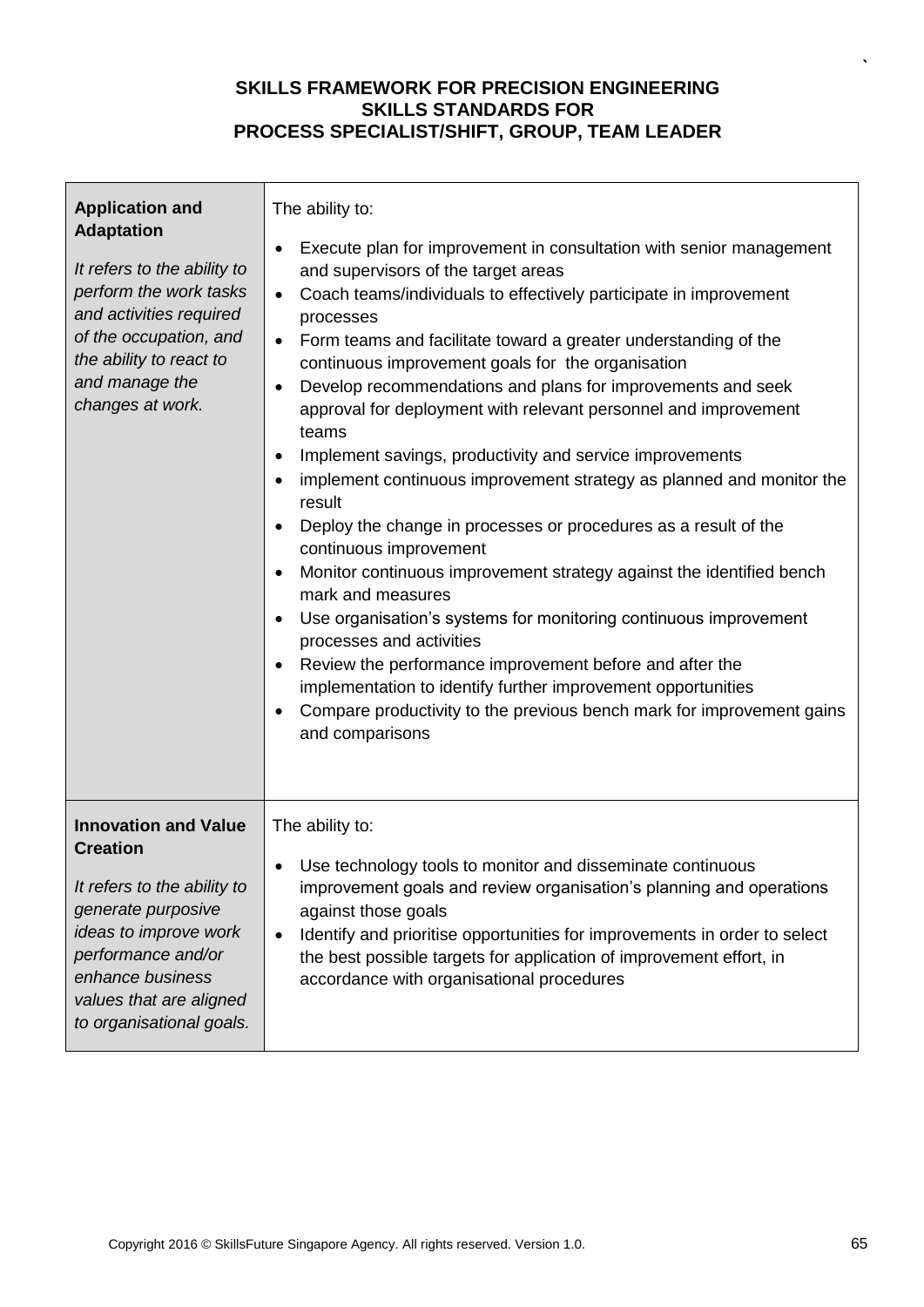| <b>Social Intelligence</b><br>and Ethics<br>It refers to the ability to<br>use affective factors in<br>leadership, relationship<br>and diversity<br>management guided by<br>professional codes of<br>ethics. | The ability to:<br>Establish and facilitate systems for active participation of<br>$\bullet$<br>teams/individuals in continuous improvement processes<br>Communicate organisation's continuous improvement processes to<br>$\bullet$<br>relevant teams/individuals<br>Seek and obtain approval for the CI plan |
|--------------------------------------------------------------------------------------------------------------------------------------------------------------------------------------------------------------|----------------------------------------------------------------------------------------------------------------------------------------------------------------------------------------------------------------------------------------------------------------------------------------------------------------|
| <b>Learning to Learn</b>                                                                                                                                                                                     | The ability to:                                                                                                                                                                                                                                                                                                |
| It refers to the ability to<br>develop and improve<br>one's self within and<br>outside of one's area of<br>work.                                                                                             | Undertake appropriate opportunities to learn and develop required work<br>competencies and quality skills for continuous improvement                                                                                                                                                                           |
| <b>Range of Application</b>                                                                                                                                                                                  | Procedures and supporting documents must include:                                                                                                                                                                                                                                                              |
| (where applicable)                                                                                                                                                                                           | Work Improvement activities<br>$\bullet$                                                                                                                                                                                                                                                                       |
| It refers to the critical                                                                                                                                                                                    | Key Performance Indicators (KPIs)<br>$\bullet$                                                                                                                                                                                                                                                                 |
| circumstances and                                                                                                                                                                                            | Continuous process improvement techniques<br>Data collection and analysis techniques                                                                                                                                                                                                                           |
| contexts that the skill<br>may be demonstrated.                                                                                                                                                              | Control mechanisms                                                                                                                                                                                                                                                                                             |
|                                                                                                                                                                                                              | Rules and regulations must include:                                                                                                                                                                                                                                                                            |
|                                                                                                                                                                                                              | Relevant industry codes of practice                                                                                                                                                                                                                                                                            |
|                                                                                                                                                                                                              | Workplace Safety and Health procedures                                                                                                                                                                                                                                                                         |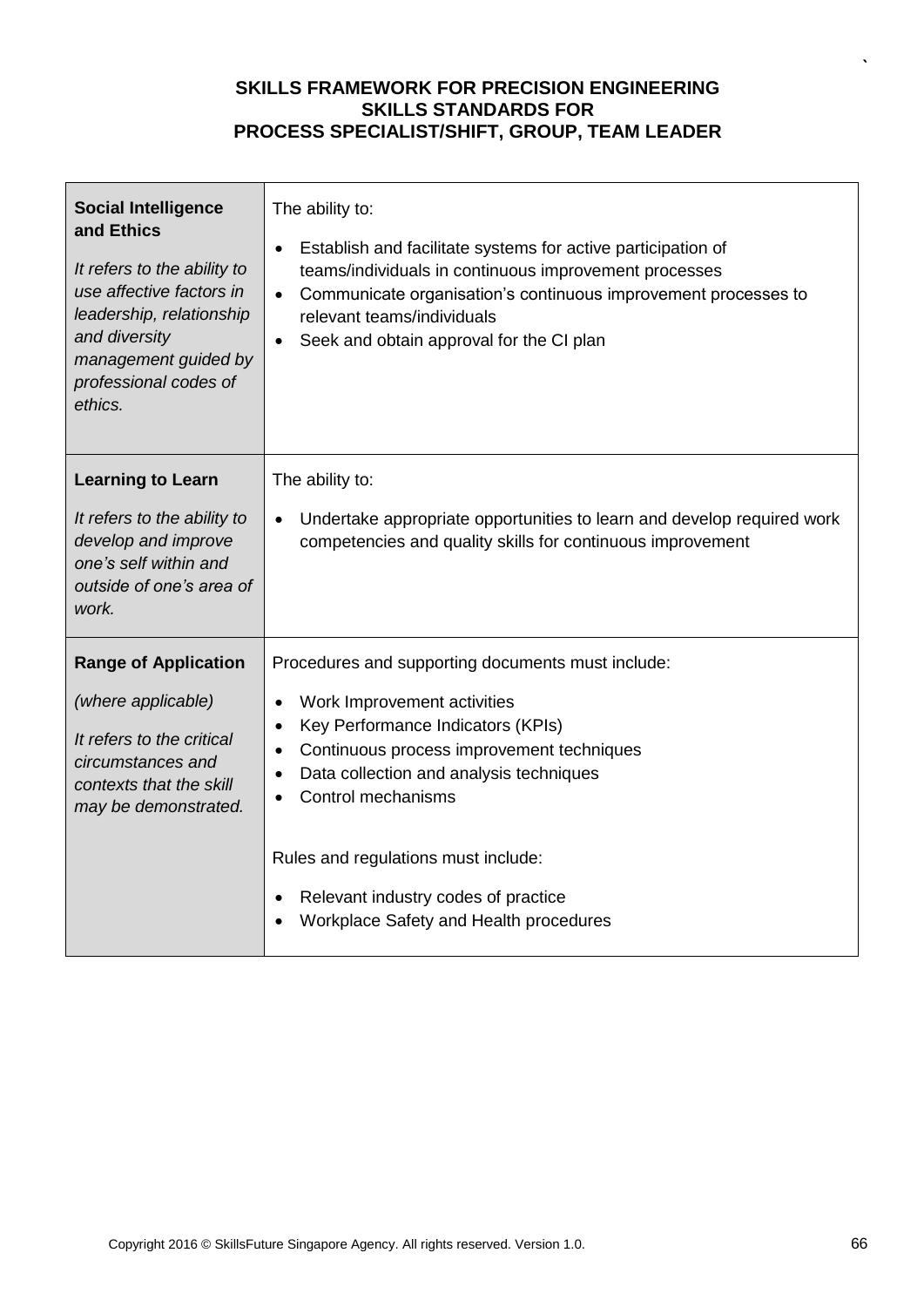| <b>Skill Code</b>                                                                                                                                                                                          | PRE-MPI-3006-1                                                                                                                                                                                                                                                                                                                                                                                                                                                                                                                                                                                                                                                                                                                                                                                                             | <b>Skill Category</b>                           | Manufacturing Productivity<br>and Innovation |
|------------------------------------------------------------------------------------------------------------------------------------------------------------------------------------------------------------|----------------------------------------------------------------------------------------------------------------------------------------------------------------------------------------------------------------------------------------------------------------------------------------------------------------------------------------------------------------------------------------------------------------------------------------------------------------------------------------------------------------------------------------------------------------------------------------------------------------------------------------------------------------------------------------------------------------------------------------------------------------------------------------------------------------------------|-------------------------------------------------|----------------------------------------------|
|                                                                                                                                                                                                            |                                                                                                                                                                                                                                                                                                                                                                                                                                                                                                                                                                                                                                                                                                                                                                                                                            | <b>Skill Sub-Category</b><br>(where applicable) | N/A                                          |
| <b>Skill</b>                                                                                                                                                                                               | <b>Implement Continuous Improvement Processes</b>                                                                                                                                                                                                                                                                                                                                                                                                                                                                                                                                                                                                                                                                                                                                                                          |                                                 |                                              |
| <b>Skill Description</b>                                                                                                                                                                                   | This skill describes the ability to implement and facilitate an organisation's<br>systems and processes relating to continuous improvement and apply them<br>to the workplace. It also includes implementing continuous improvement,<br>promoting team support and coaching team members toward continuous<br>improvement, gathering, accessing and recording production information,<br>analysing and interpreting information, applying improvement tools and<br>strategies, monitoring and evaluating improvement processes.                                                                                                                                                                                                                                                                                            |                                                 |                                              |
| Knowledge and<br><b>Analysis</b><br>It refers to gathering,<br>cognitive processing,<br>integration and<br>inspection of facts and<br>information required to<br>perform the work tasks<br>and activities. | The ability to understand:<br>Organisational continuous improvement goals<br>$\bullet$<br>Organisational goals and targets<br>Organisation's continuous improvement systems, tools, techniques,<br>$\bullet$<br>systems and processes<br>Operator feedback and suggestions for improvement opportunities<br>$\bullet$<br>Relevant legislation and regulations, especially those relating to<br>Workplace Safety and Health<br>Organisational structure, functions, resources, policies, procedures and<br>$\bullet$<br>culture<br>Internal and external benchmarking and best practice principles and<br>practices<br>Quality assurance/control approaches<br>CI target<br>$\bullet$<br>CI goals for the target<br>Documenting the changes required to incorporate the CI<br>Communication of the CI processes up and down |                                                 |                                              |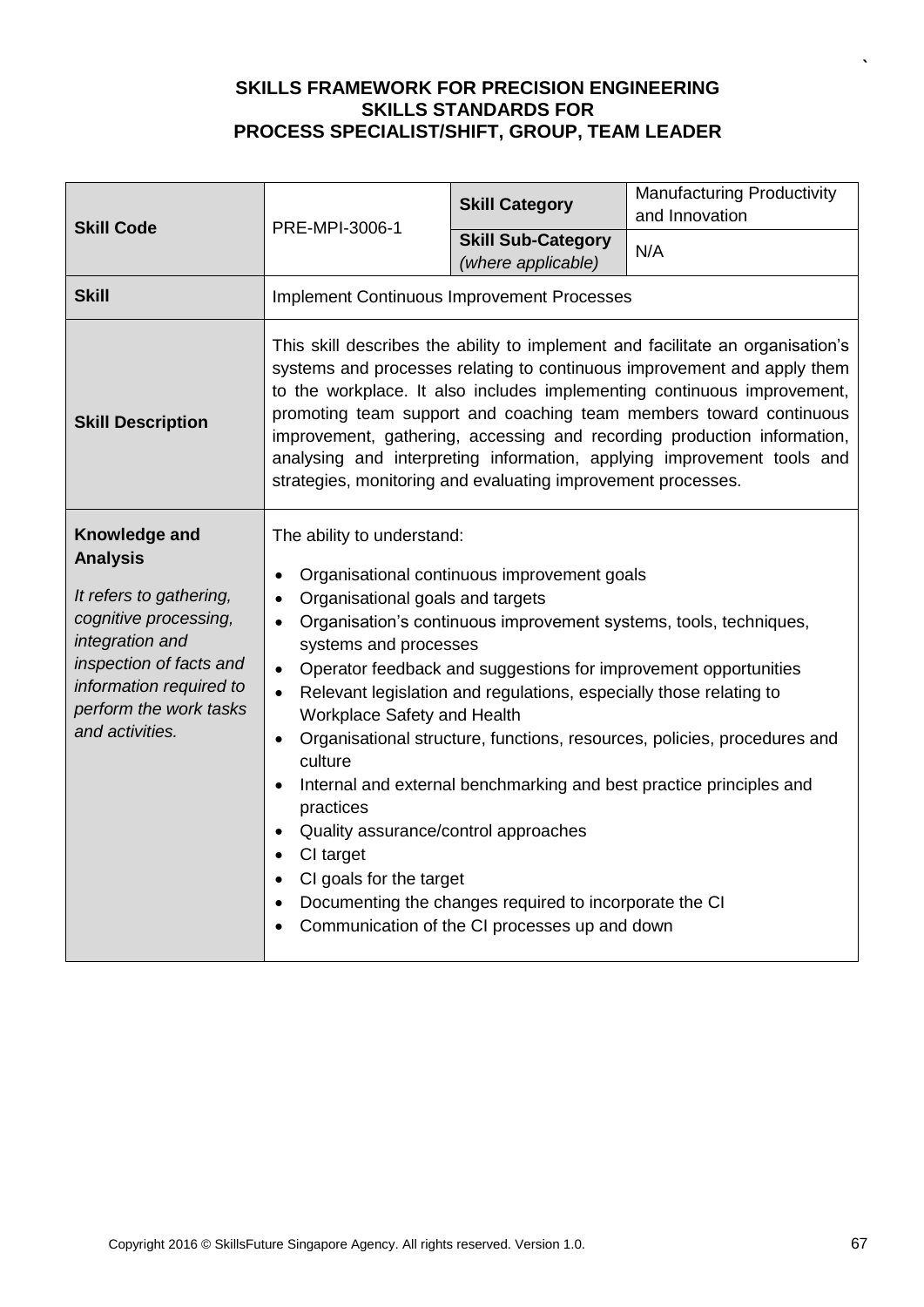| <b>Application and</b><br><b>Adaptation</b><br>It refers to the ability to<br>perform the work tasks<br>and activities required<br>of the occupation, and<br>the ability to react to<br>and manage the<br>changes at work.    | The ability to:<br>Execute plan for improvement in consultation with senior management<br>٠<br>and supervisors of the target areas<br>Coach teams/individuals to effectively participate in improvement<br>$\bullet$<br>processes<br>Form teams and facilitate toward a greater understanding of the<br>$\bullet$<br>continuous improvement goals for the organisation<br>Develop recommendations and plans for improvements and seek<br>$\bullet$<br>approval for deployment with relevant personnel and improvement<br>teams<br>Implement savings, productivity and service improvements<br>implement continuous improvement strategy as planned and monitor the<br>$\bullet$<br>result<br>Deploy the change in processes or procedures as a result of the<br>$\bullet$<br>continuous improvement<br>Monitor continuous improvement strategy against the identified bench<br>$\bullet$<br>mark and measures<br>Use organisation's systems for monitoring continuous improvement<br>$\bullet$<br>processes and activities<br>Review the performance improvement before and after the<br>implementation to identify further improvement opportunities<br>Compare productivity to the previous bench mark for improvement gains<br>and comparisons |
|-------------------------------------------------------------------------------------------------------------------------------------------------------------------------------------------------------------------------------|---------------------------------------------------------------------------------------------------------------------------------------------------------------------------------------------------------------------------------------------------------------------------------------------------------------------------------------------------------------------------------------------------------------------------------------------------------------------------------------------------------------------------------------------------------------------------------------------------------------------------------------------------------------------------------------------------------------------------------------------------------------------------------------------------------------------------------------------------------------------------------------------------------------------------------------------------------------------------------------------------------------------------------------------------------------------------------------------------------------------------------------------------------------------------------------------------------------------------------------------------|
| <b>Innovation and Value</b><br><b>Creation</b><br>It refers to the ability to<br>generate purposive<br>ideas to improve work<br>performance and/or<br>enhance business<br>values that are aligned<br>to organisational goals. | The ability to:<br>Use technology tools to monitor and disseminate continuous<br>$\bullet$<br>improvement goals and review organisation's planning and operations<br>against those goals<br>Identify and prioritise opportunities for improvements in order to select<br>the best possible targets for application of improvement effort, in<br>accordance with organisational procedures                                                                                                                                                                                                                                                                                                                                                                                                                                                                                                                                                                                                                                                                                                                                                                                                                                                         |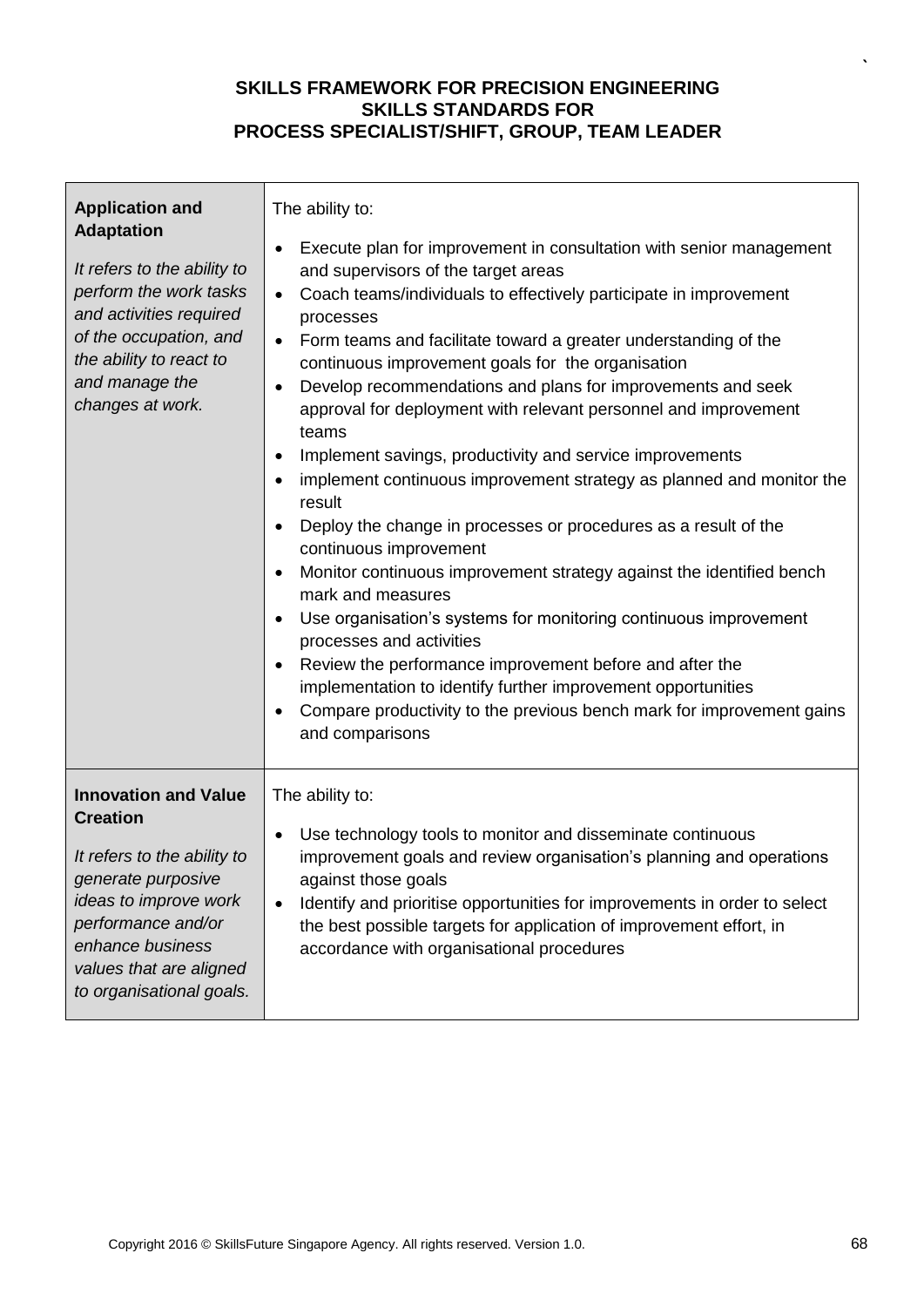| <b>Social Intelligence</b><br>and Ethics<br>It refers to the ability to<br>use affective factors in<br>leadership, relationship<br>and diversity<br>management guided by<br>professional codes of<br>ethics. | The ability to:<br>Establish and facilitate systems for active participation of<br>$\bullet$<br>teams/individuals in continuous improvement processes<br>Communicate organisation's continuous improvement processes to<br>$\bullet$<br>relevant teams/individuals<br>Seek and obtain approval for the CI plan |
|--------------------------------------------------------------------------------------------------------------------------------------------------------------------------------------------------------------|----------------------------------------------------------------------------------------------------------------------------------------------------------------------------------------------------------------------------------------------------------------------------------------------------------------|
| <b>Learning to Learn</b>                                                                                                                                                                                     | The ability to:                                                                                                                                                                                                                                                                                                |
| It refers to the ability to<br>develop and improve<br>one's self within and<br>outside of one's area of<br>work.                                                                                             | Undertake appropriate opportunities to learn and develop required work<br>competencies and quality skills for continuous improvement                                                                                                                                                                           |
| <b>Range of Application</b>                                                                                                                                                                                  | Procedures and supporting documents must include:                                                                                                                                                                                                                                                              |
| (where applicable)                                                                                                                                                                                           | Work Improvement activities<br>$\bullet$                                                                                                                                                                                                                                                                       |
| It refers to the critical                                                                                                                                                                                    | Key Performance Indicators (KPIs)<br>$\bullet$                                                                                                                                                                                                                                                                 |
| circumstances and                                                                                                                                                                                            | Continuous process improvement techniques<br>Data collection and analysis techniques                                                                                                                                                                                                                           |
| contexts that the skill<br>may be demonstrated.                                                                                                                                                              | Control mechanisms                                                                                                                                                                                                                                                                                             |
|                                                                                                                                                                                                              | Rules and regulations must include:                                                                                                                                                                                                                                                                            |
|                                                                                                                                                                                                              | Relevant industry codes of practice                                                                                                                                                                                                                                                                            |
|                                                                                                                                                                                                              | Workplace Safety and Health procedures                                                                                                                                                                                                                                                                         |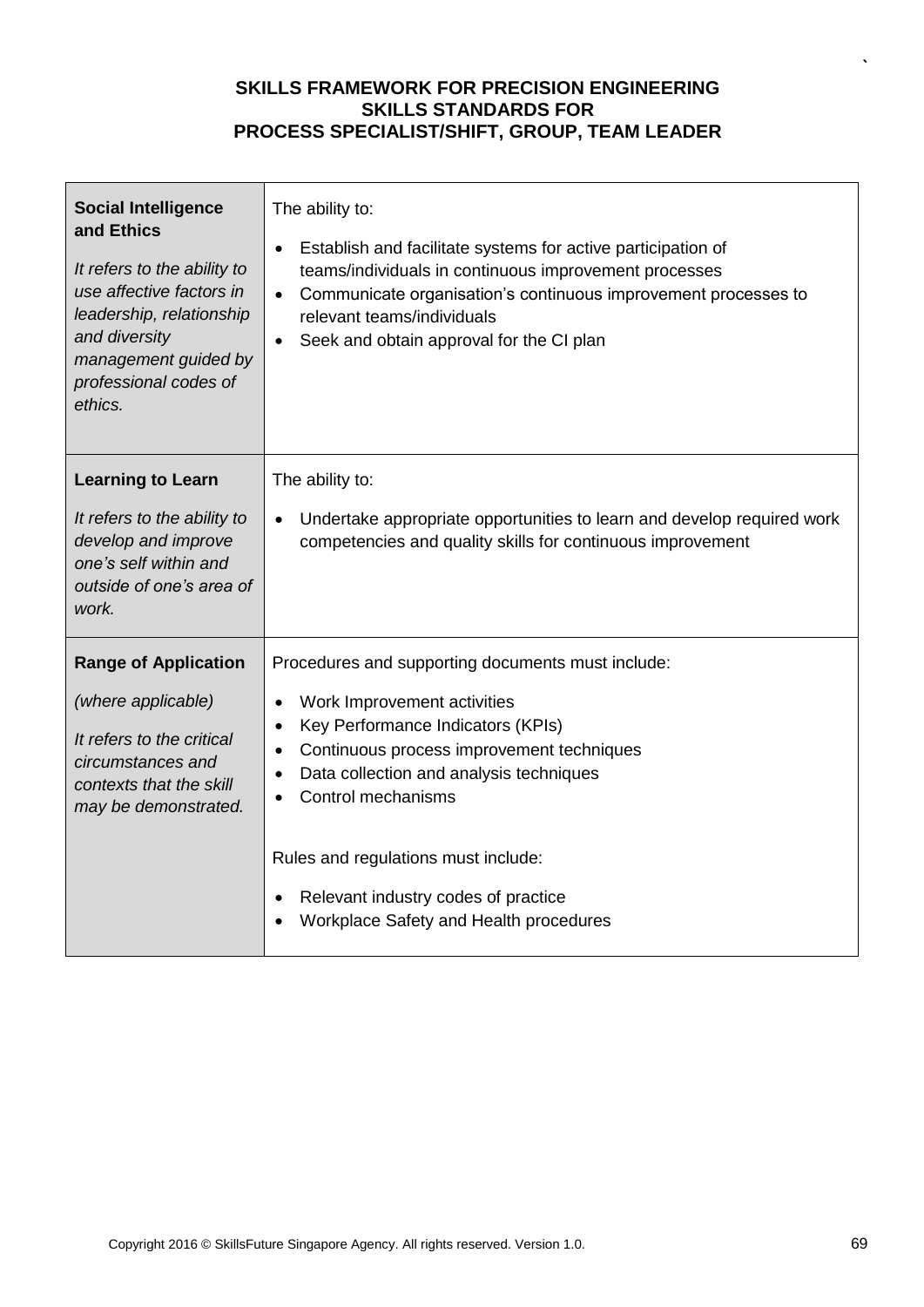| <b>Skill Code</b>                                                                                                                                                                                                          | <b>SVCF-CS-101C-1</b>                                                                                                                                                                                                                                                                                                                                                                                                                                                                         | <b>Skill Category</b>                           | <b>Customer Experience</b> |
|----------------------------------------------------------------------------------------------------------------------------------------------------------------------------------------------------------------------------|-----------------------------------------------------------------------------------------------------------------------------------------------------------------------------------------------------------------------------------------------------------------------------------------------------------------------------------------------------------------------------------------------------------------------------------------------------------------------------------------------|-------------------------------------------------|----------------------------|
|                                                                                                                                                                                                                            |                                                                                                                                                                                                                                                                                                                                                                                                                                                                                               | <b>Skill Sub-Category</b><br>(where applicable) | N/A                        |
| <b>Skill</b>                                                                                                                                                                                                               | Provide Go-the-Extra-Mile Service                                                                                                                                                                                                                                                                                                                                                                                                                                                             |                                                 |                            |
| <b>Skill Description</b>                                                                                                                                                                                                   | This skill describes the ability to provide go-the-extra-mile service to exceed<br>customer expectations and create a positive customer experience. It also<br>includes demonstrating the qualities and characteristics of a service<br>professional and escalating feedback on areas of improvement to enhance<br>the customer experience.                                                                                                                                                   |                                                 |                            |
| Knowledge and<br><b>Analysis</b><br>It refers to gathering,<br>cognitive processing,<br>integration and<br>inspection of facts and<br>information required to<br>perform the work tasks<br>and activities.                 | The ability to understand:<br>Types of customers<br>Customer needs and expectations<br>$\bullet$<br>Qualities and characteristics of a service professional<br>$\bullet$<br>Importance of go-the-extra-mile for service to oneself and the<br>$\bullet$<br>organisation<br>$\bullet$<br>Methods to exceed customer expectations<br>$\bullet$<br>Principles of effective communication<br>$\bullet$<br>Methods to escalate areas of improvement to enhance customer<br>$\bullet$<br>experience |                                                 |                            |
| <b>Application and</b><br><b>Adaptation</b><br>It refers to the ability to<br>perform the work tasks<br>and activities required<br>of the occupation, and<br>the ability to react to<br>and manage the<br>changes at work. | The ability to:<br>Recognise the diverse range of customers and their needs and<br>expectations<br>Demonstrate the qualities and characteristics of a service professional<br>when delivering go-the-extra-mile service to exceed customer<br>expectations<br>Create a positive customer experience by offering customized and<br>٠<br>personalized service in accordance with organisation guidelines                                                                                        |                                                 |                            |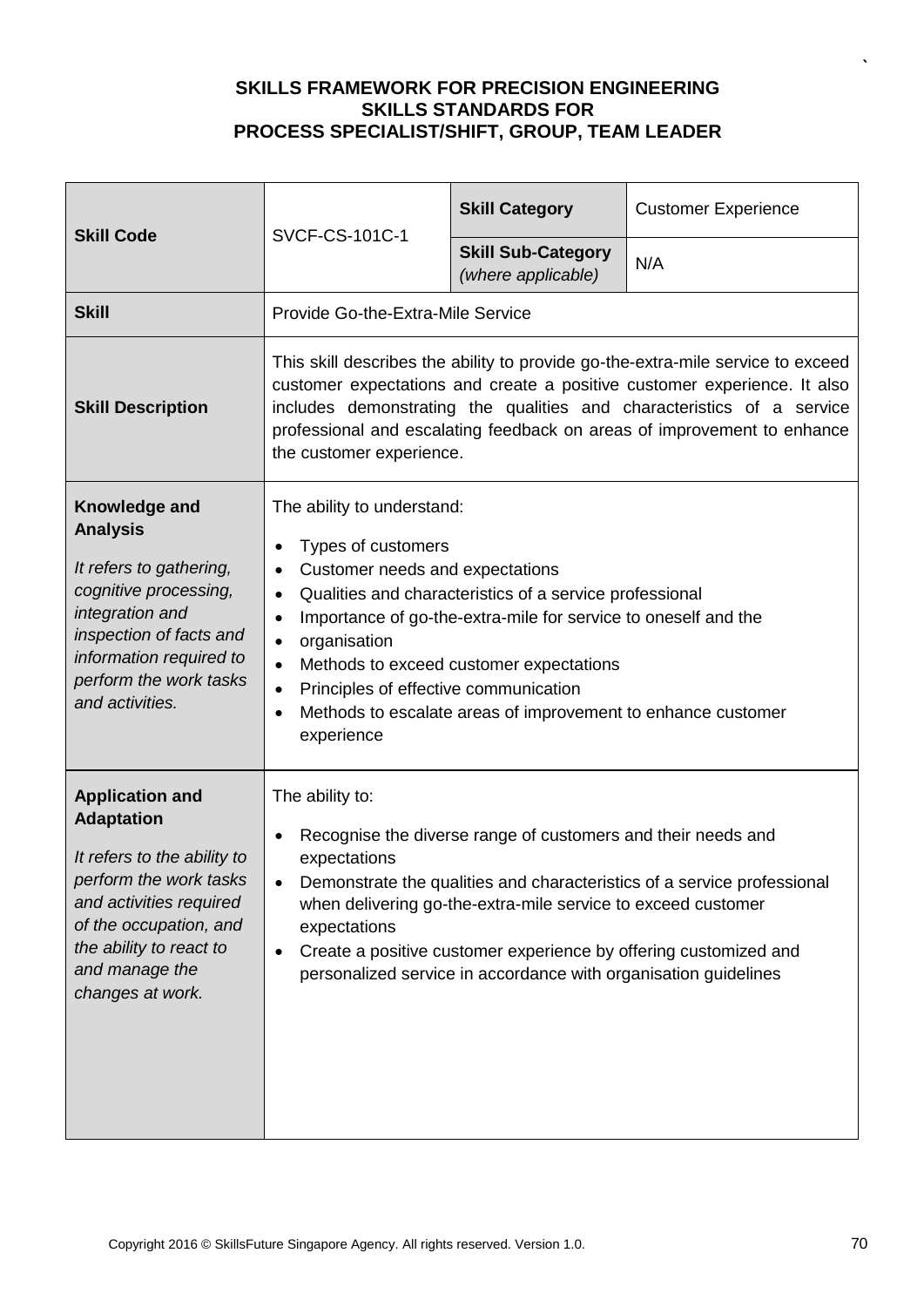| <b>Innovation and Value</b><br><b>Creation</b><br>It refers to the ability to<br>generate purposive<br>ideas to improve work<br>performance and/or<br>enhance business<br>values that are aligned<br>to organisational goals. | The ability to:<br>Escalate feedback through appropriate channels on areas of<br>٠<br>improvement to enhance the customer experience                                                                                                                                                                                                                                                                                                                                                                                             |
|-------------------------------------------------------------------------------------------------------------------------------------------------------------------------------------------------------------------------------|----------------------------------------------------------------------------------------------------------------------------------------------------------------------------------------------------------------------------------------------------------------------------------------------------------------------------------------------------------------------------------------------------------------------------------------------------------------------------------------------------------------------------------|
| <b>Social Intelligence</b><br>and Ethics<br>It refers to the ability to<br>use affective factors in<br>leadership, relationship<br>and diversity<br>management guided by<br>professional codes of<br>ethics.                  | The ability to:<br>Empathise with customers' needs to exceed customers' expectations to<br>$\bullet$<br>create a positive customer experience<br>Demonstrate customer-friendly communication principles in go-the-<br>$\bullet$<br>extra-mile interactions with customers                                                                                                                                                                                                                                                        |
| <b>Learning to Learn</b><br>It refers to the ability to<br>develop and improve<br>one's self within and<br>outside of one's area of<br>work.                                                                                  | The ability to:<br>Seek customer's feedback on service delivery to improve own<br>$\bullet$<br>performance in providing go-the-extra-mile service                                                                                                                                                                                                                                                                                                                                                                                |
| <b>Range of Application</b><br>(where applicable)<br>It refers to the critical<br>circumstances and<br>contexts that the skill<br>may be demonstrated.                                                                        | Customer expectations may be defined as the perceived value customers<br>seek from the purchase of a good or service and must include:<br>Reliability<br>$\bullet$<br>Quality of product/service<br>٠<br>Safety of product/service<br>٠<br>Performance of product/service<br>٠<br>Aesthetic appearance of product/service<br>٠<br>Comfort of product/service<br>$\bullet$<br>Durability of product/service<br>Qualities and characteristics of a service professional must include:<br>Ability to work with diverse team members |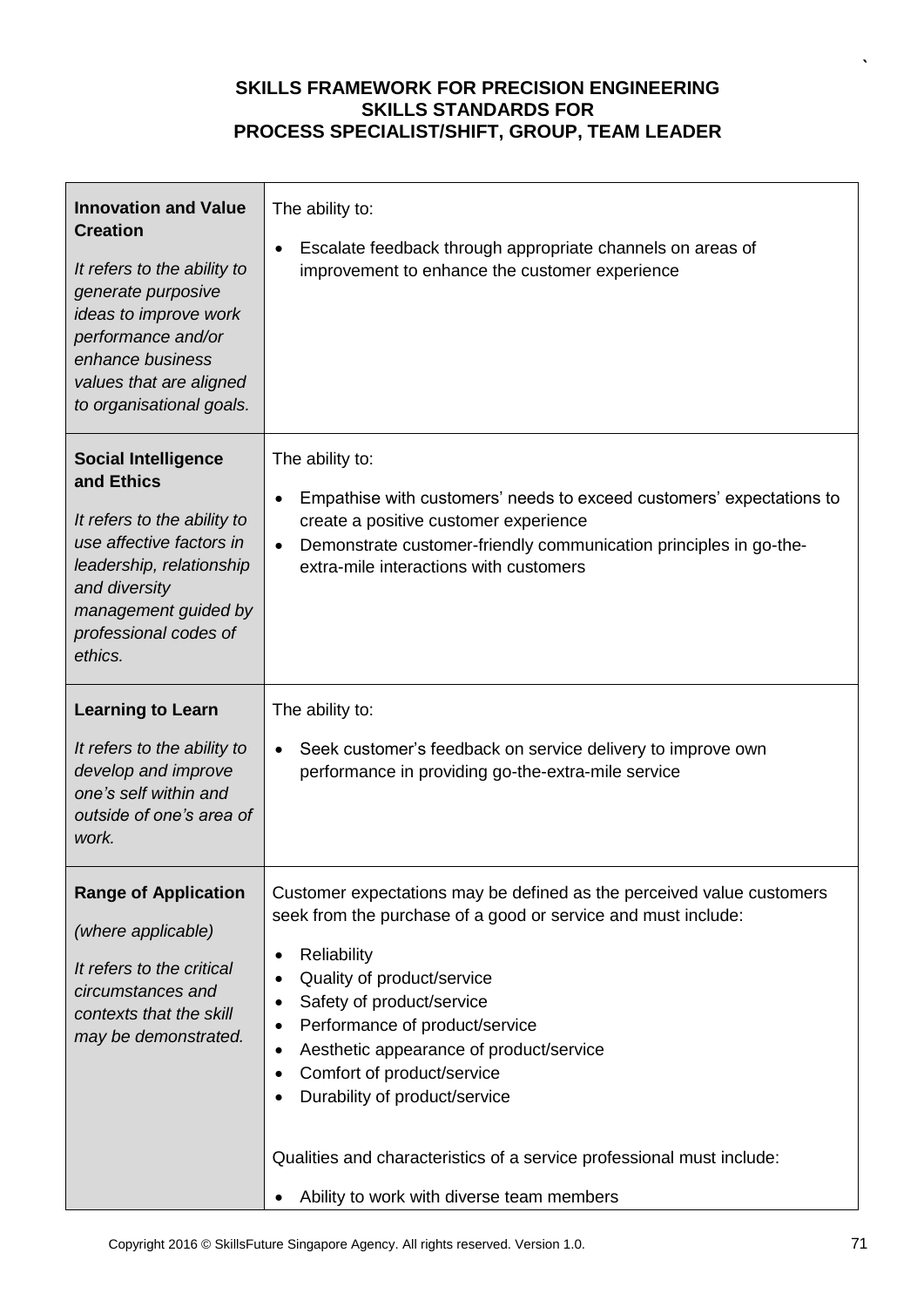| Good communication skills<br>Integrity Positive attitude<br>٠<br>Flexible and ability to adapt to provide service to a diverse range of<br>customers<br>Proactive in seeking out unmet needs of customer<br><b>Consistent service</b><br>Initiative<br><b>Customer-first mindset</b>                                                                                                                                                                                                                                                                                                                                                        |
|---------------------------------------------------------------------------------------------------------------------------------------------------------------------------------------------------------------------------------------------------------------------------------------------------------------------------------------------------------------------------------------------------------------------------------------------------------------------------------------------------------------------------------------------------------------------------------------------------------------------------------------------|
| Go-the-extra-mile service is defined as service that exceeds both internal<br>and external customer expectations and must include:                                                                                                                                                                                                                                                                                                                                                                                                                                                                                                          |
| Being aware of the different customer's needs before approaching<br>customers<br>Offering alternate solutions to customers<br>Providing value-add services to customers (e.g. calling another store<br>inm the area to see if that product is available)<br>Suggesting alternate choices to customers when preferred choices are<br>$\bullet$<br>not available<br>Establishing rapport with customers to build relationships with customers<br>who frequent the establishment<br>Following up with customers on unanswered questions                                                                                                        |
| Customer experience is the sum of all experiences a customer has with an<br>organisation and its product or service. A positive customer experience<br>makes the customer feel happy, satisfied, justified, valued, served and<br>cared for throughout their relationship with the organisation. The ability to<br>deliver a positive customer experience enhances customer loyalty and<br>retention.                                                                                                                                                                                                                                       |
| Methods to offer customised and personalised service must include:<br>Balancing time spent with one customer against the needs of other<br>customers<br>Treating customers as individuals<br>Varying personal approaches in response to customer attributes such as<br>being patient with older customers and being sensitive when handling<br>customers from different cultural backgrounds<br>Acceding to customer's special requests according to organisational<br>guidelines such as extending warranty period<br>Up-selling products or services by offering the customer the opportunity<br>$\bullet$<br>to purchase additional item |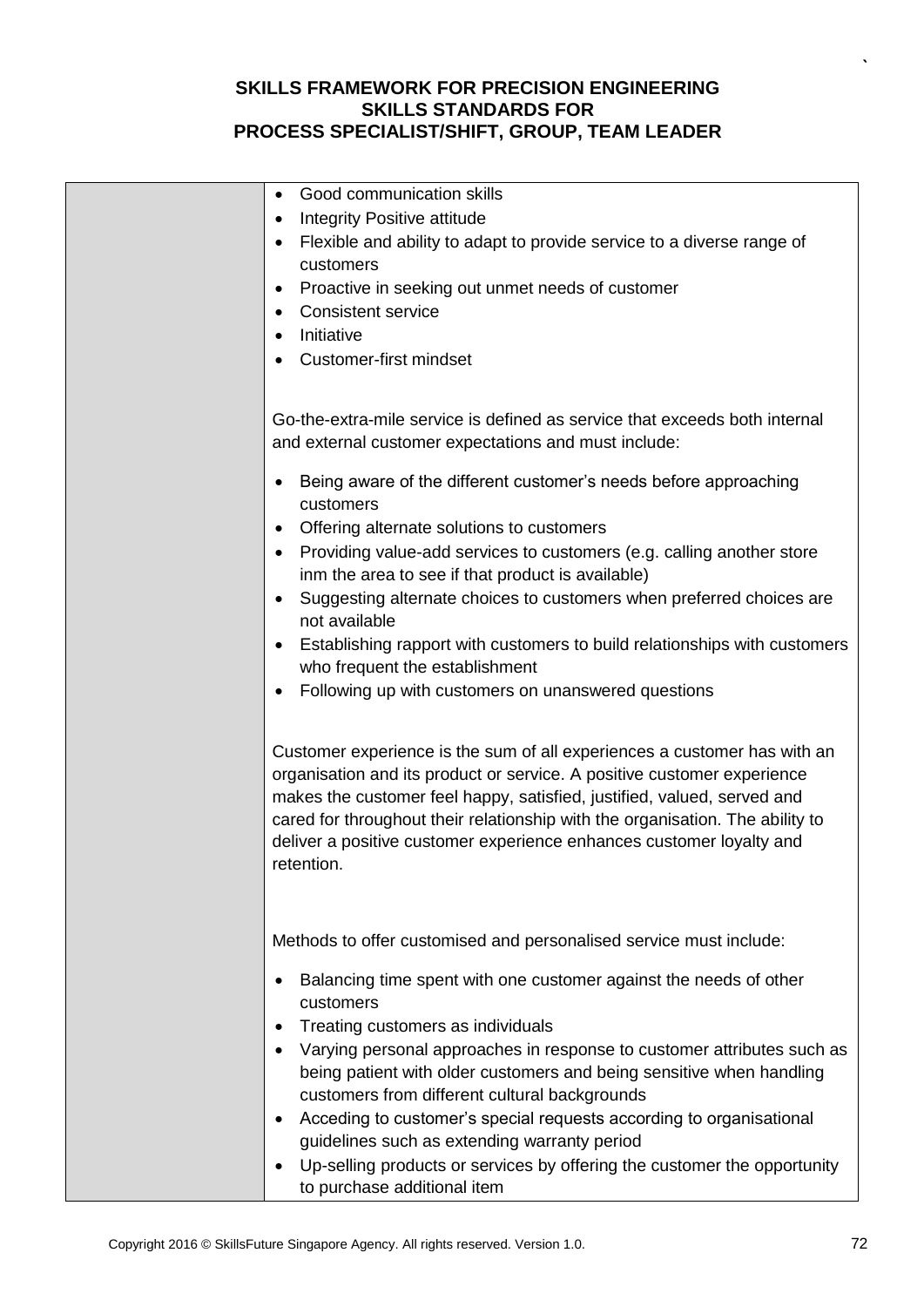|  | Cross-selling products or services by offering the customer additional<br>options to complement their purchase |
|--|----------------------------------------------------------------------------------------------------------------|
|--|----------------------------------------------------------------------------------------------------------------|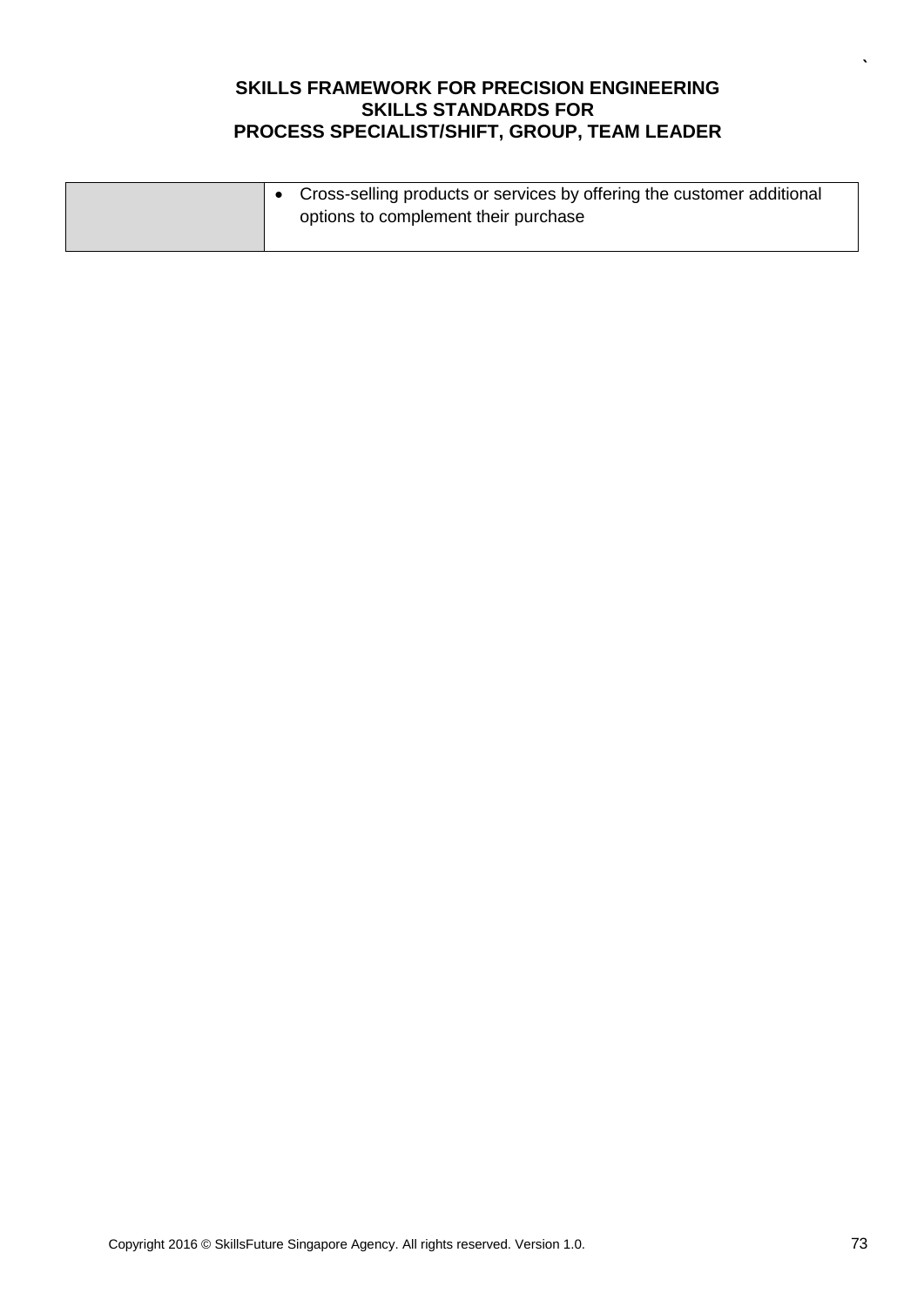| <b>Skill Code</b>                                                                                                                                                                                                          | SVCF-CS-103C-1                                                                                                                                                                                                                                                                                                                                                     | <b>Skill Category</b>                           | <b>Customer Experience</b> |
|----------------------------------------------------------------------------------------------------------------------------------------------------------------------------------------------------------------------------|--------------------------------------------------------------------------------------------------------------------------------------------------------------------------------------------------------------------------------------------------------------------------------------------------------------------------------------------------------------------|-------------------------------------------------|----------------------------|
|                                                                                                                                                                                                                            |                                                                                                                                                                                                                                                                                                                                                                    | <b>Skill Sub-Category</b><br>(where applicable) | N/A                        |
| <b>Skill</b>                                                                                                                                                                                                               | <b>Respond to Service Challenges</b>                                                                                                                                                                                                                                                                                                                               |                                                 |                            |
| <b>Skill Description</b>                                                                                                                                                                                                   | This skill describes the ability to respond to challenging service situations<br>through the use of appropriate verbal and non-verbal communication<br>techniques. It also includes recognising triggers which may lead to service<br>challenges, use of service recovery procedures to respond to the challenges<br>and escalating unresolved service challenges. |                                                 |                            |
| Knowledge and<br><b>Analysis</b><br>It refers to gathering,<br>cognitive processing,<br>integration and<br>inspection of facts and<br>information required to<br>perform the work tasks<br>and activities.                 | The ability to understand:<br>Types of triggers in the service environment<br>Types of service challenges<br>Importance of responding to service challenges<br>Principles of effective communication<br>$\bullet$<br>Method to escalate service challenges<br>Service escalation channels<br>$\bullet$<br>Resilience and methods to demonstrate resilience         |                                                 |                            |
| <b>Application and</b><br><b>Adaptation</b><br>It refers to the ability to<br>perform the work tasks<br>and activities required<br>of the occupation, and<br>the ability to react to<br>and manage the<br>changes at work. | The ability to:<br>Use service recovery procedures to respond to service challenges in<br>accordance with organisation guidelines<br>Escalate unresolved service challenges using appropriate channels in<br>accordance with the organisation's guidelines<br>Demonstrate resilience in the handling of service challenges<br>$\bullet$                            |                                                 |                            |
| <b>Innovation and Value</b><br><b>Creation</b><br>It refers to the ability to<br>generate purposive<br>ideas to improve work<br>performance and/or<br>enhance business                                                     | The ability to:<br>Strive for win-win outcomes when handling service challenges<br>Identify and suggest areas of improvement that may arise out of service<br>challenges                                                                                                                                                                                           |                                                 |                            |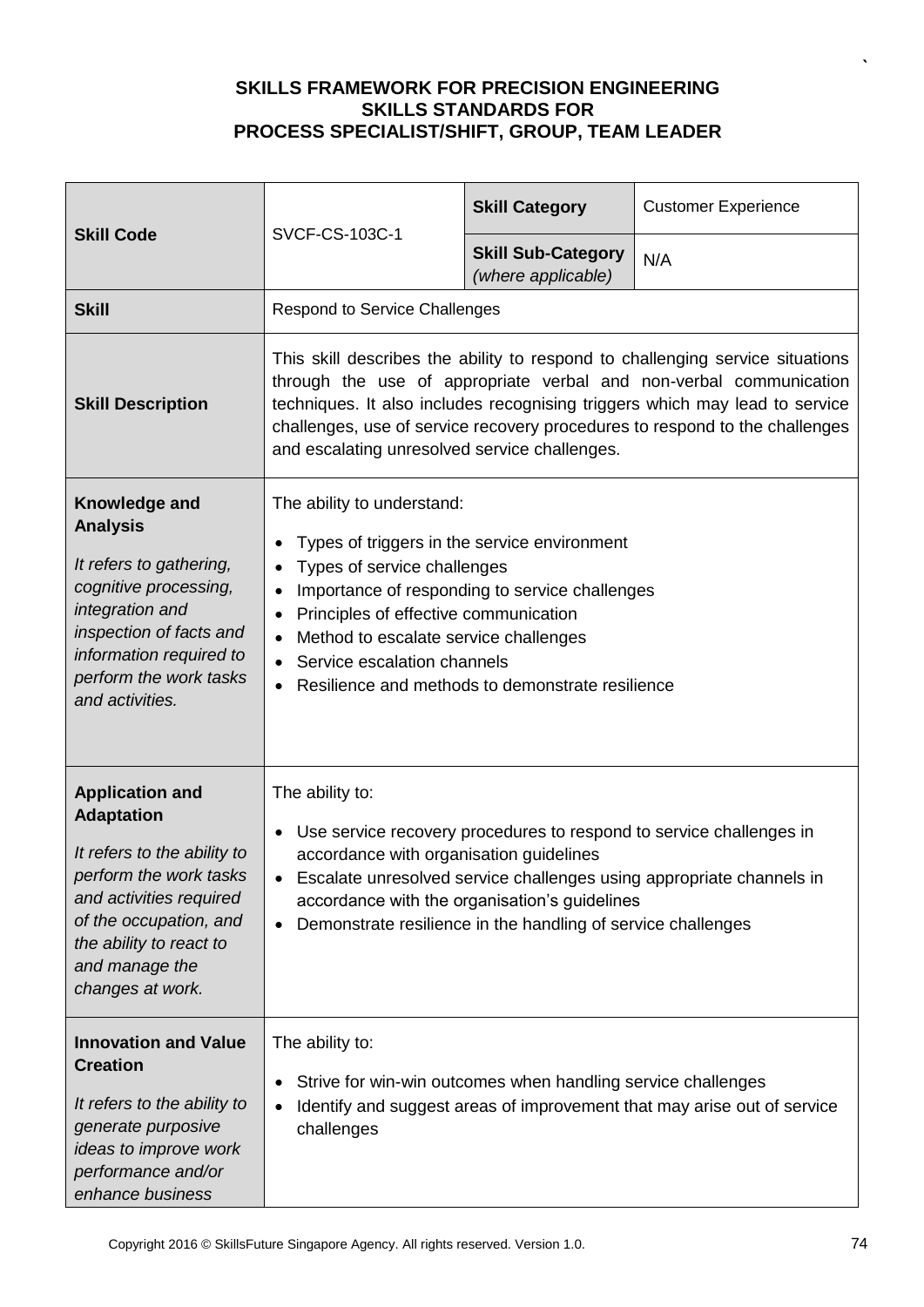| values that are aligned<br>to organisational goals.                                                                                                                                                          |                                                                                                                                                                                                                                                                                                                                                                                   |  |
|--------------------------------------------------------------------------------------------------------------------------------------------------------------------------------------------------------------|-----------------------------------------------------------------------------------------------------------------------------------------------------------------------------------------------------------------------------------------------------------------------------------------------------------------------------------------------------------------------------------|--|
| <b>Social Intelligence</b><br>and Ethics<br>It refers to the ability to<br>use affective factors in<br>leadership, relationship<br>and diversity<br>management guided by<br>professional codes of<br>ethics. | The ability to:<br>Empathise with customers while facing service challenges to prevent<br>situation from escalating                                                                                                                                                                                                                                                               |  |
| <b>Learning to Learn</b>                                                                                                                                                                                     | The ability to:                                                                                                                                                                                                                                                                                                                                                                   |  |
| It refers to the ability to<br>develop and improve<br>one's self within and<br>outside of one's area of<br>work.                                                                                             | Undertake<br>$\bullet$<br>Keep abreast of latest products and services and service delivery<br>procedures to avoid creating service challenges<br>Reflect on own handling of service challenges to improve performance in<br>$\bullet$<br>future situations<br>Monitor own service delivery to avoid creating situations that may give<br>$\bullet$<br>rise to service challenges |  |
| <b>Range of Application</b><br>(where applicable)                                                                                                                                                            | Triggers may be defined as causes of an event or situation that may lead to<br>service challenges.                                                                                                                                                                                                                                                                                |  |
| It refers to the critical<br>circumstances and<br>contexts that the skill<br>may be demonstrated.                                                                                                            | The service environment may be defined as the workplace where products<br>or services are sold or delivered. It includes the shop-front, back-room<br>operations or store.                                                                                                                                                                                                        |  |
|                                                                                                                                                                                                              | Triggers in the service environment must include:<br>Un-trained service staff<br>Poor attitude of staff<br>Lack of urgency to resolve complaints and feedback<br>$\bullet$<br>Long waiting times and queues<br>Unresolved issues or problems<br>Poor response to information requested<br>Un-informed staff<br>Lack of communication                                              |  |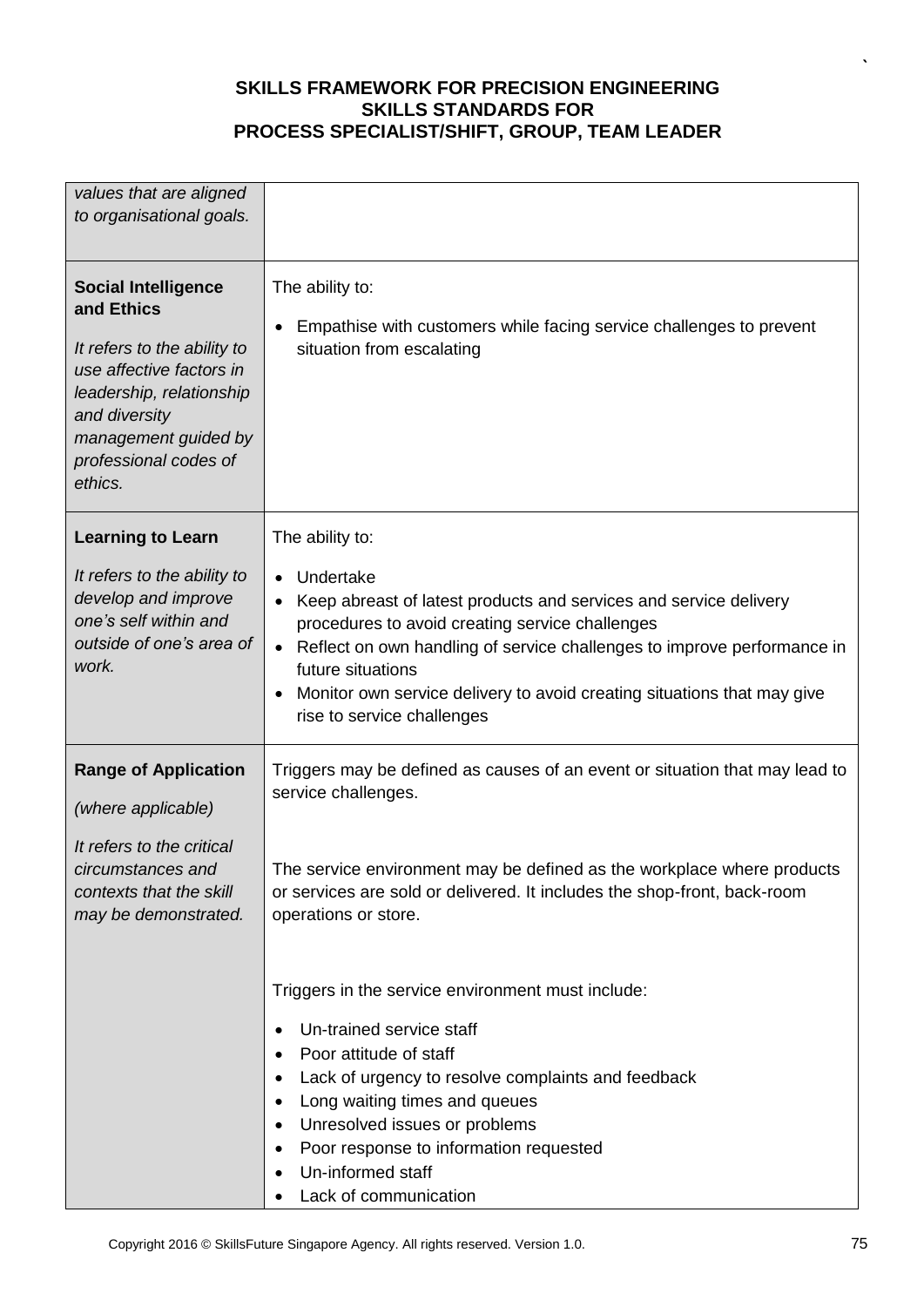| Lack of availability of product<br>Poor product or service quality                                                                                                                                                                                                                                                                                                                                                                                                                                                                                                                                                                         |
|--------------------------------------------------------------------------------------------------------------------------------------------------------------------------------------------------------------------------------------------------------------------------------------------------------------------------------------------------------------------------------------------------------------------------------------------------------------------------------------------------------------------------------------------------------------------------------------------------------------------------------------------|
| Service challenges must include:<br>Customer complaints on products or services<br>Negative feedback from customers on service delivery                                                                                                                                                                                                                                                                                                                                                                                                                                                                                                    |
| Service recovery is a procedure for dealing with customers' service<br>challenges. It must include:<br>Listening to the customer to identify the cause of the service challenge<br>Using verbal and non-verbal communication to address service challenge<br>Apologising to the customer immediately<br>Taking immediate action to resolve the situation<br>Showing empathy<br>Conducting follow-up with customer<br>Resilience may be defined as the process and experience of being<br>disrupted by change, opportunities, stressors and adversity, and, after<br>introspection, accessing strengths to grow stronger through disruption |
| Methods to demonstrate resilience must include:<br>Developing coping skills to deal with stress of change, opportunity, stress or<br>adversity<br>Building on actions and focusing on outcomes<br>Practicing realistic optimism and remaining hopeful under pressure<br>Developing strong support systems in or outside the workplace                                                                                                                                                                                                                                                                                                      |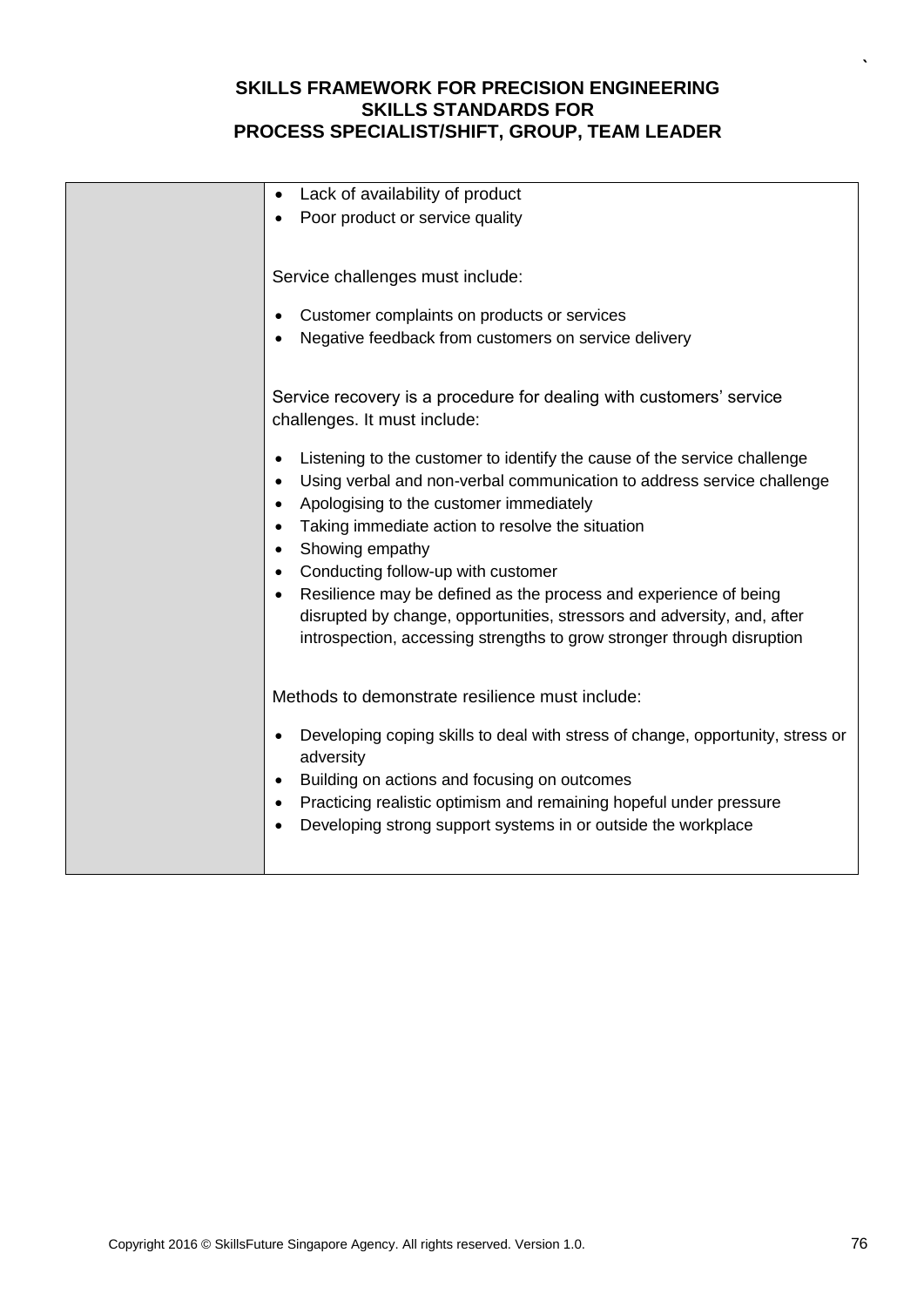| <b>Skill Code</b>                                                                                                                                                                                                          | SVCF-CS-301C-1                                                                                                                                                                                                                                                                                                                                                                                                                                                       | <b>Skill Category</b>                           | <b>Customer Experience</b> |
|----------------------------------------------------------------------------------------------------------------------------------------------------------------------------------------------------------------------------|----------------------------------------------------------------------------------------------------------------------------------------------------------------------------------------------------------------------------------------------------------------------------------------------------------------------------------------------------------------------------------------------------------------------------------------------------------------------|-------------------------------------------------|----------------------------|
|                                                                                                                                                                                                                            |                                                                                                                                                                                                                                                                                                                                                                                                                                                                      | <b>Skill Sub-Category</b><br>(where applicable) | N/A                        |
| <b>Skill</b>                                                                                                                                                                                                               | <b>Establish Relationships for Customer Confidence</b>                                                                                                                                                                                                                                                                                                                                                                                                               |                                                 |                            |
| <b>Skill Description</b>                                                                                                                                                                                                   | This skill describes the ability to build customer confidence in the<br>organisation and develop customer relationships that build customer loyalty.<br>It also includes handling service opportunities and escalated service<br>challenges.                                                                                                                                                                                                                         |                                                 |                            |
| Knowledge and<br><b>Analysis</b><br>It refers to gathering,<br>cognitive processing,<br>integration and<br>inspection of facts and<br>information required to<br>perform the work tasks<br>and activities.                 | The ability to understand:<br>Methods to develop knowledge of organisation's product or service<br>offerings<br>Methods to establish customer rapport<br>$\bullet$<br>Types of follow up from customer interactions<br>$\bullet$<br>Types of service opportunities<br>$\bullet$<br>Types of escalated service challenges<br>$\bullet$<br>Methods to respond to service opportunities<br>$\bullet$<br>Methods to respond to escalated service challenges<br>$\bullet$ |                                                 |                            |
| <b>Application and</b><br><b>Adaptation</b><br>It refers to the ability to<br>perform the work tasks<br>and activities required<br>of the occupation, and<br>the ability to react to<br>and manage the<br>changes at work. | The ability to:<br>Develop knowledge of organisation's product or service offerings and<br>$\bullet$<br>customer profile<br>Respond to service opportunities to build customers' confidence in the<br>$\bullet$<br>organisation<br>Follow up on customer interactions in accordance with the<br>$\bullet$<br>organisation's guidelines                                                                                                                               |                                                 |                            |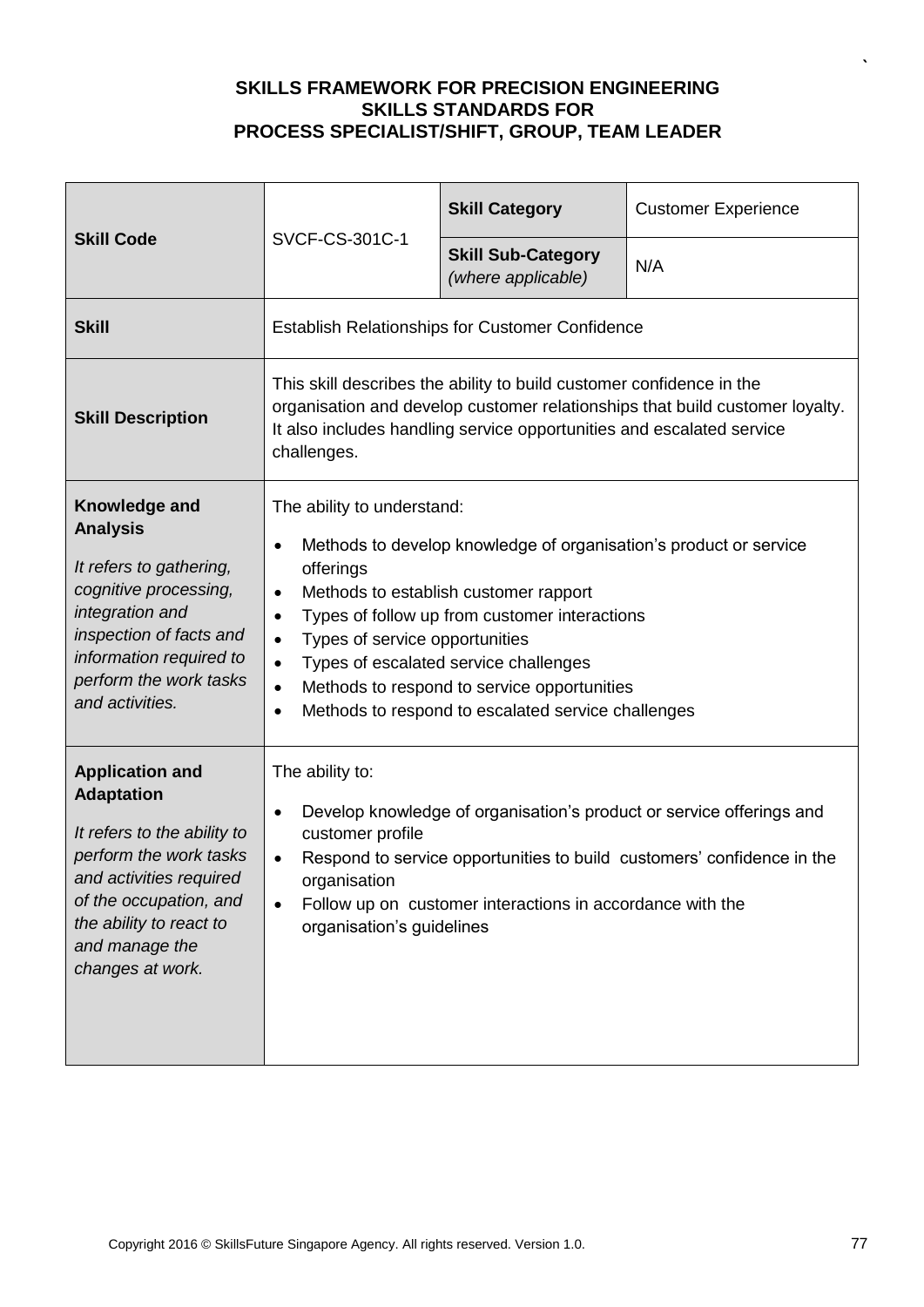| <b>Innovation and Value</b><br><b>Creation</b><br>It refers to the ability to<br>generate purposive<br>ideas to improve work<br>performance and/or<br>enhance business<br>values that are aligned<br>to organisational goals. | The ability to:<br>Build customer rapport with customers to increase customer loyalty and<br>$\bullet$<br>confidence in the organisation<br>Propose mutually acceptable solutions to escalated service challenges<br>$\bullet$<br>in accordance with the organisation's service recovery procedures |
|-------------------------------------------------------------------------------------------------------------------------------------------------------------------------------------------------------------------------------|-----------------------------------------------------------------------------------------------------------------------------------------------------------------------------------------------------------------------------------------------------------------------------------------------------|
| <b>Social Intelligence</b><br>and Ethics                                                                                                                                                                                      | N/A                                                                                                                                                                                                                                                                                                 |
| It refers to the ability to<br>use affective factors in<br>leadership, relationship<br>and diversity<br>management guided by<br>professional codes of<br>ethics.                                                              |                                                                                                                                                                                                                                                                                                     |
| <b>Learning to Learn</b>                                                                                                                                                                                                      | The ability to:                                                                                                                                                                                                                                                                                     |
| It refers to the ability to<br>develop and improve<br>one's self within and<br>outside of one's area of<br>work.                                                                                                              | Stay abreast of the organisation's product or service offerings through<br>product launches or brochures to ensure the latest information is<br>provided to customers                                                                                                                               |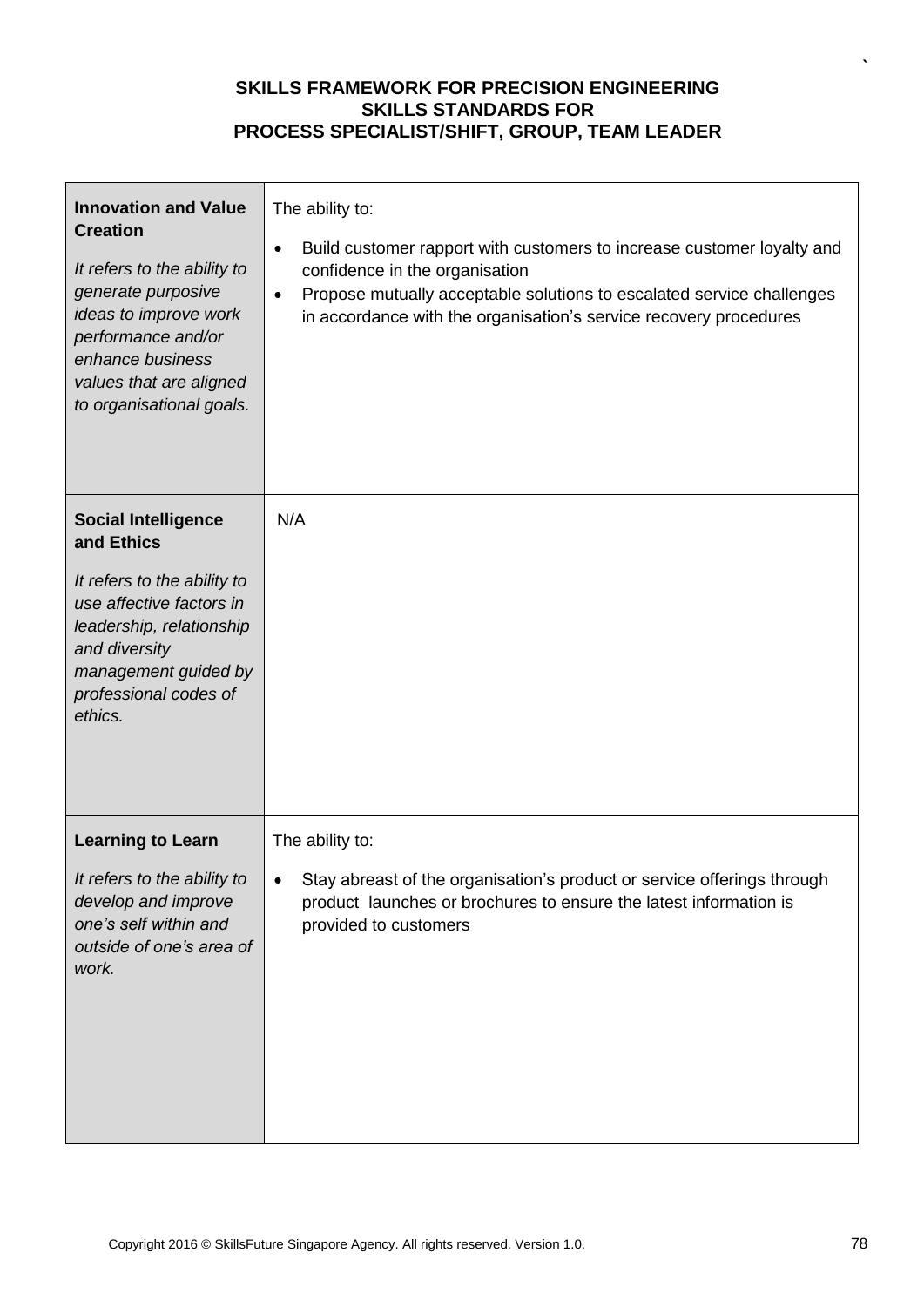| <b>Range of Application</b><br>(where applicable)                                                 | Customer rapport refers to the gaining of trust and confidence of customers<br>in the organisation's product or service. Organisations may wish to build<br>rapport with customers to increase customer confidence in their product or<br>service. |
|---------------------------------------------------------------------------------------------------|----------------------------------------------------------------------------------------------------------------------------------------------------------------------------------------------------------------------------------------------------|
| It refers to the critical<br>circumstances and<br>contexts that the skill<br>may be demonstrated. | Customer confidence refers to the trust which customers have in an<br>organisation's product or service.                                                                                                                                           |
|                                                                                                   | Escalated service challenges are unresolved service challenges escalated<br>by service professionals.                                                                                                                                              |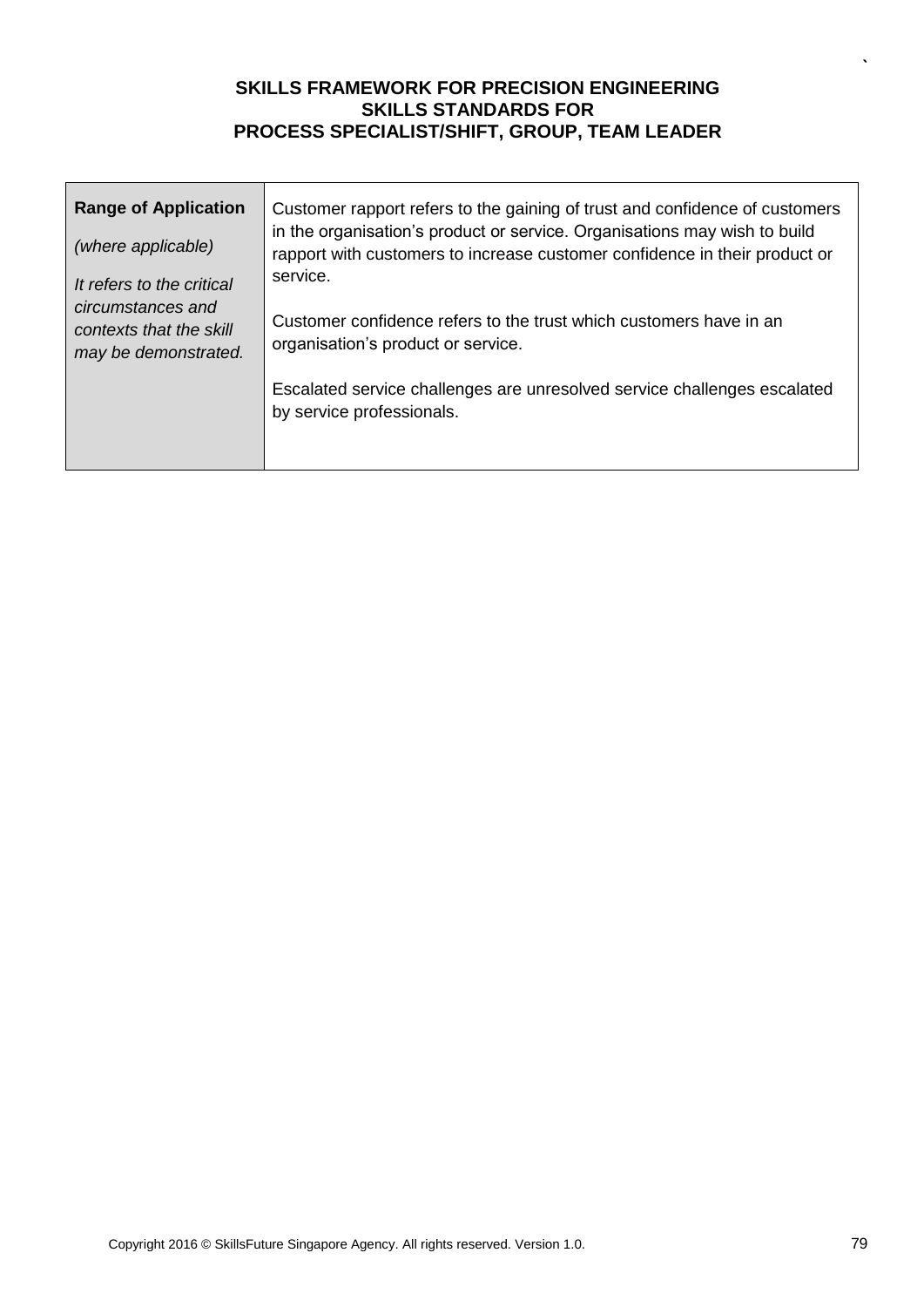| <b>Skill Code</b>                                                                                                                                                                                                          | ES-PMD-303G-1                                                                                                                                                                                                                                                                                                                                                                                                                                                                                                                                                                                                                                                       | <b>Skill Category</b>                           | Personal Management and<br>Development |
|----------------------------------------------------------------------------------------------------------------------------------------------------------------------------------------------------------------------------|---------------------------------------------------------------------------------------------------------------------------------------------------------------------------------------------------------------------------------------------------------------------------------------------------------------------------------------------------------------------------------------------------------------------------------------------------------------------------------------------------------------------------------------------------------------------------------------------------------------------------------------------------------------------|-------------------------------------------------|----------------------------------------|
|                                                                                                                                                                                                                            |                                                                                                                                                                                                                                                                                                                                                                                                                                                                                                                                                                                                                                                                     | <b>Skill Sub-Category</b><br>(where applicable) | N/A                                    |
| <b>Skill</b>                                                                                                                                                                                                               | Apply Emotional Competence to Manage Self and Team at the Workplace                                                                                                                                                                                                                                                                                                                                                                                                                                                                                                                                                                                                 |                                                 |                                        |
| <b>Skill Description</b>                                                                                                                                                                                                   | This skill describes the ability to apply self-awareness techniques and model<br>emotional intelligence principles to facilitate an understanding<br>and<br>management of oneself and others in a team. It also includes cultivating a<br>positive emotional culture in the workplace.                                                                                                                                                                                                                                                                                                                                                                              |                                                 |                                        |
| Knowledge and<br><b>Analysis</b><br>It refers to gathering,<br>cognitive processing,<br>integration and<br>inspection of facts and<br>information required to<br>perform the work tasks<br>and activities.                 | The ability to understand:<br>Differences between cognitive intelligence and emotional intelligence<br>$\bullet$<br>Aspects of emotional intelligence<br>$\bullet$<br>Importance of emotional intelligence<br>$\bullet$<br>Benefits of applying emotional intelligence at work<br>$\bullet$<br>Different platforms to facilitate expression of thoughts and feelings by<br>$\bullet$<br>team members<br>Importance of developing emotional intelligence to build positive<br>$\bullet$<br>relationships<br>Domains of emotional intelligence and their applications<br>$\bullet$<br>Methods for development of emotional intelligence and its features<br>$\bullet$ |                                                 |                                        |
| <b>Application and</b><br><b>Adaptation</b><br>It refers to the ability to<br>perform the work tasks<br>and activities required<br>of the occupation, and<br>the ability to react to<br>and manage the<br>changes at work. | The ability to:<br>Assess emotional states of team members and respond appropriately to<br>emotional cues, taking into consideration the different cultures and<br>background of team members                                                                                                                                                                                                                                                                                                                                                                                                                                                                       |                                                 |                                        |
| <b>Innovation and Value</b><br><b>Creation</b><br>It refers to the ability to<br>generate purposive<br>ideas to improve work                                                                                               | The ability to:<br>Promote a positive emotional climate at the workplace                                                                                                                                                                                                                                                                                                                                                                                                                                                                                                                                                                                            |                                                 |                                        |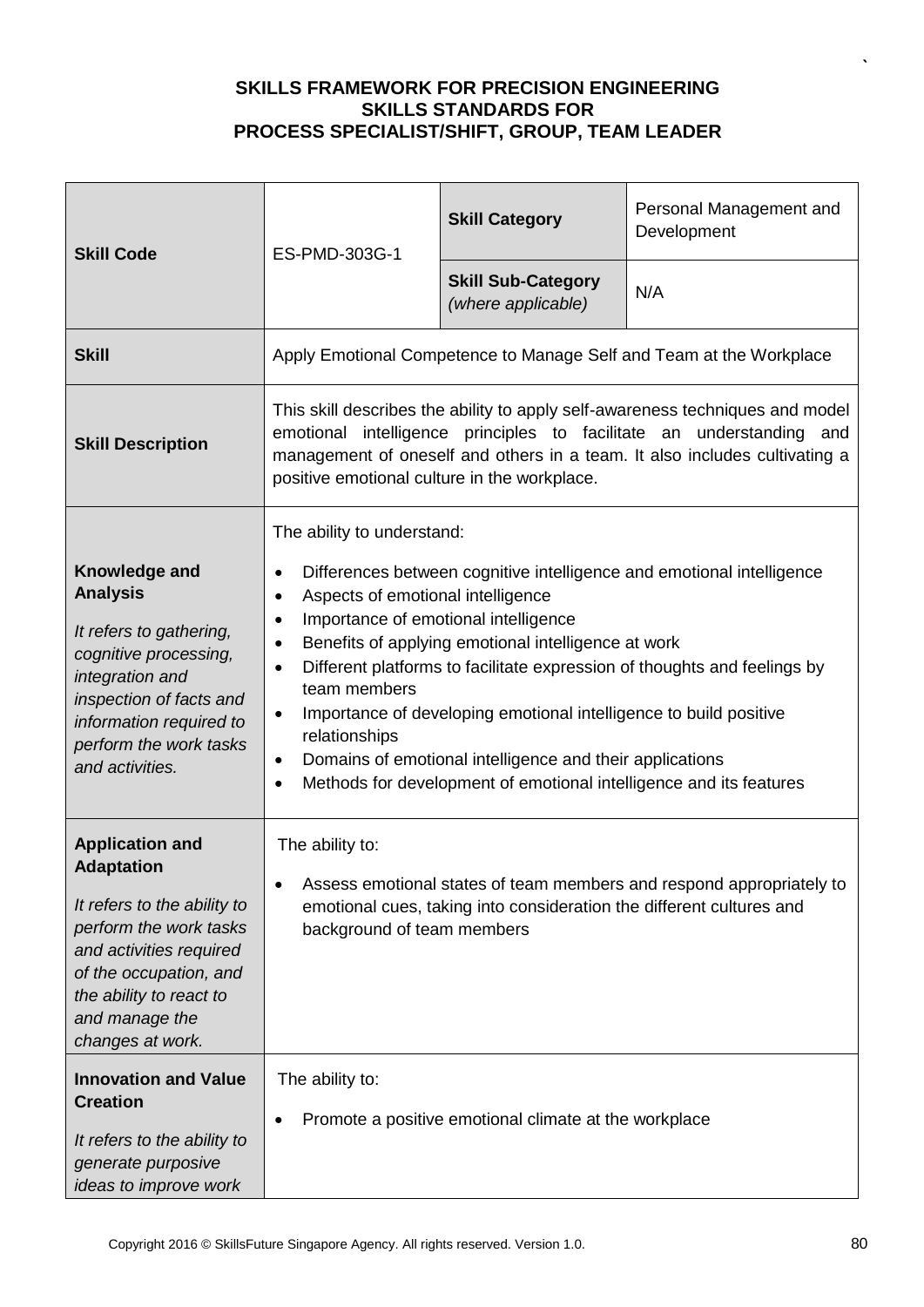| performance and/or<br>enhance business<br>values that are aligned<br>to organisational goals.                                                                                                                |                                                                                                                                                                                                                                                                                                                                                                                                                                                                                                                                                                                                                                     |
|--------------------------------------------------------------------------------------------------------------------------------------------------------------------------------------------------------------|-------------------------------------------------------------------------------------------------------------------------------------------------------------------------------------------------------------------------------------------------------------------------------------------------------------------------------------------------------------------------------------------------------------------------------------------------------------------------------------------------------------------------------------------------------------------------------------------------------------------------------------|
| <b>Social Intelligence</b><br>and Ethics<br>It refers to the ability to<br>use affective factors in<br>leadership, relationship<br>and diversity<br>management guided by<br>professional codes of<br>ethics. | The ability to:<br>Model behaviours that demonstrate application of emotional intelligence<br>$\bullet$<br>Demonstrate flexibility and adaptability in dealing with team members<br>$\bullet$<br>and making decisions, taking their emotions into account<br>Provide opportunities for team members to express their thoughts and<br>$\bullet$<br>feelings and assist them in understanding the effects of their behaviour<br>and emotions on others at the workplace<br>Encourage team members to develop their own emotional intelligence to<br>$\bullet$<br>build positive relationships among one another to achieve team goals |
| <b>Learning to Learn</b><br>It refers to the ability to<br>develop and improve<br>one's self within and<br>outside of one's area of<br>work.                                                                 | The ability to:<br>Recognise own emotional states, the causes of those emotional states<br>and its effects on own and team's performance and interpersonal<br>relationships at the workplace<br>Conduct self-reflection and gather feedback from team members to<br>$\bullet$<br>identify personal strengths and weaknesses for development of own<br>emotional intelligence                                                                                                                                                                                                                                                        |
| <b>Range of Application</b><br>(where applicable)<br>It refers to the critical<br>circumstances and<br>contexts that the skill<br>may be demonstrated.                                                       | Definition of cognitive intelligence must include:<br>Intellectual abilities such as logic, reason, reading, writing, analysing<br>and prioritising<br>Definition of emotional intelligence must include:<br>Awareness of own emotions and ability to regulate them<br>Awareness of the emotions of others and the ability to use the<br>knowledge to manage interactions with others                                                                                                                                                                                                                                               |
|                                                                                                                                                                                                              | Aspects of emotional intelligence must include:<br>Understanding oneself, personal goals, intentions, responses, behaviour<br>and all<br>Understanding others and their feelings                                                                                                                                                                                                                                                                                                                                                                                                                                                    |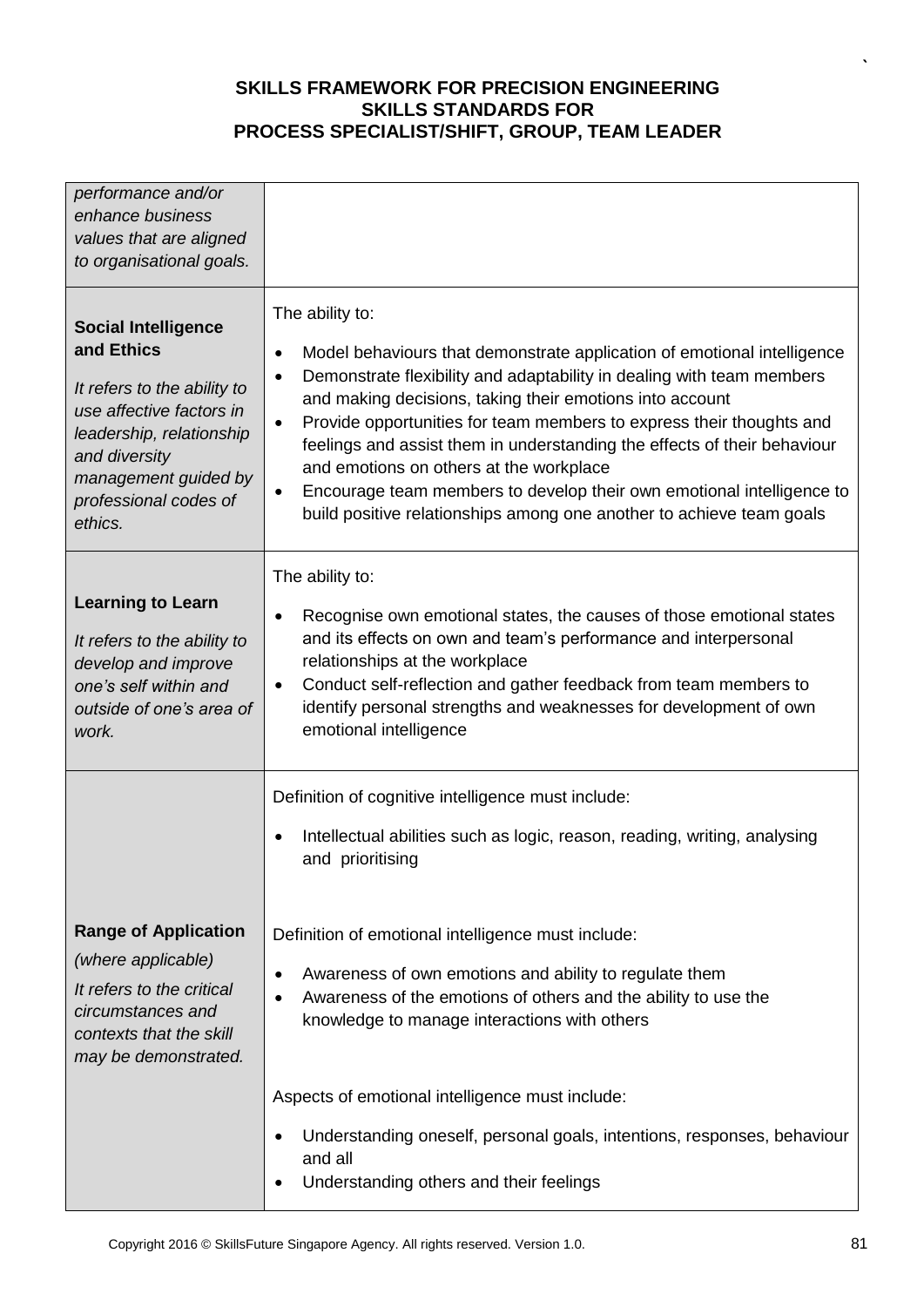| Domains of emotional intelligence must include:                                                                                                                                                                              |
|------------------------------------------------------------------------------------------------------------------------------------------------------------------------------------------------------------------------------|
| Knowing one's emotions<br>$\bullet$                                                                                                                                                                                          |
| Managing one's emotions<br>$\bullet$                                                                                                                                                                                         |
| Motivating oneself<br>$\bullet$                                                                                                                                                                                              |
| Recognising and understanding others' emotion<br>$\bullet$                                                                                                                                                                   |
| Managing relationship through use of emotional intelligence<br>$\bullet$                                                                                                                                                     |
| Behaviours that demonstrate application of emotional intelligence must                                                                                                                                                       |
| include:                                                                                                                                                                                                                     |
| Paying attention to other's body language, tone of voice and facial cues                                                                                                                                                     |
| Taking interest in team members and their work<br>$\bullet$                                                                                                                                                                  |
| Acknowledging and showing appreciation for team members'<br>$\bullet$<br>contributions                                                                                                                                       |
| Demonstrating common feelings with team members (e.g. excitement,<br>$\bullet$<br>disappointment, et cetera)                                                                                                                 |
| Responding to team members taking into account their profile and<br>$\bullet$<br>cultural differences and in ways that suit their individual styles (e.g.<br>responding in a clear and strict manner, responding with a soft |
| approach, etc.)                                                                                                                                                                                                              |
| Applying empathy to others at the workplace<br>$\bullet$                                                                                                                                                                     |
| Recognising impact of personal emotions on others<br>$\bullet$                                                                                                                                                               |
| Seeing setbacks as situational and circumstantial rather than a<br>pervasive personal flaw                                                                                                                                   |
|                                                                                                                                                                                                                              |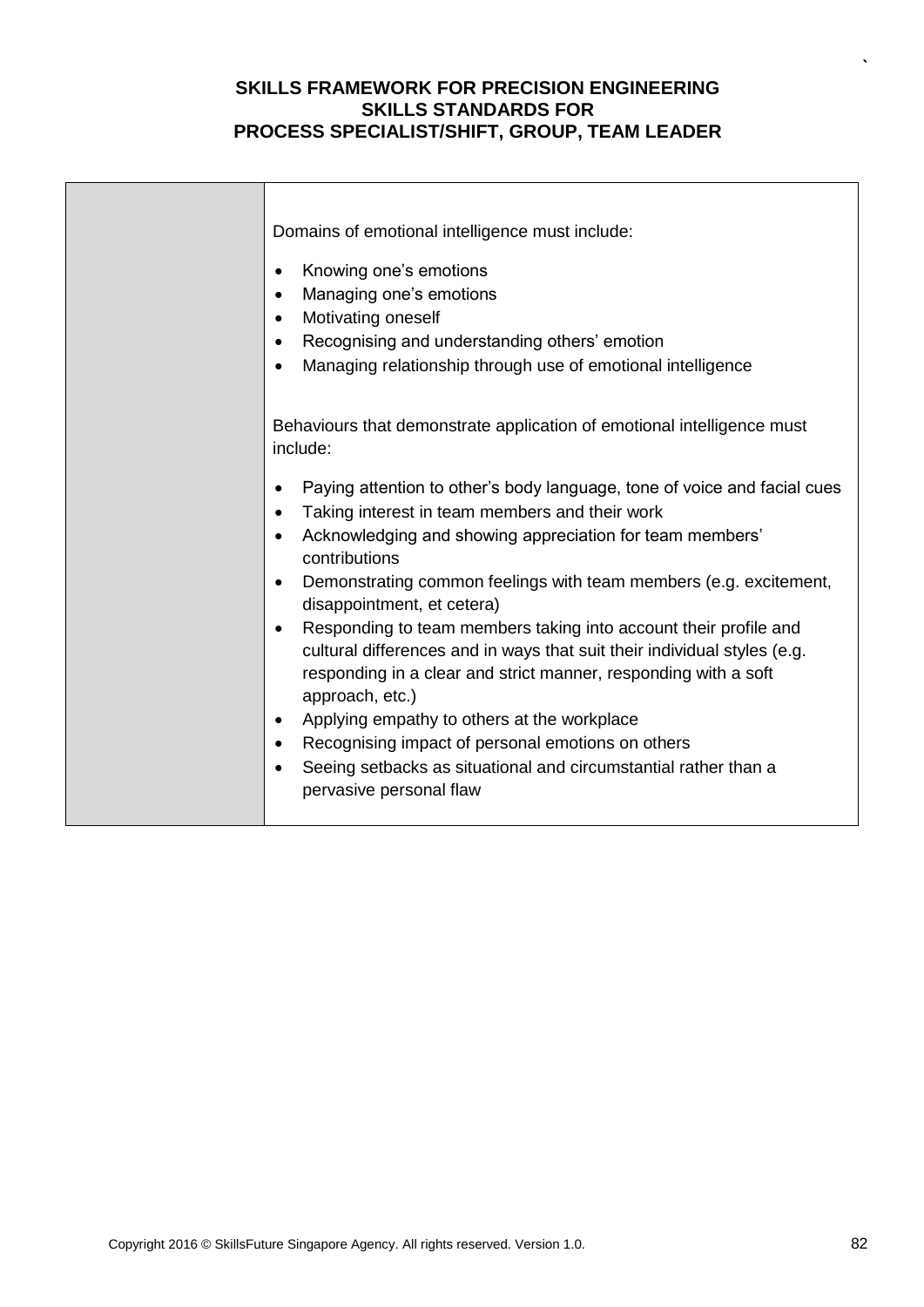| <b>Skill Code</b>                                                                                                                                                                                                          | ES-PMD-301G-1                                                                                                                                                                                                                                                                                                                                                                                                                                                                                                                                                                                                                                                                                                                                                                 | <b>Skill Category</b>                               | Personal Management and<br>Development |
|----------------------------------------------------------------------------------------------------------------------------------------------------------------------------------------------------------------------------|-------------------------------------------------------------------------------------------------------------------------------------------------------------------------------------------------------------------------------------------------------------------------------------------------------------------------------------------------------------------------------------------------------------------------------------------------------------------------------------------------------------------------------------------------------------------------------------------------------------------------------------------------------------------------------------------------------------------------------------------------------------------------------|-----------------------------------------------------|----------------------------------------|
|                                                                                                                                                                                                                            |                                                                                                                                                                                                                                                                                                                                                                                                                                                                                                                                                                                                                                                                                                                                                                               | <b>Skill Sub-Category</b><br>(where applicable)     | N/A                                    |
| <b>Skill</b>                                                                                                                                                                                                               |                                                                                                                                                                                                                                                                                                                                                                                                                                                                                                                                                                                                                                                                                                                                                                               | Develop Personal Effectiveness at Supervisory Level |                                        |
| <b>Skill Description</b>                                                                                                                                                                                                   | This skill describes the ability to apply knowledge and life skills, relate them<br>to roles and responsibilities in the workplace and contribute to their<br>effectiveness as a team leader or supervisor. It also includes using<br>time<br>management techniques, maintaining a work-life balance, managing stress<br>and personal finances.                                                                                                                                                                                                                                                                                                                                                                                                                               |                                                     |                                        |
| Knowledge and<br><b>Analysis</b><br>It refers to gathering,<br>cognitive processing,<br>integration and<br>inspection of facts and<br>information required to<br>perform the work tasks<br>and activities.                 | The ability to understand:<br>Types of motivational factors affecting personal goal setting and<br>achievement<br>Factors that may affect the achievement of departmental goals<br>Benefits of organising and prioritising work activities according to goals<br>$\bullet$<br>set<br>Practices that promote personal well-being and aspects of personal<br>$\bullet$<br>management<br>Issues and problems related to personal and family responsibilities and<br>$\bullet$<br>their impact on work<br>Common sources of assistance available to support personal<br>$\bullet$<br>management<br>Various budgeting techniques and their features to manage personal<br>expenses<br>Factors to consider when using and maintaining credit to ensure one's<br>financial stability |                                                     |                                        |
| <b>Application and</b><br><b>Adaptation</b><br>It refers to the ability to<br>perform the work tasks<br>and activities required<br>of the occupation, and<br>the ability to react to<br>and manage the<br>changes at work. | The ability to:<br>Analyse personal goals and align them to departmental goals<br>$\bullet$<br>Examine personal role and responsibilities and their contribution to<br>departmental success<br>Plan, organise and execute personal work activities to achieve<br>departmental goals<br>Support the implementation of work-life balance programmes to achieve<br>organisational effectiveness                                                                                                                                                                                                                                                                                                                                                                                  |                                                     |                                        |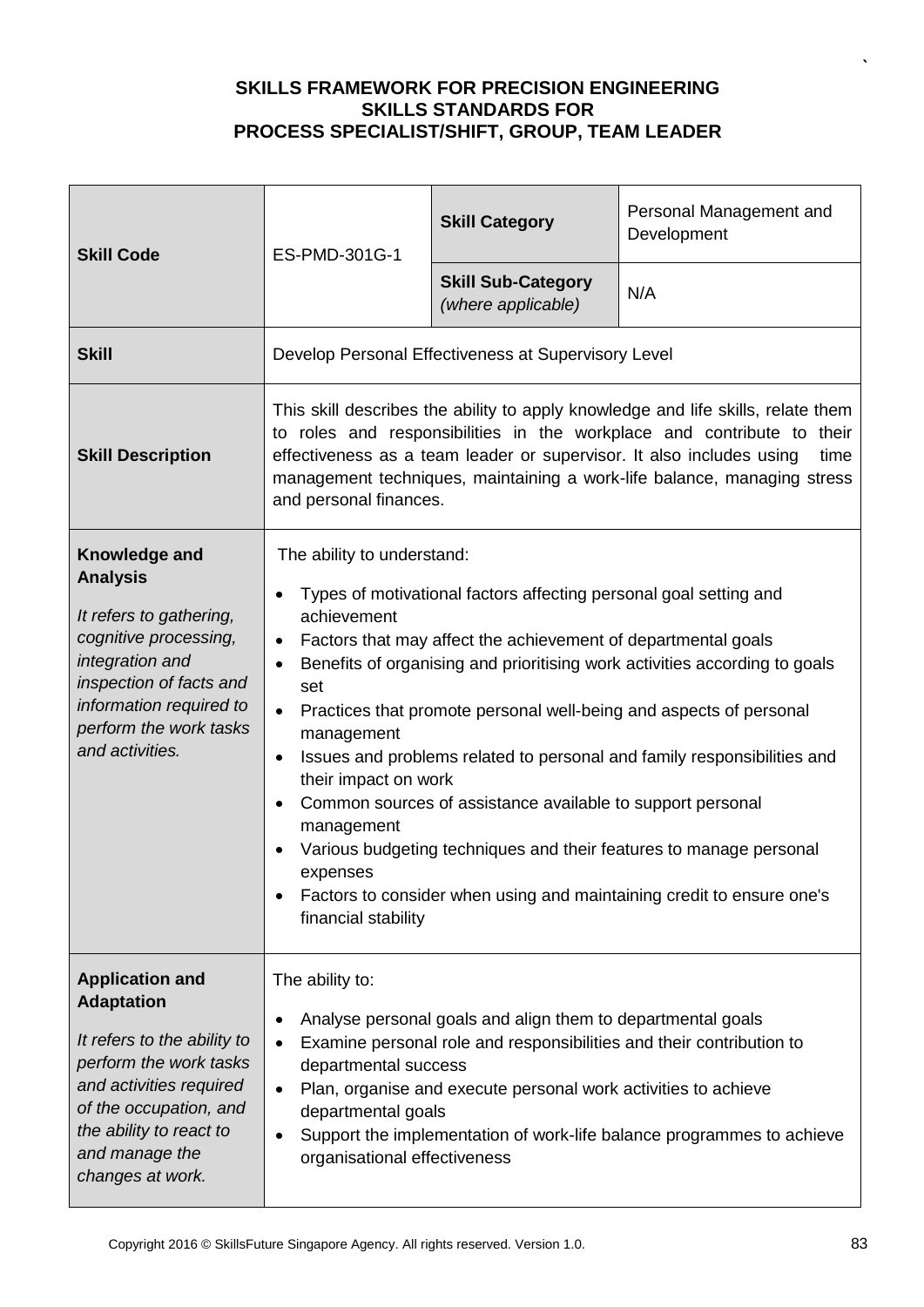| <b>Innovation and Value</b><br><b>Creation</b><br>It refers to the ability to<br>generate purposive<br>ideas to improve work<br>performance and/or<br>enhance business<br>values that are aligned<br>to organisational goals. | The ability to:<br>Identify causes of stress that affect self and team and apply stress<br>management techniques to deal with them                                                                                                                                                                                                |
|-------------------------------------------------------------------------------------------------------------------------------------------------------------------------------------------------------------------------------|-----------------------------------------------------------------------------------------------------------------------------------------------------------------------------------------------------------------------------------------------------------------------------------------------------------------------------------|
| <b>Social Intelligence</b><br>and Ethics<br>It refers to the ability to<br>use affective factors in<br>leadership, relationship<br>and diversity<br>management guided by<br>professional codes of<br>ethics.                  | The ability to:<br>Apply emotional intelligence and people-management techniques to get<br>$\bullet$<br>assistance from appropriate people such as managers, peers and<br>subordinates                                                                                                                                            |
| <b>Learning to Learn</b><br>It refers to the ability to<br>develop and improve<br>one's self within and<br>outside of one's area of<br>work.                                                                                  | The ability to:<br>Examine personal strengths and weaknesses, apply strategies to<br>$\bullet$<br>overcome weaknesses and use personal strengths to contribute towards<br>the achievement of departmental goals<br>Establish own existing financial position using appropriate tools and<br>explain how to manage such a position |
| <b>Range of Application</b><br>(where applicable)<br>It refers to the critical<br>circumstances and<br>contexts that the skill<br>may be demonstrated.                                                                        | N/A                                                                                                                                                                                                                                                                                                                               |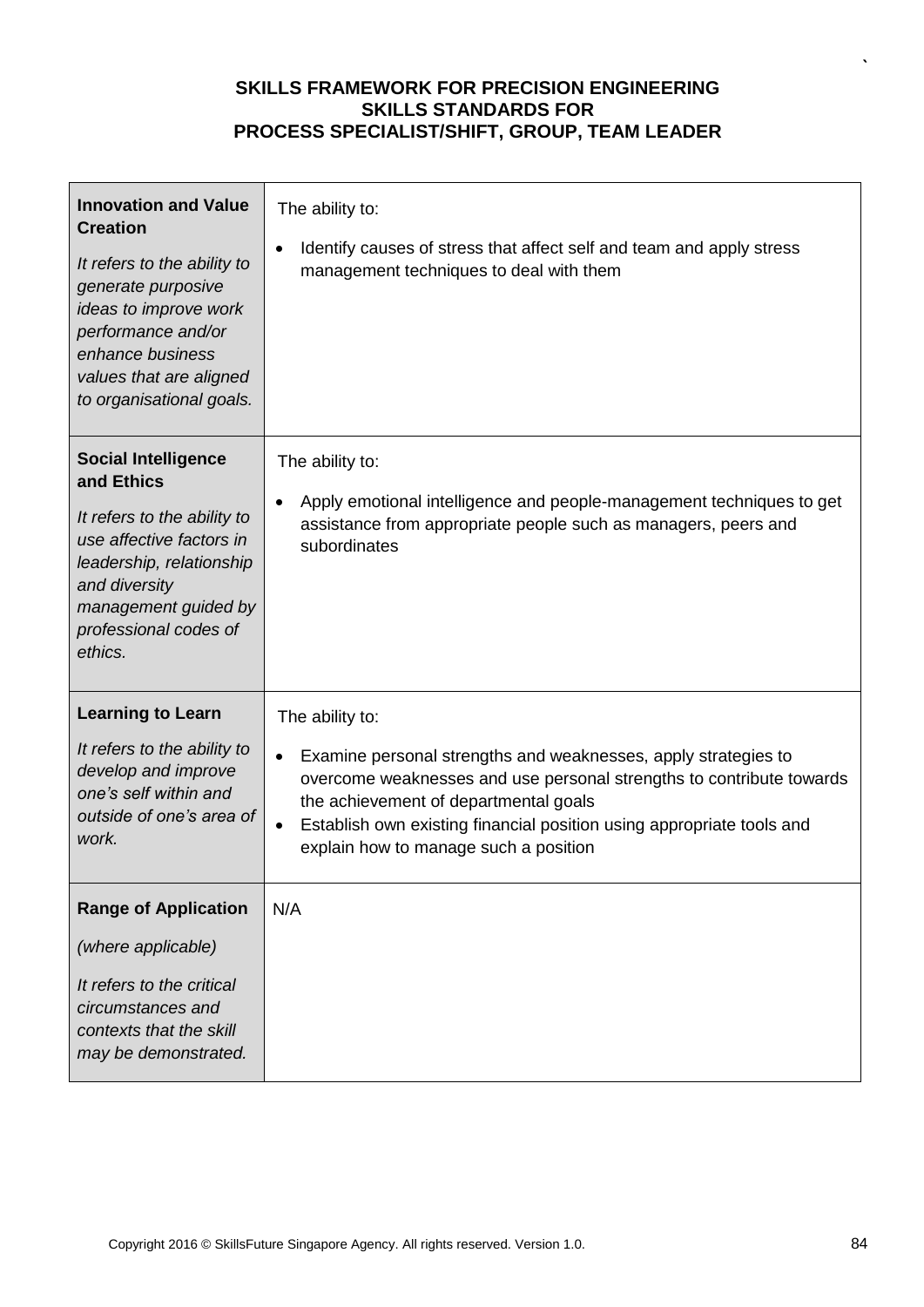| <b>Skill Code</b>                                                                                                                                                                                                          | ES-PMD-304G-1                                                                                                                                                                                                                                                                                                                                                                                                                                                                                                                                                                                                                                                                                                                                                                | <b>Skill Category</b>                           | Personal Management and<br>Development |
|----------------------------------------------------------------------------------------------------------------------------------------------------------------------------------------------------------------------------|------------------------------------------------------------------------------------------------------------------------------------------------------------------------------------------------------------------------------------------------------------------------------------------------------------------------------------------------------------------------------------------------------------------------------------------------------------------------------------------------------------------------------------------------------------------------------------------------------------------------------------------------------------------------------------------------------------------------------------------------------------------------------|-------------------------------------------------|----------------------------------------|
|                                                                                                                                                                                                                            |                                                                                                                                                                                                                                                                                                                                                                                                                                                                                                                                                                                                                                                                                                                                                                              | <b>Skill Sub-Category</b><br>(where applicable) | N/A                                    |
| <b>Skill</b>                                                                                                                                                                                                               | <b>Foster Team Adaptability</b>                                                                                                                                                                                                                                                                                                                                                                                                                                                                                                                                                                                                                                                                                                                                              |                                                 |                                        |
| <b>Skill Description</b>                                                                                                                                                                                                   | This skill describes the ability to analyse employability issues in the global<br>context. It also includes using strategies to adapt team members to the<br>changing conditions and diversity at the workplace for greater productivity<br>and effectiveness.                                                                                                                                                                                                                                                                                                                                                                                                                                                                                                               |                                                 |                                        |
| Knowledge and<br><b>Analysis</b><br>It refers to gathering,<br>cognitive processing,<br>integration and<br>inspection of facts and<br>information required to<br>perform the work tasks<br>and activities.                 | The ability to understand:<br>Types of learning opportunities and uses of learning resources and<br>references for development<br>Common challenges and difficulties in selecting the appropriate<br>resources for development<br>Ways to recommend and facilitate the use of the various resources for<br>development<br>Methods to identify learning styles of self and team<br>$\bullet$<br>Types of learning theories, learning motivation theories and motivational<br>$\bullet$<br>factors to learn<br>Transferable skills and knowledge and their features<br>$\bullet$<br>Factors that hinder and encourage learning<br>$\bullet$<br>Types of diversity in the team<br>$\bullet$<br>Importance of team cooperation and synergy<br>Impact of changes at the workplace |                                                 |                                        |
| <b>Application and</b><br><b>Adaptation</b><br>It refers to the ability to<br>perform the work tasks<br>and activities required<br>of the occupation, and<br>the ability to react to<br>and manage the<br>changes at work. | The ability to:<br>Analyse information gathered from the news media to determine<br>relevant trends and issues that would affect work team at the workplace<br>Analyse the implications of global competitiveness on one's job and<br>team at the workplace<br>Analyse the impact of diversity on a team and facilitate team members<br>to work within a diverse team based on strategies set<br>Identify the competencies required in current job for self and team at the<br>workplace                                                                                                                                                                                                                                                                                     |                                                 |                                        |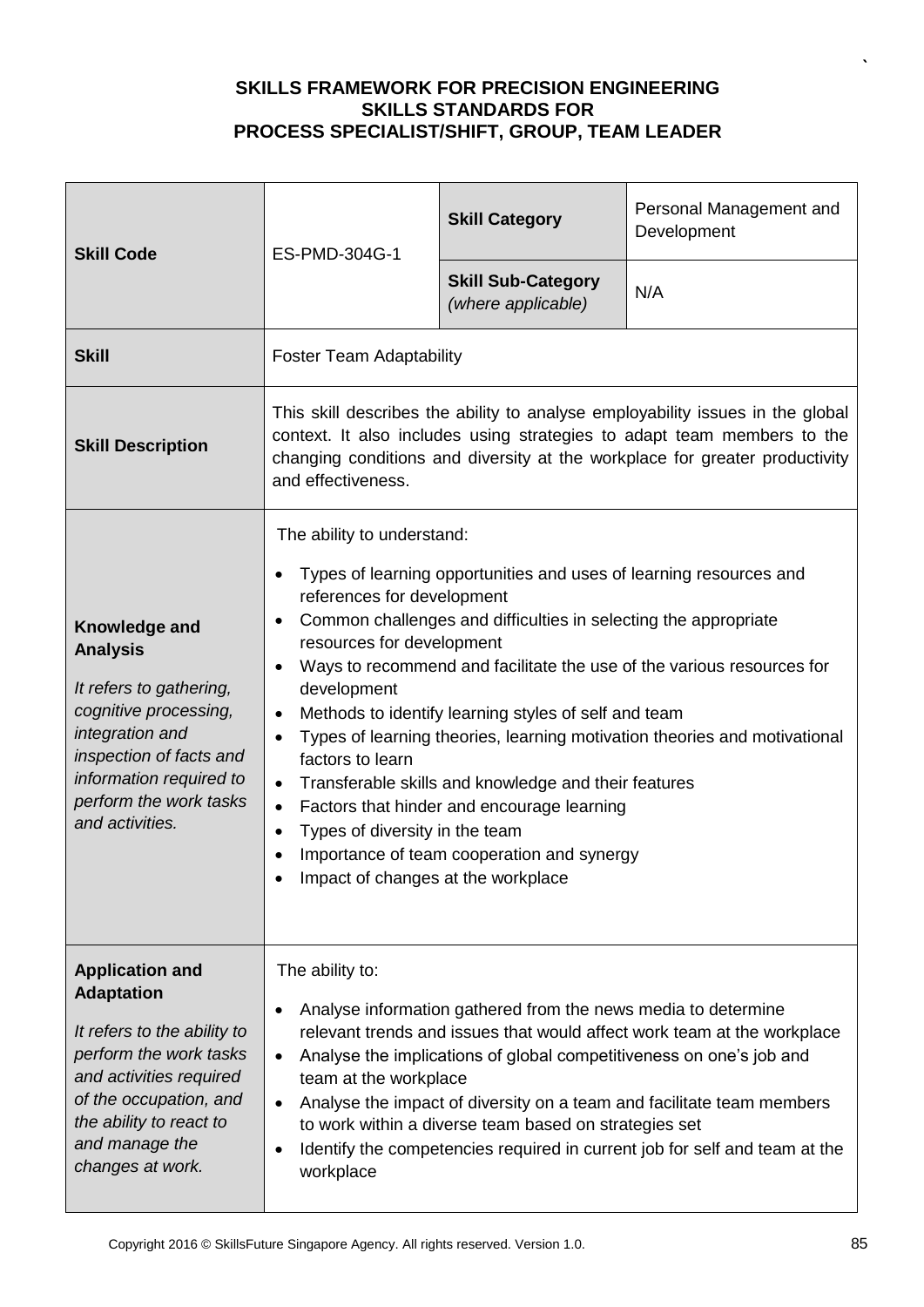| <b>Innovation and Value</b><br><b>Creation</b><br>It refers to the ability to<br>generate purposive<br>ideas to improve work<br>performance and/or<br>enhance business<br>values that are aligned<br>to organisational goals. | The ability to:<br>Implement ways to provide a conducive work environment to facilitate<br>٠<br>the transfer of learning among team members and peers                                                                                                                                                |
|-------------------------------------------------------------------------------------------------------------------------------------------------------------------------------------------------------------------------------|------------------------------------------------------------------------------------------------------------------------------------------------------------------------------------------------------------------------------------------------------------------------------------------------------|
| <b>Social Intelligence</b><br>and Ethics<br>It refers to the ability to<br>use affective factors in<br>leadership, relationship<br>and diversity<br>management guided by<br>professional codes of<br>ethics.                  | The ability to:<br>Identify and implement strategies to motivate and assist team members<br>to adapt to change in job requirements at the workplace                                                                                                                                                  |
| <b>Learning to Learn</b><br>It refers to the ability to<br>develop and improve<br>one's self within and<br>outside of one's area of<br>work.                                                                                  | The ability to:<br>Identify gaps in competencies, determine training and development<br>$\bullet$<br>needs and select resources and suitable learning opportunities that<br>match the learning styles of self and team<br>Promote opportunities for learning and coaching within a team<br>$\bullet$ |
| <b>Range of Application</b><br>(where applicable)<br>It refers to the critical<br>circumstances and<br>contexts that the skill<br>may be demonstrated                                                                         | N/A                                                                                                                                                                                                                                                                                                  |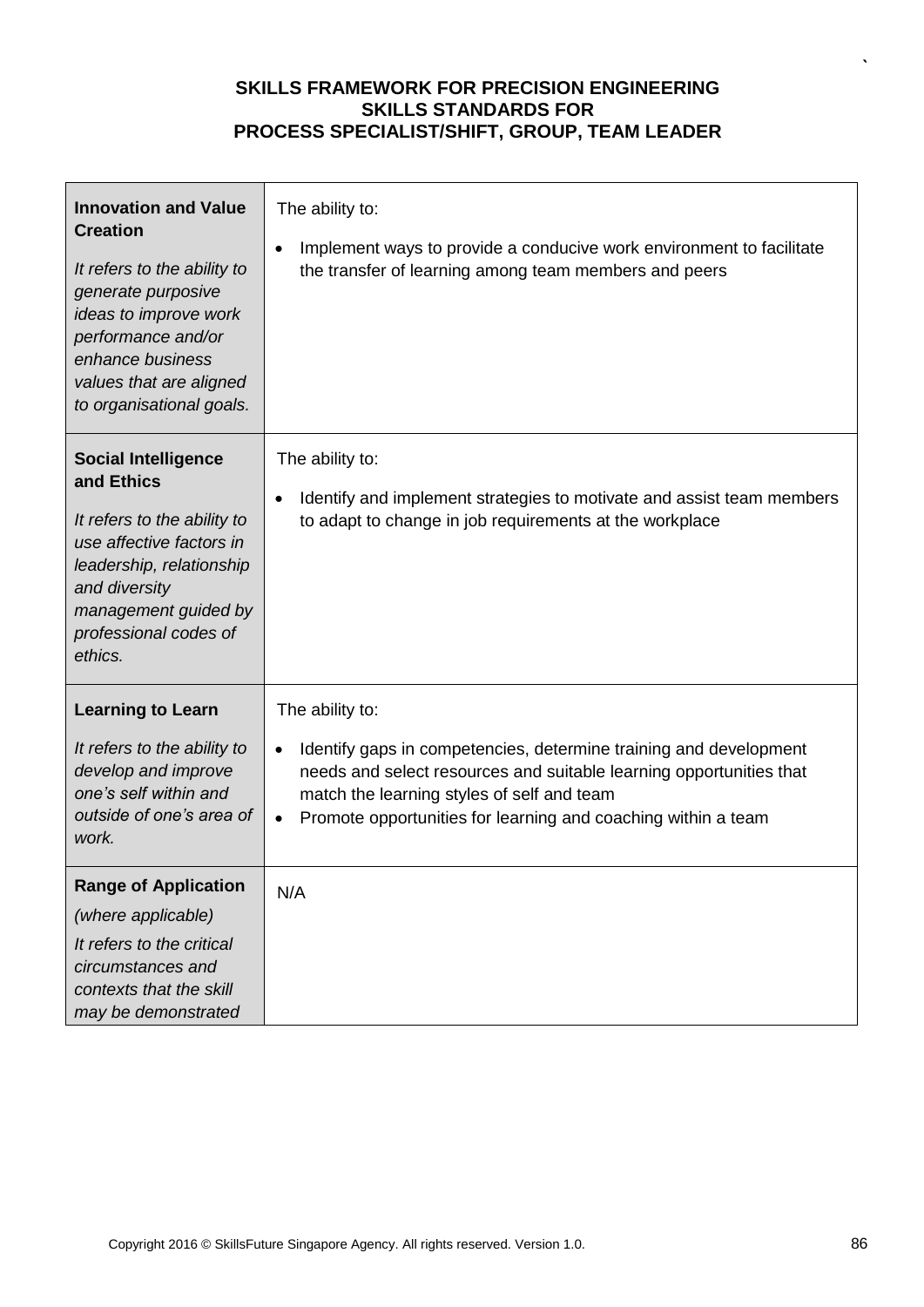| <b>Skill Code</b>                                                                                                                                                                                                          | ES-PMD-302G-1                                                                                                                                                                                                                                                                                                                                                                                                                                                                                                                                                                                                                                                      | <b>Skill Category</b>                                          | <b>Personal Management</b><br>and Development |
|----------------------------------------------------------------------------------------------------------------------------------------------------------------------------------------------------------------------------|--------------------------------------------------------------------------------------------------------------------------------------------------------------------------------------------------------------------------------------------------------------------------------------------------------------------------------------------------------------------------------------------------------------------------------------------------------------------------------------------------------------------------------------------------------------------------------------------------------------------------------------------------------------------|----------------------------------------------------------------|-----------------------------------------------|
|                                                                                                                                                                                                                            |                                                                                                                                                                                                                                                                                                                                                                                                                                                                                                                                                                                                                                                                    | <b>Skill Sub-Category</b><br>(where applicable)                | N/A                                           |
| <b>Skill</b>                                                                                                                                                                                                               |                                                                                                                                                                                                                                                                                                                                                                                                                                                                                                                                                                                                                                                                    | Maintain Personal Image and Employability at Supervisory Level |                                               |
| <b>Skill Description</b>                                                                                                                                                                                                   | This skill describes the ability to develop plans to achieve one's personal<br>career goals. This involves the ability to source for compatible jobs and<br>preparing for job interviews.                                                                                                                                                                                                                                                                                                                                                                                                                                                                          |                                                                |                                               |
| Knowledge and<br><b>Analysis</b><br>It refers to gathering,<br>cognitive processing,<br>integration and<br>inspection of facts and<br>information required to<br>perform the work tasks<br>and activities.                 | The ability to understand:<br>Rationale for conducting self-assessment of personal competencies<br>Factors to consider when setting personal career goals<br>$\bullet$<br>Importance of setting personal career goals<br>٠<br>Steps to map out personal career goals<br>$\bullet$<br>Advantages and disadvantages of the various methods to source for<br>jobs<br>Purpose of a letter of application and resume for job application<br>$\bullet$<br>Factors to be considered in the preparation of resume<br>$\bullet$<br>Guidelines to writing a good resume and letter of application<br>$\bullet$<br>Ways to develop basic social etiquette skills<br>$\bullet$ |                                                                |                                               |
| <b>Application and</b><br><b>Adaptation</b><br>It refers to the ability to<br>perform the work tasks<br>and activities required<br>of the occupation, and<br>the ability to react to<br>and manage the<br>changes at work. | The ability to:<br>Review requirements to achieve personal career goals and develop plan<br>to achieve career goals<br>Source for jobs which are compatible with personal competencies and<br>career goals<br>Apply advanced skills to prepare for and attend job interview<br>$\bullet$<br>Maintain standards for personal image and hygiene when attending job<br>interview                                                                                                                                                                                                                                                                                      |                                                                |                                               |
| <b>Innovation and Value</b><br><b>Creation</b><br>It refers to the ability to<br>generate purposive<br>ideas to improve work<br>performance and/or                                                                         | The ability to:<br>Select jobs that best match personal competencies and career goals,<br>establish job requirements and apply for jobs                                                                                                                                                                                                                                                                                                                                                                                                                                                                                                                            |                                                                |                                               |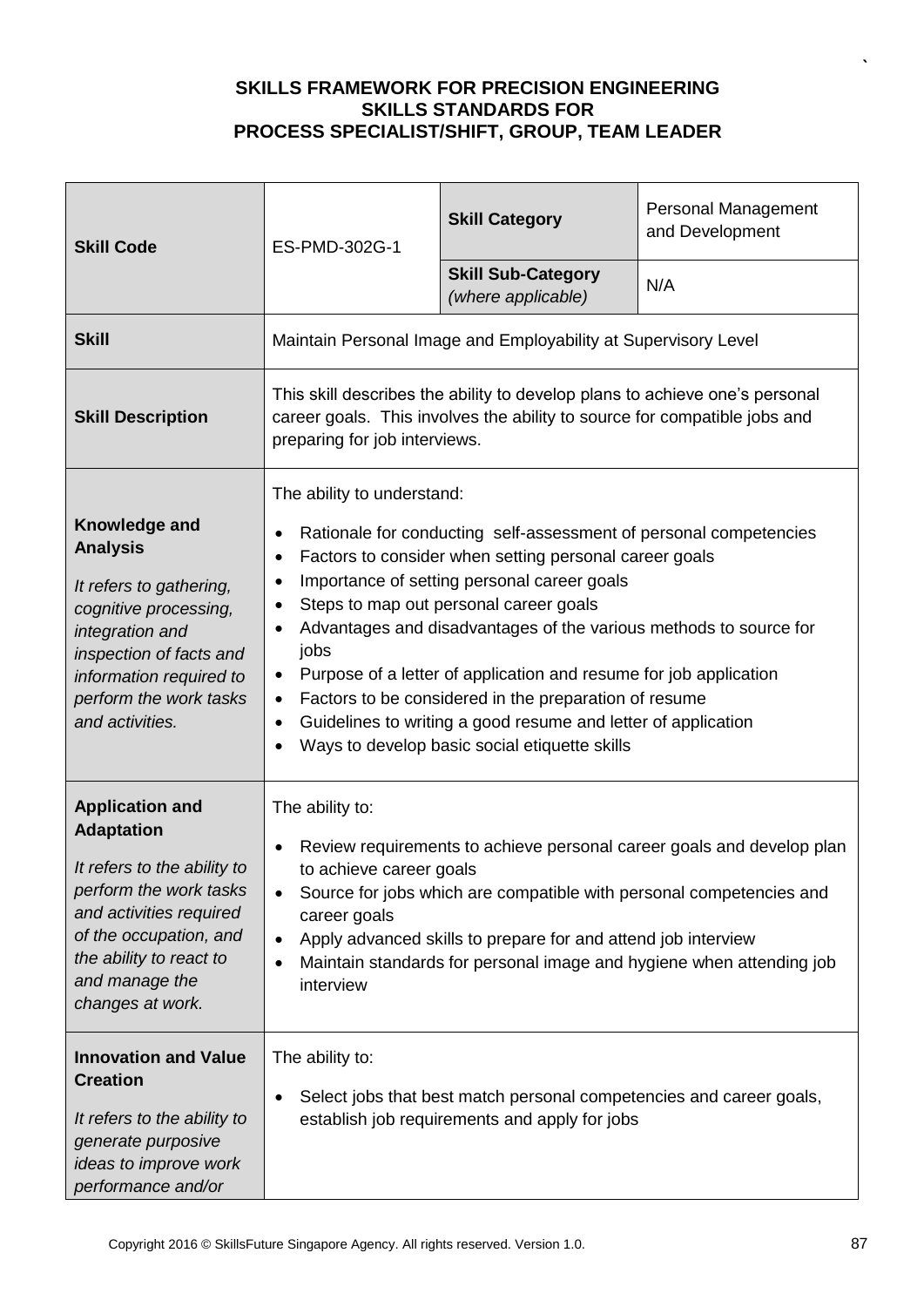| enhance business<br>values that are aligned<br>to organisational                                                                                                                                             |                                                                                                                                                                                                                            |
|--------------------------------------------------------------------------------------------------------------------------------------------------------------------------------------------------------------|----------------------------------------------------------------------------------------------------------------------------------------------------------------------------------------------------------------------------|
| <b>Social Intelligence</b><br>and Ethics<br>It refers to the ability to<br>use affective factors in<br>leadership, relationship<br>and diversity<br>management guided by<br>professional codes of<br>ethics. | The ability to:<br>Demonstrate social etiquette skills to build relations with interviewers                                                                                                                                |
| <b>Learning to Learn</b><br>It refers to the ability to<br>develop and improve<br>one's self within and<br>outside of one's area of<br>work.                                                                 | The ability to:<br>Conduct self-assessment of personal competencies acquired through<br>$\bullet$<br>learning and experience<br>Set personal career goals taking into account industry demand and<br>personal competencies |
| <b>Range of Application</b><br>(where applicable)<br>It refers to the critical<br>circumstances and<br>contexts that the skill<br>may be demonstrated.                                                       | N/A                                                                                                                                                                                                                        |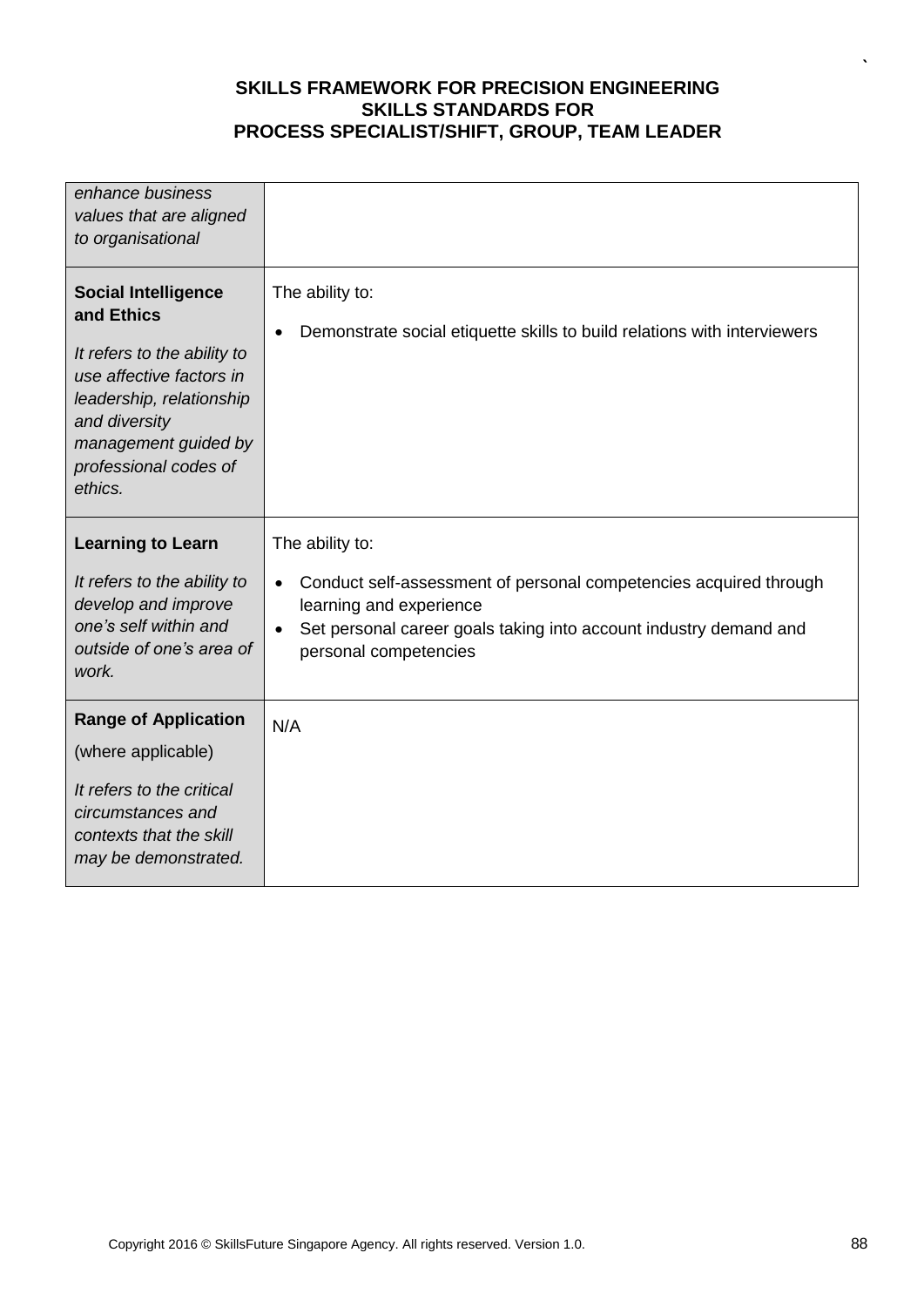| <b>Skill Code</b>                                                                                                                                                                                          | ES-ACE-302G-1                                                                                                                                                                                                                                                                                                                                                                                                                                                                                                                                                                                                                                                                                                                                                         | <b>Skill Category</b>                           | Analytical, Conceptual and<br>Evaluative |
|------------------------------------------------------------------------------------------------------------------------------------------------------------------------------------------------------------|-----------------------------------------------------------------------------------------------------------------------------------------------------------------------------------------------------------------------------------------------------------------------------------------------------------------------------------------------------------------------------------------------------------------------------------------------------------------------------------------------------------------------------------------------------------------------------------------------------------------------------------------------------------------------------------------------------------------------------------------------------------------------|-------------------------------------------------|------------------------------------------|
|                                                                                                                                                                                                            |                                                                                                                                                                                                                                                                                                                                                                                                                                                                                                                                                                                                                                                                                                                                                                       | <b>Skill Sub-Category</b><br>(where applicable) | N/A                                      |
| <b>Skill</b>                                                                                                                                                                                               | Solve Problems and Make Decisions at Supervisory Level                                                                                                                                                                                                                                                                                                                                                                                                                                                                                                                                                                                                                                                                                                                |                                                 |                                          |
| <b>Skill Description</b>                                                                                                                                                                                   | This skill describes the ability to acquire the skills to work with a team of<br>subordinates in practising problem-solving and decision-making. It also<br>includes anticipating and identifying potential problems, facilitating team's<br>effort to resolve the problems, making appropriate decisions and seeing<br>implementation plans through.                                                                                                                                                                                                                                                                                                                                                                                                                 |                                                 |                                          |
| Knowledge and<br><b>Analysis</b><br>It refers to gathering,<br>cognitive processing,<br>integration and<br>inspection of facts and<br>information required to<br>perform the work tasks<br>and activities. | The ability to understand:<br>Types of information to be gathered and analysed to identify and confirm<br>a problem<br>Characteristics of appropriate problem-solving tools and techniques<br>Idea generation techniques and their characteristics<br>$\bullet$<br>Types of value and impact to be evaluated for selection of ideas<br>$\bullet$<br>Techniques to manage team conflict in decision-making process<br>$\bullet$<br>Factors affecting the effectiveness of an implementation plan<br>$\bullet$<br>Advantages and disadvantages of the various methods for gathering<br>$\bullet$<br>feedback from relevant sources<br>Methods used to identify deficiency in the implemented solution and<br>$\bullet$<br>implementation plan and their characteristics |                                                 |                                          |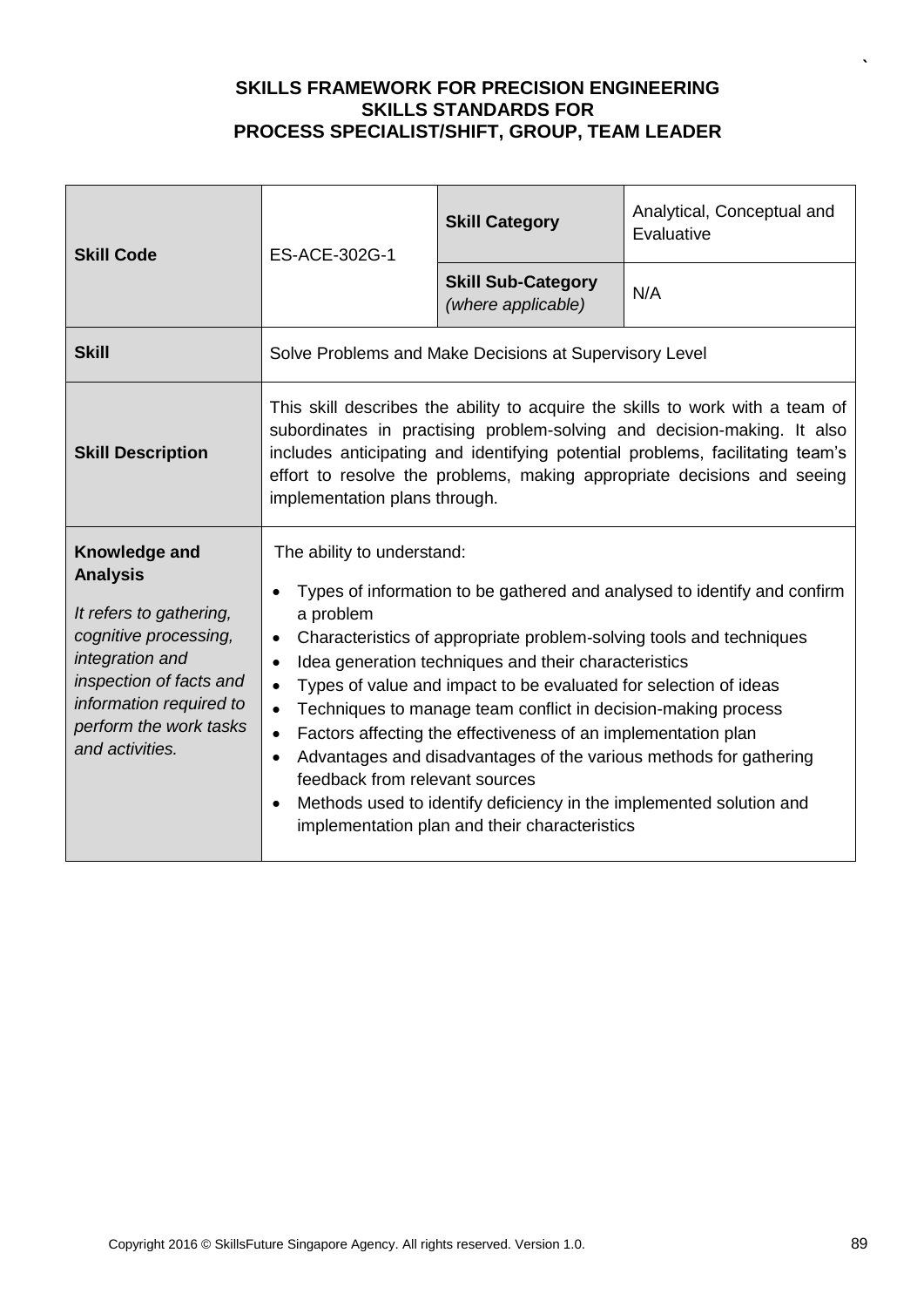| <b>Application and</b><br><b>Adaptation</b><br>It refers to the ability to<br>perform the work tasks<br>and activities required<br>of the occupation, and<br>the ability to react to<br>and manage the<br>changes at work.    | The ability to:<br>Identify symptoms that could lead to potential problems at the workplace<br>$\bullet$<br>using appropriate tools and techniques<br>Apply logical deduction to anticipate and detect problems at the<br>$\bullet$<br>workplace based on symptoms and relevant information gathered<br>Analyse relevant information surrounding the perceived problems and<br>$\bullet$<br>identify the exact problem using elimination process, objective reasoning<br>or process questioning<br>Analyse the root causes of the problems at the workplace using<br>appropriate problem-solving tools and techniques<br>Develop an implementation plan that addresses the root causes of the<br>problems and consider the impact to self and team at the workplace<br>Evaluate the effectiveness of the implemented solution and<br>implementation plan by analysing feedback gathered from relevant<br>sources |
|-------------------------------------------------------------------------------------------------------------------------------------------------------------------------------------------------------------------------------|------------------------------------------------------------------------------------------------------------------------------------------------------------------------------------------------------------------------------------------------------------------------------------------------------------------------------------------------------------------------------------------------------------------------------------------------------------------------------------------------------------------------------------------------------------------------------------------------------------------------------------------------------------------------------------------------------------------------------------------------------------------------------------------------------------------------------------------------------------------------------------------------------------------|
| <b>Innovation and Value</b><br><b>Creation</b><br>It refers to the ability to<br>generate purposive<br>ideas to improve work<br>performance and/or<br>enhance business<br>values that are aligned<br>to organisational goals. | The ability to:<br>Select a solution among the shortlisted ones collectively with team<br>$\bullet$<br>members using appropriate evaluative techniques and criteria<br>Formulate and execute modifications to restore and/or enhance<br>$\bullet$<br>effectiveness of implemented solution and implementation plan                                                                                                                                                                                                                                                                                                                                                                                                                                                                                                                                                                                               |
| <b>Social Intelligence</b><br>and Ethics<br>It refers to the ability to<br>use affective factors in<br>leadership, relationship<br>and diversity<br>management guided by<br>professional codes of<br>ethics.                  | The ability to:<br>Facilitate generation of solutions to solve problems by encouraging<br>creativity among team members                                                                                                                                                                                                                                                                                                                                                                                                                                                                                                                                                                                                                                                                                                                                                                                          |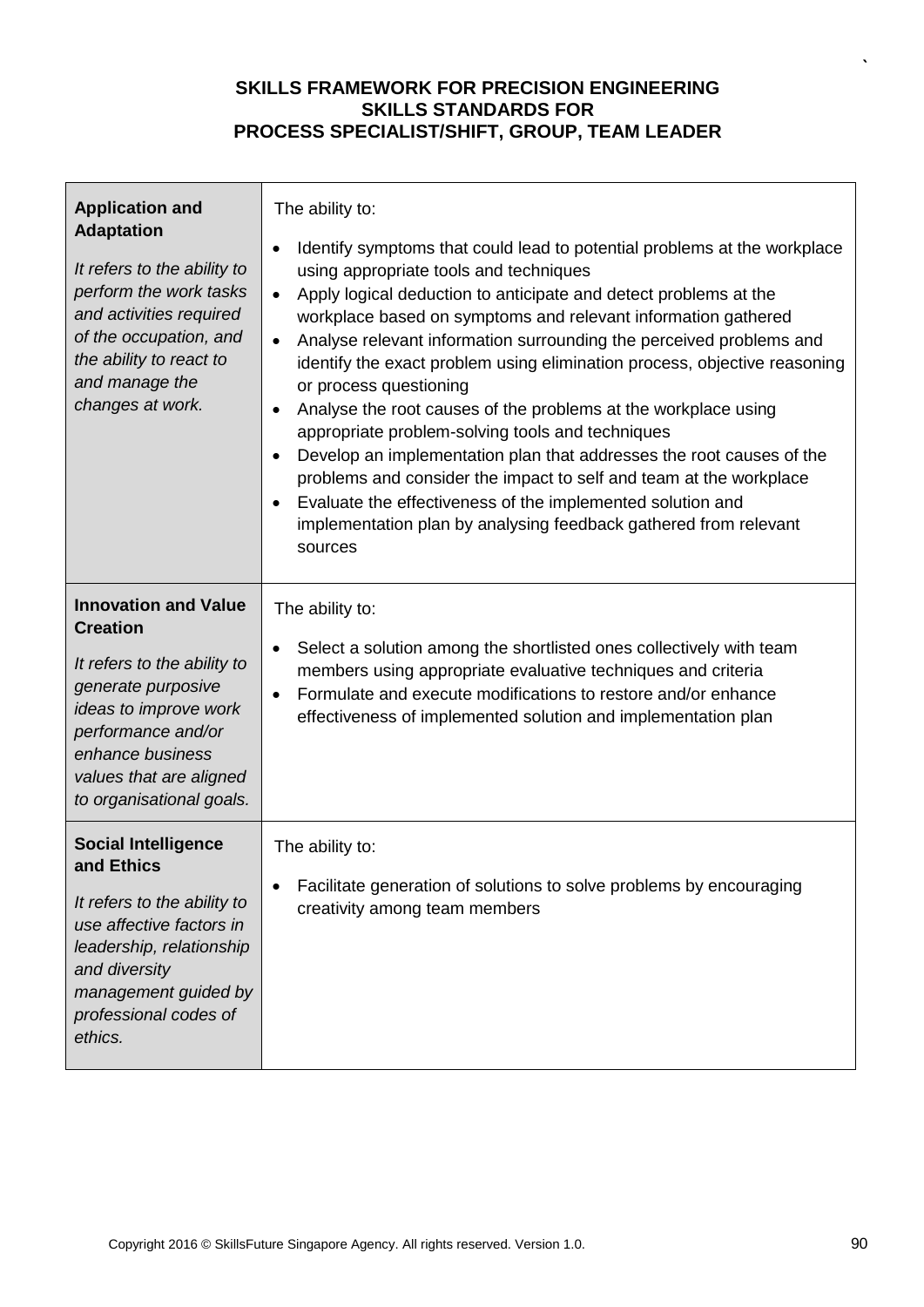| <b>Learning to Learn</b>                                                                                         | The ability to:                                                                                                                        |
|------------------------------------------------------------------------------------------------------------------|----------------------------------------------------------------------------------------------------------------------------------------|
| It refers to the ability to<br>develop and improve<br>one's self within and<br>outside of one's area of<br>work. | Review the effectiveness of modifications made and analyse learning<br>points and best practices that can be used for future reference |
| <b>Range of Application</b>                                                                                      | N/A                                                                                                                                    |
| (where applicable)                                                                                               |                                                                                                                                        |
| It refers to the critical<br>circumstances and<br>contexts that the skill<br>may be demonstrated.                |                                                                                                                                        |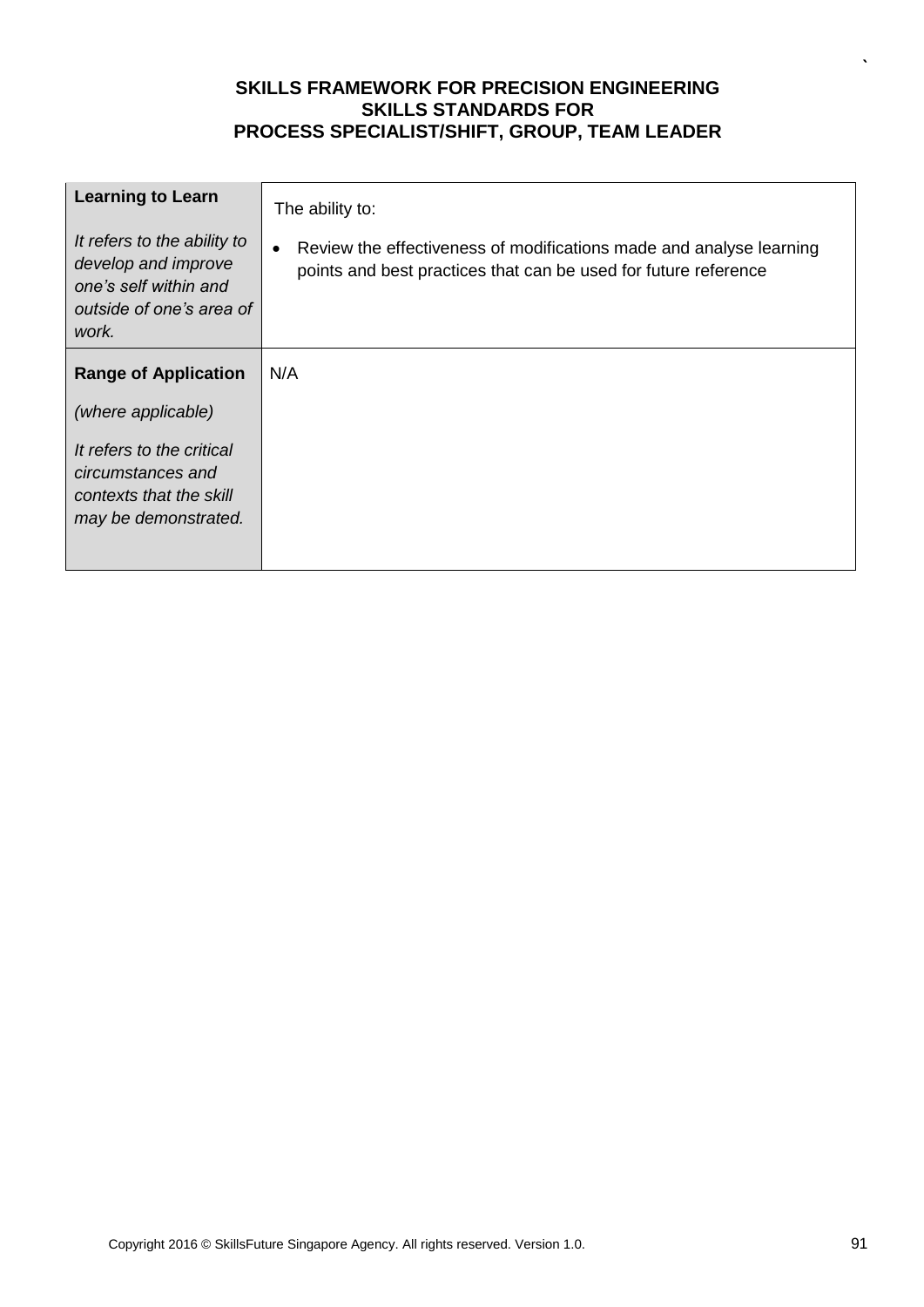| <b>Skill Code</b>                                                                                                                                                                                          | ES-ACE-301G-1                                                                                                                                                                                                                                                                                                                                                                                                                                                                                                                                                                                                                                                                                                                                                                                                                                                                                                                                                                                                                                           | <b>Skill Category</b>                           | Analytical, Conceptual and<br>Evaluative |
|------------------------------------------------------------------------------------------------------------------------------------------------------------------------------------------------------------|---------------------------------------------------------------------------------------------------------------------------------------------------------------------------------------------------------------------------------------------------------------------------------------------------------------------------------------------------------------------------------------------------------------------------------------------------------------------------------------------------------------------------------------------------------------------------------------------------------------------------------------------------------------------------------------------------------------------------------------------------------------------------------------------------------------------------------------------------------------------------------------------------------------------------------------------------------------------------------------------------------------------------------------------------------|-------------------------------------------------|------------------------------------------|
|                                                                                                                                                                                                            |                                                                                                                                                                                                                                                                                                                                                                                                                                                                                                                                                                                                                                                                                                                                                                                                                                                                                                                                                                                                                                                         | <b>Skill Sub-Category</b><br>(where applicable) | N/A                                      |
| <b>Skill</b>                                                                                                                                                                                               | Foster Initiative and Enterprise in Teams                                                                                                                                                                                                                                                                                                                                                                                                                                                                                                                                                                                                                                                                                                                                                                                                                                                                                                                                                                                                               |                                                 |                                          |
| <b>Skill Description</b>                                                                                                                                                                                   | This skill describes the ability to identify areas for continuous improvement<br>and apply strategies to facilitate, motivate and sustain initiative and<br>innovation in the team. It also includes identifying, evaluating and measuring<br>risks associated with innovation and taking initiative at a team level.                                                                                                                                                                                                                                                                                                                                                                                                                                                                                                                                                                                                                                                                                                                                   |                                                 |                                          |
| Knowledge and<br><b>Analysis</b><br>It refers to gathering,<br>cognitive processing,<br>integration and<br>inspection of facts and<br>information required to<br>perform the work tasks<br>and activities. | The ability to understand:<br>Motivation concepts and techniques to lead and motivate teams to<br>increase initiative and innovation and their characteristics<br>Sources of innovative opportunities and types of innovation and their<br>characteristics<br>Basic principles to unleash untapped innovation and creativity at the<br>$\bullet$<br>workplace<br>Tools and techniques to increase team's ability to develop creative ideas<br>$\bullet$<br>for innovation and their features<br>Methods for building and sustaining a culture of innovation, initiative and<br>$\bullet$<br>enterprise among team members<br>Modes of communication for effective sharing of lessons and their<br>features<br>Skills required for self-directed team to be effective and ways to help<br>them acquire these skills<br>Types of risks and their implications on team performance and success<br>Methods to reduce the impact of risk on team performance and success<br>Process of formulating communication plan to monitor, manage and<br>reduce risks |                                                 |                                          |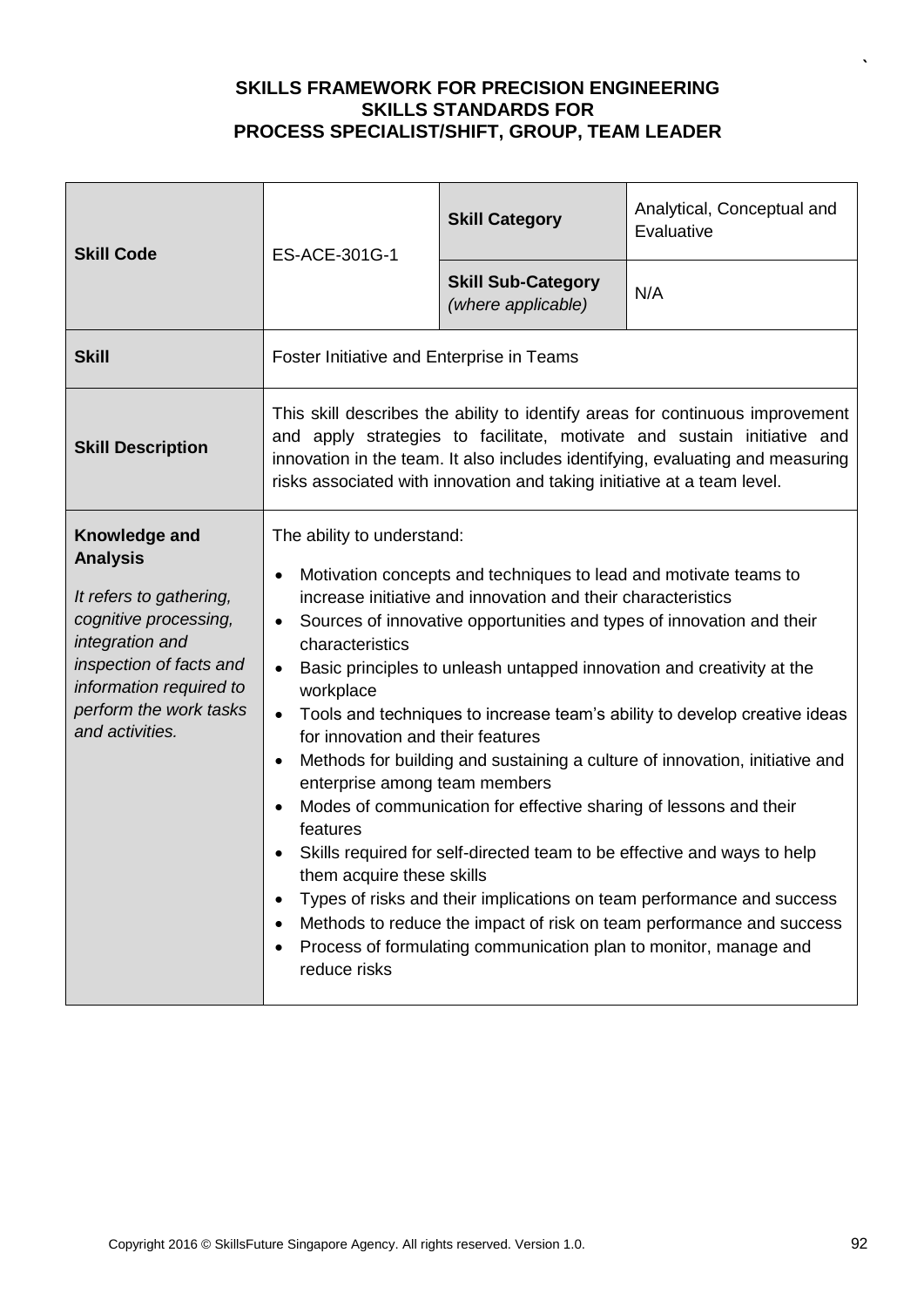| <b>Application and</b><br><b>Adaptation</b><br>It refers to the ability to<br>perform the work tasks<br>and activities required<br>of the occupation, and<br>the ability to react to<br>and manage the<br>changes at work.    | The ability to:<br>Assist team members to unleash their untapped innovation and<br>$\bullet$<br>creativity and increase their ability to develop creative ideas for<br>innovation at the workplace<br>Facilitate team to be self-directed and sustain effort for continuous<br>improvement at the workplace<br>Evaluate the effectiveness of implemented strategies in achieving<br>$\bullet$<br>planned outcome in accordance to criteria and goals set |
|-------------------------------------------------------------------------------------------------------------------------------------------------------------------------------------------------------------------------------|----------------------------------------------------------------------------------------------------------------------------------------------------------------------------------------------------------------------------------------------------------------------------------------------------------------------------------------------------------------------------------------------------------------------------------------------------------|
| <b>Innovation and Value</b><br><b>Creation</b><br>It refers to the ability to<br>generate purposive<br>ideas to improve work<br>performance and/or<br>enhance business<br>values that are aligned<br>to organisational goals. | The ability to:<br>Identify possible areas for continuous improvement and challenges in<br>$\bullet$<br>getting team to initiate actions for continuous improvement at the<br>workplace<br>Conduct risk assessment of new initiatives on team performance and<br>success and recommend possible risk management strategies<br>Implement appropriate risk management strategies to support innovation<br>and enterprise                                   |
| <b>Social Intelligence</b><br>and Ethics<br>It refers to the ability to<br>use affective factors in<br>leadership, relationship<br>and diversity<br>management guided by<br>professional codes of<br>ethics.                  | The ability to:<br>Lead and motivate team to initiate actions, ideas and suggestions to<br>$\bullet$<br>improve workplace or business performance                                                                                                                                                                                                                                                                                                        |
| <b>Learning to Learn</b><br>It refers to the ability to<br>develop and improve<br>one's self within and<br>outside of one's area of<br>work.                                                                                  | The ability to:<br>Enhance own creative skills and behaviour by identifying key<br>opportunities for continuous improvement                                                                                                                                                                                                                                                                                                                              |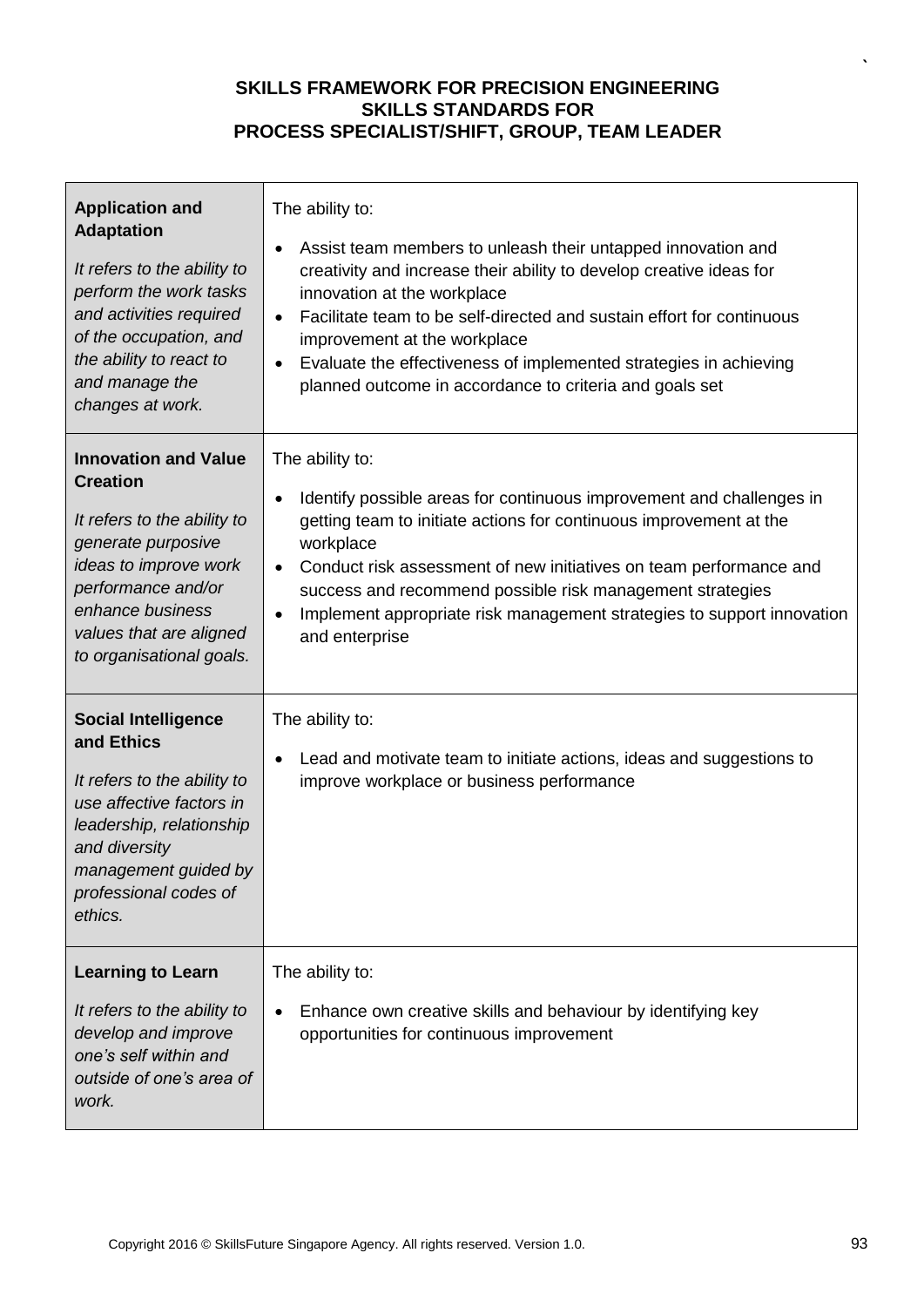| <b>Range of Application</b>                                                                       | N/A |
|---------------------------------------------------------------------------------------------------|-----|
| (where applicable)                                                                                |     |
| It refers to the critical<br>circumstances and<br>contexts that the skill<br>may be demonstrated. |     |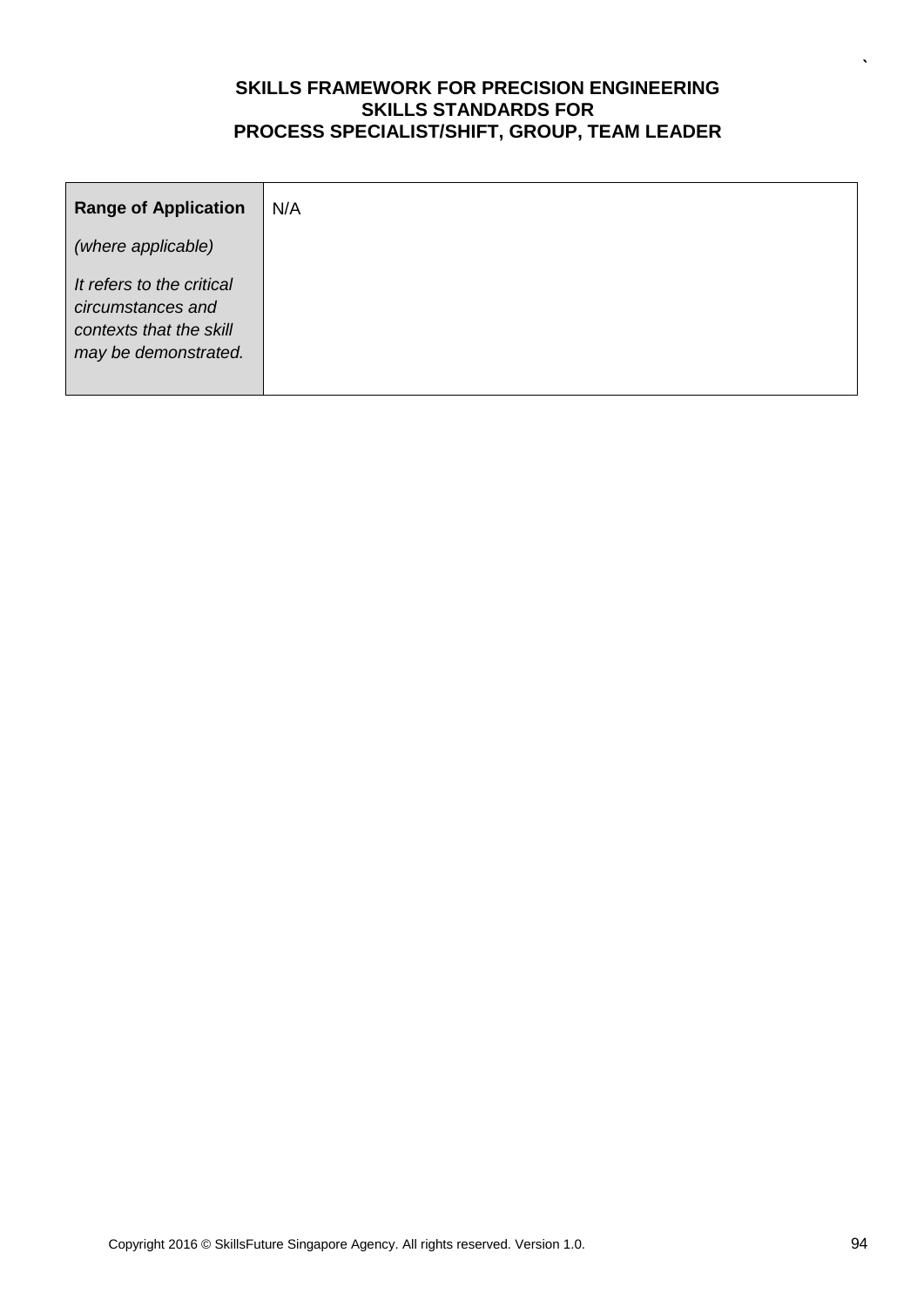| <b>Skill Code</b>                                                                                                                                                                                                          | ES-IP-301G-1                                                                                                                                                                                                                                                                                                                                                                                                                                                                                                                                                                                                                                                                                                                                                                                                                                                                                                                                                                                                      | <b>Skill Category</b>                                              | People and Relationship<br>Management |
|----------------------------------------------------------------------------------------------------------------------------------------------------------------------------------------------------------------------------|-------------------------------------------------------------------------------------------------------------------------------------------------------------------------------------------------------------------------------------------------------------------------------------------------------------------------------------------------------------------------------------------------------------------------------------------------------------------------------------------------------------------------------------------------------------------------------------------------------------------------------------------------------------------------------------------------------------------------------------------------------------------------------------------------------------------------------------------------------------------------------------------------------------------------------------------------------------------------------------------------------------------|--------------------------------------------------------------------|---------------------------------------|
|                                                                                                                                                                                                                            |                                                                                                                                                                                                                                                                                                                                                                                                                                                                                                                                                                                                                                                                                                                                                                                                                                                                                                                                                                                                                   | <b>Skill Sub-Category</b><br>(where applicable)                    | N/A                                   |
| <b>Skill</b>                                                                                                                                                                                                               |                                                                                                                                                                                                                                                                                                                                                                                                                                                                                                                                                                                                                                                                                                                                                                                                                                                                                                                                                                                                                   | Facilitate Effective Communication and Engagement at the Workplace |                                       |
| <b>Skill Description</b>                                                                                                                                                                                                   | This skill describes the ability to promote the use of effective communication<br>within a team. It also includes using conflict resolution and negotiation<br>strategies as well as building rapport with colleagues, stakeholders and<br>customers.                                                                                                                                                                                                                                                                                                                                                                                                                                                                                                                                                                                                                                                                                                                                                             |                                                                    |                                       |
| Knowledge and<br><b>Analysis</b><br>It refers to gathering,<br>cognitive processing,<br>integration and<br>inspection of facts and<br>information required to<br>perform the work tasks<br>and activities.                 | The ability to understand:<br>Barriers to effective communication<br>$\bullet$<br>Methods to coach staff in using effective communication techniques<br>$\bullet$<br>Organisational and professional standards relating to communication<br>$\bullet$<br>Ways that various types of diversity issues affect one's communication<br>and negotiation with others in the workplace<br>Ways to validate information and history of conflict<br>$\bullet$<br>Possible causes, sources and benefits of conflict<br>$\bullet$<br>Sources of additional information, expert advice and mediation to assist<br>$\bullet$<br>in conflict issues and assessment of a conflict situation<br>Conflict resolution approaches and their characteristics<br>$\bullet$<br>Appropriate communication techniques for conflict resolution and<br>$\bullet$<br>negotiation and their characteristics<br>Negotiation styles and their characteristics<br>Ways to confirm resolution of conflict and types of agreed follow-up<br>action |                                                                    |                                       |
| <b>Application and</b><br><b>Adaptation</b><br>It refers to the ability to<br>perform the work tasks<br>and activities required<br>of the occupation, and<br>the ability to react to<br>and manage the<br>changes at work. | The ability to:<br>Maintain channels of communication to update staff on latest and<br>٠<br>relevant work-related information according to organisational<br>communication policies and procedures<br>Promote effective communication among staff taking into account<br>diversity issues<br>Assess conflict situation and develop appropriate conflict resolution<br>strategies to negotiate issues towards a mutually acceptable outcome                                                                                                                                                                                                                                                                                                                                                                                                                                                                                                                                                                        |                                                                    |                                       |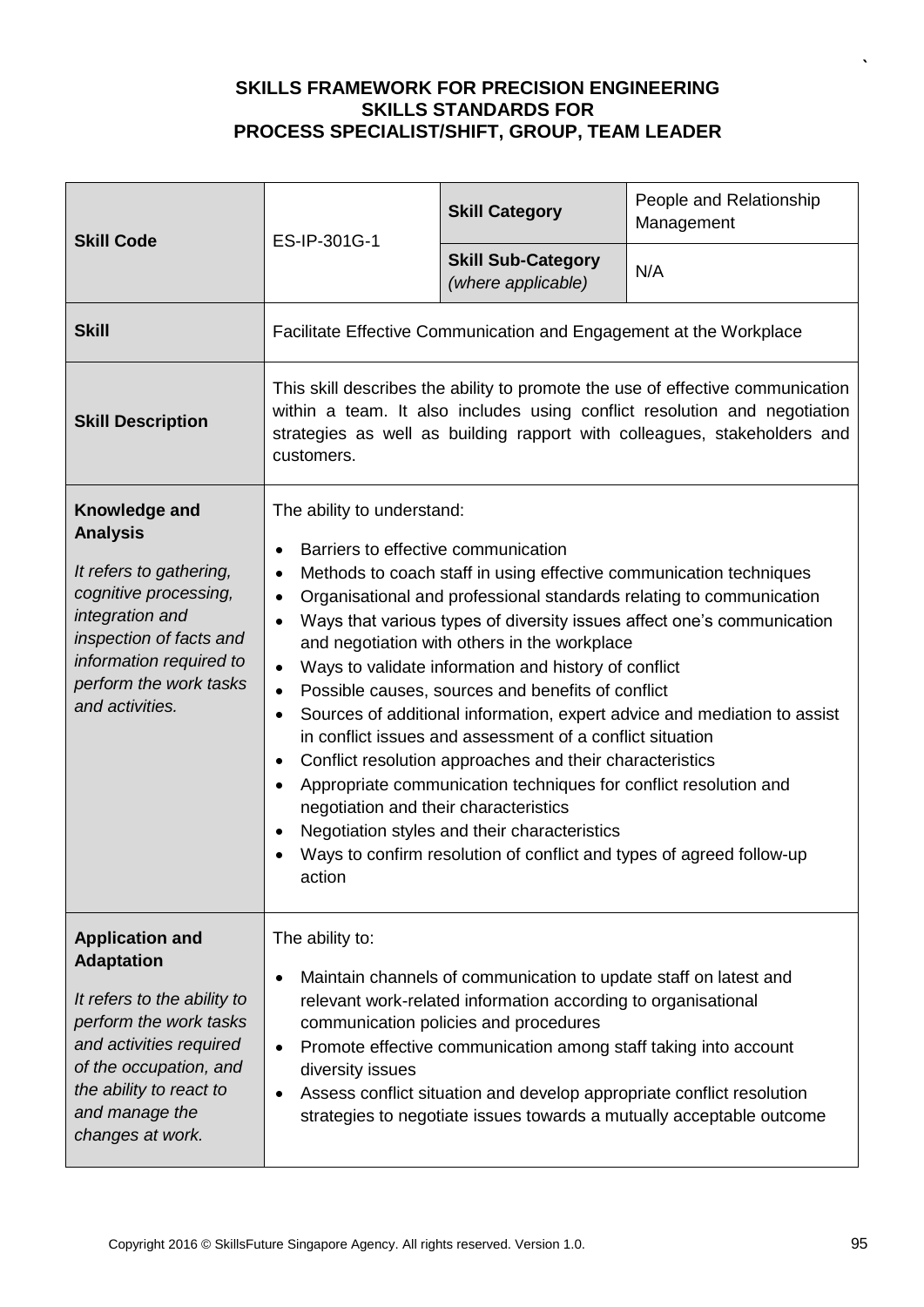| <b>Innovation and Value</b><br><b>Creation</b><br>It refers to the ability to<br>generate purposive<br>ideas to improve work<br>performance and/or<br>enhance business<br>values that are aligned<br>to organisational goals. | The ability to:<br>Seek opportunities for growth and innovation and new ways of thinking<br>$\bullet$<br>as well as additional management options                                                                                                                                                |
|-------------------------------------------------------------------------------------------------------------------------------------------------------------------------------------------------------------------------------|--------------------------------------------------------------------------------------------------------------------------------------------------------------------------------------------------------------------------------------------------------------------------------------------------|
| <b>Social Intelligence</b><br>and Ethics<br>It refers to the ability to<br>use affective factors in<br>leadership, relationship<br>and diversity<br>management guided by<br>professional codes of<br>ethics.                  | The ability to:<br>Communicate organisational communication policies and procedures to<br>$\bullet$<br>staff and monitor their compliance<br>Use appropriate communication techniques and tools to suit different<br>$\bullet$<br>communication styles of people in formal and informal settings |
| <b>Learning to Learn</b><br>It refers to the ability to<br>develop and improve<br>one's self within and<br>outside of one's area of<br>work.                                                                                  | The ability to:<br>Resolve conflict using appropriate conflict resolution strategies,<br>$\bullet$<br>approaches and techniques                                                                                                                                                                  |
| <b>Range of Application</b><br>(where applicable)<br>It refers to the critical<br>circumstances and<br>contexts that the skill<br>may be demonstrated.                                                                        | N/A                                                                                                                                                                                                                                                                                              |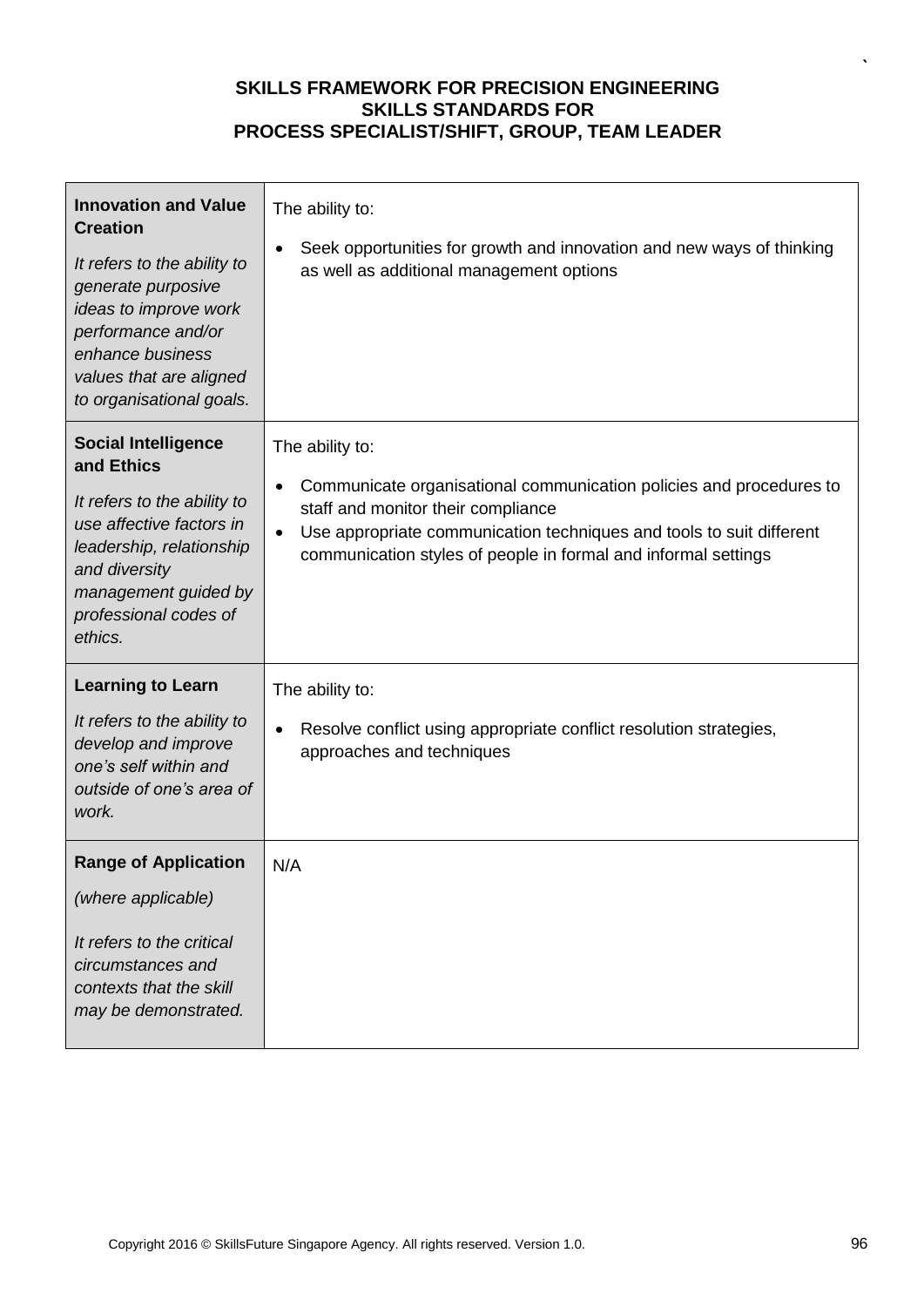#### **Version Control**

| Version | <b>Date</b>     | <b>Changes Made</b> | <b>Edited by</b> |
|---------|-----------------|---------------------|------------------|
|         | 12 October 2016 | Initial Version     | SSG and EDB      |
|         |                 |                     |                  |
|         |                 |                     |                  |